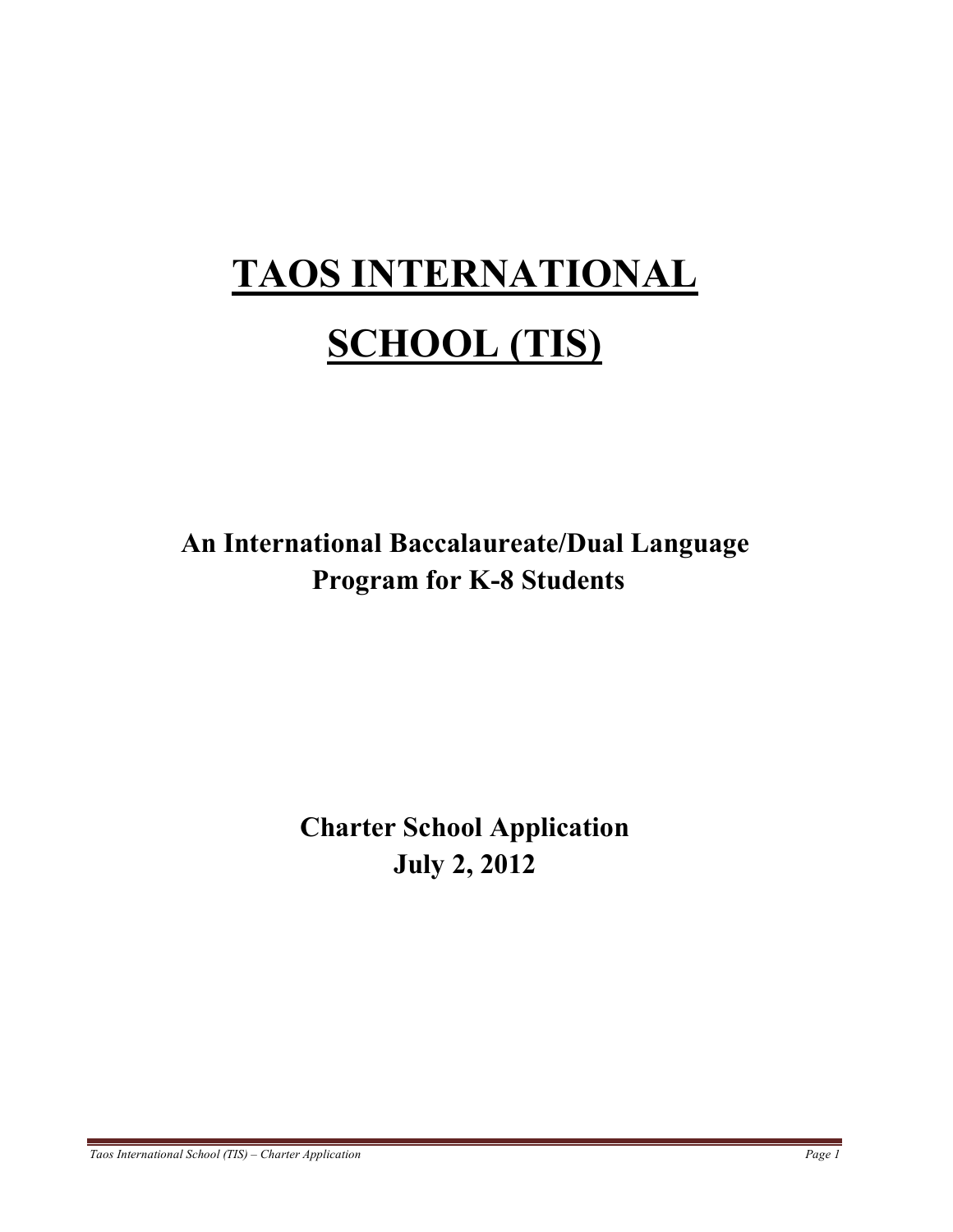## **I. EXECUTIVE SUMMARY**

 Taos International School will be located within the boundaries of Taos Municipal Schools (TMS). TMS is located in a rural area in Northern New Mexico (Taos County). The districtors student demographic data currently shows that 78 percent of district students are Hispanic, 13.7 percent Caucasian, 6.6 percent Native American, 0.6 percent African American, and 1.0 percent Asian. Taos Municipal Schools has an English language learners (ELLs) population of 15.7 percent and 0.2 percent special education students. Most recent data indicate that 100 percent of students are designated economically disadvantaged. Based on current school achievement data and school grading system, two schools in the district received a letter grade of  $\delta$ B $\ddot{\rm o}$ ; one a grade of  $\delta$ C $\ddot{\rm o}$ ; one a grade letter of  $\tilde{o}$ A $\tilde{o}$ ; and one received a letter grade of  $\tilde{o}$ D. $\tilde{o}$  (NM Public Education 2012)

 Currently, not all students requesting the dual language program that is offered in one of the three public elementary schools have the opportunity to participate due to limited space. In addition, continuation of this dual language program is no longer offered for sixth grade students at the middle school level resulting in limited choices for students in the dual language program who are interested in continued their study of Spanish.

 If approved, Taos International School will provide a greater focus on a multilingual curriculum and will address the international education and foreign language needs of New Mexico students living in the Taos area. In addition, Taos International School will be the only school outside Albuquerque offering the International Baccalaureate's Primary and Middle years Programme.

Additional TIS educational components include:

- Longer School Year and Day
- · School-sponsored After School Enrichment Program
- School-funded Field Trips
- Art and Music Program
- · Physical Education Program
- Introduction of Third Language: Mandarin Chinese

 Taos International School's philosophy and instructional approach is research-based and incorporates best-practices in all aspects of instruction. The demand for more educational programs combining dual language immersion education with the International Baccalaureate elementary and middle school programs is significant. Schools with such programs in the Albuquerque area have long waiting lists. Students living in the Taos area should be provided an opportunity to enroll in a similar program.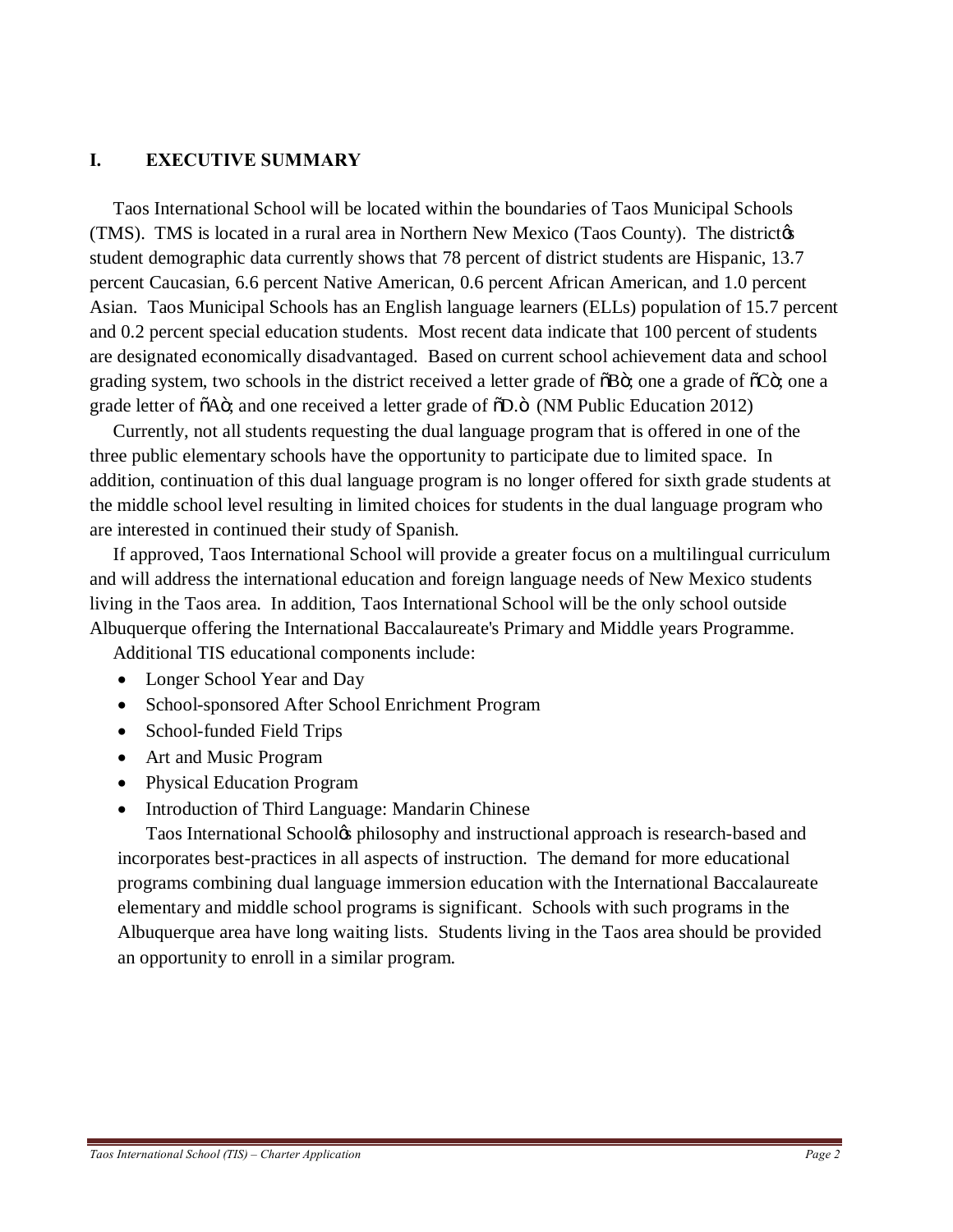#### **School Information**

Name of Proposed Charter School: Taos International School School Address: P.O. Box 384 Arroyo Hondo, NM 87513 School Location(City/Town): Taos, NM 87571 School District within which the school will be located: Taos Municipal Schools

## **Contact Information**

Primary Contact Person: Nadine M. Vigil Address: Post Office Box 384 City: Arroyo Hondo State: NM Zip Code: 87513 Daytime Tel: 575-776-2469 Alternate Tel: (575) 770-1220 (cell) E-mail: vigilnadine@yahoo.com

Secondary Contact Person: Dr. Carlos R. Pagán Address: Post Office Box 1181 City: Corrales State: NM Zip: 87048 Daytime Tel: (505) 270-5870 (cell) Fax: NA Alternate Tel: (505) 433-3250 E-mail: crpagan@aol.com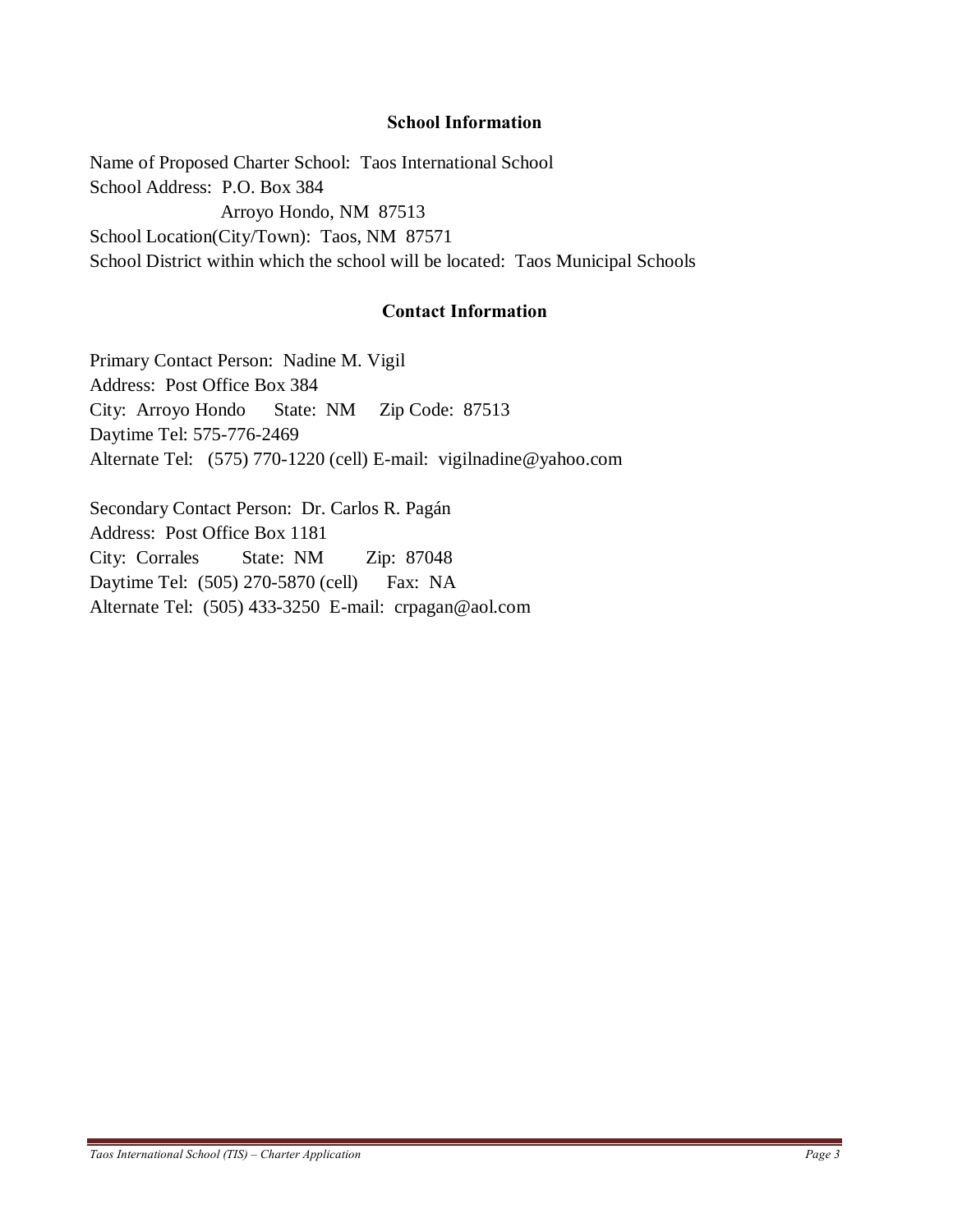## **II. EDUCATION PLAN**

## **A. SCHOOL SIZE**

| <b>Academic Year</b>    |         | <b>Number of Students</b> | <b>Grade Levels</b>                                      | <b>Student/Teacher</b><br>Ratio |
|-------------------------|---------|---------------------------|----------------------------------------------------------|---------------------------------|
| Year 1                  | 2013-14 | 120                       | $K-1$ & 6th                                              | 20/1                            |
| Year 2                  | 2014-15 | 200                       | K-2 & $6^{\text{th}}$ , 7th                              | 20/1                            |
| Year 3                  | 2015-16 | 280                       | K-3, $6^{\text{th}}$ , $7^{\text{th}}$ , $8^{\text{th}}$ | 20/1                            |
| Year 4                  | 2016-17 | 320                       | K-4, $6^{\text{th}}$ , $7^{\text{th}}$ , 8th             | 20/1                            |
| Year 5                  | 2017-18 | 360                       | $K-8$                                                    | 20/1                            |
| At Capacity (Enrollment |         | 360                       | $K-8$                                                    | 20/1                            |
| Cap)                    |         |                           |                                                          |                                 |

## **B. VISION**

 Students at Taos International School will learn to respect themselves, their community, and the larger diverse world in which they live while developing the skills necessary to achieve their goals.

#### **C. MISSION**

 Taos International School will (TIS) provide K-8 students an educational program focused on inquiry-based teaching and learning, the acquisition of languages, and the development of social, emotional, and rigorous academic skills necessary to function in our local, national, and international community. TIS& curriculum materials and instructional strategies will be aligned to Common Core Standards and will immediately begin to implement the International Baccalaureate (IB) Primary and Middle Years Program.

The study of a second and third language will be a required component of the school educational program. Students at TIS will be expected to be proficient by the end of eighth grade in both English and Spanish and to begin studying a third language, Mandarin Chinese, at the beginning of fourth grade. Spanish proficiency will be measured not only by the student the student is ability to speak the language, but also by the student to ability to engage with native-like fluency in writing and reading activities. TIS will use a one-way language immersion approach to teach languages.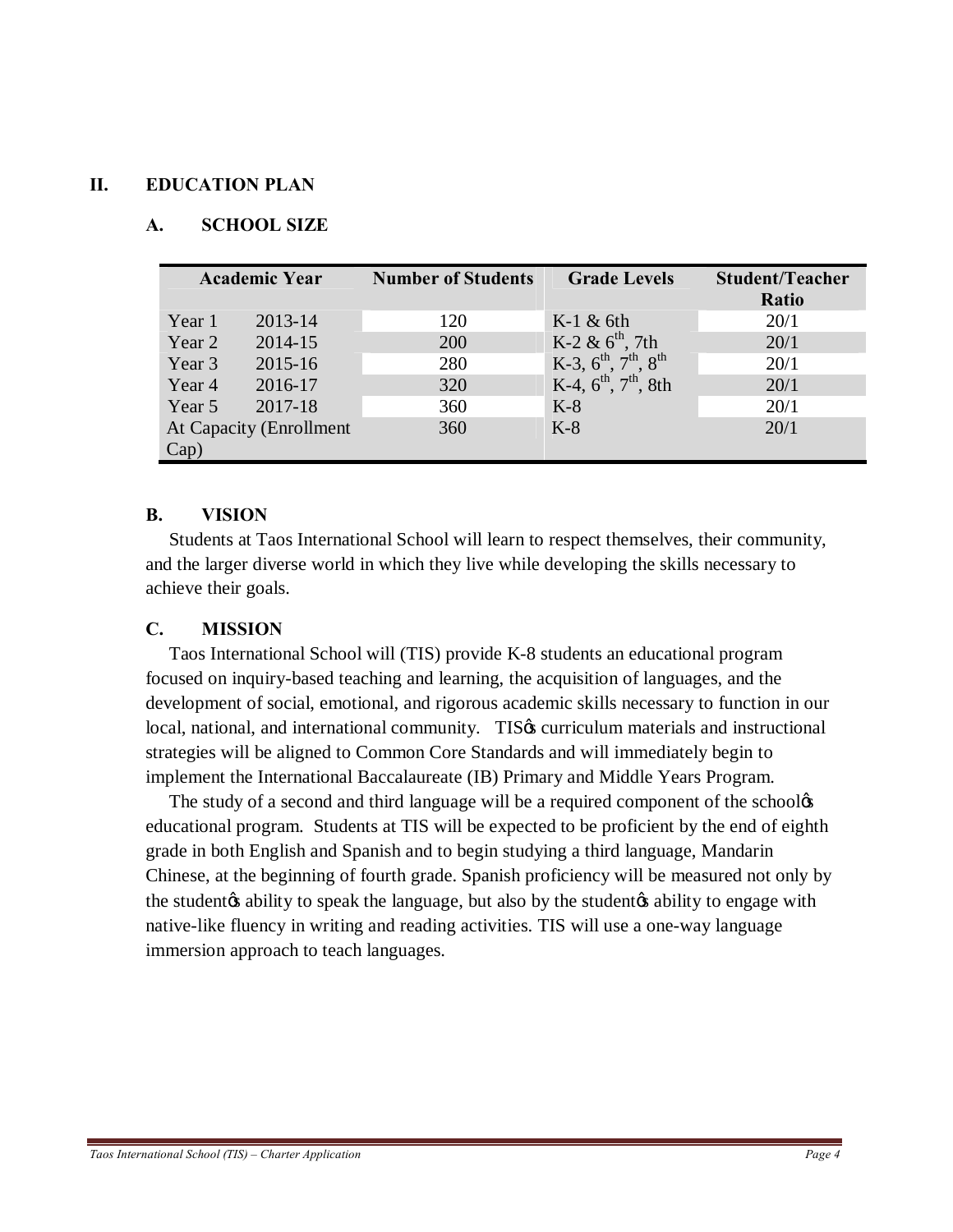# **D. STUDENT PERFORMANCE GOALS**

# **1. STUDENT ACADEMIC PERFORMANCE**

- · By the end of the 2017-2018 school year and in subsequent years, students at Taos International School who have been in attendance at the school for four (4) consecutive years, will score proficient or above in all assessed content areas on New Mexico Standards Based Assessment.
- · By the end of the 2017-2018 school year and in subsequent years, students at Taos International School who have been in attendance at the school for fourth and fifth grade will score a Level 2, Early Intermediate in Mandarin Chinese as measured by the Minnesota Modified Student Language Observation Matrix (MN-SOLOM).
- · By the end of the 2017-2018 school year and in subsequent years, students at Taos International School who have been in attendance at the school for 4 or more consecutive years, will score proficient or above on the Spanish *Logramos* ( $2<sup>nd</sup>$  edition) assessment.

| <b>Student Academic Growth by</b><br><b>Grade Level</b> | Below are specific learning objectives to increase<br>student achievement so that all students school-wide<br>and in each subgroup meet SMART goals and<br>Adequate Yearly Progress targets. Growth targets<br>are established to be achieved within four years. By<br>the end of 2014-2015 80% of students will achieve<br>grade level proficiency in reading (Spanish and<br>English), math, and science, and writing. |  |  |
|---------------------------------------------------------|--------------------------------------------------------------------------------------------------------------------------------------------------------------------------------------------------------------------------------------------------------------------------------------------------------------------------------------------------------------------------------------------------------------------------|--|--|
| Kindergarten:                                           | By the end of 2017-2018, 100% of students will:<br>Score 7 or higher in writing test in Spanish<br>and English.<br>Score at grade level on Measures of<br>Academic Progress short-cycle assessment in<br>English, Reading, Math, and Science.<br>Score at the 50th percentile in the Spanish test<br>Logramos, 2nd Edition.                                                                                              |  |  |
| <b>First Grade:</b>                                     | By the end of 2017-2018, 100% of students will:<br>Score 7 or higher on writing test in Spanish<br>and English.<br>Score at grade level on Measures of<br>$\bullet$<br>Academic Progress short-cycle assessment in<br>English                                                                                                                                                                                            |  |  |

# **2. STUDENT ACADEMIC GROWTH**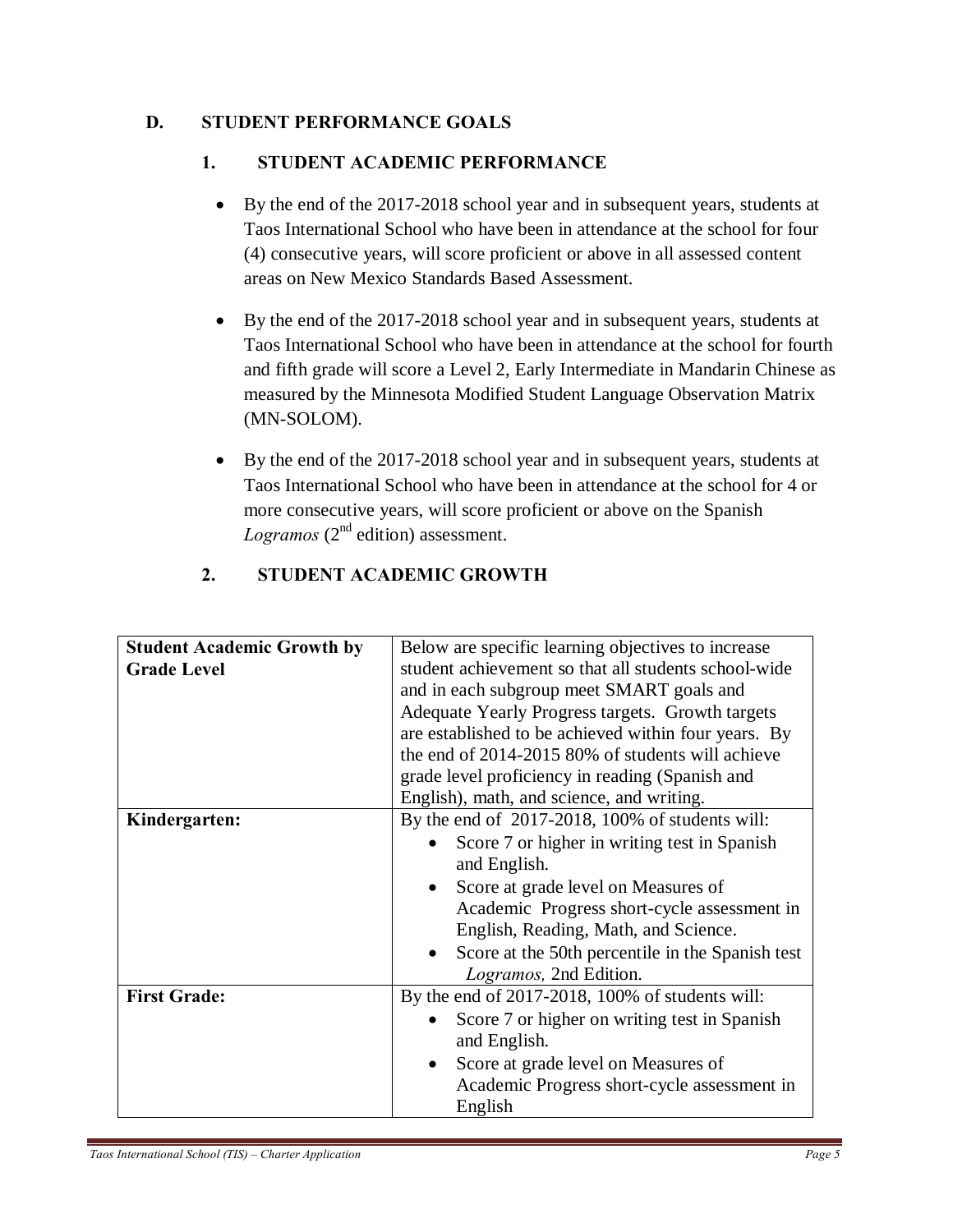|                      | Reading, Math, and Science.                                                |
|----------------------|----------------------------------------------------------------------------|
|                      | Score at the 50th percentile in the Spanish test                           |
|                      | Logramos, 2nd Edition.                                                     |
|                      |                                                                            |
| <b>Second Grade:</b> | By the end of $2017-2018$ , 100% of students will:                         |
|                      | Score at grade level on Measures of                                        |
|                      | Academic Progress short-cycle assessment in                                |
|                      | English Reading, Math, and Science.                                        |
|                      | Score 7 or higher on writing test in Spanish                               |
|                      | and English.                                                               |
|                      | Score at the 50th percentile in the Spanish test                           |
|                      | Logramos, 2nd Edition.                                                     |
| <b>Third Grade:</b>  | By the end of $2017-2018$ , 100% of students will:                         |
|                      | Score proficiency or higher on NMSBA in                                    |
|                      | Reading/Language Arts, Math, and Science.                                  |
|                      | Score 7 or higher on writing test in Spanish                               |
|                      | and English.                                                               |
|                      | Score at grade level on Measures of                                        |
|                      | Academic Progress short-cycle assessment in                                |
|                      | English Reading, math, and science.                                        |
|                      | Score at the $50th$ percentile in the Spanish test                         |
|                      | Logramos, $2nd$ Edition.                                                   |
|                      |                                                                            |
| <b>Fourth Grade:</b> | By the end of 2017-2018, 100% of students will:                            |
|                      | Score proficient or higher on NMSBA in                                     |
|                      | Reading/Language Arts, Math, and Science.                                  |
|                      | Score 7 or higher on writing assessment in                                 |
|                      | Spanish and English.                                                       |
|                      | Score at grade level on Measures of                                        |
|                      | Academic Progress short-cycle assessment in                                |
|                      | English Reading, Math, and Science.                                        |
|                      |                                                                            |
|                      | Score at the 50th percentile in the Spanish test<br>Logramos, 2nd Edition. |
|                      | Score beginning level in Mandarin Chinese                                  |
|                      |                                                                            |
|                      | on the Minnesota Modified Student Language<br><b>Observation Matrix.</b>   |
|                      |                                                                            |
| <b>Fifth Grade:</b>  | By the end of 2017-2018, 100% of students will:                            |
|                      | Score proficient or higher on NMSBA in                                     |
|                      | Reading/Language Arts, Science, and Math.                                  |
|                      | Score 7 or higher on writing assessment in                                 |
|                      | English and Spanish.                                                       |
|                      | Score at grade level on Measures of                                        |
|                      | Academic Progress short-cycle assessment in                                |
|                      | English Reading Math, and Science.                                         |
|                      | Score at the $50th$ percentile in the Spanish test                         |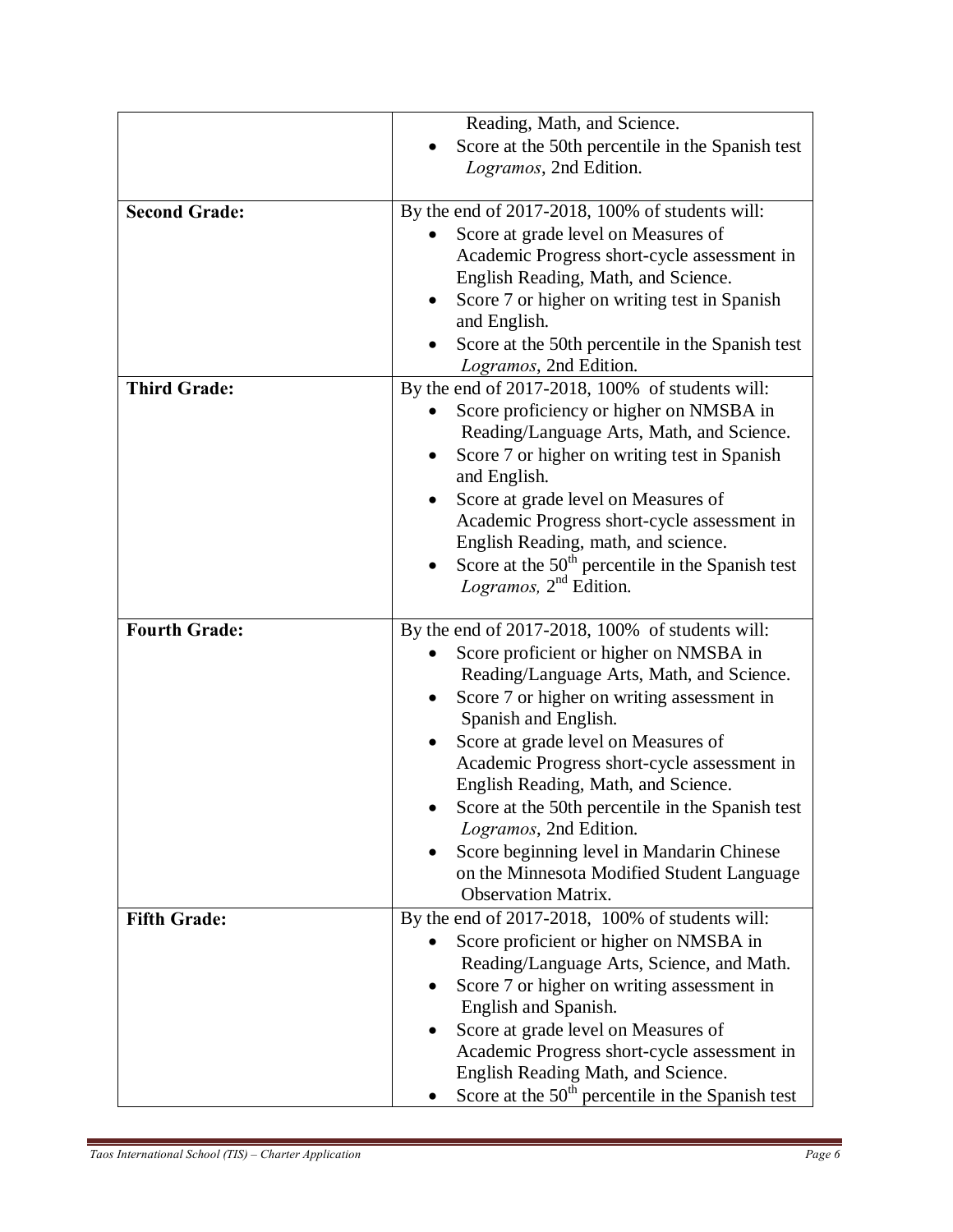|                       | Logramos, $2nd$ Edition.                           |
|-----------------------|----------------------------------------------------|
|                       | Score early intermediate level in Mandarin         |
|                       | Chinese on the Minnesota Modified Student          |
|                       | Language Observation Matrix.                       |
| <b>Sixth Grade:</b>   | By the end of $2014-2015$ , 100% of students will: |
|                       | Score proficient or higher on NMSBA in             |
|                       | Reading/Language Arts, Science, and Math.          |
|                       | Score 7 or higher on writing assessment in         |
|                       | English and Spanish.                               |
|                       | Score at grade level on Measures of                |
|                       | Academic Progress short-cycle assessment in        |
|                       | English Reading Math and Science.                  |
|                       | Score at the 50th percentile in the Spanish test   |
|                       | Logramos, 2nd Edition.                             |
|                       | Score early intermediate level in Mandarin         |
|                       | Chinese on the Minnesota Modified Student          |
|                       | Language Observation Matrix.                       |
| <b>Seventh Grade:</b> | By the end of 2015-2016, 100% of students will:    |
|                       | Score proficient or higher on NMSBA in             |
|                       | reading/language arts, science, and math.          |
|                       | Score 7 or higher on writing assessment in         |
|                       | English and Spanish.                               |
|                       | Score at grade level on Measures of                |
|                       | Academic Progress short-cycle assessment in        |
|                       | English Reading, Math, and Science.                |
|                       | Score at the $50th$ percentile in the Spanish test |
|                       | Logramos, $2nd$ Edition.                           |
|                       | Score early intermediate level in Mandarin         |
|                       | Chinese on the Minnesota Modified Student          |
|                       | Language Observation Matrix.                       |
| <b>Eighth Grade:</b>  | By the end of $2016-2017$ , 100% of students will: |
|                       | Score proficient or higher on NMSBA in             |
|                       | Reading/Language Arts, Science, and Math.          |
|                       | Score 7 or higher on writing assessment in         |
|                       | English and Spanish.                               |
|                       | Score at grade level on Measures of                |
|                       | Academic Progress short-cycle assessment in        |
|                       | English Reading Math, and Science.                 |
|                       | Score at the 50th percentile in the Spanish test   |
|                       | Logramos, 2nd Edition.                             |
|                       | Score early intermediate level in Mandarin         |
|                       | Chinese on the Minnesota Modified Student          |
|                       | Language Observation Matrix.                       |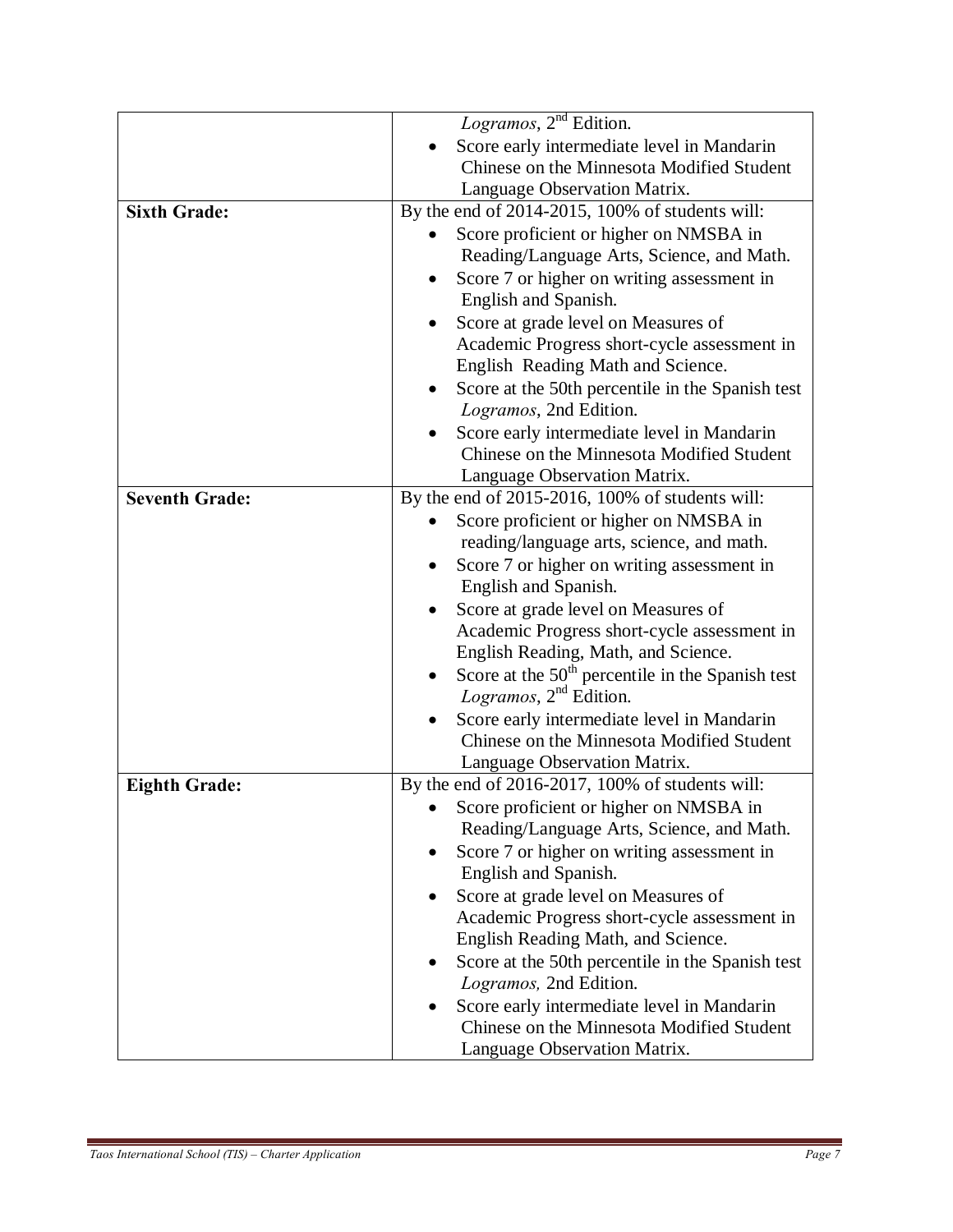## **3. ADDRESSING ACHIEVEMENT GAPS**

 At the end of each testing cycle, students at Taos International School who score below proficient on the New Mexico Standards Based Assessment and/ or the Spanish *Logramos*, will be provided with intensive intervention to address achievement gap.

 Identified students will be go through the Student Assistance Team (SAT) process as defined in section II I.  $(1)$  (a) of this charter. An after school tutoring program will be implemented by teachers to ensure students are receiving intense instruction in assisting them to become proficient

## **4. ATTENDANCE**

 Taos International School will ensure that all students succeed in a rigorous world curriculum in a bilingual and biliterate environment. Regular, uninterrupted classroom instruction, classroom participation, and interaction with classmates are essential to this educational process. Preparation and training for subsequent study or employment includes the development of self-discipline through regular class attendance. For these reasons and others, the Taos International School will require that all enrolled students attend classes regularly. The New Mexico Compulsory School Attendance Law [NMSA 1978, 22-12-2] requires that all school-age children attend school until the age of eighteen or until they graduate from high school or receive a GED certificate.

 TIS will establish and monitor an annual attendance goal of at least 97 percent. The school will implement positive incentives to ensure that students attend school on a regularly basis. However, in the event that these incentives do not succeed and students are habitually late and/or truant, school officials will immediately begin to take steps necessary to enforce New Mexico Compulsory School Attendance Law requirements. These steps may include one or more of the following:

- If a student has accumulated five unexcused absences in the school year, the school shall contact the student's parent(s) guardian(s) to inform them that the student has unexcused absences and to discuss possible interventions.
- A representative of the school shall meet with the student in need of early intervention and his or her parent(s)/guardian(s) to identify the causes for the student's unexcused absences. Identify what actions can be taken that might prevent the student's unexcused absences, identify possible school and community resources to address the causes for the student's unexcused absences, and establish a corrective action plan to address the student's unexcused absences.
- The corrective action plan must contain follow-up procedures to ensure that the causes for the student's unexcused absences are being addressed.
- If unexcused absences continue after all school-level interventions have been exhausted, the student shall be reported to the probation services office of the judicial district where the student resides.

## **5. RECURRENT ENROLLMENT**

Taos International School (TIS) will have a recurrent enrollment plan that is two-fold: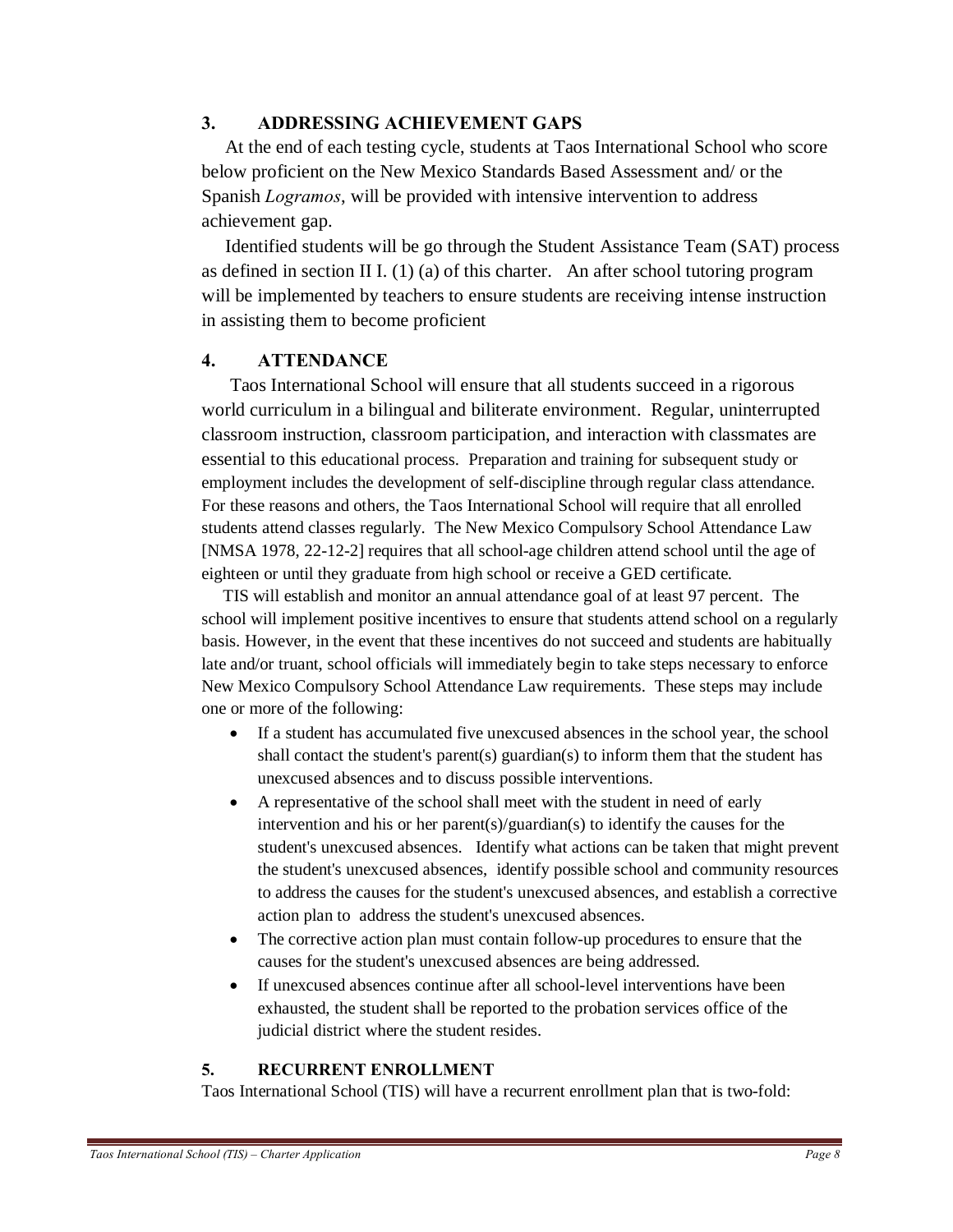- a. Each year in January, the TIS will establish its enrollment goals for the following year. If in any year TIS fails to meet its enrollment goals by July 1, the school will conduct a more expansive marketing program.. This will include an additional July enrollment period, with related advertising in local newspapers. This marketing campaign will also include flyers strategically placed in all communities that will be served by TIS, including Taos, Ranchos, Arroyo Hondo, Arroyo Seco, Las Colonias, and Questa communities. The marketing plan may also include radio advertising and other advertising media within these markets.
- b. If the school continues to fall short of its enrollment goals, an Enrollment Committee will be established. This committee will consist of the President of the Governing Council, the GC treasurer, the School Director and the Business Manager. This committee will meet on August 1 to consider any necessary budget cuts. If cuts are required, the committee will provide to the GC at a special/emergency meeting a list of proposed budget adjustments that will ensure the school is run in a fiscally responsible manner. If it becomes necessary to terminate tenured teachers, TIS will follow the Reduction in Force procedures required under New Mexico law.

6. **HIGH SCHOOL COLLEGE READINESS:** Taos International School will be a K-8 school. This section is, therefore, not applicable.

**7. GRADUATION RATE:** Taos International School will be a K-8 school. This section is, therefore, not applicable.

# **8. GROWTH FOR LOWEST 25%**

 At the end of each testing cycle, students at TIS who score below the 25% on the NMSBA and/or the Spanish *Logramos,* will be provided with intensive intervention to improve their academic performance. Identified students will go through the Student Assistant Team (SAT) process as defined in section II I. (1) (a) of this charter. An after school tutoring program will be implemented by teachers to ensure students are receiving intense instruction in assisting them to become proficient.

# E. **ORGANIZATIONAL GOALS** (Optional)

 Taos International School founders believe that organizational goals are important and have, therefore, identified two major operational goals to be achieved within four years or before submitting a renewal application for continuation of the schoolog charter. The goals are:

1. By the end of the fourth school year, Taos International School will be designated as a world school by the International Baccalaureate organization and will officially begin to offer the Primary Years Program (PYP).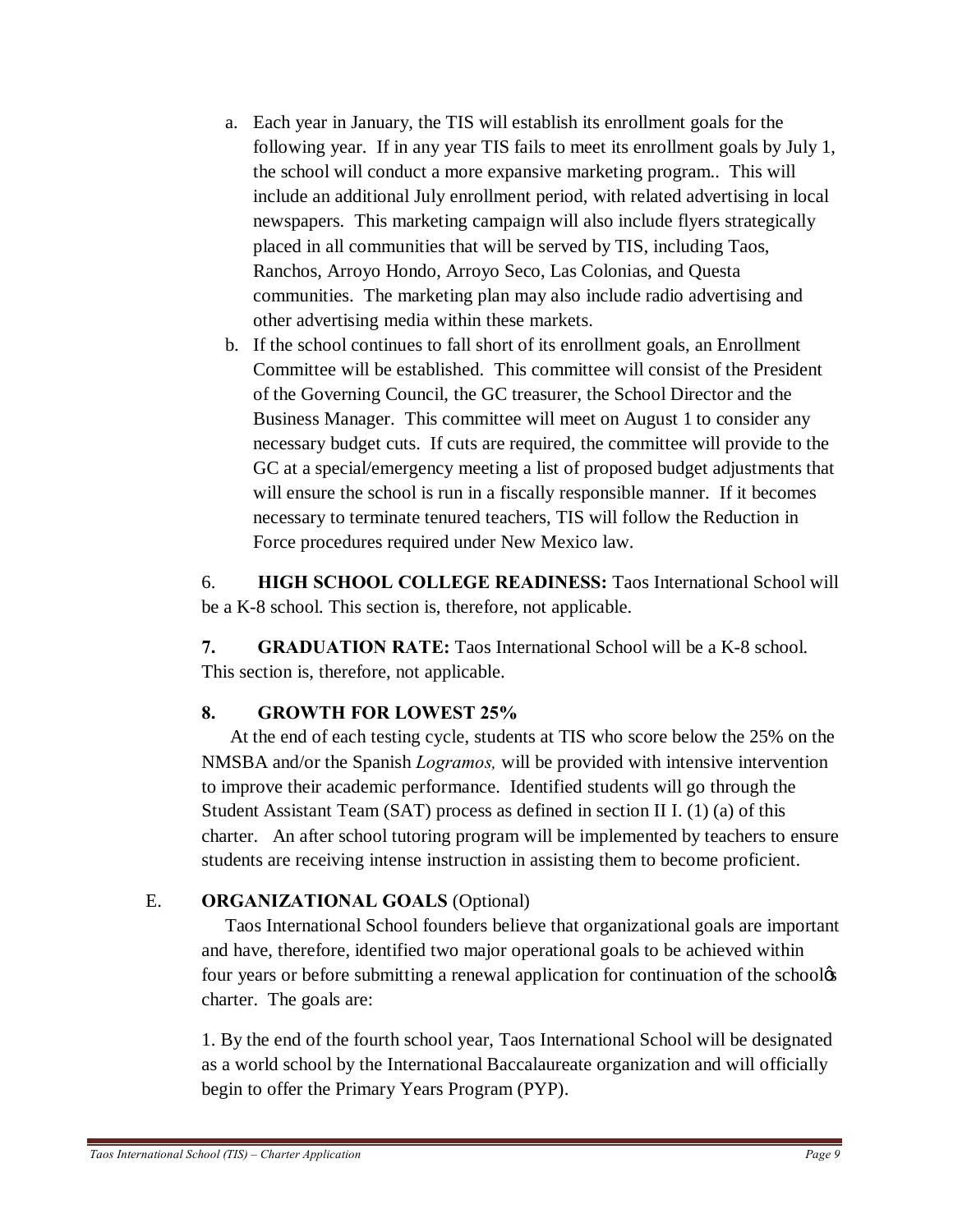2. By the end of the fourth year school year, Taos International School will be designated as a world school by the International Baccalaureate organization and will officially begin to offer the Middle Years Program (MYP).

## **F. CURRICULUM**

## **1. PHILOSOPHY**

Taos International School $\alpha$  philosophical framework consists of three components that are aligned with the school $\alpha$  mission statement. The first component is the written curriculum. This component explains in great detail the school<sub>\*</sub> instructional philosophy and approach. It addresses the question,  $\delta$ What will students learn? $ö$ 

The second component of TIS of framework is the taught curriculum. In this section, the question,  $\delta$ How will students learn? $\ddot{o}$  is addressed. The International Baccalaureate planning documents provide some guidance in this area. However, the primary instructional strategies will derive from inquiry-based research and best practices. This component will also explain the one-way immersion approach to second and third language learning.

The third and final component of TIS *o* framework is the assessed curriculum. This component describes and explains all the formative and summative assessment that will be administered to monitor student progress and to generate quantitative and qualitative data to analyze. It will also provide important information on the alignment of the written, taught, and assessed curriculum. Most of the assessment information is provided in Section II J. (3) of this charter application.

## *The Written Curriculum*

New Mexico Common Core State Standards and the International Baccalaureate Organization (IBO) curriculum documents have been reviewed and topically aligned to ensure that the written curriculum is taught and assessed effectively.

 Exhibit 1.0 illustrates that in addition to a written, taught, and assessed curriculum, students in the IB Primary Years Program will engage in learning that addresses a learner profile, attitudes and attributes, 6 content areas, and 6 transdisciplinary themes.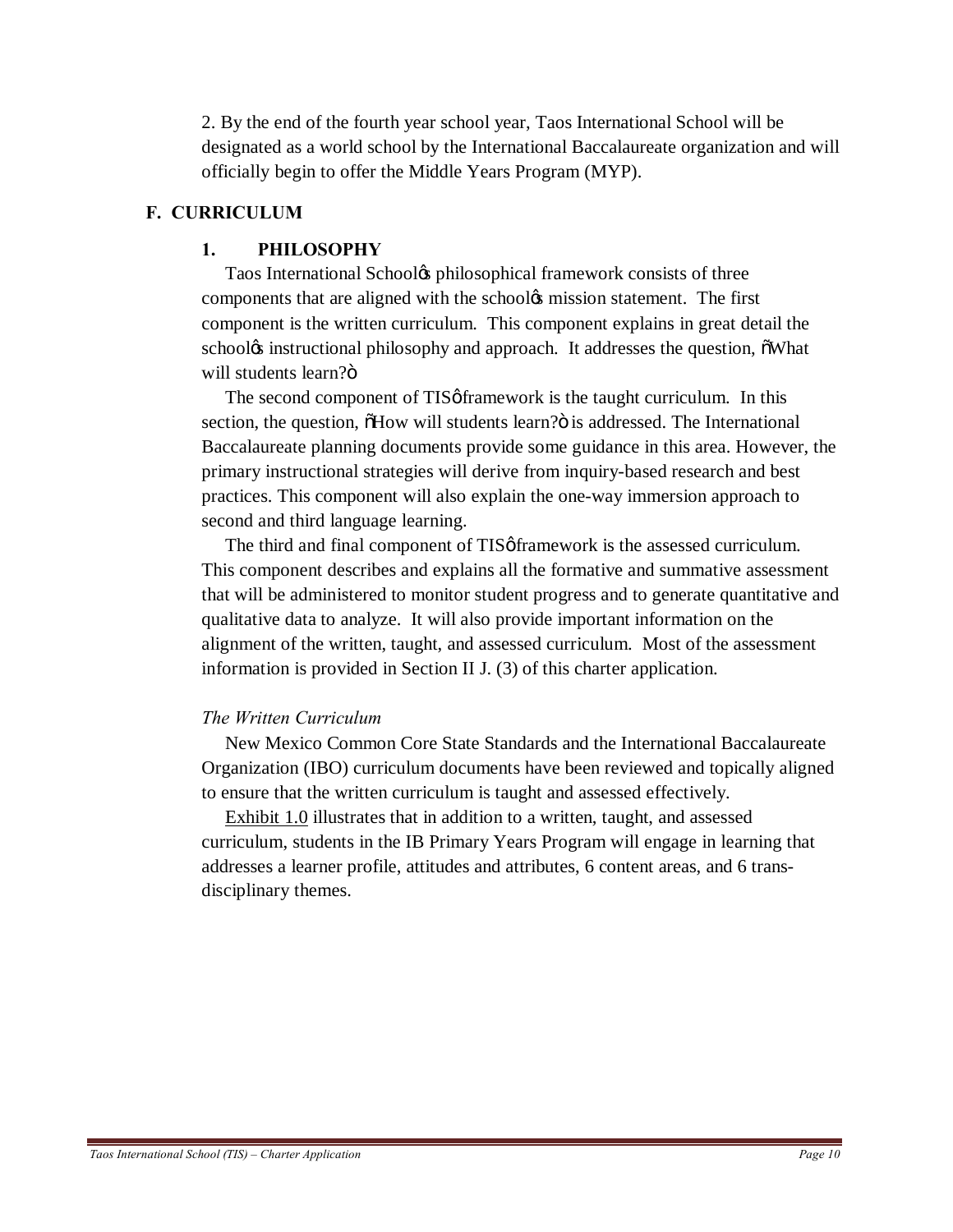

**Exhibit 1.0: International Baccalaureate Primary Years Programme Framework**

The IB Learner Profile consists of 10 attributes (not individually identified in Exhibit 1.0) that are integrated in the daily routine of school and home. The 10 attributes that make up the profile are:

1. *Inquirers*: Students develop their natural curiosity. They acquire the skills necessary to conduct inquiry and research and show independence in learning. They actively enjoy learning and this love of learning will be sustained throughout their lives.

2*. Knowledgeable*: Students explore concepts, ideas and issues that have local and global significance. In so doing, they acquire in-depth knowledge and develop understanding across a broad and balanced range of disciplines.

3. *Thinkers*: Students exercise initiative in applying thinking skills critically and creatively to recognize and approach complex problems, and make reasoned, ethical decisions.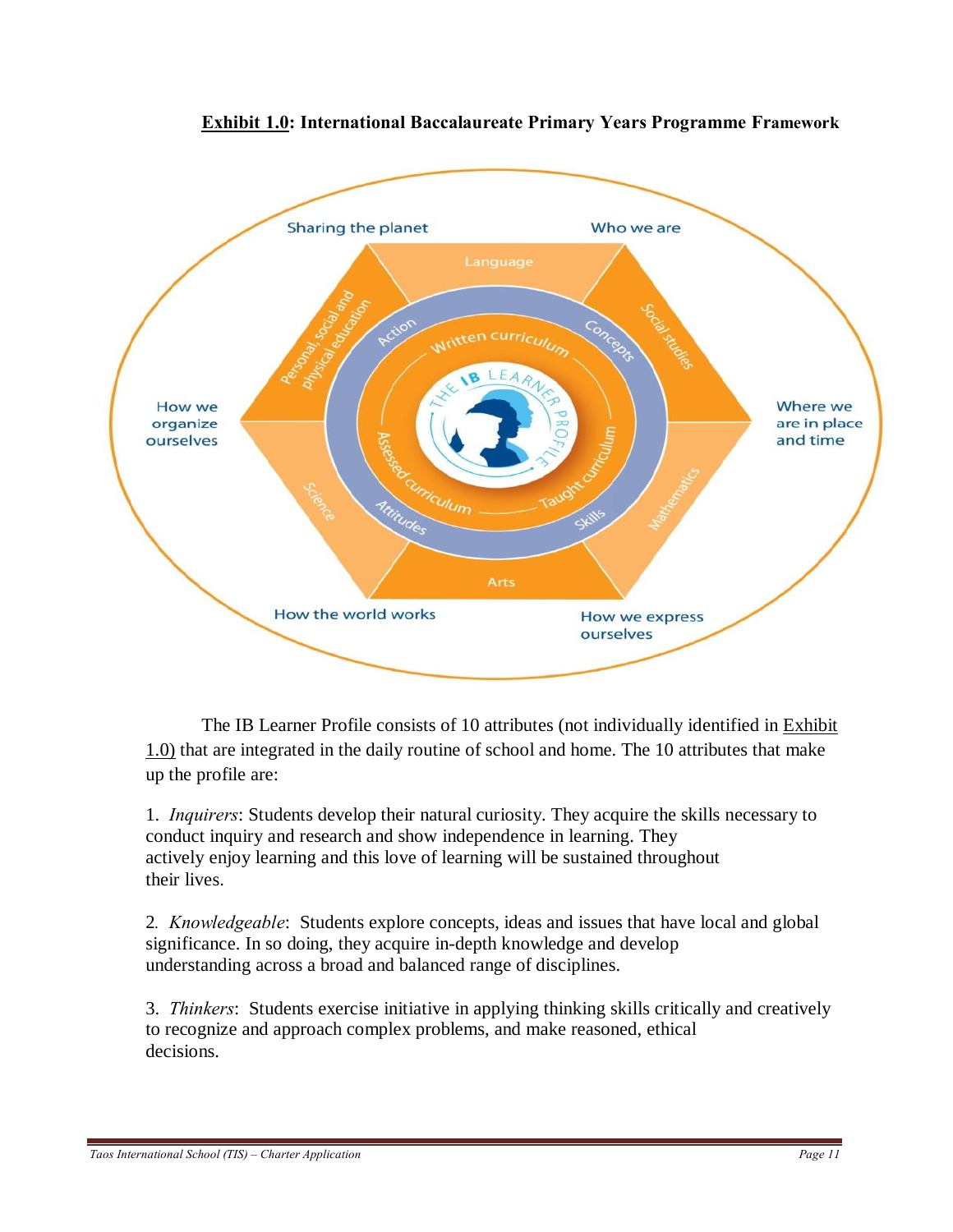4. *Communicators:* Students understand and express ideas and information confidently and creatively in more than one language and in a variety of modes of communication. They work effectively and willingly in collaboration with others.

5. *Principled:* Students act with integrity and honesty, with a strong sense of fairness, justice and respect for the dignity of the individual, groups and communities. They take responsibility for their own actions and the consequences that accompany them.

6. *Open-minded:* Students understand and appreciate their own cultures and personal histories, and are open to the perspectives, values and traditions of other individuals and communities. They are accustomed to seeking and evaluating a range of points of view, and are willing to grow from the experience.

7. *Caring:* Students show empathy, compassion and respect towards the needs and feelings of others. They have a personal commitment to service, and act to make a positive difference to the lives of others and to the environment.

8. *Risk-takers:* Students approach unfamiliar situations and uncertainty with courage and forethought, and have the independence of spirit to explore new roles, ideas and strategies. They are brave and articulate in defending their beliefs.

9. *Balanced:* Students understand the importance of intellectual, physical and emotional balance to achieve personal well-being for themselves and others.

10. *Reflective:* Students give thoughtful consideration to their own learning and experience. They are able to assess and understand their strengths and limitations in order to support their learning and personal development.

The next outer circle in the Exhibit 1.0 identifies the four essential elements of the Primary Years Program (PYP). The essential elements are:

**Concepts:** powerful ideas which have relevance within and across the disciplines and which students must explore and re-explore in order to develop understanding.

**Skills:** those things the students need to be able to do to succeed in a changing, challenging world.

**Attitudes:** dispositions which are expressions of fundamental values, beliefs, and feelings about learning, the environment, and people.

**Action:** demonstration of deeper learning in responsible behavior through positive action and service; a manifestation in practice of the other essential elements.

 Following the essential elements, students in PYP world schools must enroll in courses that address the six content areas: Language (including foreign languages), Social Studies, Mathematics, Science, the Arts, Personal, Social, and Physical Education.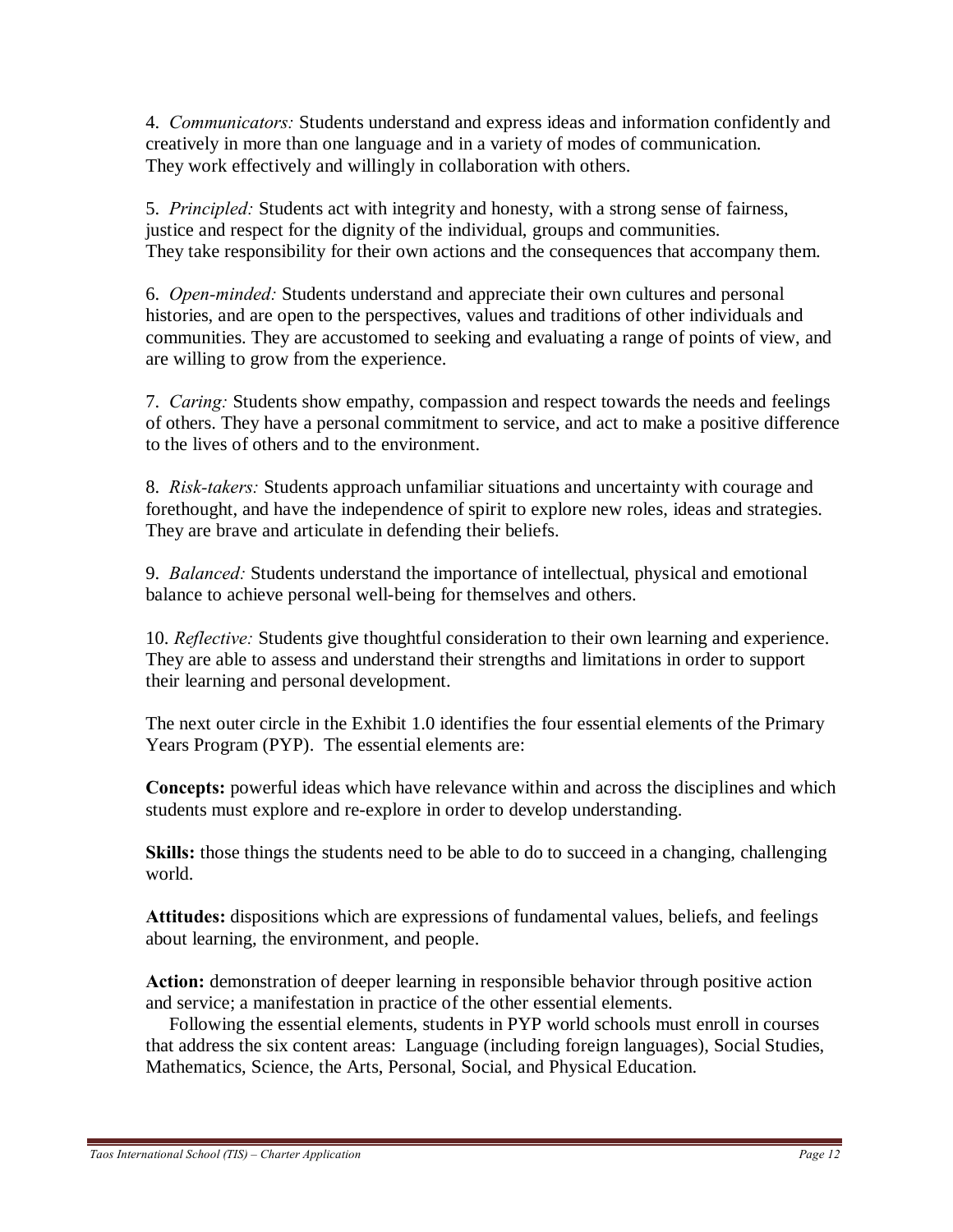Finally, the IB program consists of six trans-disciplinary themes that focus a schoolos program of inquiry. A sample school Program of Inquiry (curriculum scope and sequence) addressing central ideas, key concepts, related concepts, and lines of inquiry for ages 5 to 12 follows definitions of the trans-disciplinary themes. The Program of Inquiry (Exhibit 2.0) must be developed by school staff and must incorporate all NM Common Content Standards. Note: The IB Organization has copyright to all documents and information presented here.

**Who are we**: An inquiry into the nature of the self; of our beliefs and values; of personal, physical, mental, social and spiritual health; of our families, friends, communities and cultures; of our rights and responsibilities; of what it means to be human.

**Where we are in place and time**: An inquiry into orientation in place and time; of our personal histories; of history and geography from local and global perspectives; of our homes and journeys; of the discoveries, explorations and migrations of humankind; of the contributions of individuals and civilizations.

**How we express ourselves**: An inquiry into the ways in which we discover and express ideas, feelings, nature, culture, beliefs, and values; the ways in which we reflect on, extend and enjoy our creativity; our appreciation of the aesthetic.

**How the world works:** An inquiry into the natural world and its laws; the interaction between the natural world (physical and biological) and human societies; how humans use their understanding of scientific principles; the impact of scientific and technological advances on society and on the environment.

**How we organize ourselves:** An inquiry into the interconnectedness of human-made systems and communities; the structure of function of organizations; societal decisionmaking; economic activities and their impact on humankind and the environment.

**Sharing the planet:** An inquiry into rights and responsibilities in the struggle to share finite resources with other people and with other living things; communities and the relationship within and between them; access to equal opportunities; peace and conflict resolution.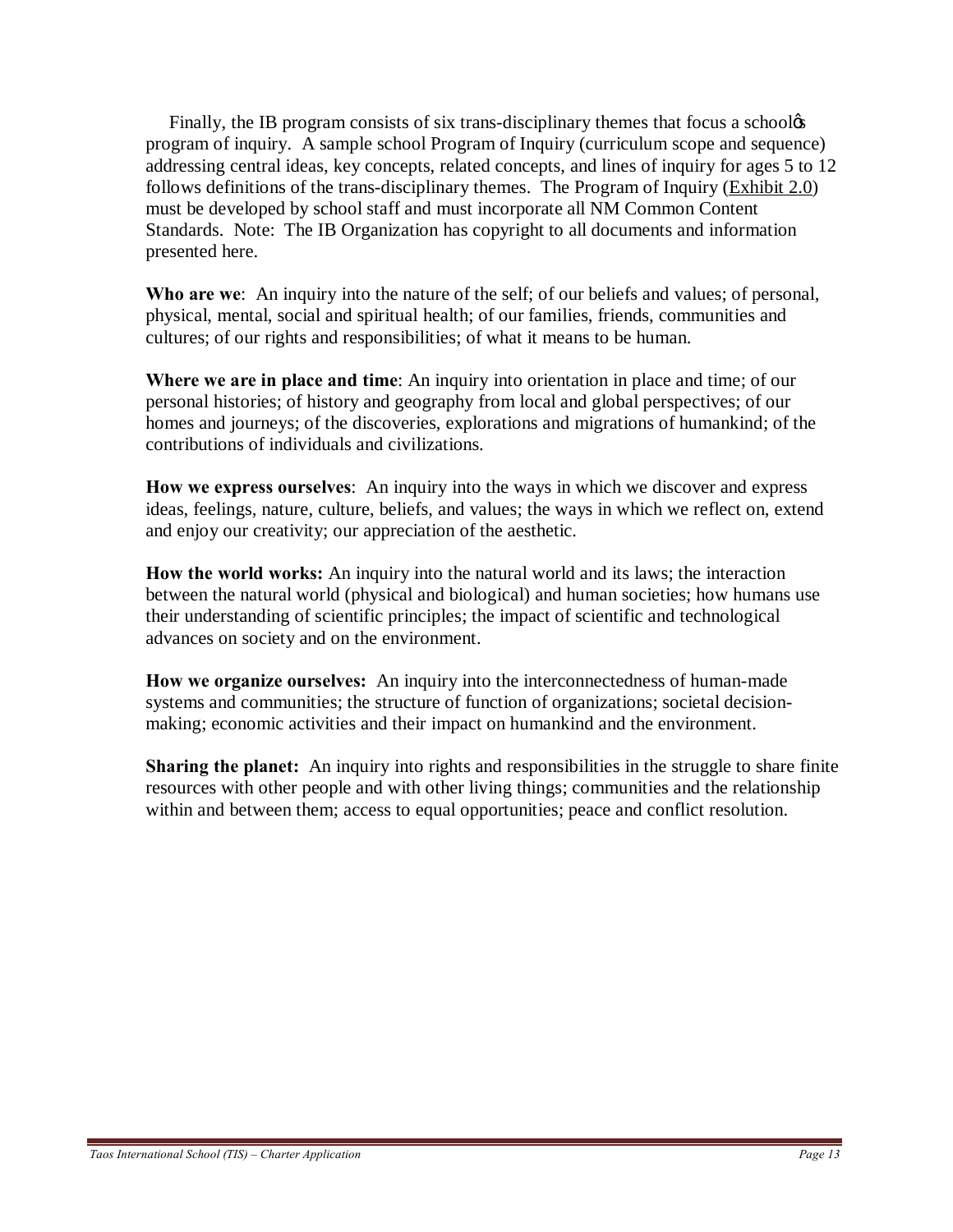| Age | An inquiry into:                                                                                                                                                                                                                                                                                                                                                             | An inquiry into:                                                                                                                                                                                                                                                                                                                                               | An inquiry into:                                                                                                                                                                                                                                                                                                                                               | An inquiry into:                                                                                                                                                                                                                                                                                                          | An inquiry into:                                                                                                                                                                                                                                                                                                                                                                                                                      | An inquiry into:                                                                                                                                                                                                                                                                                                                                                                                           |
|-----|------------------------------------------------------------------------------------------------------------------------------------------------------------------------------------------------------------------------------------------------------------------------------------------------------------------------------------------------------------------------------|----------------------------------------------------------------------------------------------------------------------------------------------------------------------------------------------------------------------------------------------------------------------------------------------------------------------------------------------------------------|----------------------------------------------------------------------------------------------------------------------------------------------------------------------------------------------------------------------------------------------------------------------------------------------------------------------------------------------------------------|---------------------------------------------------------------------------------------------------------------------------------------------------------------------------------------------------------------------------------------------------------------------------------------------------------------------------|---------------------------------------------------------------------------------------------------------------------------------------------------------------------------------------------------------------------------------------------------------------------------------------------------------------------------------------------------------------------------------------------------------------------------------------|------------------------------------------------------------------------------------------------------------------------------------------------------------------------------------------------------------------------------------------------------------------------------------------------------------------------------------------------------------------------------------------------------------|
|     | Who we are                                                                                                                                                                                                                                                                                                                                                                   | Where we are in<br>place and time                                                                                                                                                                                                                                                                                                                              | <b>How we express</b><br>ourselves                                                                                                                                                                                                                                                                                                                             | How the world<br>works                                                                                                                                                                                                                                                                                                    | How we organize<br>ourselves                                                                                                                                                                                                                                                                                                                                                                                                          | Sharing the planet                                                                                                                                                                                                                                                                                                                                                                                         |
| 566 | Central idea<br>Making balanced<br>choices about daily<br>routines enables us<br>to have a healthy<br>lifestyle.<br>Key concepts:<br>function, causation,<br>reflection<br><b>Related concepts:</b><br>balance, well-being<br>Lines of inquiry<br>Daily habits and<br>routines<br>(hygiene, sleep,<br>play, eating)<br><b>Balanced</b> choices<br>Consequences of<br>choices | Central idea<br>Communities are<br>enriched by their<br>members and the<br>different<br>perspectives they<br>bring.<br>Key concepts:<br>change, perspective<br><b>Related concepts:</b><br>continuity,<br>diversity<br><b>Lines of inquiry</b><br>What a community<br>is<br>People within a<br>community<br>The personal<br>stories of<br>community<br>members | Central idea<br>People recognize<br>important events<br>through<br>celebrations and<br>traditions.<br>Key concepts:<br>form, perspective<br><b>Related concepts:</b><br>beliefs, culture,<br>values<br><b>Lines of inquiry</b><br>What traditions are<br>How and why<br>people celebrate<br>Similarities and<br>differences<br>between various<br>celebrations | Central idea<br>All living things go<br>through a process of<br>change.<br>Key concepts:<br>change, connections<br><b>Related concepts:</b><br>cycles,<br>transformation<br>Lines of inquiry<br>Life cycles<br>How living things<br>change over their<br>life time<br>Developmental stages<br>of various living<br>things | Central idea<br>Transportation<br>systems are directly<br>related to the needs of<br>a community.<br><b>Key concepts:</b><br>function, connection<br><b>Related concepts:</b><br>systems<br>Lines of inquiry<br>Specific purposes of<br>different<br>transportation<br>systems<br>Factors that affect the<br>kinds of systems<br>that can be<br>developed<br>Relationship between<br>transportation<br>systems and the<br>environment | Central idea<br>People interact with,<br>use and value the<br>natural environment<br>in different ways.<br>Key concepts:<br>causation,<br>responsibility,<br>reflection<br><b>Related concepts:</b><br>conservation,<br>interdependence,<br>order<br>Lines of inquiry<br>Local natural<br>environment<br>Human use of the<br>local environment<br>Actions that benefit<br>or harm the local<br>environment |
| 667 | Central idea<br>Homes reflect<br>personal identity                                                                                                                                                                                                                                                                                                                           | Central idea<br>Public areas<br>strengthen                                                                                                                                                                                                                                                                                                                     | Central idea<br>Imagination is a<br>powerful tool for                                                                                                                                                                                                                                                                                                          | Central idea<br>Understanding the<br>properties of air                                                                                                                                                                                                                                                                    | <b>Central</b> idea<br>Systems need to be in<br>place to maintain                                                                                                                                                                                                                                                                                                                                                                     | Central idea<br>People can establish<br>practices in order to                                                                                                                                                                                                                                                                                                                                              |
|     | and local culture.<br>Key concepts:<br>form, connection,<br>perspective                                                                                                                                                                                                                                                                                                      | communities and<br>provide people with<br>opportunities to<br>connect.                                                                                                                                                                                                                                                                                         | extending our<br>ability to think,<br>create and express<br>ourselves.                                                                                                                                                                                                                                                                                         | allows people to<br>make practical<br>applications.<br>Key concepts:                                                                                                                                                                                                                                                      | organization in<br>communities.<br><b>Key concepts:</b><br>connection,                                                                                                                                                                                                                                                                                                                                                                | sustain and maintain<br>the Earthos resources.<br>Key concepts:<br>change,                                                                                                                                                                                                                                                                                                                                 |

**Exhibit 2.0 Sample Program of Inquiry (POI) for Primary Years Program (PYP)**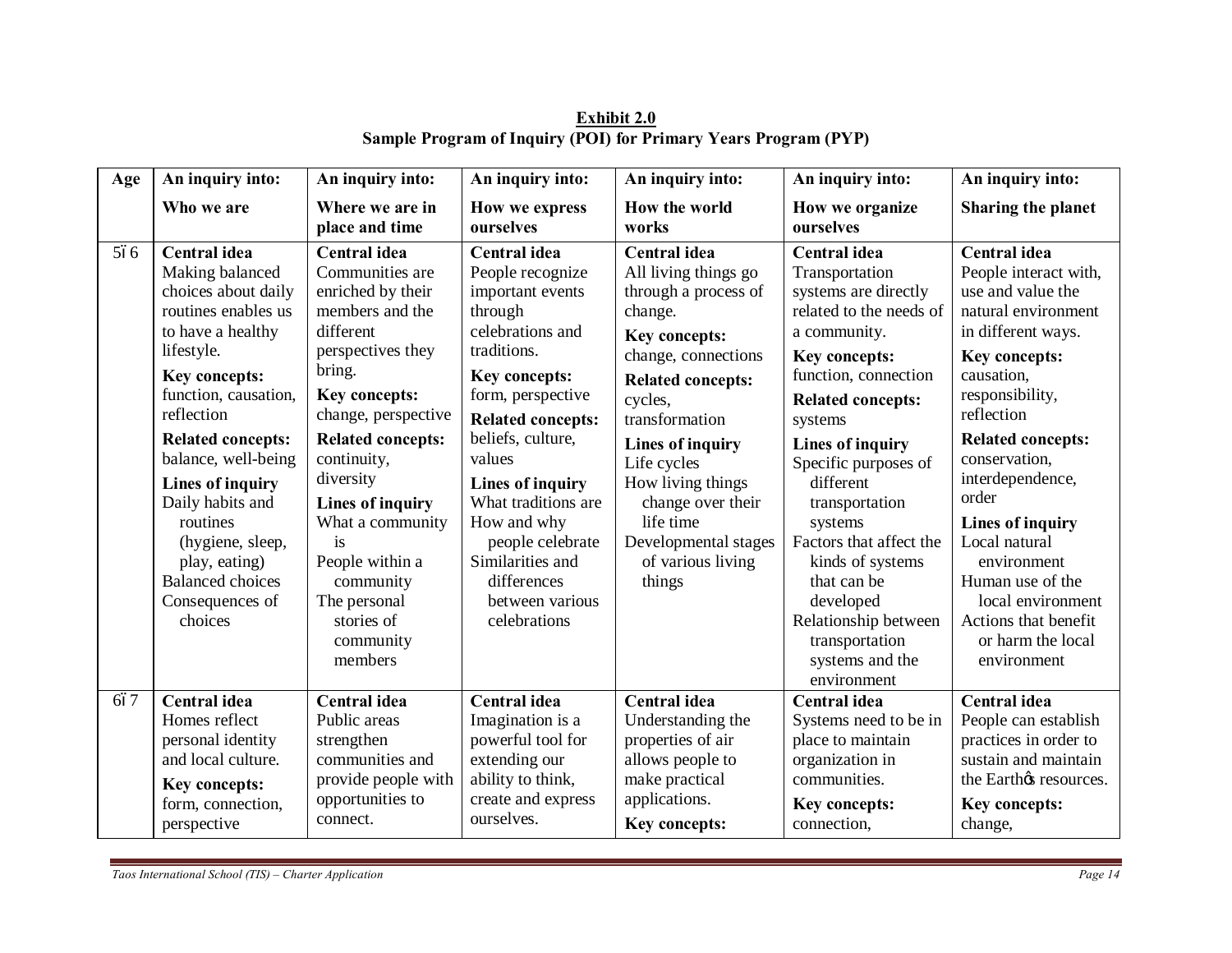| Age | An inquiry into:                                                                                                                                                                            | An inquiry into:<br>An inquiry into:                                                                                                                                                                                                                                   |                                                                                                                                                                                                                                                                                                                                                                                  | An inquiry into:                                                                                                                                                                                                                      | An inquiry into:                                                                                                                                                                                                                                                                                                                                    | An inquiry into:                                                                                                                                                                                                                                                                         |
|-----|---------------------------------------------------------------------------------------------------------------------------------------------------------------------------------------------|------------------------------------------------------------------------------------------------------------------------------------------------------------------------------------------------------------------------------------------------------------------------|----------------------------------------------------------------------------------------------------------------------------------------------------------------------------------------------------------------------------------------------------------------------------------------------------------------------------------------------------------------------------------|---------------------------------------------------------------------------------------------------------------------------------------------------------------------------------------------------------------------------------------|-----------------------------------------------------------------------------------------------------------------------------------------------------------------------------------------------------------------------------------------------------------------------------------------------------------------------------------------------------|------------------------------------------------------------------------------------------------------------------------------------------------------------------------------------------------------------------------------------------------------------------------------------------|
|     | Who we are                                                                                                                                                                                  | Where we are in<br>place and time                                                                                                                                                                                                                                      | How we express<br>ourselves                                                                                                                                                                                                                                                                                                                                                      | How the world<br>works                                                                                                                                                                                                                | How we organize<br>ourselves                                                                                                                                                                                                                                                                                                                        | Sharing the planet                                                                                                                                                                                                                                                                       |
|     | <b>Related concepts:</b><br>creativity, diversity<br>Lines of inquiry<br>The concept of<br>home<br>Different types of<br>homes<br>Circumstances that<br>determine where<br>people live      | <b>Key concepts:</b><br>function,<br>connection<br><b>Related concepts:</b><br>cooperation,<br>ownership<br><b>Lines of inquiry</b><br>Different public<br>areas and their<br>functions<br>How public areas<br>develop<br>How these places<br>differ from our<br>homes | Key concepts:<br>causation,<br>perspective,<br>reflection<br><b>Related concepts:</b><br>empathy, invention,<br>transformation<br><b>Lines of inquiry</b><br>How we<br>demonstrate and<br>enjoy our<br>imagination<br>How our<br>imagination<br>helps us to<br>consider other<br>perspectives<br>How imagination<br>helps us to solve<br>problems<br>The value of<br>imagination | function, causation<br><b>Related concepts:</b><br>force, energy<br><b>Lines of inquiry</b><br>The evidence of the<br>existence of air<br>What air can do and<br>how we use it<br>The relationship<br>between air, light<br>and sound | responsibility<br><b>Related concepts:</b><br>interdependence,<br>organization, systems<br>Lines of inquiry<br>The concept of<br>organization<br>Different systems of<br>organization that<br>we use personally<br>Different systems of<br>organization in our<br>community<br>Collection, storage<br>and use of<br>information for<br>organization | responsibility,<br>reflection<br><b>Related concepts:</b><br>lifestyle, resources<br>Lines of inquiry<br>Limited nature of the<br>Earthøs resources<br>Personal choices that<br>can help sustain<br>the environment<br>Reusing and<br>recycling different<br>materials<br>Reducing waste |
| 768 | <b>Central idea</b><br>Relationships are<br>enhanced by<br>learning about<br>other peoplecs<br>perspectives and<br>communicating our<br>own.<br>Key concepts:<br>perspective,<br>reflection | <b>Central idea</b><br>The development<br>of global<br>perspectives is<br>supported through<br>understanding our<br>place in the world<br>in relation to<br>others.<br>Key concepts:<br>connection,                                                                    | <b>Central</b> idea<br>Through the arts<br>people use different<br>forms of expression<br>to convey their<br>uniqueness as<br>human beings.<br>Key concepts:<br>function,<br>perspective,<br>reflection                                                                                                                                                                          | <b>Central idea</b><br>The design of<br>buildings and<br>structures is<br>dependent upon the<br>environment and<br>available materials.<br>Key concepts:<br>connection,<br>responsibility<br><b>Related concepts:</b>                 | <b>Central idea</b><br>In a workplace people<br>share responsibility<br>towards a common<br>purpose.<br><b>Key concepts:</b><br>function, causation<br>connection<br><b>Related concepts:</b><br>cooperation,<br>employment                                                                                                                         | Central idea<br>Over time, living<br>things need to adapt<br>in order to survive.<br><b>Key concepts:</b><br>change, connection<br><b>Related concepts:</b><br>adaptation, evolution<br>Lines of inquiry<br>Concept of<br>adaptation                                                     |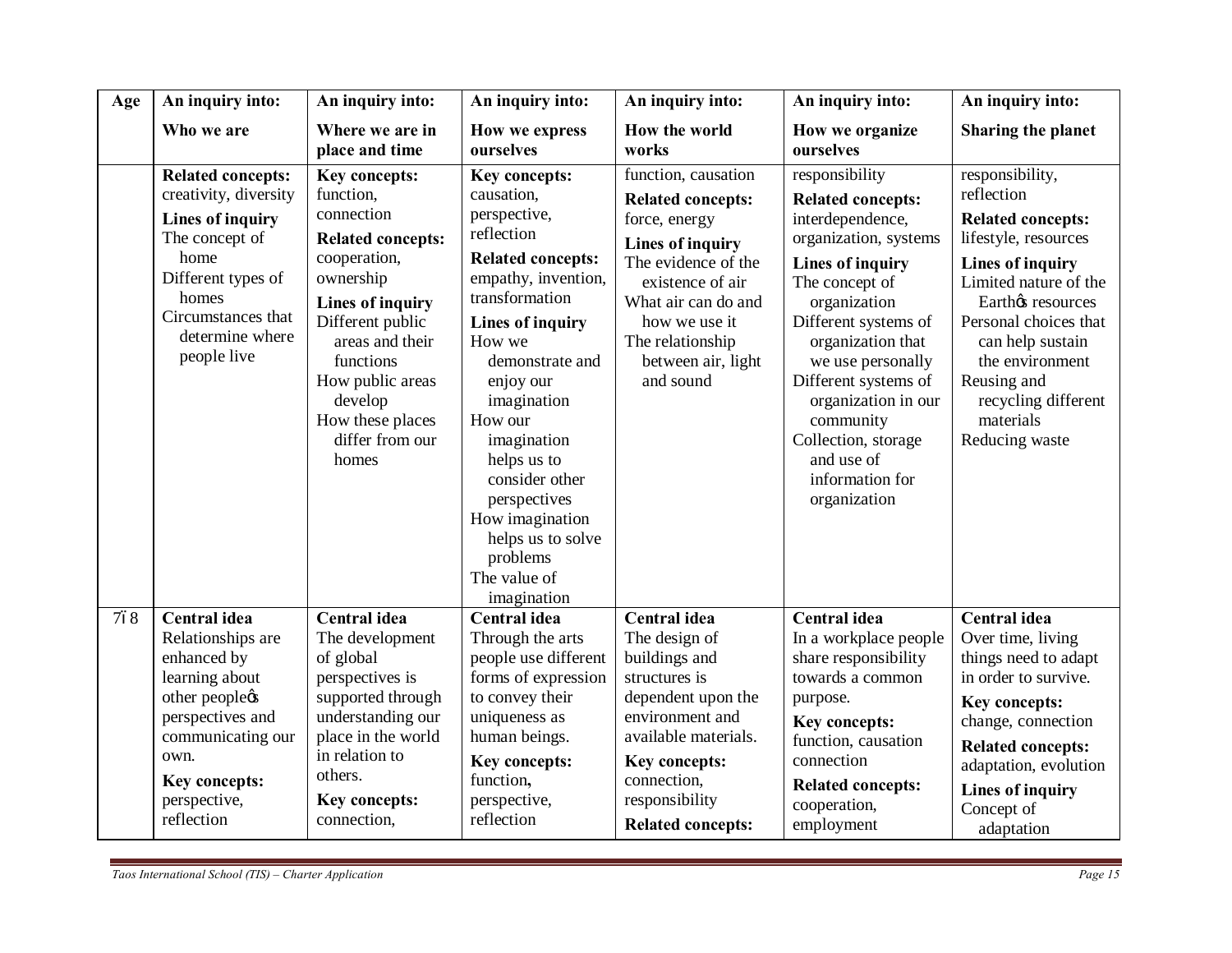| Age | An inquiry into:                                                                                                                                                                                                                                                                                                               | An inquiry into:                                                                                                                                                                                                                                                                                                                                                            | An inquiry into:                                                                                                                                                                                                                                                                                                                      | An inquiry into:                                                                                                                                                                                                                                                                                                                                             | An inquiry into:                                                                                                                                                                                                                                                                                                                                            | An inquiry into:                                                                                                                                                                                                                                                                                                                                            |
|-----|--------------------------------------------------------------------------------------------------------------------------------------------------------------------------------------------------------------------------------------------------------------------------------------------------------------------------------|-----------------------------------------------------------------------------------------------------------------------------------------------------------------------------------------------------------------------------------------------------------------------------------------------------------------------------------------------------------------------------|---------------------------------------------------------------------------------------------------------------------------------------------------------------------------------------------------------------------------------------------------------------------------------------------------------------------------------------|--------------------------------------------------------------------------------------------------------------------------------------------------------------------------------------------------------------------------------------------------------------------------------------------------------------------------------------------------------------|-------------------------------------------------------------------------------------------------------------------------------------------------------------------------------------------------------------------------------------------------------------------------------------------------------------------------------------------------------------|-------------------------------------------------------------------------------------------------------------------------------------------------------------------------------------------------------------------------------------------------------------------------------------------------------------------------------------------------------------|
|     | Who we are                                                                                                                                                                                                                                                                                                                     | Where we are in<br>place and time                                                                                                                                                                                                                                                                                                                                           | How we express<br>ourselves                                                                                                                                                                                                                                                                                                           | How the world<br>works                                                                                                                                                                                                                                                                                                                                       | How we organize<br>ourselves                                                                                                                                                                                                                                                                                                                                | Sharing the planet                                                                                                                                                                                                                                                                                                                                          |
|     | <b>Related concepts:</b><br>communication,<br>empathy, open-<br>mindedness<br><b>Lines of inquiry</b><br>Social interactions<br>Acknowledging<br>othersø<br>perspectives<br>Managing and<br>resolving<br>conflict                                                                                                              | perspective<br><b>Related concepts:</b><br>context, location,<br>orientation<br>Lines of inquiry:<br>How we represent<br>place<br>Representations of<br>place through<br>time<br>The relationship<br>of our location<br>to other parts<br>of the world                                                                                                                      | <b>Related concepts:</b><br>perception, self-<br>expression<br><b>Lines of inquiry</b><br>The diverse ways<br>in which people<br>express<br>themselves<br>How everyone can<br>express their<br>uniqueness<br>through the arts<br>The role of art in<br>culture and<br>society                                                         | structure,<br>sustainability,<br>transformation<br><b>Lines of inquiry</b><br>Considerations to<br>take into account<br>when building a<br>structure<br>How building<br>impacts on the<br>environment<br>Indigenous<br>architecture                                                                                                                          | <b>Lines of inquiry</b><br>Purpose of a<br>workplace<br>Interconnectedness of<br>people in a<br>workplace<br>Importance of a<br>shared vision or<br>common purpose                                                                                                                                                                                          | Circumstances that<br>lead to adaptation<br>How plants and<br>animals adapt or<br>respond to<br>environmental<br>conditions                                                                                                                                                                                                                                 |
| 8ó9 | Central idea<br>Understanding<br>different ways of<br>learning enables<br>people to respond<br>to their own<br>learning needs as<br>well as those of<br>others.<br>Key concepts:<br>function,<br>perspective,<br>responsibility<br><b>Related concepts:</b><br>diversity,<br>motivation<br><b>Lines of inquiry</b><br>Learning | <b>Central</b> idea<br>Family histories<br>provide an insight<br>into cultural and<br>personal identity.<br><b>Key concepts:</b><br>change, reflection<br><b>Related concepts:</b><br>chronology,<br>history, tradition<br>Lines of inquiry<br>Family ancestry<br>Artifacts, heirlooms<br>or rituals that<br>have meaning in<br>a family<br>Similarities and<br>differences | Central idea<br>A variety of signs<br>and symbols<br>facilitates local and<br>global<br>communication.<br>Key concepts:<br>form, connection<br><b>Related concepts:</b><br>culture, media,<br>pattern<br><b>Lines of inquiry</b><br>Signs and symbols<br>Reasons for the<br>development of<br>communication<br>systems<br>Specialized | Central idea<br>Human survival is<br>connected to<br>understanding the<br>continual changing<br>nature of the Earth.<br>Key concepts:<br>causation, change,<br>connection<br><b>Related concepts:</b><br>erosion, geology,<br>tectonic plates,<br>movement<br><b>Lines of inquiry</b><br>How the different<br>components of the<br>Earth are<br>interrelated | Central idea<br>Communities provide<br>interconnected<br>services designed to<br>meet peopleøs needs.<br>Key concepts:<br>function, causation,<br>connection<br><b>Related concept:</b><br>networks<br><b>Lines of inquiry</b><br>Reasons people live<br>in the local<br>community<br>Services needed to<br>support a<br>community<br>Planning services for | Central idea<br>Water is essential to<br>life, and is a limited<br>resource for many<br>people.<br>Key concepts:<br>function,<br>responsibility<br><b>Related concepts:</b><br>conservation, equity,<br>processes<br>Lines of inquiry<br>Sources of water and<br>how water is used<br>What happens to<br>water after we<br>have used it<br>Distribution and |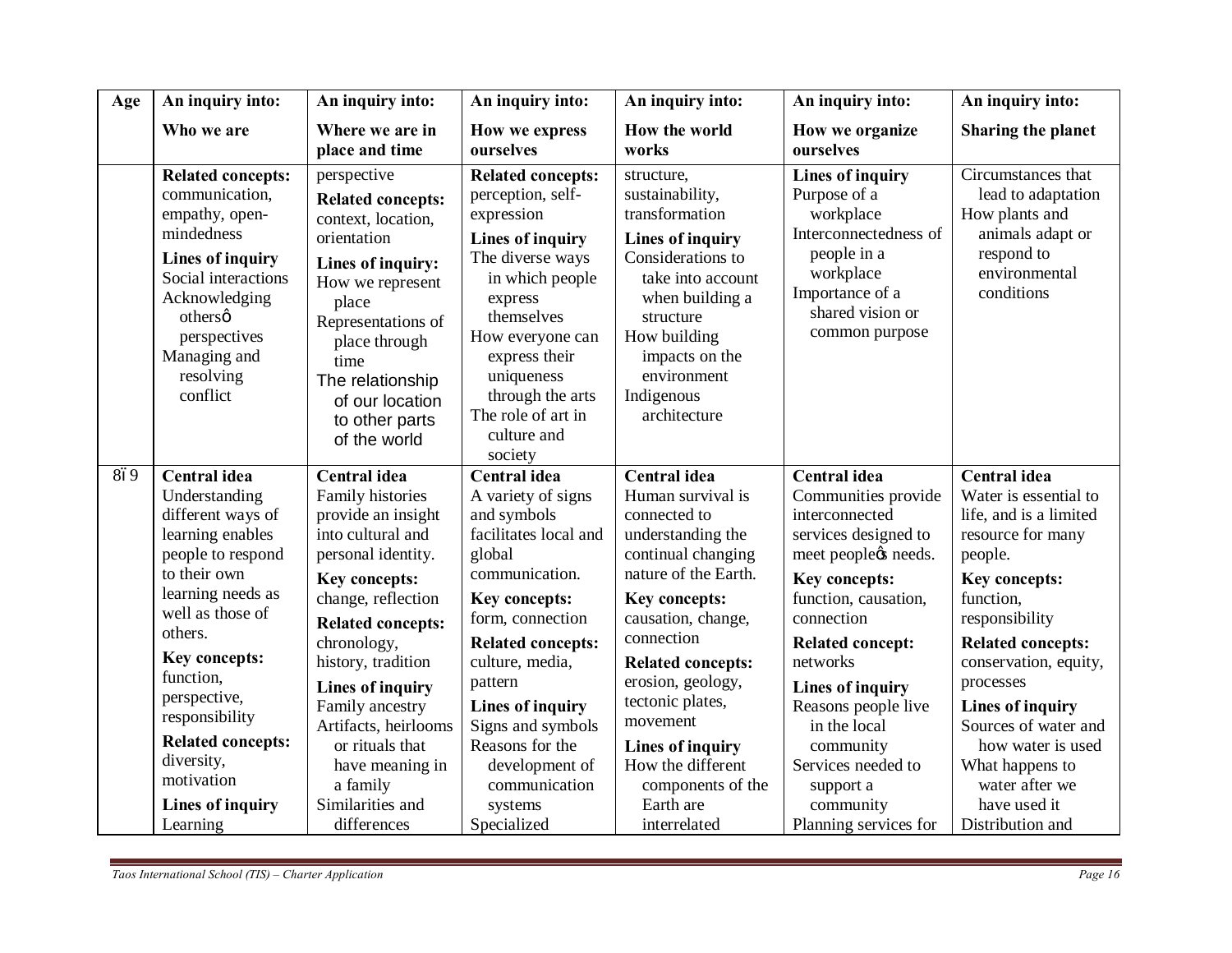| Age  | An inquiry into:                                                                                                                                                                                                                                                                                                                      | An inquiry into:                                                                                                                                                                                                                                                                                                                                                                                                       | An inquiry into:                                                                                                                                                                                                                                                                                                                                        | An inquiry into:                                                                                                                                                                                                                                                                                                                                                                 | An inquiry into:                                                                                                                                                                                                                                                                                                                                                                                                   | An inquiry into:                                                                                                                                                                                                                                                                                                                                                                                                          |
|------|---------------------------------------------------------------------------------------------------------------------------------------------------------------------------------------------------------------------------------------------------------------------------------------------------------------------------------------|------------------------------------------------------------------------------------------------------------------------------------------------------------------------------------------------------------------------------------------------------------------------------------------------------------------------------------------------------------------------------------------------------------------------|---------------------------------------------------------------------------------------------------------------------------------------------------------------------------------------------------------------------------------------------------------------------------------------------------------------------------------------------------------|----------------------------------------------------------------------------------------------------------------------------------------------------------------------------------------------------------------------------------------------------------------------------------------------------------------------------------------------------------------------------------|--------------------------------------------------------------------------------------------------------------------------------------------------------------------------------------------------------------------------------------------------------------------------------------------------------------------------------------------------------------------------------------------------------------------|---------------------------------------------------------------------------------------------------------------------------------------------------------------------------------------------------------------------------------------------------------------------------------------------------------------------------------------------------------------------------------------------------------------------------|
|      | Who we are                                                                                                                                                                                                                                                                                                                            | Where we are in<br>place and time                                                                                                                                                                                                                                                                                                                                                                                      | How we express<br>ourselves                                                                                                                                                                                                                                                                                                                             | How the world<br>works                                                                                                                                                                                                                                                                                                                                                           | How we organize<br>ourselves                                                                                                                                                                                                                                                                                                                                                                                       | Sharing the planet                                                                                                                                                                                                                                                                                                                                                                                                        |
|      | communities<br>How people<br>construct<br>knowledge<br>Different learning<br>styles<br>How learning styles<br>impact the way<br>people engage in<br>a learning<br>community                                                                                                                                                           | between<br>generations<br>within a family                                                                                                                                                                                                                                                                                                                                                                              | systems of<br>communication                                                                                                                                                                                                                                                                                                                             | How the Earth has<br>changed and is<br>continuing to<br>change<br>Why the Earth<br>changes<br>Human response to<br>the Earthos<br>changes                                                                                                                                                                                                                                        | a community                                                                                                                                                                                                                                                                                                                                                                                                        | availability of<br>usable water<br>Responsibilities<br>regarding water                                                                                                                                                                                                                                                                                                                                                    |
| 9610 | Central idea<br>What we believe is a<br>part of who we are.<br>Key concepts:<br>perspective,<br>reflection<br><b>Related concepts:</b><br>diversity, perception<br><b>Lines of inquiry</b><br>What we believe<br>How beliefs<br>influence the way<br>we behave<br>The impact of<br>religion and<br>spiritual traditions<br>on society | Central idea<br>Human migration is<br>a response to<br>challenges, risks and characteristics that<br>opportunities.<br><b>Key concepts:</b><br>causation, change,<br>perspective<br><b>Related concepts:</b><br>population,<br>settlement<br><b>Lines of inquiry</b><br>The reasons why<br>people migrate<br>Migration<br>throughout history<br>Effects of migration<br>on communities,<br>cultures and<br>individuals | <b>Central</b> idea<br>Choices of role<br>models reflect the<br>societies and<br>individuals value.<br>Key concepts:<br>causation,<br>perspective,<br>reflection<br><b>Related concepts:</b><br>self-fulfillment,<br>influence<br>Lines of inquiry<br>Role models and<br>why we value<br>them<br>Why we should<br>develop our own<br>gifts, talents and | Central idea<br>Energy may be<br>converted from one<br>form to another and<br>stored in various ways.<br>Key concepts: form,<br>function, connection<br><b>Related concepts:</b><br>conservation,<br>transformation<br>Lines of inquiry<br>Forms of energy<br>The storage and<br>transformation of<br>energy<br>Conservation of<br>energy<br>Renewable and<br>sustainable energy | <b>Central</b> idea<br>Marketplaces depend<br>on the ability to<br>produce goods and<br>supply services that<br>can be exchanged.<br>Key concepts:<br>function, connection<br><b>Related concepts:</b><br>interdependence,<br>supply and demand<br>Lines of inquiry<br>Medium of exchange<br>in various<br>marketplaces<br>Ethics of the<br>marketplace<br>How and in what ways<br>we depend on<br>people in other | Central idea<br>Children worldwide<br>face a variety of<br>challenges and risks.<br><b>Key concepts:</b><br>function, reflection<br><b>Related concepts:</b><br>equality, rights<br><b>Lines of inquiry</b><br>Challenges and risks<br>that children face<br>How children respond<br>to challenges and<br>risks<br>Ways in which<br>individuals,<br>organizations and<br>nations work to<br>protect children<br>from risk |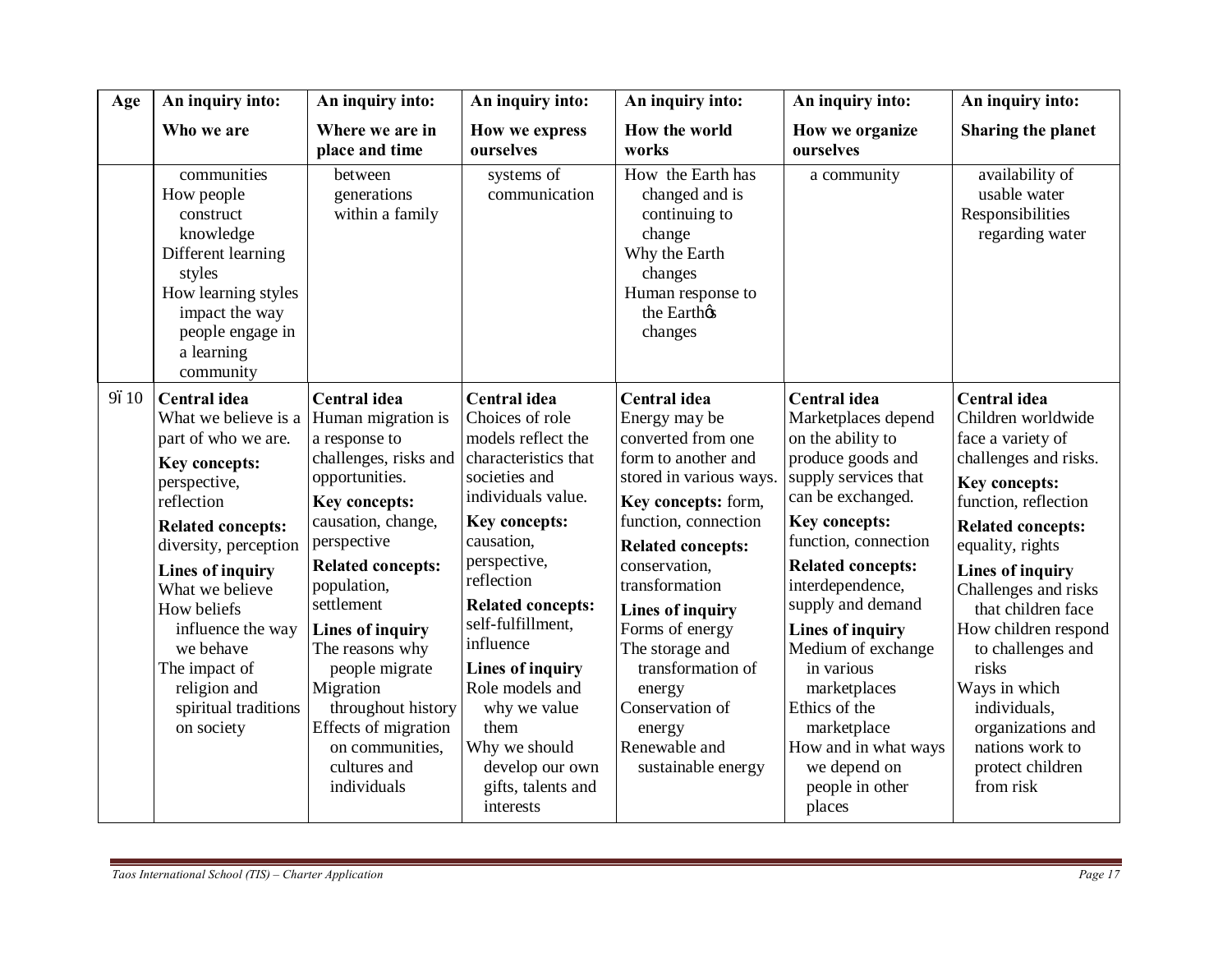| Age   | An inquiry into:                                                                                                                                                                                                                                                                                                                                                                                                                                | An inquiry into:                                                                                                                                                                                                                                                                                                                                                                                                                                                                                                     | An inquiry into:                                                                                                                                                                                                                                                                                                                                                                                      | An inquiry into:                                                                                                                                                                                                                                                                                                                                                                                                                                                                                                                       | An inquiry into:                                                                                                                                                                                                                                                                                                                                                                                                                            | An inquiry into:                                                                                                                                                                                                                                                                                                                                                                                                                                                                                          |
|-------|-------------------------------------------------------------------------------------------------------------------------------------------------------------------------------------------------------------------------------------------------------------------------------------------------------------------------------------------------------------------------------------------------------------------------------------------------|----------------------------------------------------------------------------------------------------------------------------------------------------------------------------------------------------------------------------------------------------------------------------------------------------------------------------------------------------------------------------------------------------------------------------------------------------------------------------------------------------------------------|-------------------------------------------------------------------------------------------------------------------------------------------------------------------------------------------------------------------------------------------------------------------------------------------------------------------------------------------------------------------------------------------------------|----------------------------------------------------------------------------------------------------------------------------------------------------------------------------------------------------------------------------------------------------------------------------------------------------------------------------------------------------------------------------------------------------------------------------------------------------------------------------------------------------------------------------------------|---------------------------------------------------------------------------------------------------------------------------------------------------------------------------------------------------------------------------------------------------------------------------------------------------------------------------------------------------------------------------------------------------------------------------------------------|-----------------------------------------------------------------------------------------------------------------------------------------------------------------------------------------------------------------------------------------------------------------------------------------------------------------------------------------------------------------------------------------------------------------------------------------------------------------------------------------------------------|
|       | Who we are                                                                                                                                                                                                                                                                                                                                                                                                                                      | Where we are in<br>place and time                                                                                                                                                                                                                                                                                                                                                                                                                                                                                    | How we express<br>ourselves                                                                                                                                                                                                                                                                                                                                                                           | How the world<br>works                                                                                                                                                                                                                                                                                                                                                                                                                                                                                                                 | How we organize<br>ourselves                                                                                                                                                                                                                                                                                                                                                                                                                | Sharing the planet                                                                                                                                                                                                                                                                                                                                                                                                                                                                                        |
|       |                                                                                                                                                                                                                                                                                                                                                                                                                                                 |                                                                                                                                                                                                                                                                                                                                                                                                                                                                                                                      | How personal<br>strengths can be<br>applied to help<br>others                                                                                                                                                                                                                                                                                                                                         |                                                                                                                                                                                                                                                                                                                                                                                                                                                                                                                                        | How global movement<br>and communication<br>affect the<br>availability of goods<br>and services                                                                                                                                                                                                                                                                                                                                             |                                                                                                                                                                                                                                                                                                                                                                                                                                                                                                           |
| 10611 | Central idea<br>Complex factors<br>contribute to the<br>process of making<br>decisions that have<br>implications for<br>ourselves and others.<br>Key concepts:<br>causation, change,<br>connection<br><b>Related concepts:</b><br>choice, systems<br>Lines of inquiry<br>Factors that<br>influence our<br>decisions<br>Decision-making<br>processes for<br>groups and<br>individuals<br>Impact or<br>consequences that<br>decisions can<br>have | <b>Central</b> idea<br>Past civilizations<br>shape present day<br>systems and<br>technologies.<br><b>Key concepts:</b><br>causation, change,<br>perspective<br><b>Related concepts:</b><br>continuity, progress,<br>technology<br><b>Lines of inquiry</b><br>Aspects of past<br>civilizations that<br>have survived<br>Reasons these<br>systems and<br>technologies<br>developed<br>Why modern<br>societies continue<br>to use adaptations<br>of these systems<br>and technologies<br>Implications for the<br>future | Central idea<br>Rituals, traditions<br>and artifacts provide<br>a window into the<br>beliefs and values of<br>cultures.<br>Key concepts:<br>function,<br>perspective,<br>reflection<br><b>Related concepts:</b><br>beliefs, diversity<br><b>Lines of inquiry</b><br>What constitutes a<br>culture<br>Significance of<br>rituals and<br>traditions<br>How artifacts<br>symbolize beliefs<br>and values | Central idea<br>The fact that materials<br>can undergo<br>permanent or<br>temporary changes<br>poses challenges and<br>provides benefits for<br>society and the<br>environment.<br>Key concepts: form,<br>function, responsibility<br><b>Related concepts:</b><br>measurement,<br>transformation<br>Lines of inquiry<br>Nature of chemical<br>and physical<br>changes<br>Practical applications<br>and implications of<br>change in materials<br>Ethical dilemmas<br>associated with<br>manufacturing<br>processes and by-<br>products | Central idea<br>Governmental systems<br>and decisions can<br>promote or deny equal<br>opportunities and<br>social justice.<br>Key concepts:<br>function, responsibility<br><b>Related concepts:</b><br>equality, government<br>or governance<br><b>Lines of inquiry</b><br>Types of governance<br>Principles of human<br>rights and social<br>justice<br>The effect of<br>institutional<br>behaviours and<br>attitudes on social<br>justice | Central idea<br>Biodiversity relies on<br>maintaining the<br>interdependent balance<br>of organisms within<br>systems.<br>Key concepts:<br>connection,<br>responsibility<br><b>Related concepts:</b><br>balance, biodiversity,<br>interdependence<br>Lines of inquiry<br>Interdependence<br>within ecosystems,<br>biomes and<br>environments<br>Ways in which<br>organisms are<br>interconnected in<br>nature<br>How human<br>interaction with the<br>environment can<br>affect the balance of<br>systems |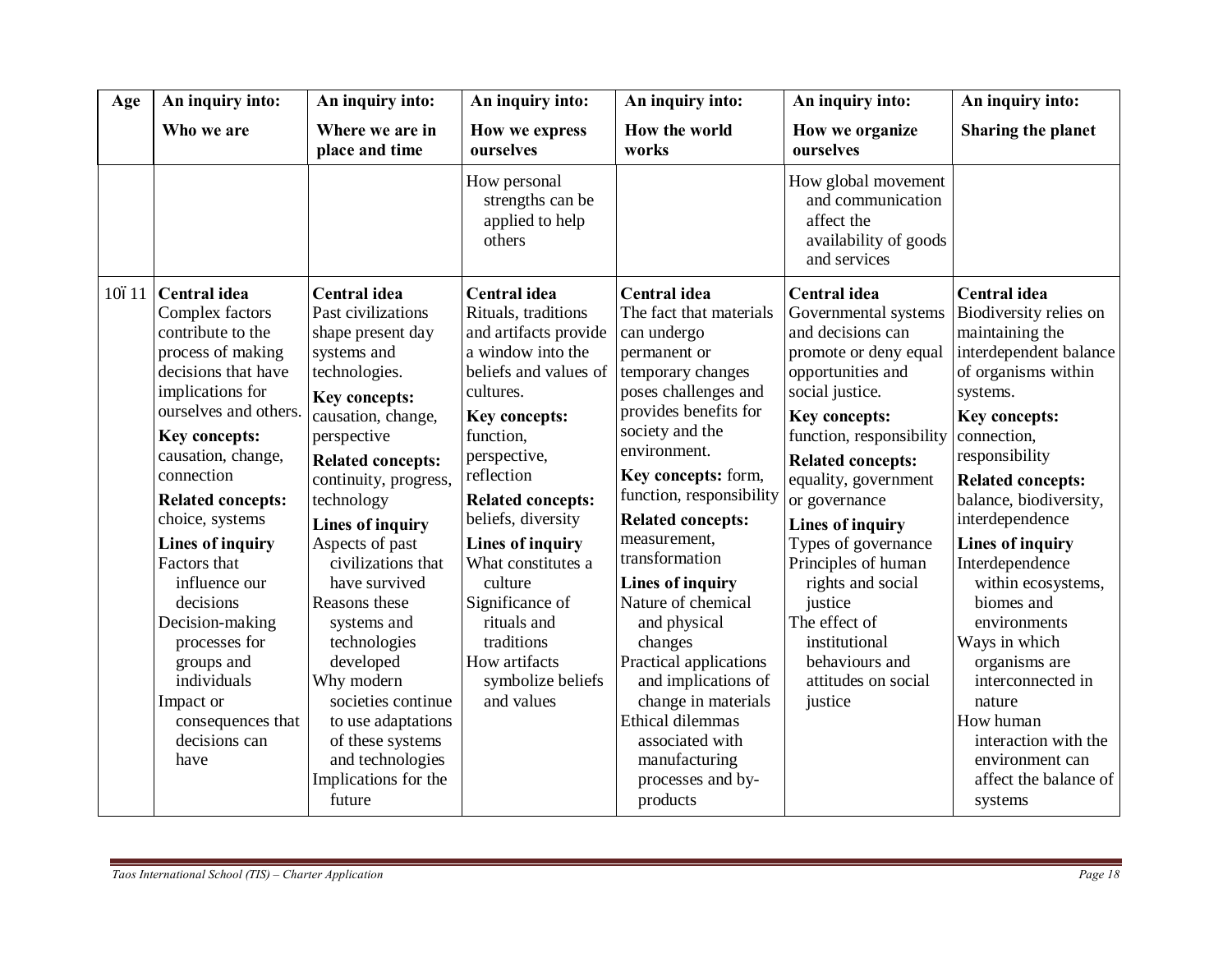| Age   | An inquiry into:                                                                                                                                                                                                                                                                                                                                                                                                               | An inquiry into:                                                                                                                                                                                                                                                                                                                                                                                                                                     | An inquiry into:<br>An inquiry into:                                                                                                                                                                                                                                                                                                                                                                                      |                                                                                                                                                                                                                                                                                                                                      | An inquiry into:                                                                                                                                                                                                                                                                                                                                                                                                                                                            | An inquiry into:                                                                                                                                                                                                                                                                                                                                                             |
|-------|--------------------------------------------------------------------------------------------------------------------------------------------------------------------------------------------------------------------------------------------------------------------------------------------------------------------------------------------------------------------------------------------------------------------------------|------------------------------------------------------------------------------------------------------------------------------------------------------------------------------------------------------------------------------------------------------------------------------------------------------------------------------------------------------------------------------------------------------------------------------------------------------|---------------------------------------------------------------------------------------------------------------------------------------------------------------------------------------------------------------------------------------------------------------------------------------------------------------------------------------------------------------------------------------------------------------------------|--------------------------------------------------------------------------------------------------------------------------------------------------------------------------------------------------------------------------------------------------------------------------------------------------------------------------------------|-----------------------------------------------------------------------------------------------------------------------------------------------------------------------------------------------------------------------------------------------------------------------------------------------------------------------------------------------------------------------------------------------------------------------------------------------------------------------------|------------------------------------------------------------------------------------------------------------------------------------------------------------------------------------------------------------------------------------------------------------------------------------------------------------------------------------------------------------------------------|
|       | Who we are                                                                                                                                                                                                                                                                                                                                                                                                                     | Where we are in<br>place and time                                                                                                                                                                                                                                                                                                                                                                                                                    | How we express<br>ourselves                                                                                                                                                                                                                                                                                                                                                                                               | How the world<br>works                                                                                                                                                                                                                                                                                                               | How we organize<br>ourselves                                                                                                                                                                                                                                                                                                                                                                                                                                                | Sharing the planet                                                                                                                                                                                                                                                                                                                                                           |
| 11612 | <b>Central</b> idea<br>Personal well-being<br>is dependent on a<br>complex balance of<br>interconnected<br>factors.<br>Key concepts:<br>change,<br>responsibility<br><b>Related concepts:</b><br>growth, relationships<br>Lines of inquiry<br>The concept of<br>õwell-beingö<br>Factors that<br>contribute to well-<br>being (physical,<br>mental, social and<br>spiritual)<br>Personal issues<br>affecting our well-<br>being | Central idea<br>Exploration leads to<br>discovery and<br>develops new<br>understandings.<br>Key concepts: form,<br>perspective,<br>reflection<br><b>Related concepts:</b><br>consequences,<br>discovery,<br>geography<br><b>Lines of inquiry</b><br>Reasons for<br>exploration<br>(historical and<br>personal)<br>Feelings and<br>attitudes<br>associated with<br>exploration<br>What we learn<br>through<br>exploration<br>Methods of<br>navigation | Central idea<br>Peoplects outward<br>appearance can lead<br>to perceptions and<br>misconceptions.<br><b>Key concepts:</b><br>function,<br>perspective,<br>reflection<br><b>Related concepts:</b><br>creativity, diversity,<br>stereotypes<br>Lines of inquiry<br>Personal<br>adornments,<br>clothing and<br>identity<br>Reasons for what<br>people wear<br>Impact of first<br>impressions<br>Countering<br>misconceptions | Central idea<br>Reproduction of living<br>things contributes to<br>the continuation of the<br>species.<br>Key concepts: change,<br>connection<br><b>Related concepts:</b><br>cycles, growth<br><b>Lines of inquiry</b><br>Reproduction as part<br>of a life cycle<br>Reproductive<br>processes<br>Genetics and<br>hereditary factors | Central idea<br>Technology impacts<br>on the world of work<br>and leisure.<br>Key concepts: change,<br>connection,<br>responsibility<br><b>Related concepts:</b><br>communication,<br>systems, ethics<br>Lines of inquiry<br>Technology and<br>inventions of the<br>home, workplace<br>and leisure activities<br>Circumstances that<br>lead to the<br>development of<br>important<br>inventions and their<br>impact<br>How technology<br>supports/impacts<br>sustainability | <b>Central idea</b><br>Finding peaceful<br>solutions to conflict<br>leads to a better<br>quality of human life.<br>Key concepts:<br>causation, perspective,<br>responsibility<br><b>Related concepts:</b><br>conflict, diversity,<br>justice<br>Lines of inquiry<br>Causes of conflict<br>Conflict resolution and<br>management<br>Living and working<br>together peacefully |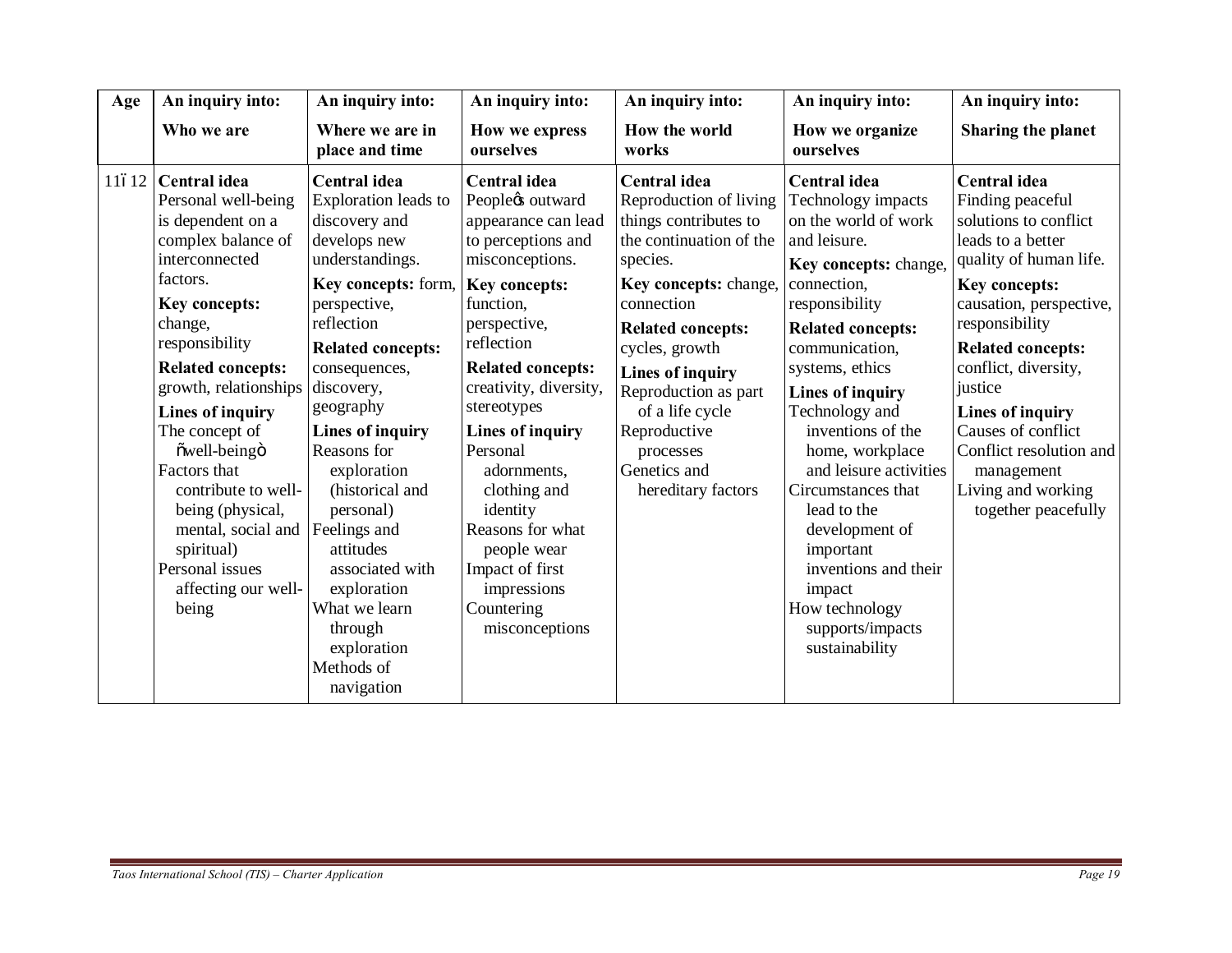

# **Exhibit 3.0: Middle Years Programme Curriculum Model**

The curriculum is illustrated by an octagon with eight academic areas or subject groups : Language A, Humanities, Technology, Mathematics, Arts, Sciences, Physical Education, and Language B. The academic areas surround the five areas of interaction. The personal project appears at the center.

The outer circle in Exhibit 3.0 identifies the five essential Areas of Interaction of the MYP. The Areas of Interaction are:

1. *Community and Service* community and service begin in the classroom and extend beyond it, requiring students to take an active part in the communities in which they live.

2. *Human Ingenuity* provides opportunities for students to appreciate and develop in themselves the human capacity to create, transform; enjoy and improve the quality of life.

3. *Approaches to Learning* students are provided with the tools to enable them to take responsibility for their own learning.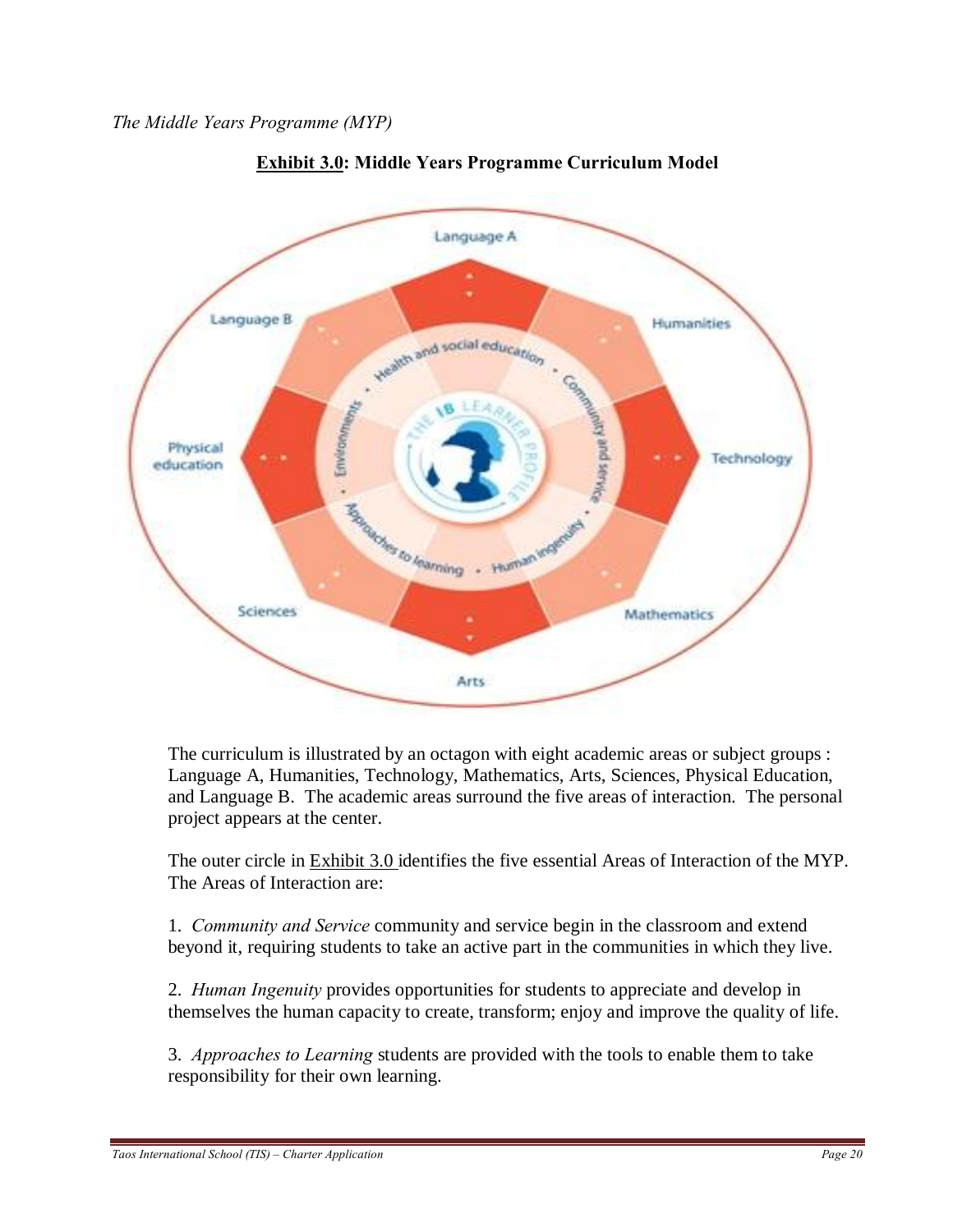4. *Environments* develop students' awareness of their interdependence with the environment so that they understand and accept their responsibilities.

5. *Health and Social Education* develops in students a sense of responsibility for their own well-being and for their physical and social environment.

 In the final year of the MYP, each student completes a personal project, a significant piece of work that is the product of the student's own initiative and creativity. Project must reflect a personal understanding of the areas of interaction. Students apply the skills acquired through one of these areas as well as approaches to learning.

 The overall philosophy of the MYP is expressed through three fundamental concepts that support and strengthen all areas of the curriculum. These concepts are based on:

- intercultural awareness
- holistic learning
- communication

 The curriculum provides a balanced education that will equip young people for effective participation in the modern world.

 Finally, students in MYP world schools must enroll in courses that address the six content areas: Language (including foreign languages), Social Studies, Mathematics, Science, the Arts, Personal, Social, and Physical Education.

**NOTE**: The IB curriculum is divided by age range and not grade levels.

## *Additional Written Curriculum Information*

 Appendix A provides preliminary information on how New Mexico Common Core State Standards in language arts, mathematics and science are topically aligned to IB written curriculum documents. The first column identifies the age range. IB documents are designed to cover 3 years. This aspect of the IB Primary Years and Middle Years Programme points to the importance of allowing students ample opportunities to master complex ideas and skills.

 Columns 2 to 6 identify the specific learner objective to learn at each grade level or age span. The language arts matrix, for example, requires instruction in written, oral, and visual communication. In addition to listening, writing, reading, and speaking, the IB Primary Years and Middle Years Programme provide opportunities for the learner to oviewo information from a variety of visual media sources.

 The final column in Appendix A is perhaps the most relevant. This column demonstrates how the IB curriculum document is topically aligned with Common Core Standards. The alignment shows on a topic-only basis what New Mexico students are required to learn with what students in IB world schools study.

 To demonstrate how the scope and sequence of the IB program aligns with Common Core State Standards, a curriculum summary is provided below for the core content areas: Language Arts, Mathematics, Science and Technology.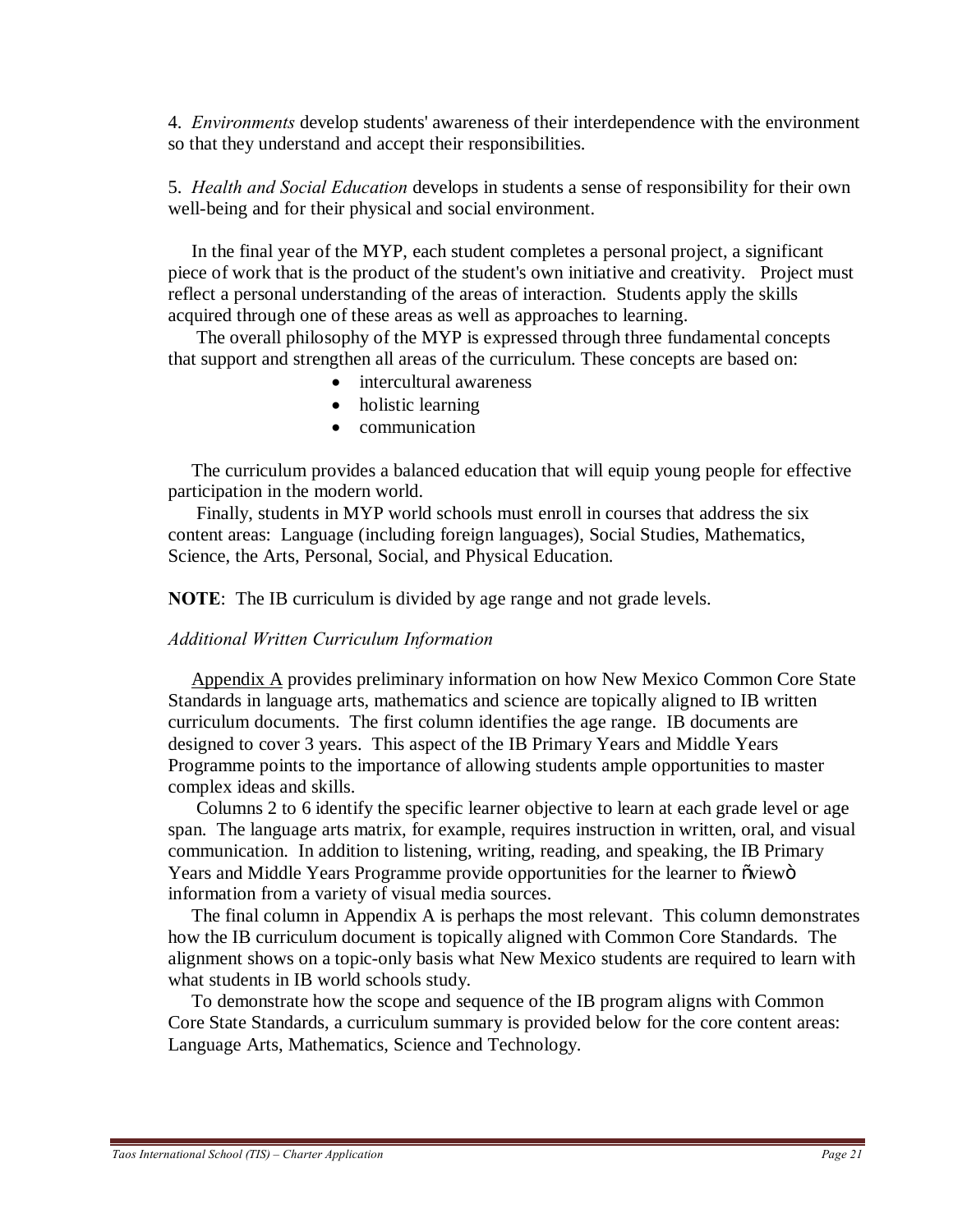# **2. RESEARCH/DATA**

 According to second language research, the most effective approach to learning a language is through complete immersion. (Lambert and Tucker 1972; Swain 1982) Therefore, students beginning in Kindergarten at TIS will engage in classroom instruction that is delivered 90 percent of the time in Spanish. Since Spanish is the target language for native English speakers, the instructional day must maximize time in target language. As students acquire Spanish language skills more time will be allocated to English. By the end of 8th grade, 50-55 percent of instruction will be in English.

 Additional research conducted by Lindholm-Leary indicates the following outcomes for English-dominant students who enter an immersion program. English dominant students:

- develop proficiency in two languages.
- score as well as or better than their English-speaking non dual language peers in English-only instruction on standardized test of math and language arts in English.

develop positive sense of self and multicultural competencies.

Other outcomes have also been identified for students in bilingual classrooms:

- Research on bilingualism shows that students with high levels of bilingual proficiency exhibit elevated levels of academic and cognitive functioning in comparison to students with monolingual or low bilingual skills.
- · High bilingual students feel most comfortable interacting with students of other backgrounds and demonstrate more positive attitudes toward school than medium or low bilinguals.
- · In dual language programs there are significant positive correlations in achievement across the two languages: students who achieve at the highest levels in English are the ones who achieve at the highest levels in Spanish.

# *Primary and Middle School Years Programs*

 Primary and Middle School Years programs are offered in nearly 2,000 schools in 124 countries. In New Mexico, one public school is authorized to offer the high school (Diploma) program; one is authorized to offer the Primary Years Program; and none are authorized to offer the Middle Years Program. Both Diploma and Primary Years program authorized in New Mexico are provided by charter schools in Albuquerque. There are no schools in the Taos Municipal Schools that offer IB programs.

 Various studies have been conducted on the performance of IB students, the standards of the IB program, and the effect of the implementation of the program on a school. Results show that:

- IB students outperform their peers on state assessments;
- · IB Diploma students have higher acceptance rates to colleges;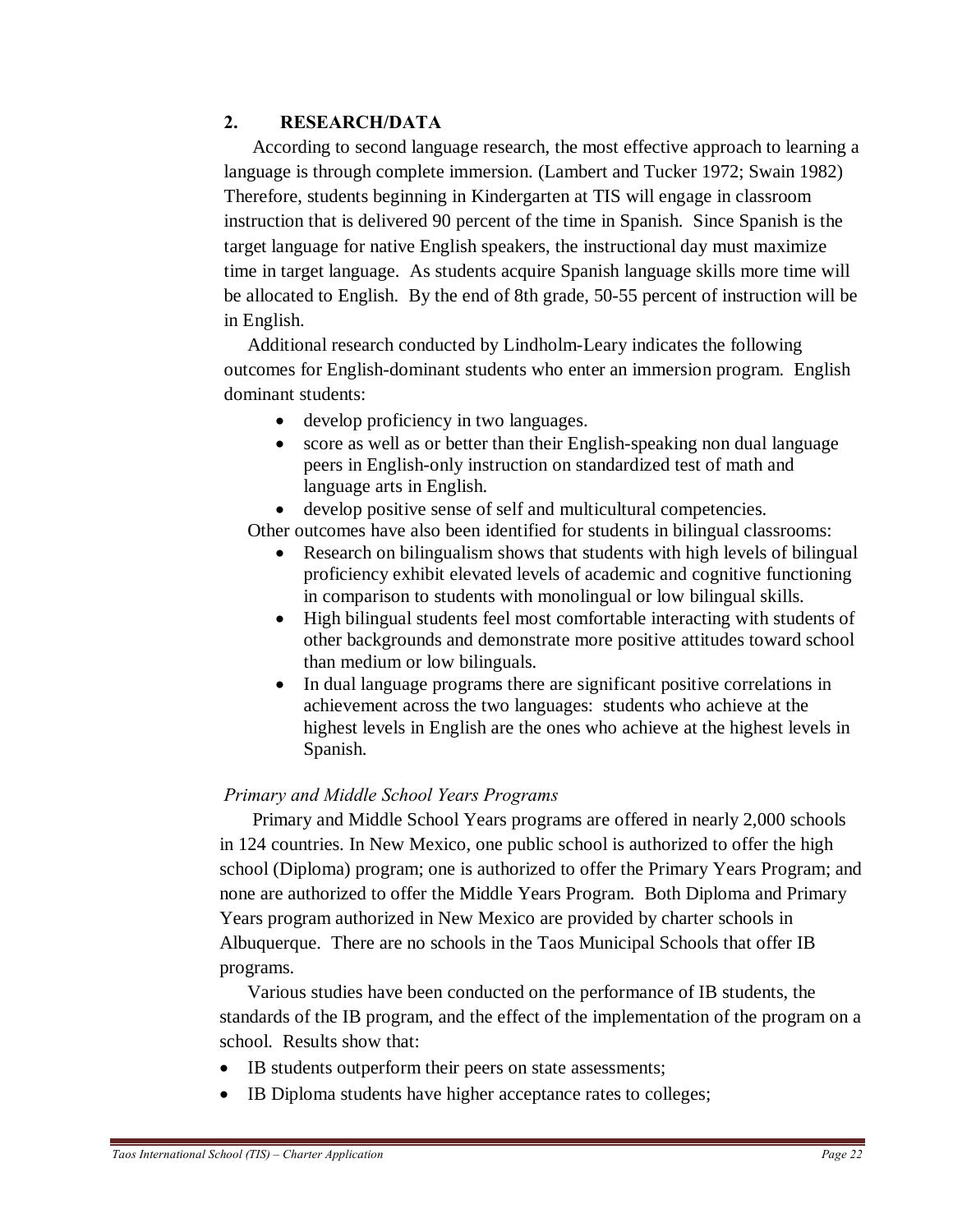- IB Diploma students perform better in post-secondary education than their peers;
- · IB standards are aligned with best practice in education and support effective teaching practices; and
- IB has a positive impact on the culture of a school. In conclusion, studies on the performance of IB students in elementary, secondary and post-secondary education have shown that IB students:
- · Possess the knowledge, skills and attitudes for success in advanced courses; and
- Perform better than their peers on various assessments.

# **3. CURRICULUM DESCRIPTION**

 The Taos International School has adopted a standards-based curriculum. The New Mexico Common Core Standards and the International Baccalaureate Organization's Curriculum Guides for Primary and Middle Years Programs have served as foundational documents in the development of the schoolog curriculum and in the adoption of instructional materials. Additional, the World-Class Instructional Design and Assessment (WIDA)  $\delta$ Normas WIDA del españolo have provided guidance in the development of the school & Spanish curriculum.

 The PYP and MYP scope and sequence for all content areas and supporting documents are available in English and Spanish through the International Baccalaureate Organization (IBO). Although not as extensive, documents are also available in Mandarin Chinese.

# *Mandarin Chinese Language Curriculum*

 The written curriculum for classical Mandarin Chinese instruction will originate from a variety of sources. The International Baccalaureate Organization<sub>o</sub> Online Curriculum Center provides a variety of reference material for the study of the language.

 Another important resource is the Center for Applied Linguistics. Their resource database produced hundreds of materials in Mandarin Chinese. The site listed dictionary, texts, literature books, readers or anthologies, references materials as well as general guidance on how to teach the language. The University of New Mexico foreign languages division will also be source of information and possibly teachers to assist TIS in implementing a Mandarin Chinese language program for fourth through eighth grade students.

 Mandarin Chinese Language Curriculum development will begin during the first year along with the development of  $\delta$ Program of Inquiry. $\delta$  Although students will not be enrolled in Mandarin Chinese classes until the 4th grade, Mandarin Chinese teachers will be hired on a very limited basis to develop the curriculum, secure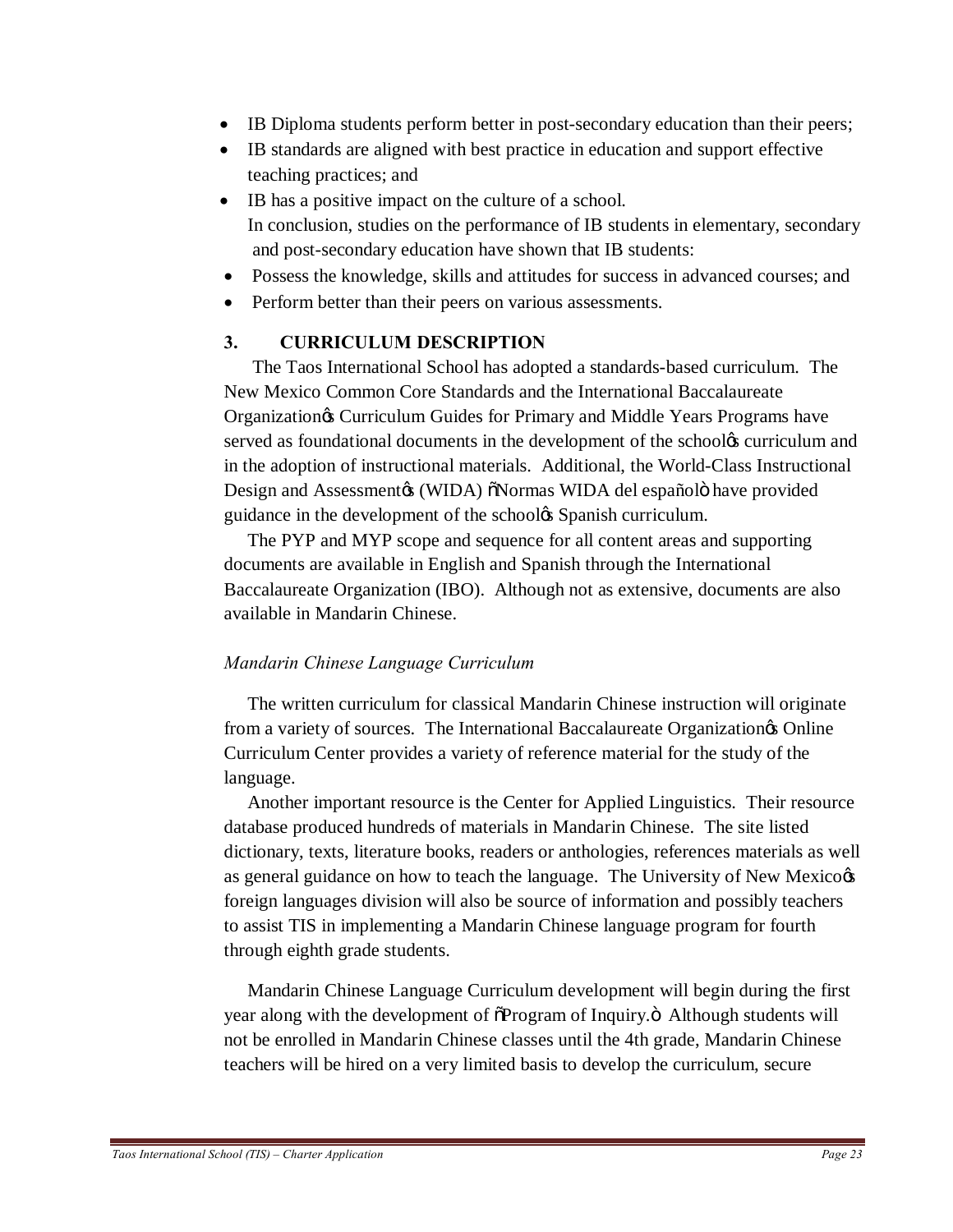instructional materials, and explain the Mandarin Chinese language program to staff members and families.

# *Textbooks and Other Instructional Materials*

 Taos International School will adopt the following state approved textbooks/resources to assist teachers in implementing the written curriculum in the four core content areas in English and Spanish:

| <b>CONTENT</b>                                                                          | K           | 1 <sup>ST</sup> | $2^{ND}$ | 3 <sup>RD</sup> | 4 <sup>TH</sup> | 5 <sup>TH</sup> | $6^{\overline{\text{TH}}}$ | $\overline{7^{TH}}$ | 8TH |
|-----------------------------------------------------------------------------------------|-------------|-----------------|----------|-----------------|-----------------|-----------------|----------------------------|---------------------|-----|
| Language Arts:<br>McGraw Hill (e.g.<br>Treasures/Tesoro)<br>(English and/or<br>Spanish) | $\mathbf X$ | X               | X        | X               | X               | X               | X                          | X                   | X   |
| Mathematics:<br>Everyday Math,<br><b>Connected Math</b><br>(English and/or<br>Spanish)  | X           | X               | X        | X               | X               | X               | X                          | X                   | X   |
| Science:<br>Center for Hands on<br>Learning                                             | X           | X               | X        | X               | X               | X               | X                          | X                   | X   |
| <b>Social Studies: Scott</b><br>Foresman (Spanish)                                      | X           | X               | X        | X               | X               | X               | X                          | X                   | X   |

 Additional materials such as dictionaries, maps, readers, phonic (English and Spanish) programs, manipulative, visuals, and computers will be purchased to assist teaching staff in delivering the written curriculum.

 New Mexico Common Core State Standards have been partially aligned with standards in core content areas. Refer to Appendix A.

# **4. CURRICULUM RESEARCH**

Information about Taos International Schoolos curriculum can be found throughout this document including appendices (Appendix A). The school $\alpha$ proposed core curriculum is standards-based and approved by the New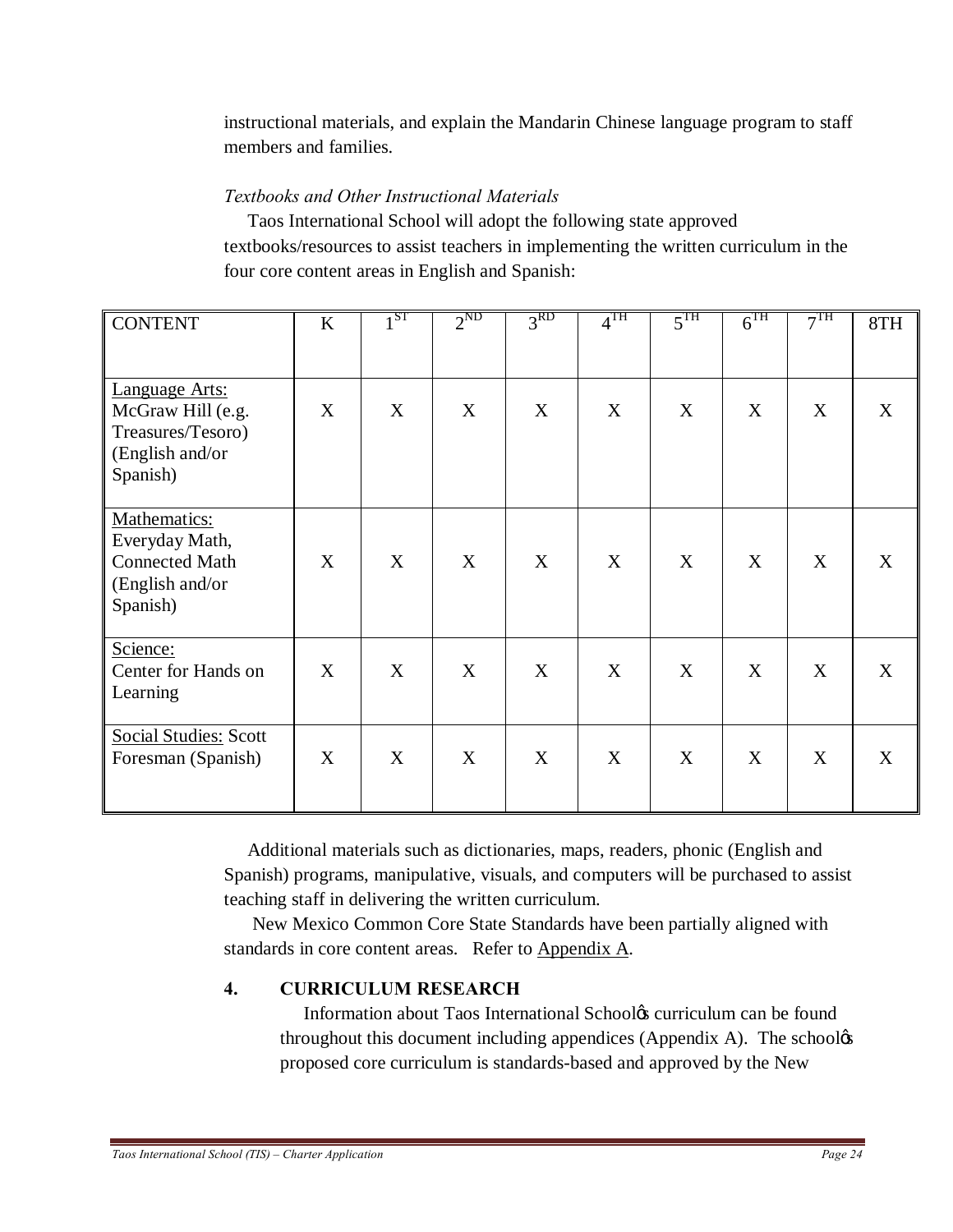Mexico Public Education Department. Below is a brief description of stateapproved core instructional materials.

Language Arts: Tesoro/Treasures (McGraw Hill) Mathematics: Everyday Math and Connected Math Science: Center for Hands on Learning Social Studies: Scotts Foresman

# **5. CURRICULUM OVERVIEW**

Refer to Appendix A; F1.Philosophy; and F3. Curriculum Description provided above.

# **6. DEVELOPMENT TIMELINE**

 IB PYP and IB MYP curriculum documents have partially been aligned with Common Core State Standards as indicated in Appendix A. If charter is approved, Taos International School will begin the process of fully and deeply aligning the IB PYP and IB MYP curriculum with Common Core State Standards during the planning year as well as during the first year of operation.

# **7. INSTRUCTIONAL PROGRAM**

 Three months prior to school opening, the school will hire a school administrator who will provide leadership, coordination and guidance to develop, refine and implement the instructional program. The school administrator will be responsible in ordering instructional materials, hiring staff as needed in oversight of the school.

# **8. ALIGNMENT TIMELINE**

 The alignment process will begin with the establishment of a school-wide curriculum alignment committee consisting of administration, teachers, parents, and governing council members. The process will be completed in approximately one year from the start date of committee.

# **G. GRADUATION REQUIREMENTS & WAIVER**

Taos International School will be a K-8 school. This section is not applicable.

# **H. INSTRUCTION**

*The Taught Curriculum*

# **1. INSTRUCTIONAL STRATEGIES**

 Students in grades K-8 will be required to study English and Spanish in time allocations illustrated in Exhibit 4.0.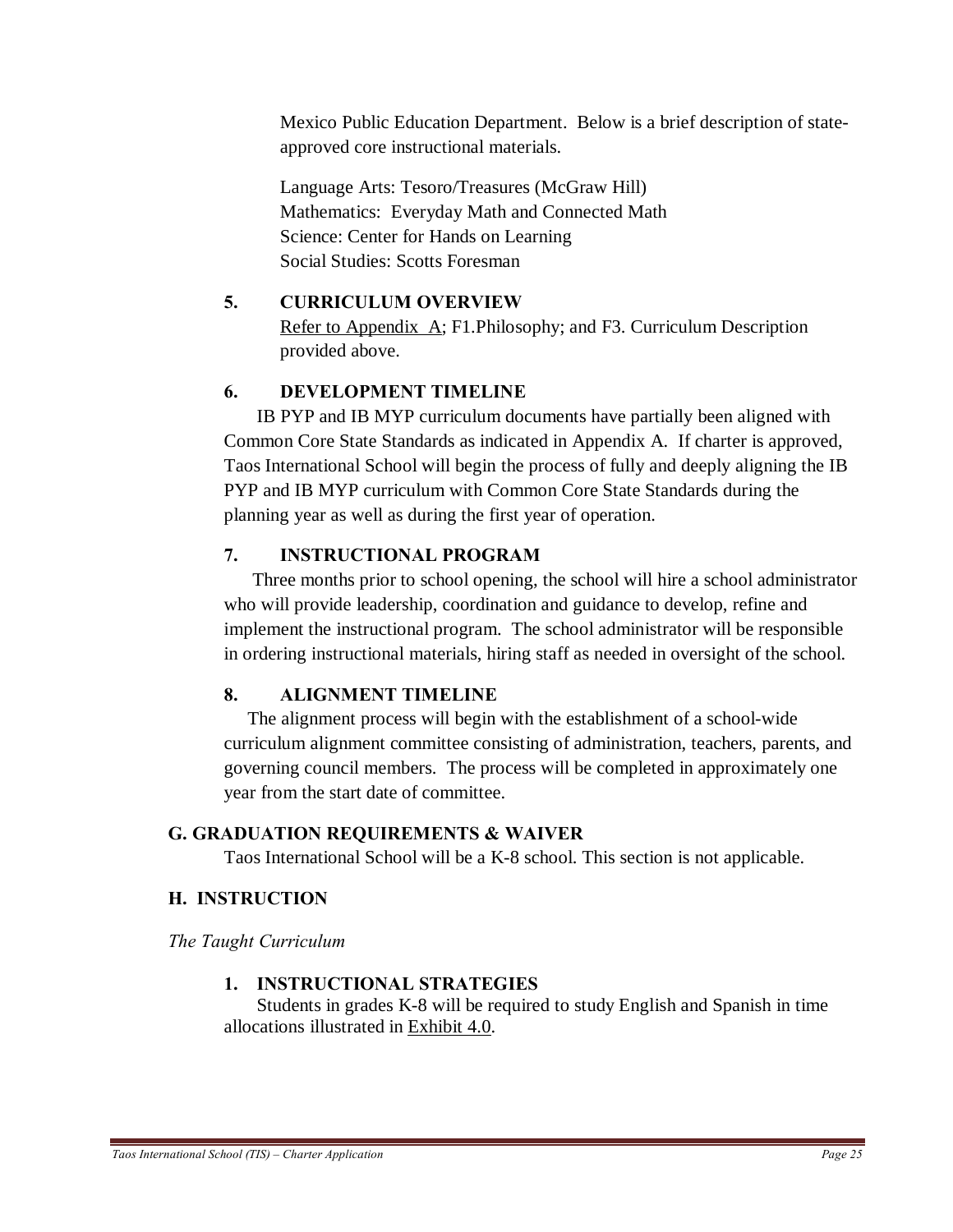|                    | Percent | Percent | Percent<br>Mandarin |
|--------------------|---------|---------|---------------------|
| Grade              | Spanish | English | Chinese             |
| K                  | 90%     | 10%     | <b>NA</b>           |
| 1st                | 80%     | 20%     | <b>NA</b>           |
| 2nd                | 70%     | 30%     | <b>NA</b>           |
| 3rd                | 60%     | 40%     | <b>NA</b>           |
| 4th                | 40%     | 50-55%  | $5 - 10%$           |
| 5th, 6th, 7th, 8th | 40%     | 50-55%  | $5 - 10%$           |

 Exhibit 4.0 Proposed Instructional Time in Each Language

 The formal study of the third language, Mandarin Chinese, will not begin until 4th grade. By this time, students will have reached sufficient command of English and Spanish skills to allow for the introduction of Mandarin Chinese. It is anticipated that no more than 5-10 percent of the regular school day will be allocated to the acquisition of Mandarin Chinese language skills. Student outcomes for Mandarin Chinese will be at the beginning to intermediate level. The goal is for conversational skills that emphasize pronunciation and vocabulary.

## **2. EFFECTIVENESS**

Academic outcomes for dual language immersion students have been exceptional in both one-way immersion and two-way immersion programs. Some of this research was provided in Section F.2. Research/Data. Data was also provided for International Baccalaureate programs.

 In addition, many schools in New Mexico, including some in Taos, use language immersion strategies in their elementary programs. Dual language programs across the state have successfully provided an immersion education for over 30 years. Nationwide, over 500 immersion programs have been developed and implemented.

## **3. DIFFERENTIATED INSTRUCTION**

 Differentiated Instruction or differentiated learning is a powerful classroom instructional strategy. According to Tomlinson (2008), differentiated instruction provides students a variety of opportunities to master important content standards. More specifically, differentiated instruction ensures that "what a student learns, how he/she learns it, and how the student demonstrates what he/she has learned is a match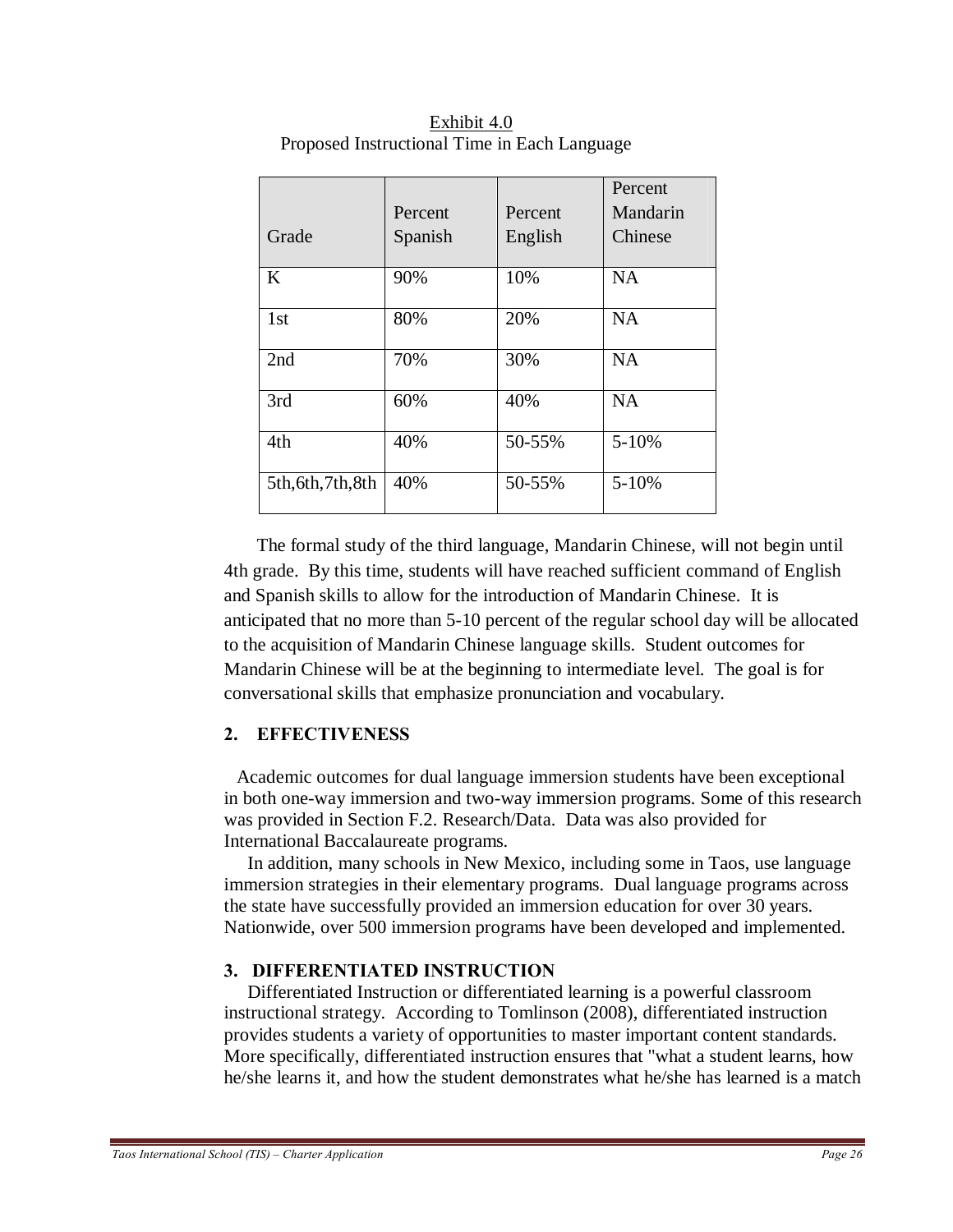for that student's readiness level, interests, and preferred mode of learning." (Ellis, Gable, Greg, & Rock, 2008, pg. 32)

 At Taos International School (TIS), differentiated instruction will play an important role both as an instructional tool and as a teacher student intervention strategy. Teachers will be expected to plan and implement lessons incorporating tenets of differentiated instruction. They will also use these strategies to support students struggling with challenging content standards.

 The teachers will be proactive in planning for the needs of diverse learners. Teachers will create highly differentiated classrooms involving matching a Responsive Mind-Set (RMS) with practical proven strategies. Responsive Mind-Set includes the following components: learning profile, tiered activities, curriculum compacting, learning contracts, independent study, flexible grouping, anchor activities, learning centers/stations, problem-based learning, project based learning, and assessment. An example is: teacher will model instruction first and then meet with small groups to reteach. And all students will generously share skills and knowledge through peer tutoring.

Differentiated instruction at TIS will include the following approaches:

- Whole group, small group, and individual instruction
- Meaning, Inquiry-based instruction
- Student-centered
- Dynamic Teaching
- · Aligned to formative and summative assessment results

# **I. SPECIAL POPULATIONS**

# **1. SPECIAL EDUCATION**

Taos International School is prepared to meet the needs of a diverse group of students including bilingual, English language learners, and special education students by implementing the reform framework known as Universal Design for Learning (UDL).

UDL provides a blueprint for creating flexible goals, methods, materials, and assessments that accommodate learner differences. The objective of the UDL framework is to teach every student in an inclusive setting. The general education curriculum will be accessible, interactive, and enable progress of every student. The teacher(s) design the planning curricular units of study with all the classroom students in mind. The instructional materials, activities, formative and summative assessments allow individuals with wide differences in their abilities to see, hear, speak, move, read, write, attend, organize, engage, and remember to achieve in the classroom. Regardless of special education eligibility, level of English proficiency, behavior, or other impacting factor, the Taos International School is committed to inclusion, where students:

(a) attend the same schools as siblings and neighbors (such as a public charter school);

- (b) have membership in general education classrooms with age-appropriate peers;
- (c) have individualized, relevant learning objectives, and
- (d) are provided with the means to access classroom curriculum materials.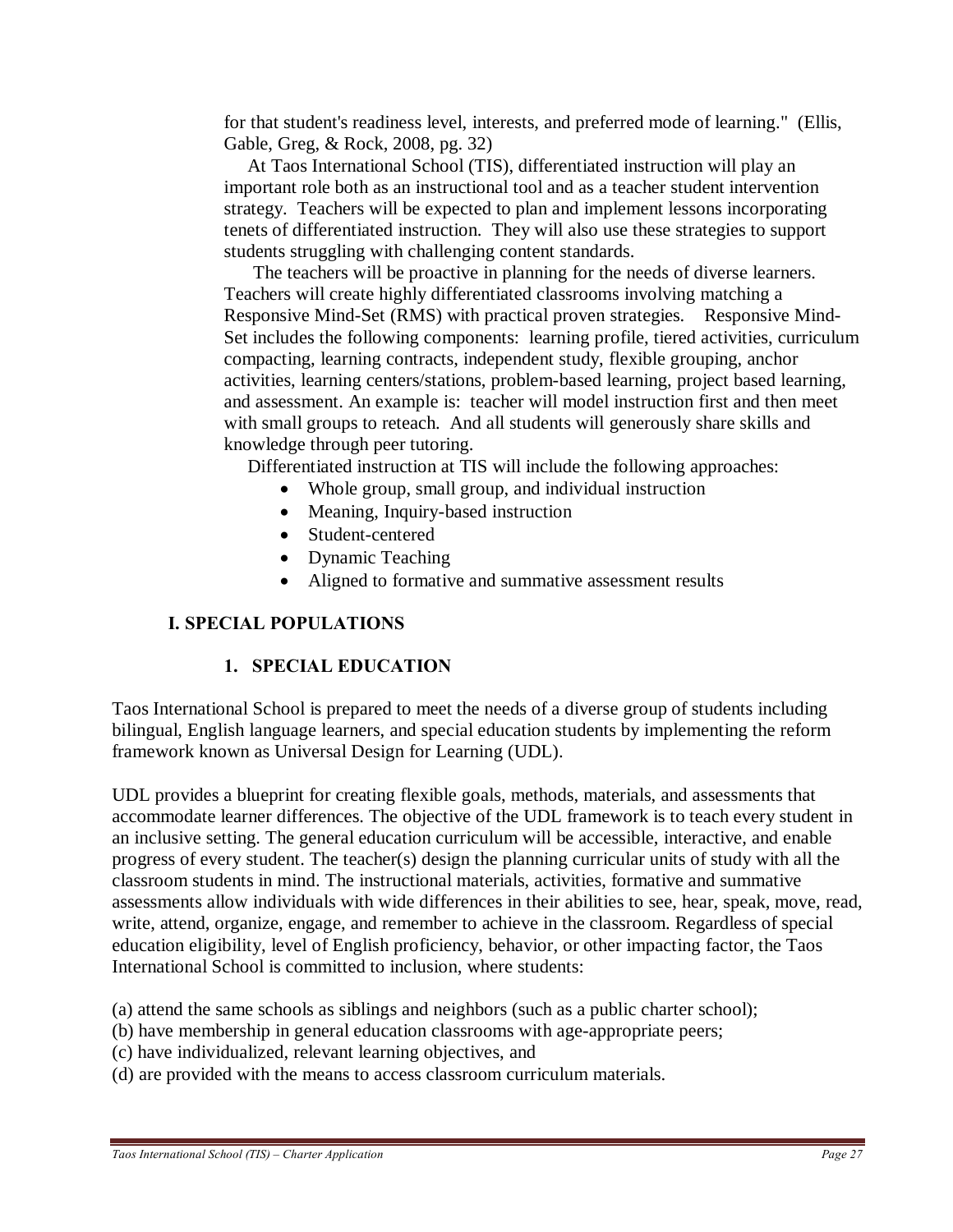The UDL framework is predicated on recent research in neuroscience, which shows that each brain processes information differently. The way we learn is as individual as fingerprints. However, despite our individual differences, this research reveals three primary brain networks and the roles each network plays in learning.

Recognition Networks (Gathering Facts)

This network relates to how we identify and categorize what we see, hear, and read. In school it allows us to identify letters, words, or an author's style. It is the "what" of learning.

Strategic Networks (Planning and Performing Tasks)

This network relates to how we organize and express our ideas such as writing an essay or solving a math problem. It is the "how" of learning.

Affective Networks (Engagement and Motivation)

This network relates to how we respond, how we are challenged, excited, or interested. It is the "why" of learning.

To accommodate these many ways of learning, we can use what we know about how each brain network operates to make our teaching methods and curriculum materials flexible in specific ways.

The UDL framework includes creating student and classroom profiles, so information regarding studentsø strengths and weaknesses are considered when planning units of study

| Curriculum (Goal or Unit):   |                          |                                |
|------------------------------|--------------------------|--------------------------------|
| Student name:                |                          |                                |
| <b>Recognition Strengths</b> | <b>Recognition Needs</b> | Recognition Preferences /      |
| (List here)                  | (List here)              | Interests (List here)          |
| <b>Strategic Strengths</b>   | <b>Strategic Needs</b>   | Strategic Preferences /        |
| (List here)                  | (List here)              | Interests (List here)          |
| <b>Affective Strengths</b>   | <b>Affective Needs</b>   | <b>Affective Preferences</b> / |
| (List here)                  | (List here)              | Interests (List here)          |

Below is a sample list of common students  $\phi$  strengths and weaknesses in each network.

| <b>Recognition Strengths</b>           | <b>Recognition Weaknesses</b>              |  |
|----------------------------------------|--------------------------------------------|--|
| Excellent observer                     | Low vision                                 |  |
| Extraordinary spatial ability          | <b>Blindness</b>                           |  |
| Excellent interpretation graphs/charts | Poor visual / spatial understanding        |  |
| Acute sensitivity to nuance / tone     | Color blindness                            |  |
| Perfect pitch                          | Hearing impairment                         |  |
| Extensive musical background           | Deafness                                   |  |
| Excellent at deriving key points from  | Difficulty processing and deriving meaning |  |
| spoken/written language                | from spoken language                       |  |
| Extensive vocabulary                   | Limited vocabulary                         |  |
| Extensive knowledge                    | Limited content knowledge                  |  |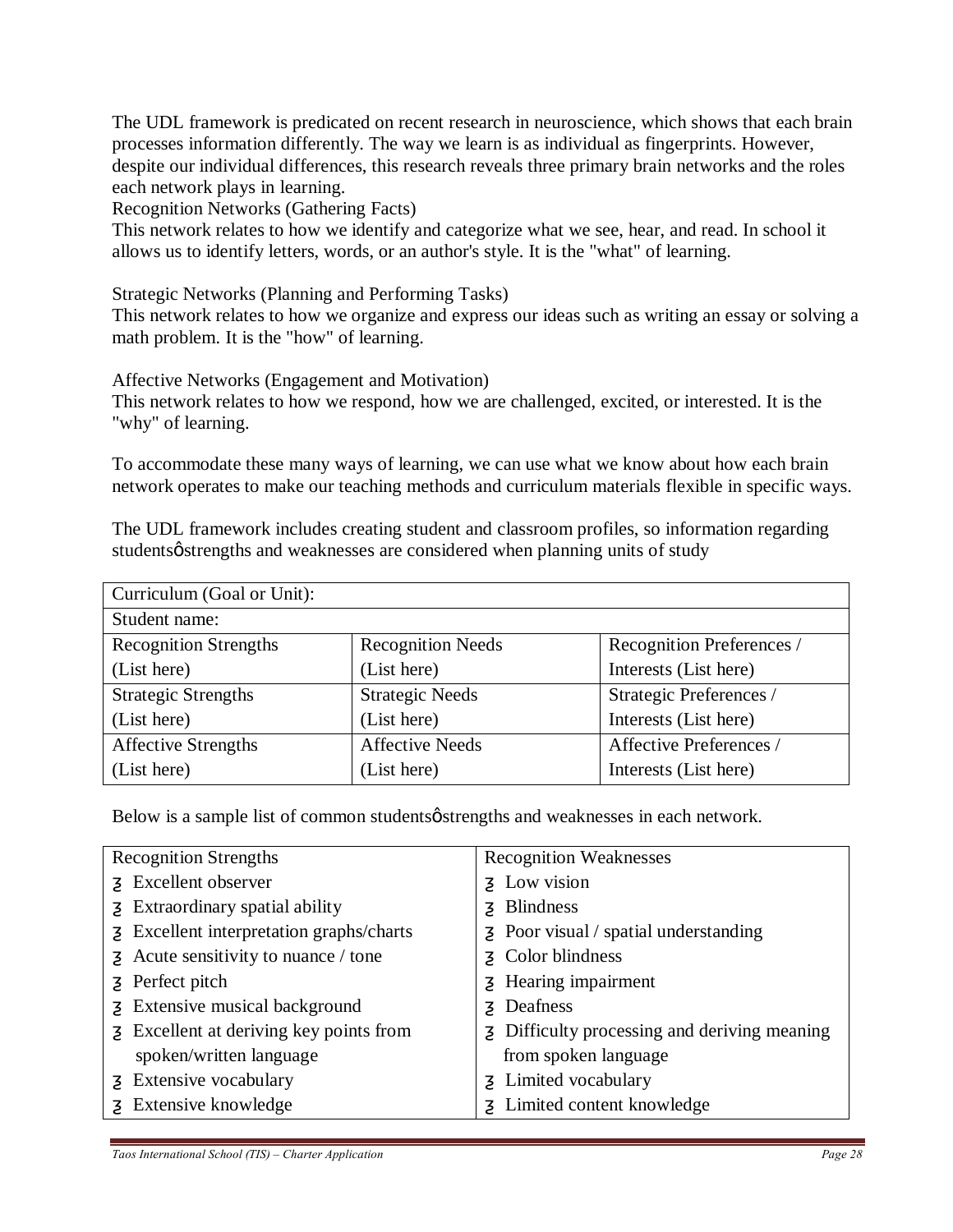| Knowledge of multiple languages           | Limited English proficiency              |  |
|-------------------------------------------|------------------------------------------|--|
| Advanced reading abilities                | Difficulty with reading                  |  |
| word recognition                          | word recognition                         |  |
| word decoding                             | word decoding                            |  |
| text structures/story                     | text structures/story                    |  |
| grammar                                   | grammar                                  |  |
| author style                              | author style                             |  |
| skimming                                  | skimming                                 |  |
| Facility with hypertext (e.g., Web links, | Difficulty/confusion with hypertext      |  |
| navigation through electronic documents)  | Tendency to literal interpretation       |  |
| Skill with rhymes, phonemic awareness,    | Difficulty finding important information |  |
| language play                             |                                          |  |
| <b>Strategic Strengths</b>                | <b>Strategic Weaknesses</b>              |  |
| Drawing/artistic talent                   | Fine motor difficulties                  |  |
| Talented athlete                          | Gross motor coordination problems        |  |
| Skilled with 3-dimensional design         | Hand-eye coordination problems           |  |
| Talented singer/musician                  | Poor handwriting                         |  |
| Excellent at computer graphics            | Poor spelling                            |  |
| <b>Excellent</b> dancer                   | Speech impairment                        |  |
| Outstanding speaker/presenter             | Difficulty with oral presentations       |  |
| Outstanding written expression skills:    | Written expression problems:             |  |
| poetry                                    | selecting/narrowing topic                |  |
| narrative                                 | planning                                 |  |
| expository writing                        | organization                             |  |
| journal                                   | proofreading                             |  |
| dialogue/drama                            | addressing audience                      |  |
| songs                                     | Restless/fidgety                         |  |
| Outstanding concentration/attention       | Poor self-monitoring                     |  |
| Highly organized                          | Trouble completing work                  |  |
| Highly flexible, adaptable                | Trouble completing work                  |  |
| Facility with constructing (building,     | Poor organization                        |  |
| assembling, fixing, designing)            | Difficulty seeking relevant info         |  |
| Strong problem analysis/solving skills    | Poor memory for spoken information       |  |
| Strong at summarizing, paraphrasing       | Poor memory for written info             |  |
| Strong at composing (art, dance,          | Difficulty taking good notes             |  |
| multimedia, visual)                       | Trouble finding key concepts             |  |
|                                           | Trouble prioritizing                     |  |
| <b>Affective Strengths</b>                | <b>Affective Weaknesses</b>              |  |
| Persistent                                | Discouraged                              |  |
| Optimistic                                | Overconfident                            |  |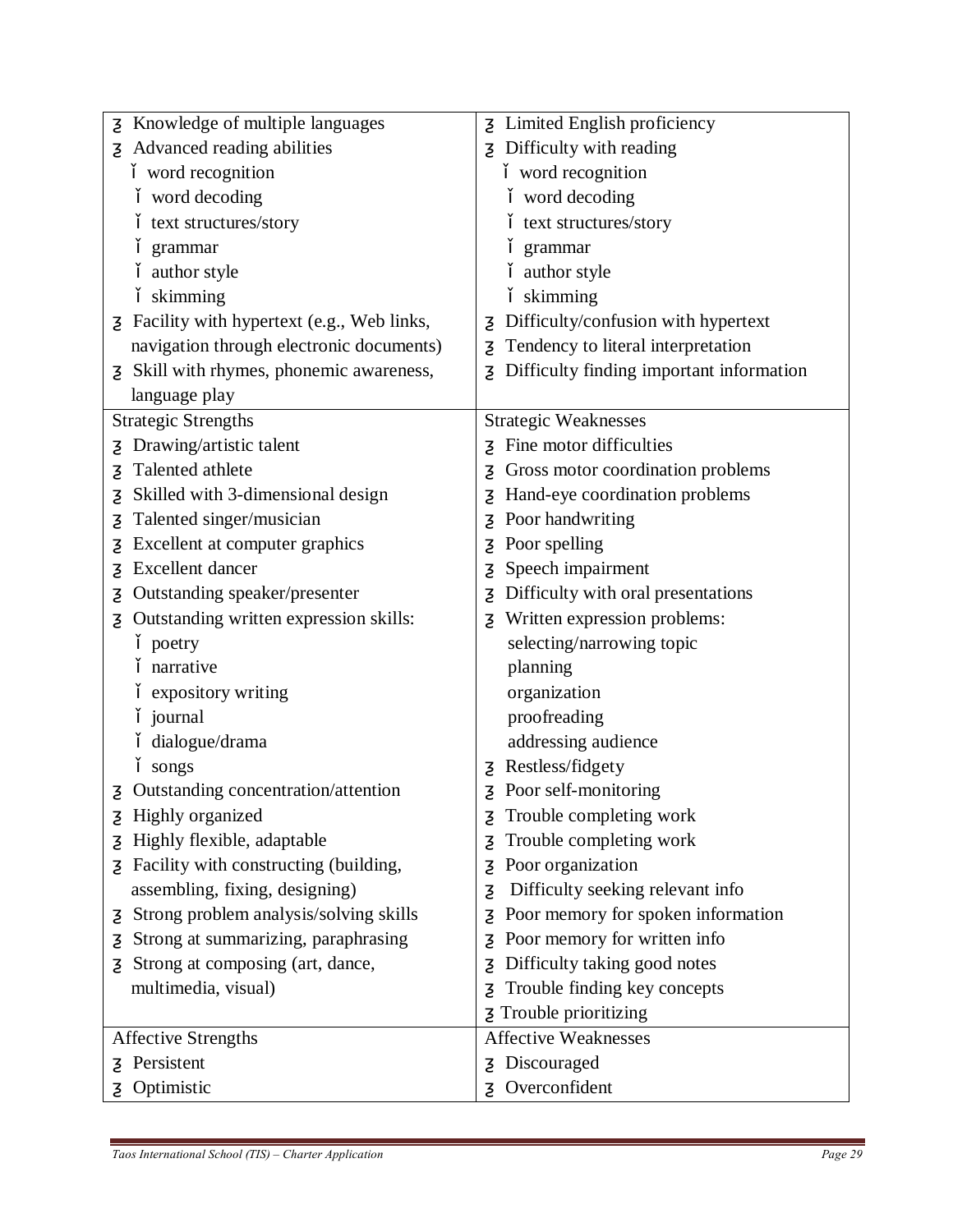| Highly confident              | Low expectation of success       |
|-------------------------------|----------------------------------|
| Outstanding leadership skills | Difficulty working in groups     |
| High energy                   | Difficulty working in pairs      |
| Deep subject interests        | Fearful                          |
| Very independent worker       | Withdrawn                        |
| Deeply caring and considerate | Domineering                      |
| Excellent collaborator        | Problems outside of school       |
| Seeker of challenge           | Gives up easily                  |
| Focused                       | Difficulty with independent work |
|                               |                                  |

Certain instructional techniques are very effective in supporting students as they learn to recognize patterns; other techniques are better suited to supporting students as they learn strategic skills or as they build engagement with learning. To accommodate diverse learners we will use a repertoire of teaching strategies suited to each of the brain networks.

Designing Instruction to support Recognition learning

- 1. Provide multiple examples
- 2. Highlight critical features
- 3. Provide multiple media and formats
- 4. Support background knowledge

Designing Instruction to Support Strategic Learning

- 1. Provide flexible models of skilled performance
- 2. Provide ongoing opportunities to practice with support
- 3. Provide ongoing relevant feedback
- 4. Provide flexible opportunities for demonstrating skill

Designing Instruction to Support Affective Learning

- 1. Offer choices of content and tools
- 2. Provide adjustable levels of challenge
- 3. Offer choices of rewards
- 4. Offer choices of learning context

The UDL framework includes a four step process called,  $\delta$ Planning for all Learners oo PAL to facilitate making the curriculum and learning accessible for all students.

- 1. SET GOALS
	- a. Establish context and align standards
- 2. ANALYZE STATUS
	- a. Identify methods, materials, and assessments
	- b. Identify barriers
- 3. APPLY UDL
	- a. Identify UDL materials and methods
	- b. Write UDL plan
	- c. Collect and organize materials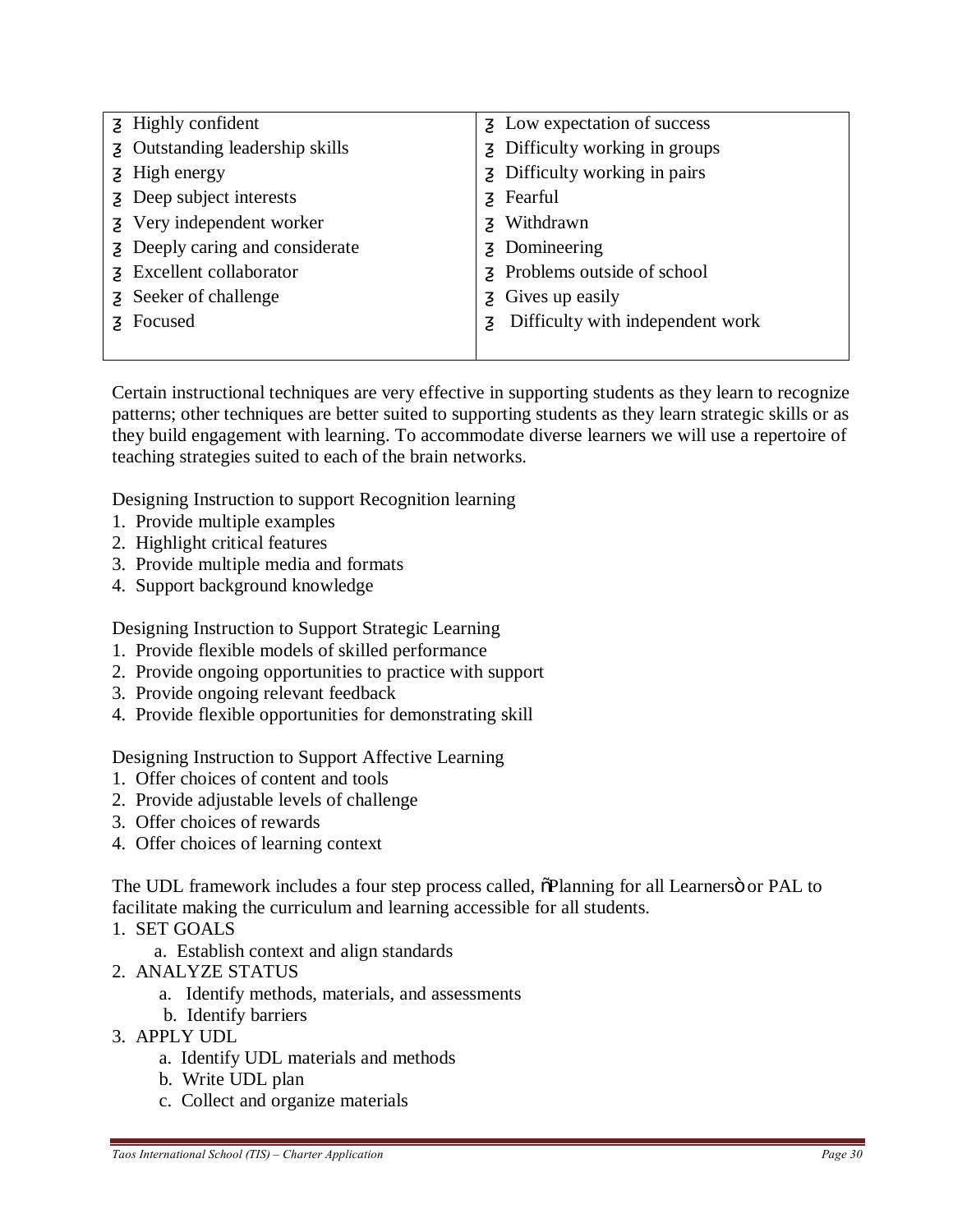## 4. TEACH UDL LESSON

- a. Teach lesson
- b. Evaluate success
- c. Revise lesson/unit and or utilize teacher (s) lessons in future planning

The model below shows how one teacher might select some solutions to reduce the particular barriers in his or her classroom, based on the learning network involved.

| Materials and            | Potential Barriers / Missed   | Network(s)  | <b>UDL</b> Solutions            |
|--------------------------|-------------------------------|-------------|---------------------------------|
| Methods                  | Opportunities                 |             |                                 |
| <b>Printed Materials</b> | Difficulty seeing small text  | Recognition | Electronic version of the text  |
|                          |                               |             | (varying text sizes, read aloud |
|                          |                               |             | with text-to-speech)            |
| Lecture &                | Difficulty with extracting    | Recognition | e-text outline of lecture       |
| Chalkboard               | key points and note taking    |             | content with main ideas         |
|                          |                               |             | highlighted                     |
| Lecture &                | Difficulty with extracting    | Strategic   | Printed and electronic concept  |
| Chalkboard               | key points and note taking    |             | map to structure note taking    |
| Internet research        | Difficulty finding relevant   | Recognition | Teacher made e-templates for    |
|                          | information                   |             | focusing search                 |
| Internet research        | Difficulty finding relevant   | Strategic   | Printed and electronic concept  |
|                          | information                   |             | map to structure note taking    |
| Internet research        | Trouble keeping track of      | Strategic   | Teacher made e-templates for    |
|                          | information gathered          |             | organizing information          |
| Internet research        | Not engaged with material,    | Affective   | Option to access content        |
|                          | distracted from listening     |             | through multimedia resources    |
| Chapter test             | Some students can't           | Strategic   | Option to demonstrate           |
|                          | effectively show              |             | knowledge with electronic       |
|                          | knowledge on tests            |             | portfolio                       |
| Chapter test             | Text anxiety                  | Affective   | Option to demonstrate           |
|                          |                               |             | knowledge in format of choice   |
| Written report           | Difficulty with writing       | Recognition | Talking word processor with     |
|                          | mechanics                     |             | spell check                     |
| Written report           | Students with strengths in    | Strategic   | Option to create multimedia     |
|                          | other modalities - skills not |             | report rather than written      |
|                          | tapped                        |             |                                 |
| Oral report              | Some students intimidated     | Strategic   | Collaborative learning groups   |
|                          |                               |             | with different roles            |
| Oral report              | Does not tap into other       | Strategic   | Option to use computer slide    |
|                          | expressive modalities         |             | show for presentation           |
| Fixed project            | Disengages students who       | Affective   | Option to set own learning      |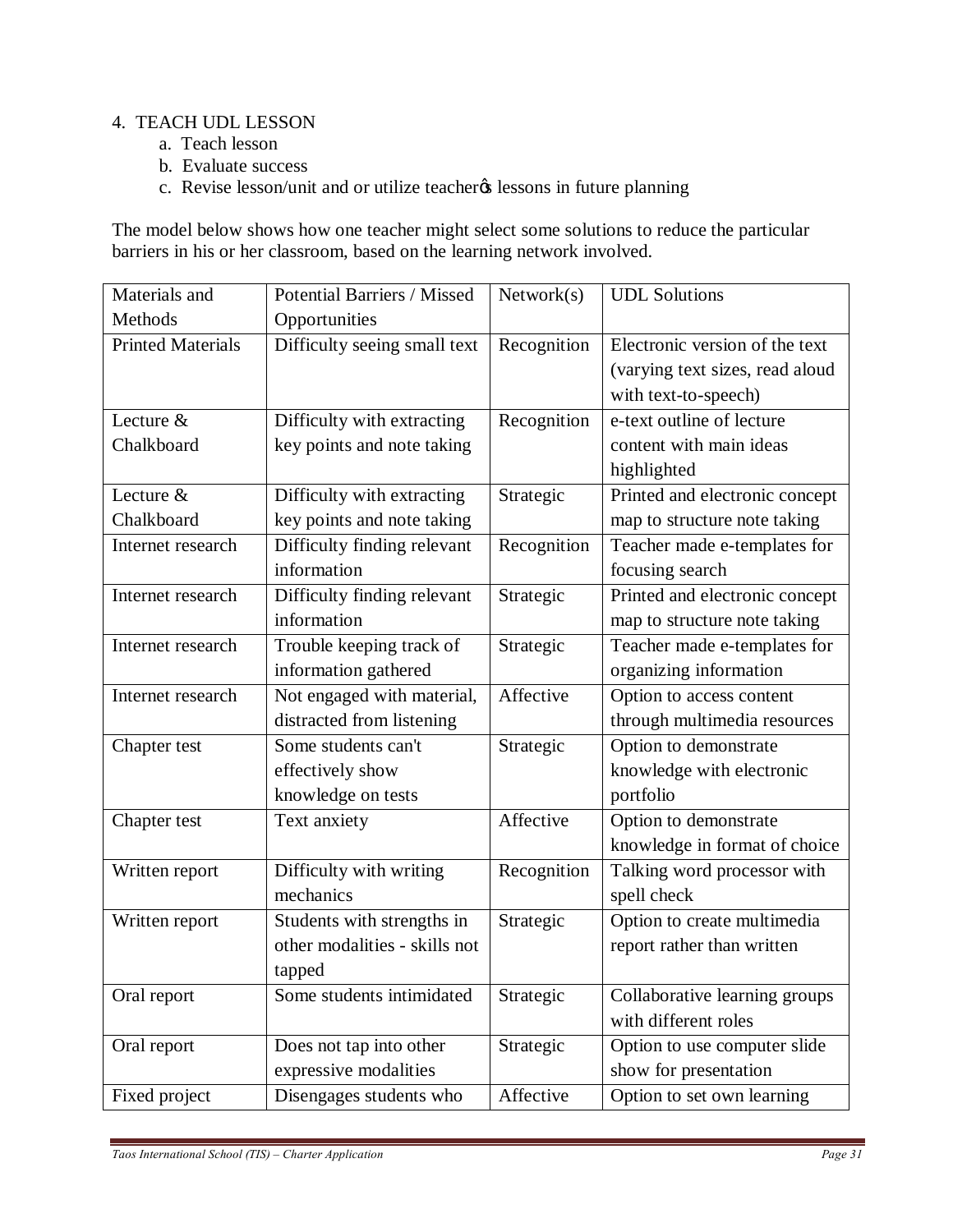| requirements $\&$ | have alternate strategies for |           | goals and milestones          |
|-------------------|-------------------------------|-----------|-------------------------------|
| due date          | completing work               |           |                               |
| Fixed project     | Does not allow students to    | Affective | Flexible project requirements |
| requirements $\&$ | work at own level or pace     | Strategic | & due date                    |
| due date          |                               |           |                               |

In conclusion, by considering the nature of the three brain networks critical to learning and by selecting media and tools wisely, we can extend learners' abilities and open pathways to success for everyone. The UDL framework guides teachers through the process of injecting flexibility into three core elements of teaching: setting goals, selecting materials and methods to support students in reaching those goals, and designing accurate ongoing assessment.

# **A. ACCESS TO SERVICES**

# *Special Education Plan*

Taos International School (TIS) will identify, locate and screen students in need of special education services pursuant to Section 504 of the Rehabilitation Act of 1973, Title II of the American With Disabilities Act of 1990 (ADA), and the Individuals with Disabilities Education Act 2004 (IDEA). Individualized Education Plans (IEP) will be developed for those students who are identified as eligible for special education services. TIS will comply with the IEP process established by state and federal law to ensure that all students are properly identified, assessed and services delivered. Students previously identified as qualifying for special education services will receive the special education services outlined in their current IEP, which will be reviewed annually, or the student will be reevaluated as determined by the student for current IEP. This process will assure:

Equal access to all students Individualized Education Plans Free Appropriate Public Education (FAPE) Least Restricted Environment (LRE) Due process and parental involvement Nondiscriminatory evaluation

Student Assistance Team (SAT) and Student Eligibility for Special Education Taos International School will use the NMPED  $\tilde{o}$ Student Assistance Team Manualö as guidance for providing student support. As recommended in the manual, a three-tiered approach will be implemented.

# TIER I

If a teacher recognizes that a student is either struggling to learn the standard curriculum, working beyond the standard curriculum, or having difficulty maintaining appropriate behavior in the general education classroom, then the teacher conduct general screening and will implement classroom based interventions. If the student does not respond to the interventions, then the student is referred to the Student Assistance Team (SAT).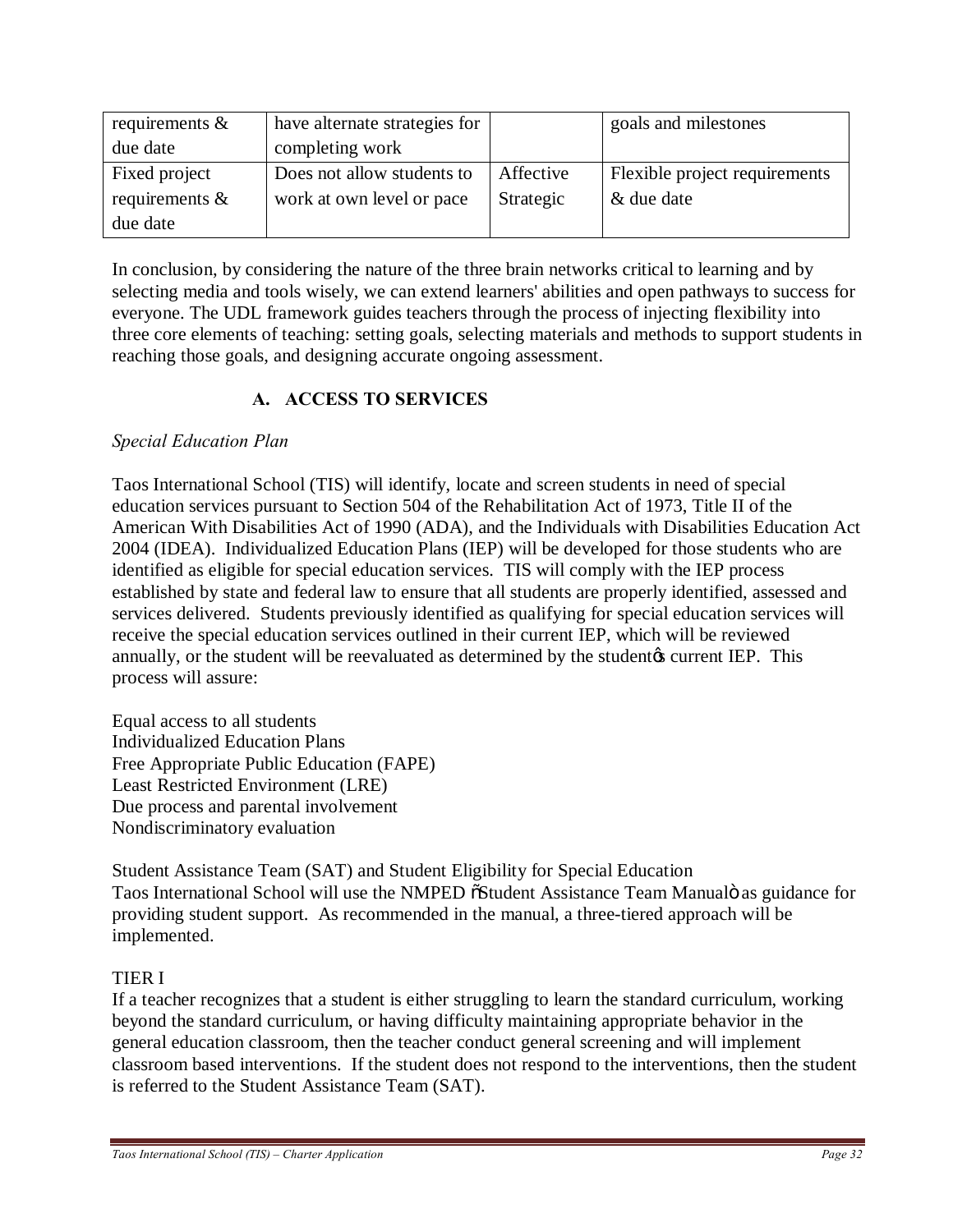## TIER II

The Student Assistance Team (SAT), a school-based group of people whose purpose is to provide student support, will recommend targeted individual interventions. It may be a specialized school program that includes small group instruction. Tier II interventions are implemented in addition to the Tier I interventions. Should the student not demonstrate a positive response to intervention, then the student moves to Tier III.

## TIER III-Special Education Referral Process

Students referred to this tier have begun the special education referral process. TIS will follow the rule that informed parental consent must precede initial evaluation, and the parent to consent to initial evaluation will not be construed as consent for special education services. The initial evaluation will be completed within 60 days from the date of parental consent, as per IDEA 2004.

## Determination of Eligibility and Educational Need

Upon completion of the initial evaluation, a Multidisciplinary Team Meeting (MDT) will be scheduled. A written notice to parents will be sent to inform them of, and inviting them to the meeting. Parents will be afforded sufficient time for response and opportunity to request another time in order to accommodate their schedules.

The MDT team is composed of parents and educational professionals such as general and special education teachers, a diagnostician, related service providers if they conducted an evaluation, and a school administrator. The purpose of the meeting is to determine that the child is a  $\ddot{\text{o}}$ child with and disability and to determine the educational needs of the child. $\ddot{o}$  An Individualized Education Plan (IEP) is developed at that point by the team. The IEP team will meet annually to update and develop the IP for the succeeding year.

## Individualized Educational Plan

Taos International School will be responsible for developing, implementing, reviewing, and revising an IEP program in compliance with all applicable regulations and standards for each child with exceptionalities served by the school. At an IEP meeting, the individualized education plan for a student is developed by a team who, together, make informed decisions designed to provide the student with his or her best opportunity for success both in the present and future. TIS recognizes that the IEP is the written statement documenting a unique educational plan to assist a student with exceptionalities to receive a free appropriate public education, and is required for any student eligible for services.

The IEP team is composed of parents, regular education teachers, special education teachers, administrators, and other professionals with relevant knowledge or expertise, and individuals invited by the school or parents (such as an interpreter or an advocate).

The following actions will have already occurred prior to the IEP meeting:

Evaluate the child through a variety of assessments, observations, and information gathering, targeting all areas related to the student to eligibility. If this is an initial IEP, have the MDT team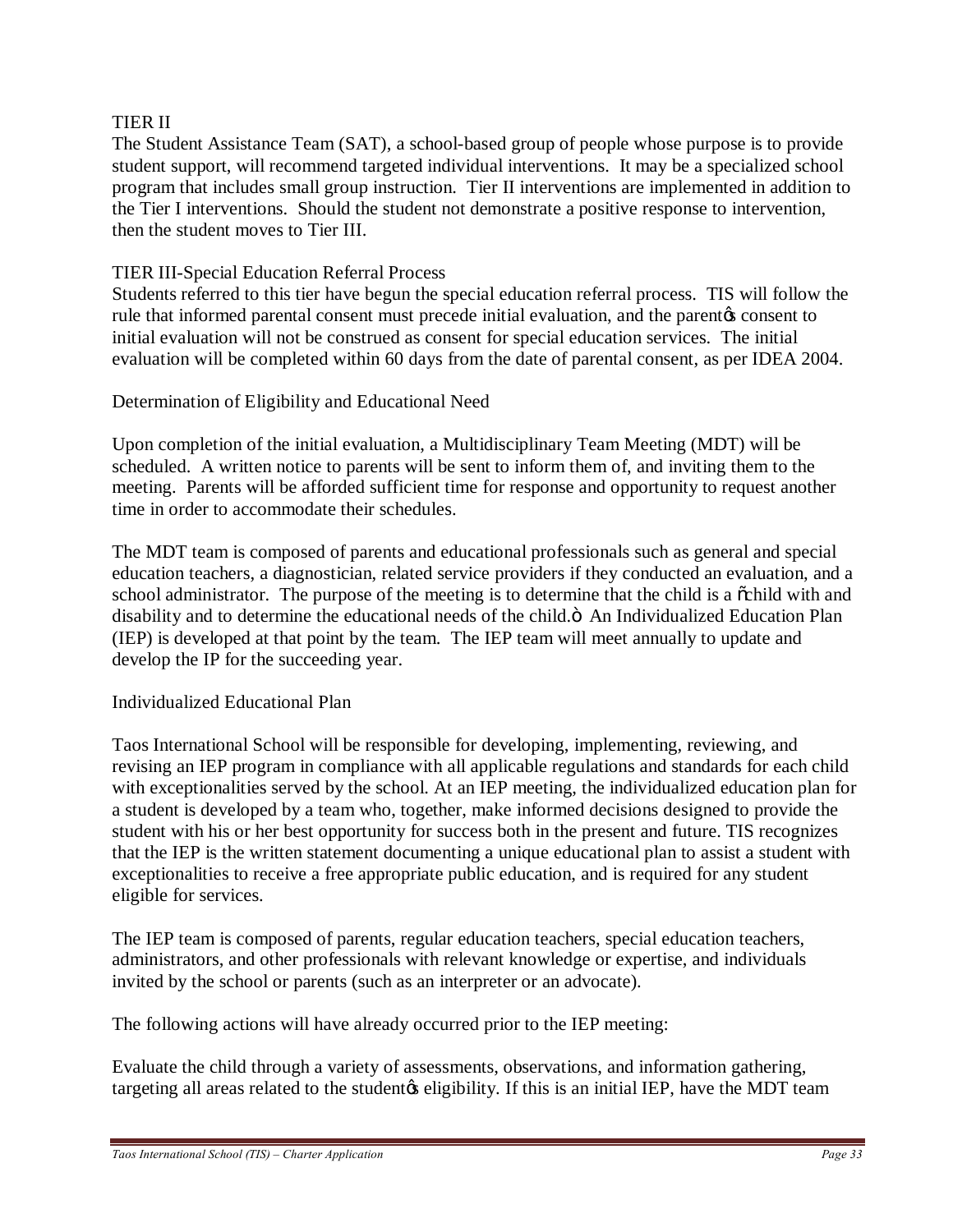examine the data and determine if the child meets the criteria to be considered eligible for special education and, if appropriate, related services. Record determination results. If a student is found eligible for special education because of a specific learning disability, the MDT must also complete the form  $\delta$ Determining the Existence of a Specific Learning Disability. $\ddot{o}$  This two-page form includes objective results (such as test data) and subjective assessments (such observation and professional opinion) to make the determination. This form also requires each team member to agree or disagree with the findings. A team member who disagrees must submit a separate statement presenting his or her conclusions.

# IEP Content:

IDEA 2004 requires that when developing a student of Individualized Education Plan, that the following information be considered:

- the strengths of the child;
- the concerns of the parents for enhancing the education of their child;
- the results of the initial evaluation or most recent evaluation of the child, and
- the academic, developmental, and functional needs of the child

To that end, Taos International School will use the New Mexico Special Education Bureau & IEP form, which includes the following:

- Consideration of special factors (i.e. second language learner?)
- Student profile and student/family vision
- Transition services (Required at age 14, or sooner, if appropriate)
- · Present levels of educational performance
- How the child is disability affects the child involvement and progress in the general education curriculum;
- · For children with disabilities who take alternate assessments aligned to alternate achievement standards, a description of benchmarks or short-term objectives
- Annual goals (objectives/benchmarks)
- The statement of measurable annual academic and functional goals must be designed to meet the child to be meets that result from the child to stability to enable the child to be involved in and make progress in the general education curriculum, and
- · Least restrictive environment
- Summary of services
- Modifications
- Supplementary aids and services
- Participation in mandated testing

Schedules of Services

- The projected date for the beginning of the services and modifications.
- Level of Service / Setting
- The anticipated frequency, location, and duration of those services and modifications.
- Accommodations & Modifications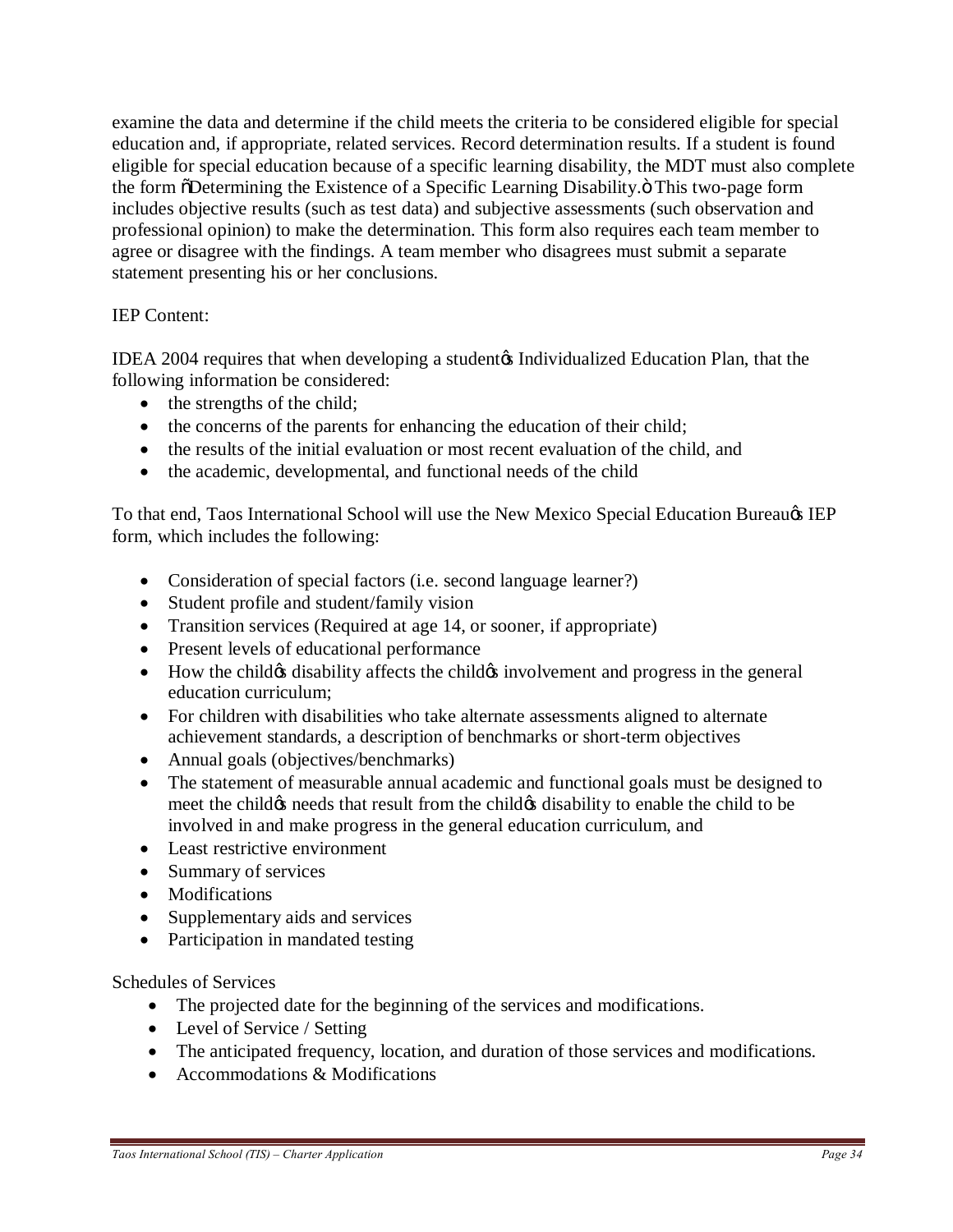- A statement of the special education and related services and supplementary aids and services to be provided to the child, or on behalf of the child, and a statement of the program modifications of supports for school personnel that will be provided for the child.
- **IEP Progress Documentation**
- Prior written notice of proposed/rejected action(s)

# Student Discipline

IDEA 2004 states that "school personnel may consider any unique circumstances on a case-by-case basis when determining whether to order a change in placement for a student with a disability who violated a code of student conduct.ö. Therefore, the School Director of TIS will consider each set of unique circumstances in deciding whether to seek a long-term disciplinary removal of a student with a disability. A long-term disciplinary removal is 10 or more school days.

# Manifestation Determination

Should the school recommend a change in the student the placement due to a disciplinary offense, the school, parents, and relevant members of the IEP will review all information in the student of file, including the child os IEP, any teacher observation and any relevant information provided by the parents to determine:

- If the conduct in question was caused by, or had a direct and substantial relationship to the child $\alpha$  disability; or
- If the conduct in question was the direct result of the school<sup> $\alpha$ </sup> failure to implement the IEP.

Should the manifestation determination determine that the conduction in question was not cause by the child  $\alpha$  disability, and IEP team is charged with determining an interim alternative education setting.

If it was determined that the child to behavior was related to the disability, the IEP team is to order turn the child to the placement from which the child was removed, unless the parent and the school agree to a change of placement as part of the modification of the behavioral intervention plan.

Functional Behavioral Assessment (FBA) & Behavioral Intervention Plan (BIP)

A functional behavioral assessment is done when a student  $\alpha$  behavior interferes with his or her learning or the learning of others. Its purpose is to identify why a behavior is happening so that the IEP team can develop appropriate interventions. TIS will use the FBA and BIP forms provided by the NM PED Special Education Bureau.

Regarding a manifestation determination finding that a student to behavior was related to his/her disability, and then the IEP team must conduct a functional behavioral assessment and implement a behavioral intervention plan for the child, unless a FBA was already conducted prior to the behavior in question. If the school already had developed and implemented a BIP for the student, the IEP must review the plan and modify it, as needed to address the behavior in question.

# Treatment of Student Records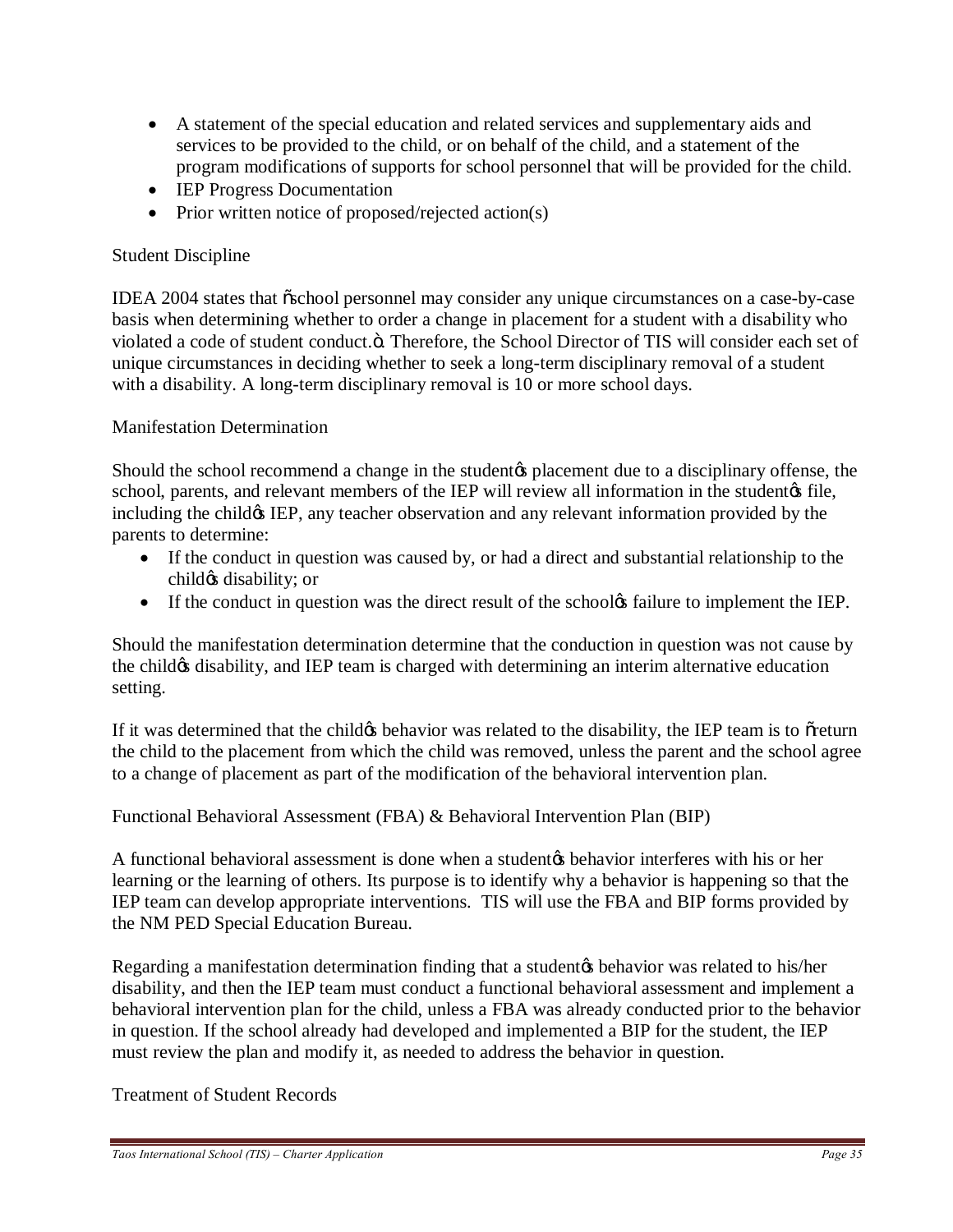Assessments of IEPs and all other student records will be maintained confidentially consistent with state and federal law. TIS will assure that all records and procedures pertaining to them will comply with the New Mexico Inspection of Public Records Act.

## Least Restrictive Environment

Students who qualify for special education services will be placed in the least restrictive environment (LRE). Depending upon the student the students in could be inclusion in regular programs, special speech and language services, and partial day special education classes specific to the student $\alpha$  needs. It can also extend to local district, regional services or school contracted private providers. Instructional support materials, computer programs, digitized media and other materials will be available to enhance and increase academic learning.

## Alternate Assessment

Taos International School understands that Alternate Assessment was developed for students with severe cognitive disabilities. It measures the performance of this relatively small population of students who are unable to participate in the general assessment system, with or without accommodations as determined by an IEP team.

In the event that a student is enrolled at TIS whose disabilities preclude him/her from valid and reliable participation in general assessments, an alternate assessment will be used to gather information on the standards based performance and progress of the student.

Eligible students will take the New Mexico Alternate Assessment in grades 3-5 as an alternate to state mandated testing in those grades. Teachers can use the results from each year to identify goals, program needs, and student growth.

The IEP team will complete the New Mexico Public Education Department  $\ddot{\text{o}}$ Addendum for Determining Eligibility for the New Mexico Alternate Assessmentö and provide documentation that the student meets participation or eligibility criteria

## Due Process

Due Process Hearing Procedures may be initiated between parent and public education agency concerning the following circumstances:

A. A proposal or refusal to initiate or change identification, assessment, or educational placement of a child or the provision of a free, appropriate, public education to the child.

B. A parent refuses consent to assessment procedures.

A mediation conference may be requested at any point during the hearing process if both parties agree to mediate and are willing to extend the 45 day limit for issuing a hearing decision for a period equal to the length of the mediation process.

# **B. IEP MONITORING**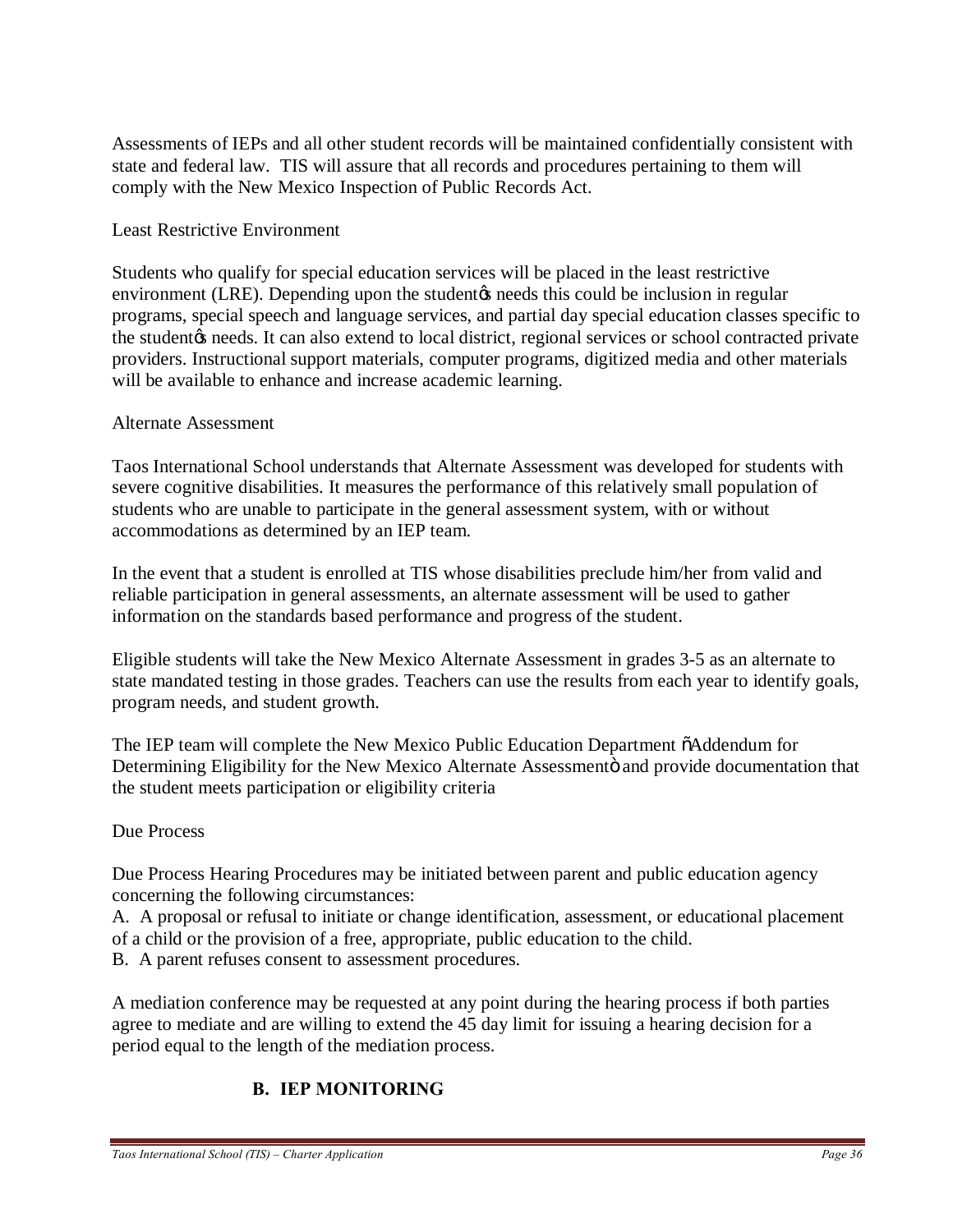Taos International School will be responsible for developing, implementing, reviewing, and revising an IEP program in compliance with all applicable regulations and standards for each child with exceptionalities served by the school. At an IEP meeting, the individualized education plan for a student is developed by a team who, together, make informed decisions designed to provide the student with his or her best opportunity for success both in the present and future. TIS recognizes that the IEP is the written statement documenting a unique educational plan to assist a student with exceptionalities to receive a free appropriate public education, and is required for any student eligible for services.

The IEP team is composed of parents, regular education teachers, special education teachers, administrators, and other professionals with relevant knowledge or expertise, and individuals invited by the school or parents (such as an interpreter or an advocate).

The following actions will have already occurred prior to the IEP meeting:

· Evaluate the child through a variety of assessments, observations, and information gathering,

targeting all areas related to the student is eligibility.

· If this is an initial IEP, have the MDT team examine the data and determine if the child meets the

criteria to be considered eligible for special education and, if appropriate, related services.

Record

determination results.

- · If a student is found eligible for special education because of a specific learning disability, the MDT must also complete the form  $\delta$ Determining the Existence of a Specific Learning Disability.  $\ddot{o}$  This two-page form includes objective results (such as test data) and subjective assessments (such observation and professional opinion) to make the determination. This form also requires each team member to agree or disagree with the findings. A team member who disagrees must submit a separate statement presenting his or her conclusions.
- · A written notice of the meeting has been sent to the parents.

#### IEP Content

IDEA 2004 requires that when developing a student of Individualized Education Plan, that the following information be considered:

- A. the strengths of the child;
- B. the concerns of the parents for enhancing the education of their child;
- C. the results of the initial evaluation or most recent evaluation of the child, and
- D. the academic, developmental, and functional needs of the child

To that end, Taos International School will use the New Mexico Special Education Bureau & IEP form, which includes the following:

- 1. Consideration of special factors (i.e. second language learner?)
- 2. Student profile and student/family vision
- 3. Transition services (Required at age 14, or sooner, if appropriate)
- 4. Present levels of educational performance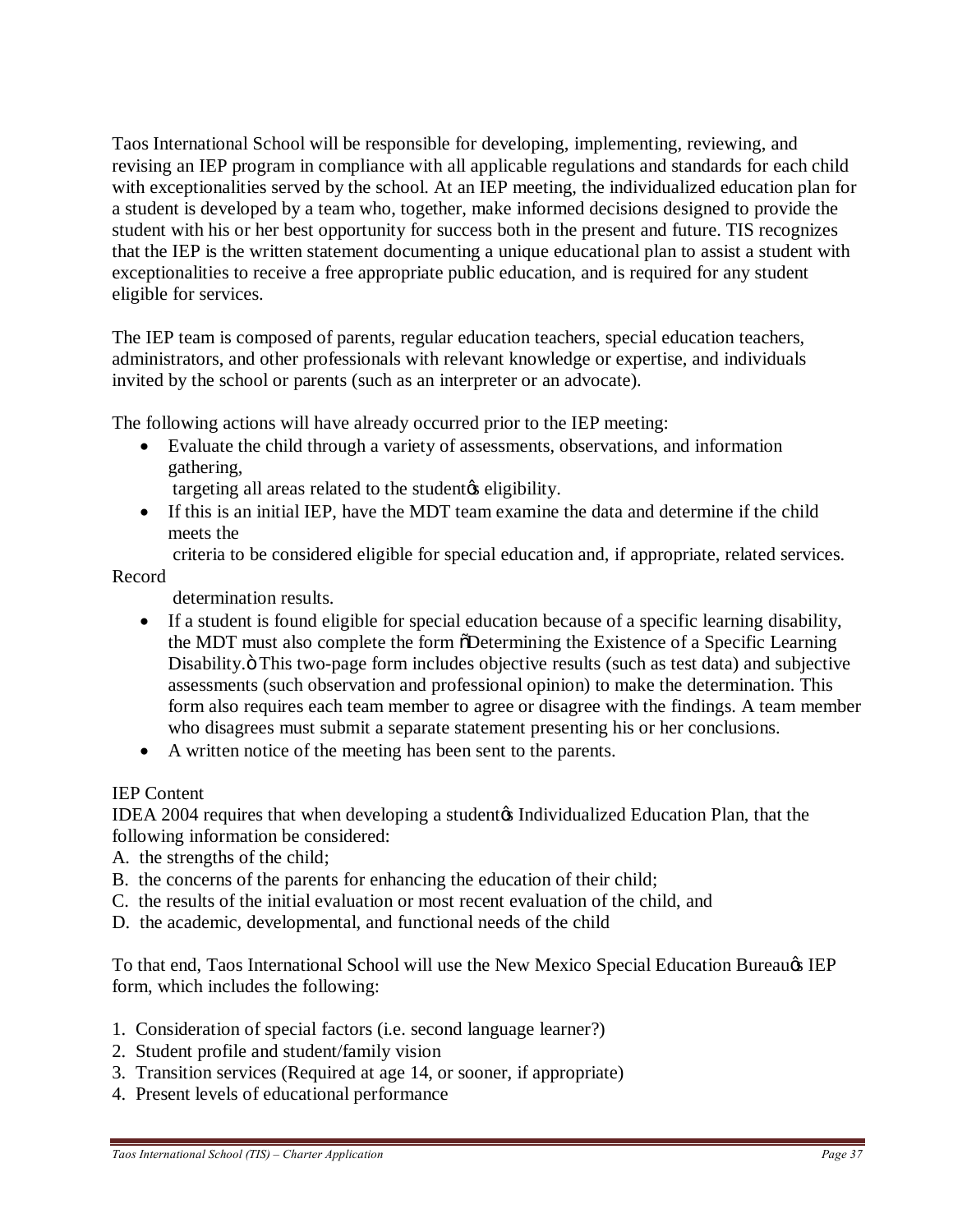- a. How the child is disability affects the child is involvement and progress in the general education curriculum;
- c. For children with disabilities who take alternate assessments aligned to alternate achievement
- d. standards, a description of benchmarks or short-term objectives
- 5. Annual goals (objectives/benchmarks)
	- a. The statement of measurable annual academic and functional goals must be designed to meet the child the needs that result from the child the disability to enable the child to be involved in and make progress in the general education curriculum.
- 6. Least restrictive environment
- 7. Summary of services
- 8. Modifications
- 9. Supplementary aids and services
- 10. Participation in mandated testing
- 11.Schedules of Services
	- a. The projected date for the beginning of the services and modifications.
- 12. Level of Service / Setting
- a. The anticipated frequency, location, and duration of those services and modifications.
- 13. Accommodations & Modifications

 a. A statement of the special education and related services and supplementary aids and services to be provided to the child, or on behalf of the child, and a statement of the program modifications of supports for school personnel that will be provided for the child.

- 14. IEP Progress Documentation
- 15. Prior written notice of proposed/rejected action(s)

## **C. GRADUATION**

Taos International will be a K-8. This section, therefore, is not applicable.

#### **D. ADDRESSING STAFFING NEEDS**

Taos International School will contract with licensed professionals to provide ancillary services. Contractors may include Cooperative Educational Services and other professionals in the field. TIS will provide all services determined and required by the student's IEP or 504 Plan.

### **2. STUDENTS WITH SECTION 504 PLANS**

Section 504 / American Disabilities Act

Section 504 (Subpart D) is a civil rights law that is the responsibility of the comprehensive general education system. It requires students with disabilities be provided with a free appropriate public education (FAPE). As such, Taos International School will provide the full range of accommodations and services necessary for students with disabilities to participate in and benefit from public education programs and activities.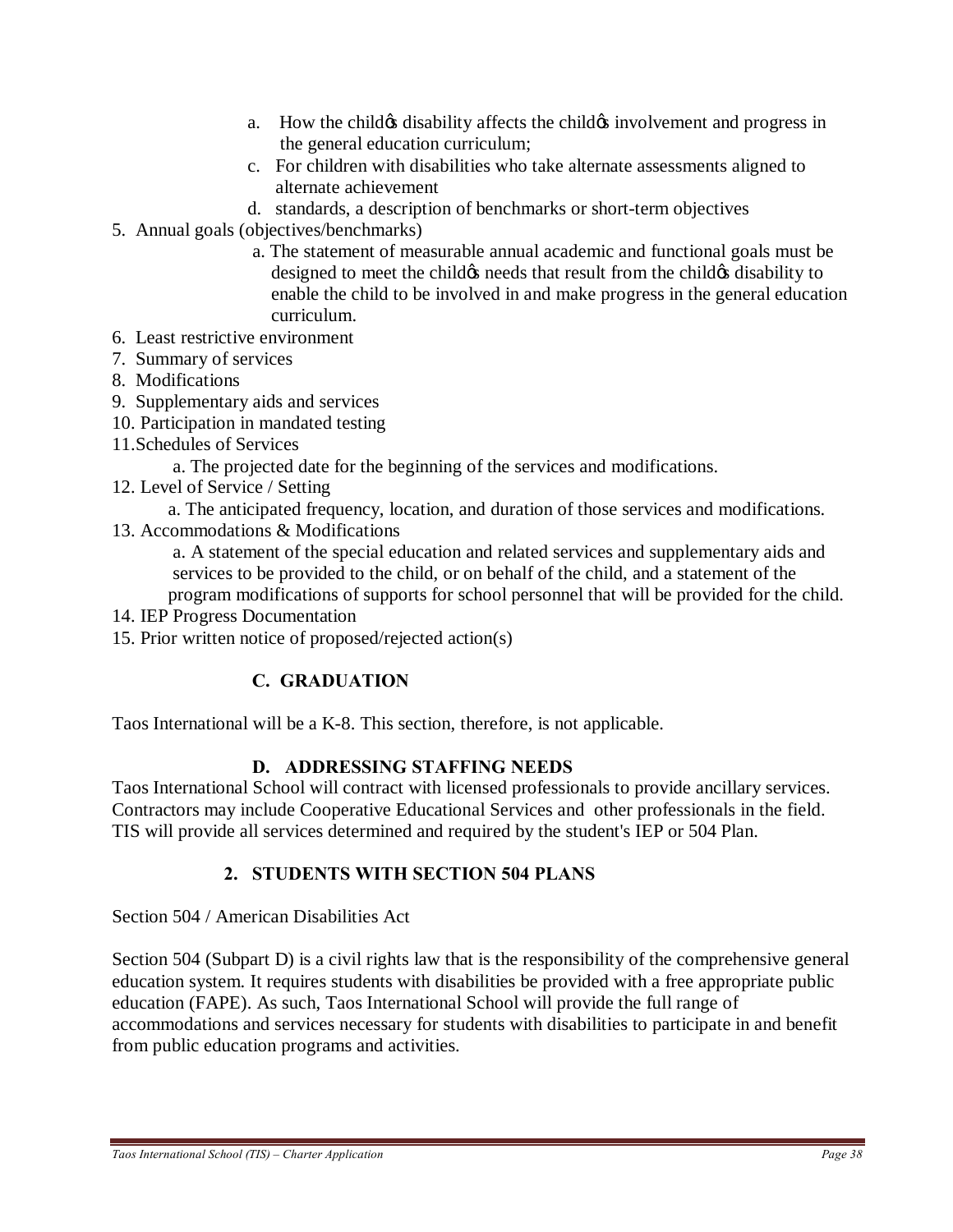TIS recognizes that all individuals who are disabled under the Individuals with Disabilities Act (IDEA) are also considered to be disabled, and therefore protected, under Section 504/ADA. However, all individuals who are disabled under Section 504 will not meet the eligibility requirements of IDEA. These children do require a response from the regular education staff , and a plan for the provision of accommodations and services may take the form of a written Section 504 Plan.

#### Eligibility

Section 504 protects all qualified students with disabilities, defined as those persons having a physical or mental impairment which substantially limits one or more major life activities; has a record of such impairment, or is regarded as having such an impairment. (29 U.S.C Sec. 706(8)

Major life activities is defined as:

 $\tilde{\text{o}}$  in functions such as caring for one  $\alpha$  self, performing manual tasks, walking, seeing, hearing, speaking, breathing, learning, and working. $\ddot{o}$  (34CFR Part 104.3)

#### Evaluation Process

The components of evaluation assessment for Section 504 are determined by the type of disability suspected, data required to define the impact of the disability in the education environment, and the type of services/accommodations that may be needed. There are no evaluation requirements as exist under IDEA. However, the evaluation will be sufficient to accurately and completely assess the nature and extent of the disability, and the impact of the disability on a specific major life activity.

#### **Services**

The determination of services needed will be made in accordance with evaluation data by a group of persons knowledgeable about the student. The group will review the nature and presence of the disability, how it affects the student access to the educational process, and whether accommodations are needed to prevent discrimination. The decision about 504 eligibility and services will be documented in the student the, and if services are provided, eligibility and the plan for services will be reviewed periodically, as determined by the group who developed the plan.

#### Access to Ancillary Services

TIS will contract with licensed professionals to provide ancillary services. Contractors may include Cooperative Educational Services and other professionals in the field. TIS will provide all services determined and required by the student (SIEP or 504 Plan.

#### Parent Notice

As required by this law, the parent or guardian will be provided with notice of actions affecting the identification, evaluation or placement of the student. Parents/guardians will be invited to the meeting and participate in the decisions made. Parents are entitled to an impartial due process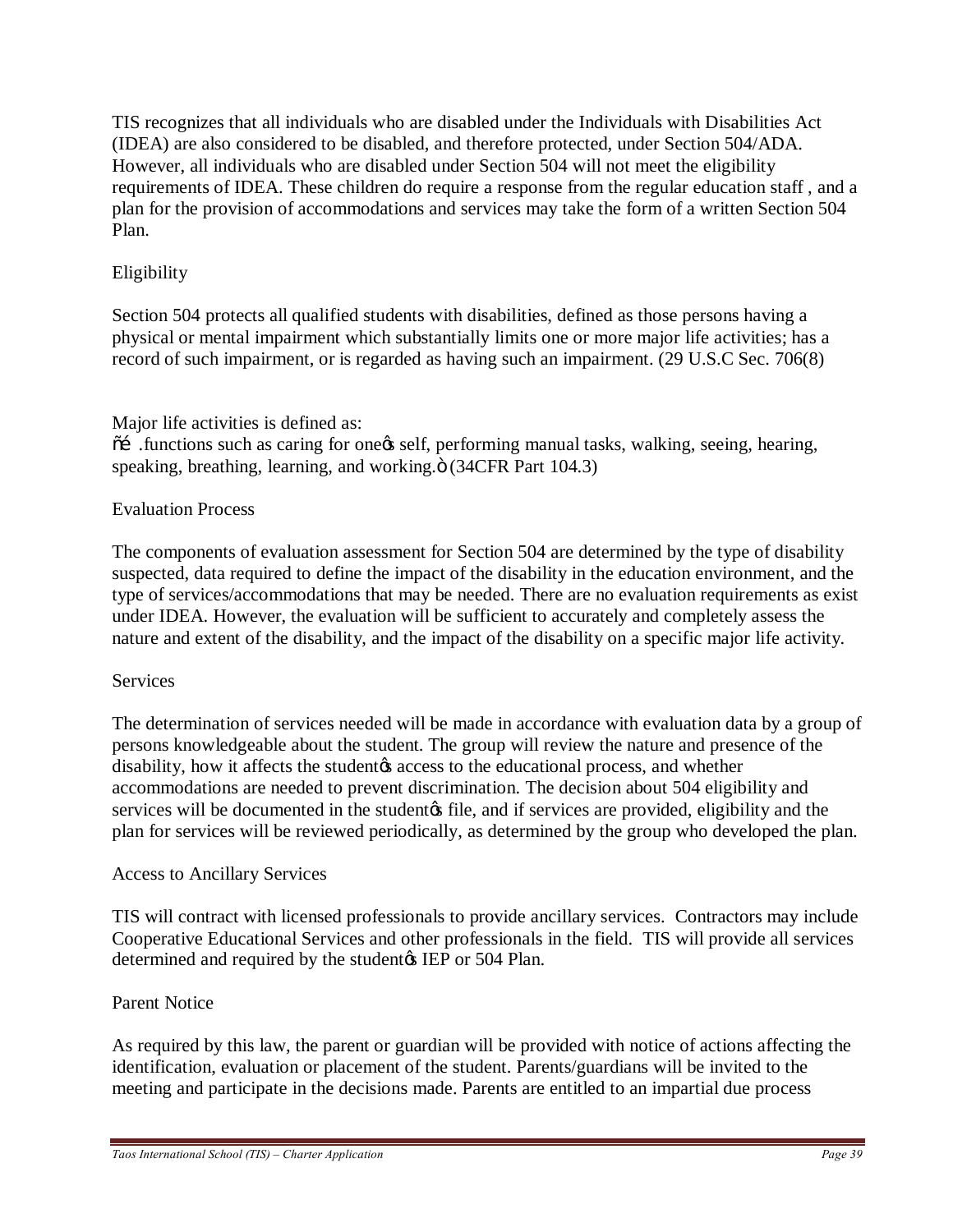hearing if they disagree with the school tects decisions in these areas. A section 504 hearing will be made available by the school if requested by the parent. TIS understand that parents may choose to appeal directly to the Office of Civil Rights without notifying the school of their concerns or requesting a 504 due process hearing.

#### **A. MONITORING 504**

The determination of services needed will be made in accordance with evaluation data by a group of persons knowledgeable about the student. The group will review the nature and presence of the disability, how it affects the student's access to the educational process, and whether accommodations are needed to prevent discrimination. The decision about 504 eligibility and services will be documented in the student's file, and if services are provided, eligibility and the plan for services will be reviewed periodically, as determined by the group who developed the plan.

#### **3. ENGLISH LANGUAGE LEARNERS (ELL STUDENTS)**

#### **A. IDENTIFYING ELLs**

Taos International School will be committed to providing a quality education for all students, including academically and linguistically appropriate instruction.

The English Language Learner population falls into three basic categories:

- (1) students whose primary or home language is other than English, including recent immigrants;
- (2) students from heritage language groups needing enrichment and further development of academic

English, some of whom maintain degrees of fluency in their heritage language, and

(3) any other students needing enrichment and further development of academic English.

Taos International School will use the proper assessment and placement in identifying English Language Learners.

The following plan will be utilized:

- Parents will be instructed to fill out a Home Language Survey that will be provided by the school.
- If the home language survey indicates that the student's primary language is a language other than

 English, the school will have thirty calendar days to administer the WIDA-Access Placement Test

 W-APT. The assessment is an initial measure of the student's English language proficiency in order

 to determine if the student is in need of English language instructional services and if so, at what

level.

- When student is identified as an English Language Learner, he/she will begin receiving English as a Second Language (ESL) instruction according to English language Proficiency Standards (ELP) level.
- Decisions to exit a student from ELL services will be supported by the student's annual progress on the ACCESS for ELL $\alpha$  assessment, and on other evidence as well, such as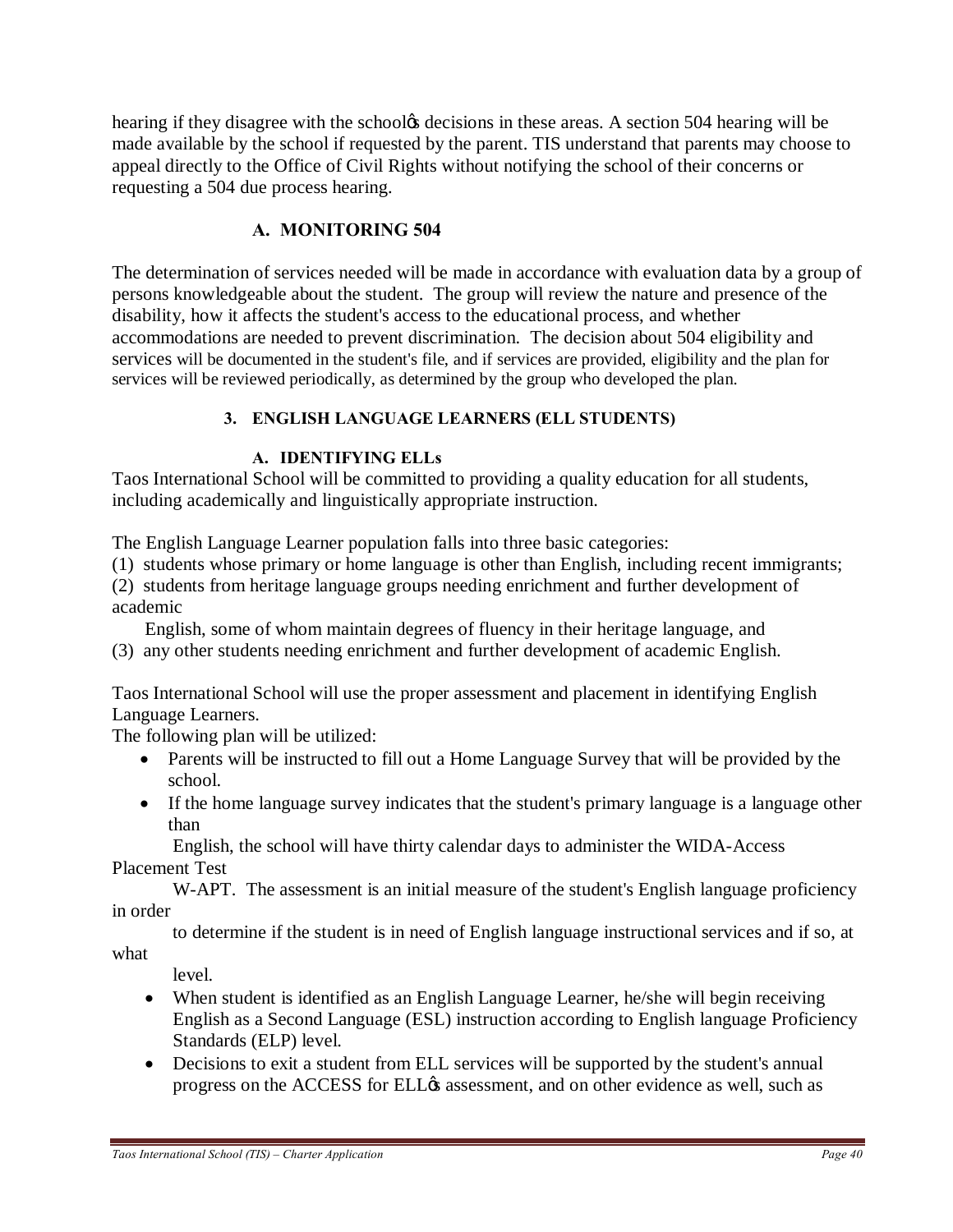academic content assessments, teacher recommendations, and other informativedocumentation.

 Through this process, TIS will ensure that the ELL population will be assessed and placed properly in the program that will meet the student's needs.

### **B. SERVICES**

Taos International School will provide services/supports to identified students by employing a licensed teacher with a Bilingual or Teaching English to Speakers of Other Languages (TESOL) endorsement. The degree of knowledge that the instructor has about first and second language acquisition are important considerations for an English Language Development Program.

Tis will be responsible for developing, implementing, reviewing, and revising an English Language Development Program in compliance with all applicable regulations and standards for English Language Learners. An example of an English Language Development Program that TIS will offer ELL students will be a Pull-Out Program. ELL students will be pulled out of their regular classroom setting to be instructed in an intense English Language Development program by teachers planning and implementing lessons focused on Language Development Instructional Strategies that collaborate with the New Mexico English Language Development Standards (ELD).

ELD Instructional Strategies are a necessary foundation to the New Mexico Language Arts Content Standards and Benchmarks, which are used to guide language instruction. The New Mexico ELD Instructional Strategies differentiate five general levels of English language proficiency, ranging from Beginning to Advance for reading, writing, listening and speaking.

| $B =$ Beginning           | EA= Early Advanced |
|---------------------------|--------------------|
| $EI =$ Early Intermediate | $A = Advanced$     |
| I= Intermediate           |                    |

Assessment of comprehension will be derived through the analysis of reading and listening assessments. Performance standards are provided for each category and applied to the three-strand framework of the New Mexico Language Arts Content Standards, Benchmarks and Performance Standards. These strands are:

- Writing and Speaking for Expression,
- · Reading and Listening for Comprehension; and
- · Literature and Media to develop an understanding of people, societies and the self.

When Ell students enroll, TIS will submit application for Title III funding. Taos International School will meet its goal of students acquiring language and literacy skills in both English and their home language by providing services/support to identified students

## **C. DIFFERENTIATED INSTRUCTION**

Accommodations for English Language Learners will be provided through curriculum planning using the Universal Design for Learning (UDL) framework. Students, who are not yet English proficient, will have language goals (reading, writing, speaking, and listening) as well as content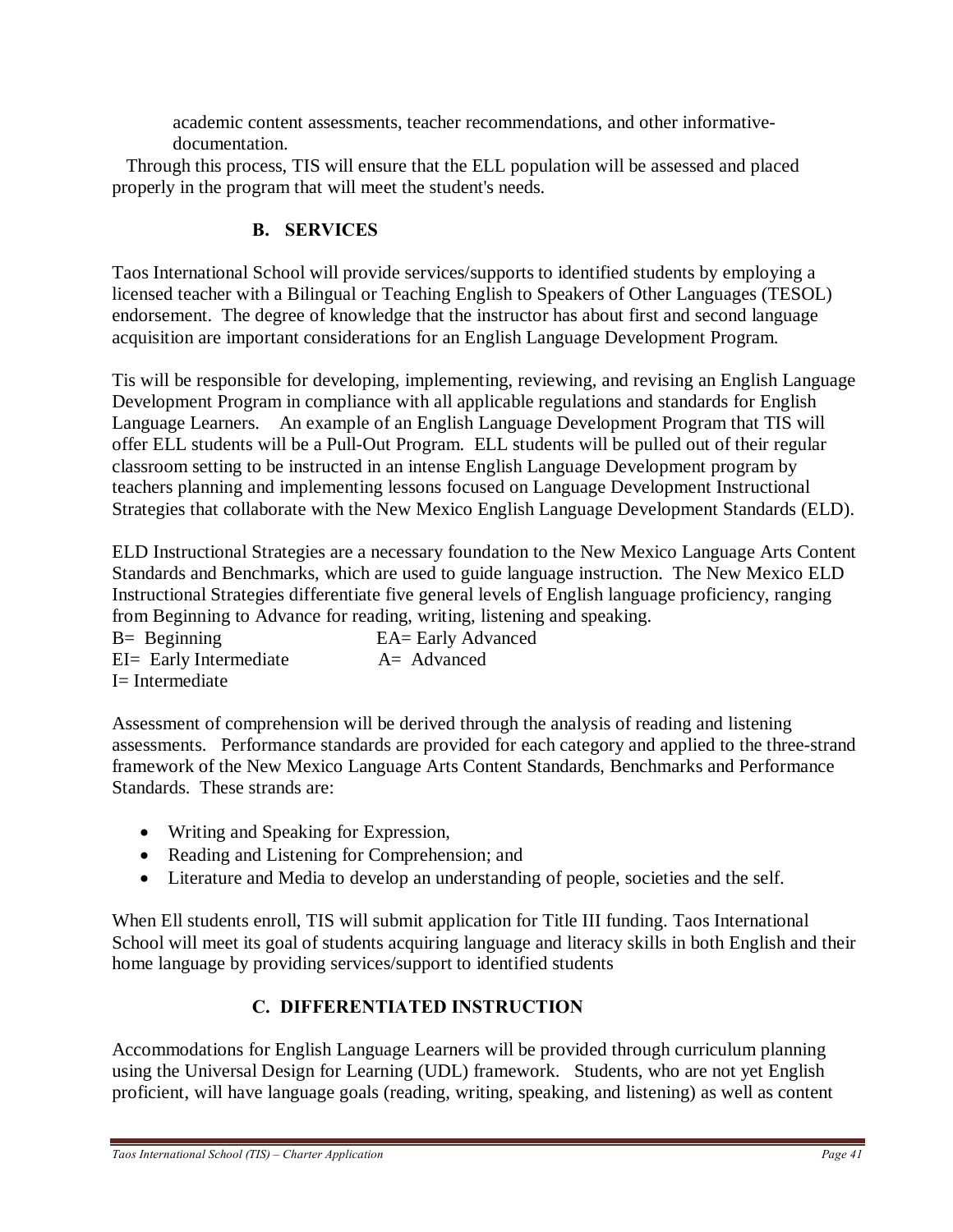goals. The Sheltered Instruction Observation Protocol (SIOP) will be used as a reference to adequately plan support for such students.

The Sheltered Instruction Observation Protocol (SIOP)

- I. Preparation
- 1. Write content objectives clearly for students.
- 2. Write language objectives clearly for students.

 a. Choose content concepts appropriate for age and educational background level of students. 3. Identify supplementary materials to use (graphs, models, visuals). List materials: a. Adapt content (e.g., text, assignment) to all levels of student proficiency. b. Plan meaningful activities that integrate lesson concepts (e.g., surveys, letter writing, simulations, and constructing models) with language practice opportunities for reading, writing, listening, and/or speaking.

II. Instruction

Building Background

4. Explicitly link concepts to students operator backgrounds and experience.

Examples:

- 5. Explicitly link past learning and new concepts. Examples:
	- a. Emphasize key vocabulary (e.g. introduce, write, repeat, and highlight) for students.

### Comprehensible Input

6. Use speech appropriate for students proficiency level (e.g., slower rate, enunciation, and simple sentence structure for beginners.)

7. Explain academic tasks clearly.

8. Use a variety of techniques to make content concepts clear (e.g. modeling, visuals, hands-on activities, demonstrations, gestures, body language.

#### Strategies

9. Provide ample opportunities for students to use strategies, (e.g. problem solving, predicting, organizing, summarizing, categorizing, evaluating, self-monitoring).

10. Use scaffolding techniques consistently (providing the right amount of support to move students from one level of understanding to a higher level) throughout the lesson.

11. Use a variety of question types including those that promote higher-order thinking skills throughout the lesson (e.g., literal, analytical, and interpretive questions).

#### Interaction

12. Provide frequent opportunities for interaction and discussion between teacher/student and among students about lesson concepts, and encourage elaborated responses.

13. Use group configurations that support language and content objectives of the lesson.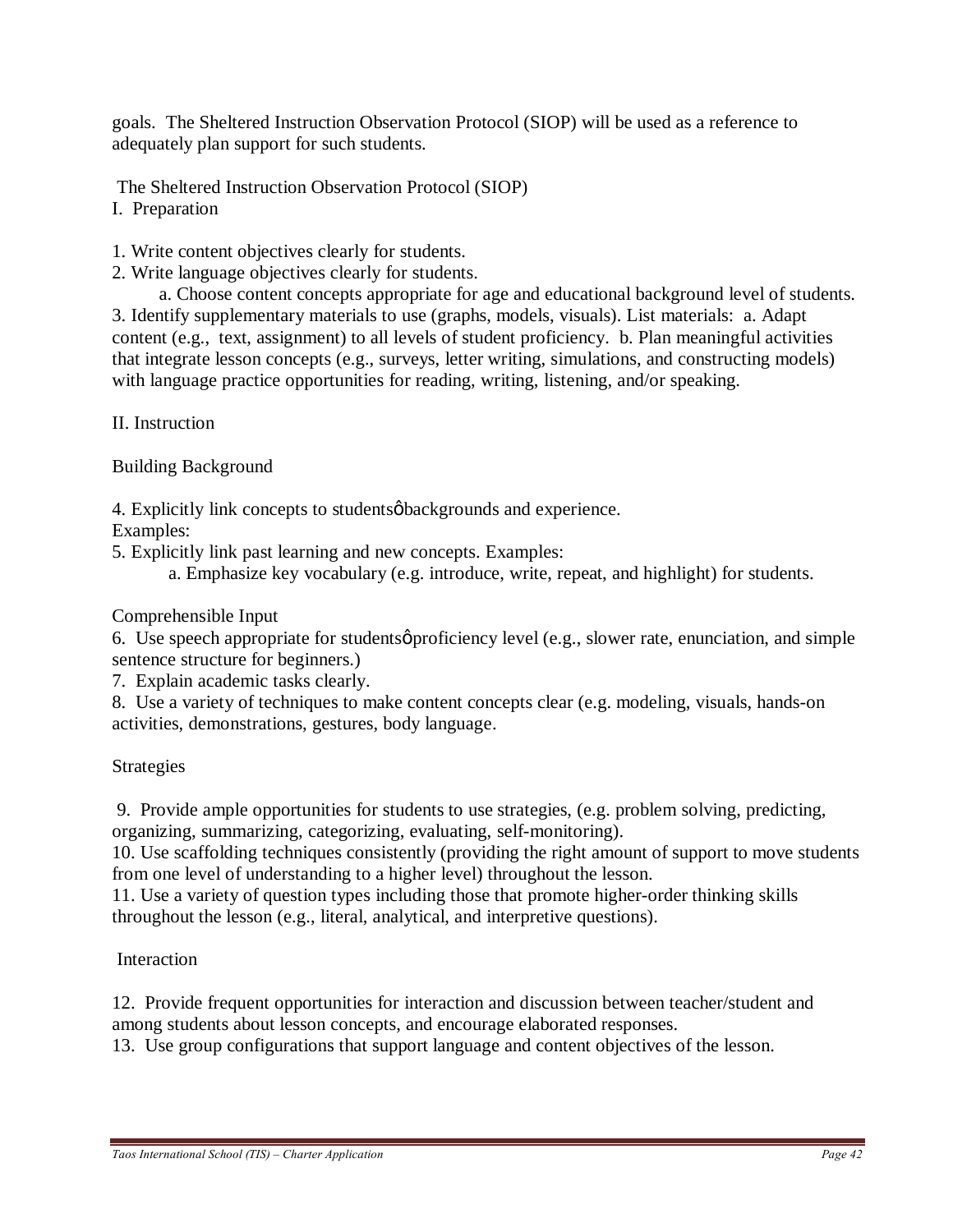14. Provide sufficient wait time for student responses consistently.

15. Give ample opportunities for students to clarify key concepts in L1 (1st language) as needed with aide, peer of L1 text.

Practice/Application

16. Provide hands-on materials and or manipulatives for students to practice using new content knowledge.

17. Provide activities for student to apply content and language knowledge in the classroom. 18. Provide activities that integrate all language skills (i.e., reading, writing, listening, and speaking).

Lesson Delivery

19. Support content objectives clearly.

20. Support language objectives clearly.

21. Engage students approximately 90-100% of the period (most students taking part and on task throughout the lesson).

22. Pace the lesson appropriately to students  $\phi$  ability level.

III. Review / Evaluation

23. Give a comprehensive review of key vocabulary.

24. Give a comprehensive review of key content concepts.

25. Provide feedback to students regularly on their output (e.g., language, content, work).

26. Conduct assessments of student comprehension and learning throughout lesson on all lesson objectives (e.g., spot checking, group response).

#### **D. MONITORING**

Taos International School shall administer and enforce the provisions of the Bilingual Multicultural Education Act [22-23-1 NMSA 1978]. TIS will maintain academic achievement and language proficiency data and update the data annually to evaluate bilingual multicultural education program effectiveness and use of funds to assist in monitoring the progress and success of English Language Learners.

#### **E. STAFFING**

Taos International School will hire highly qualified teachers who have specialized in elementary or secondary education and who have received specialized training in bilingual education conducted through the use of two languages. Teachers will be required to hold a Bilingual or Tesol endorsement. When ELL students enroll, TIS will submit application for funding for three (3) hour bilingual program.

#### **J. ASSESSMENT AND ACCOUNTABILITY**

*The Assessed Curriculum*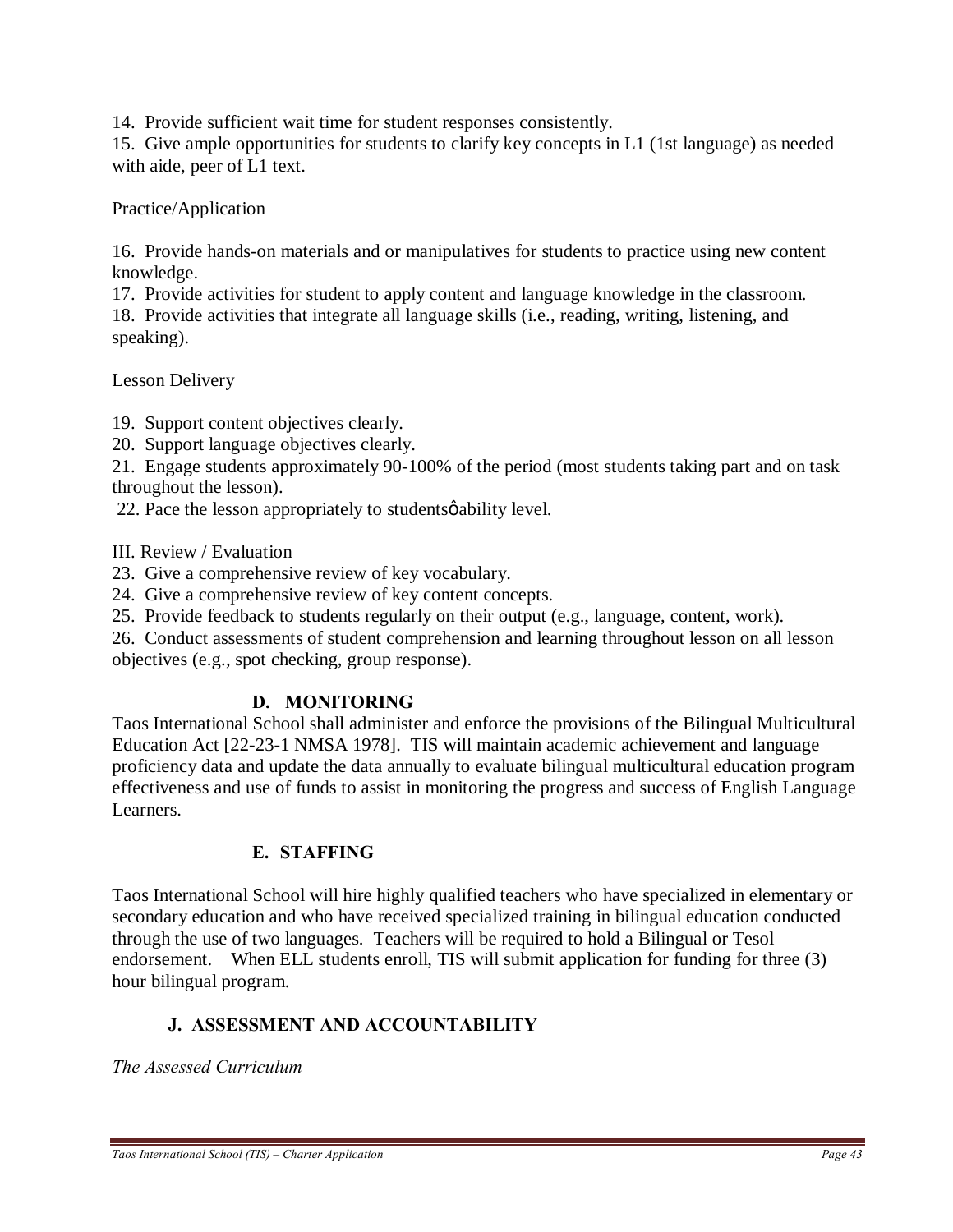### **1. MEASURING ORGANIZATIONAL GOALS**

Taos International School has identified two organizational goals:

- · By the end of the fourth school year, Taos International School will be designated as a world school by the International Baccalaureate organization and will officially begin to offer the Primary Years Program (PYP).
- · By the end of the fourth year school year, Taos International School will be designated as a world school by the International Baccalaureate organization and will officially begin to offer the Middle Years Program (MYP).

The schools  $\phi$  Governing Council and Administration will be responsible for monitoring the progress towards achieving the school to organizational goals. Progress discussions will be added periodically to the Governing Council agenda. School administrator will be required to provide progress reports on an annual basis. Progress will also be shared with the School& Advisory Committee (SAC).

### **2. MEASURING ACADEMIC GOALS**

Taos International School will use a variety of formative and summative assessment. In addition to state mandated formative assessments, e.g., NM Standards Based Assessments, TIS will use Measures of Academic Progress (MAP), *Logramos* (Spanish Assessment), diagnostic assessments found in adopted core instructional materials, and the Minnesota Modified Student Language Observation Matrix.

In sum, the evaluation of student performance will include the collection of quantitative (outcome data and demographic data) and qualitative data (process data and survey data) for the purpose of:

- Monitoring student progress;
- · Measuring program effectiveness;
- Assessing instructional effectiveness;
- Guiding curriculum alignment and development;
- Allocating limited resources;
- Promoting accountability;
- Reporting progress to all stakeholders;
- Maintaining education rigor and focus;
- Assessing trends; and
- · Determining degree of SMART goal accomplishments.

### **3. USE OF ASSESSMENTS**

Taos International School will be accountable first and foremost for the progress of students in meeting challenging standards of learning and performance Specific Measurable Attainable Realistic Timely (SMART) goals. Student achievement levels will be measured by two types of assessments: formative and summative assessments. Formative or short cycle assessments will be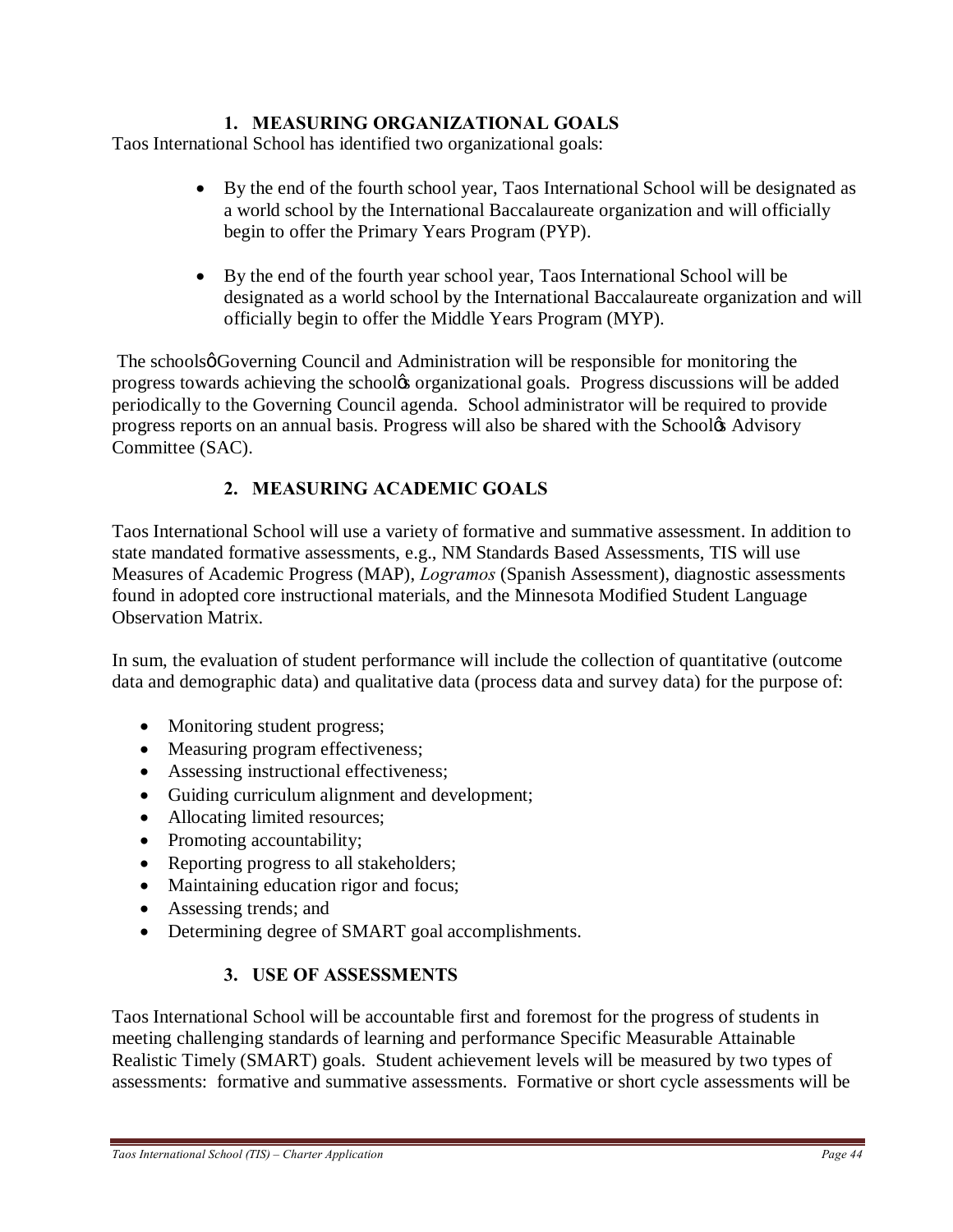given regularly during the year to monitor student progress towards meeting state (common core) standards and other school goals. Summative assessments will be administered annually.

### **Exhibit 5.0**

Taos International School Assessment List

| Assessment                                                                            | Type                                                                                                        | Grades  | Performance<br>Standard                                                                                                                             | Frequency |
|---------------------------------------------------------------------------------------|-------------------------------------------------------------------------------------------------------------|---------|-----------------------------------------------------------------------------------------------------------------------------------------------------|-----------|
| New Mexico<br>Standards-<br><b>Based</b><br>Assessment<br>(NMSBA)                     | <b>State Criterion</b><br>Referenced:<br>English<br>Reading,<br>Math, and<br>Science                        | $3 - 8$ | Proficient                                                                                                                                          | Annually  |
| Logramos,<br>2nd Edition                                                              | Norm<br>Referenced:<br>Spanish<br>reading, math                                                             | $K-8$   | 50th<br>Percentile<br>and above                                                                                                                     | Annually  |
| Writing                                                                               | Local<br>Formative<br>Assessment                                                                            | $K-8$   | 7 or higher                                                                                                                                         | Annually  |
| Measures of<br>Academic<br>Progress<br>(MAP)                                          | Local<br>Criterion<br>Referenced<br>(English<br>reading, math,<br>and science<br>short-cycle<br>assessment) | $K-8$   | <b>Grade Level</b>                                                                                                                                  | Quarterly |
| Minnesota<br>Modified<br>Student<br>Language<br>Observation<br>Matrix (MN-<br>SOLOM). | Local<br>Criterion<br>Referenced:<br>Assessment of<br>Mandarin<br>Chinese<br>Language<br><b>Skills</b>      | $4 - 8$ | End of 4th<br>grade (one<br>year of<br>instruction):<br>Beginning<br>End of 5th<br>grade (two<br>years of<br>instruction):<br>Early<br>Intermediate | Annually  |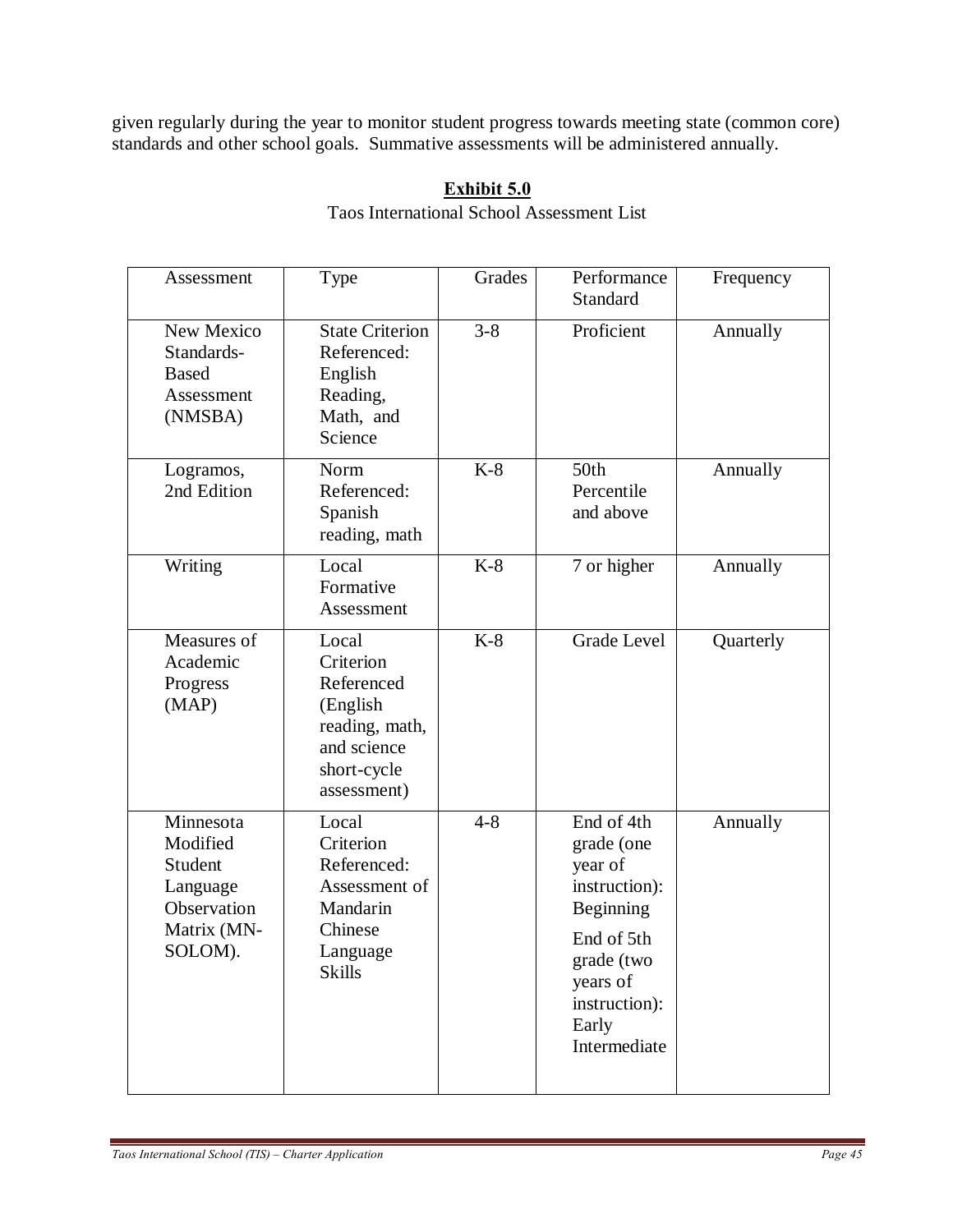#### **4. SELF MONITORING**

Taos International School will develop a school improvement plan that sets out the changes the school will need to make to improve the level of student achievement, and show how and when these changes will be made. In developing the plan it will involve teachers, school councils, parents, and other community members working together to gather and analyze information about the school and its students, so that together can determine what needs to be improved in the school. As the plan is implemented, the school will continue to gather this kind of data using this process. By comparing the new data to the initial information on which the plan was based, all involved can measure the success of their improvement strategies. The school's Director as the person responsible for administering the school and for providing instructional leadership will involve the entire school community in all stages of the process: planning, implementing, monitoring, and evaluating progress. The Director will be responsible for implementation and the teachers will be responsible in implementing the strategies. Teachers involved will establish areas of focus and will need to look at available background information and answer the following question: What do we need to focus on specifically to enhance curriculum delivery in this area so that the level of student achievement will improve in our school? By choosing a specific focus, all involved will develop specific strategies to achieve their goals. The strategies will not seem overwhelming, and all participants will feel that they are working on something doable. These strategies will help the school work towards achieving its goals. Data from MAP*, Logramos*, and NMSBA assessments will also be evaluated using this process.

To begin developing strategies, all involved will answer the following questions:

- What specific actions are we going to take to improve in this area?
- What specific teaching and other strategies can we implement to meet our goal in the curriculum area so that the level of student achievement in our school is enhanced?
- · What specific strategies can we implement or what specific actions can we take to meet our goal in the school environment area so that the level of student achievement in our school is enhanced?
- · What specific strategies can we implement or what specific actions can we take to meet our goal in the area we are focusing in so that the level of student achievement in our school is enhanced?

#### IMPROVEMENT PLAN CHART

Goal: Statement that focus on improving the level of student achievement.

Performance Target: Measurable statements that indicate the level at which the school would like to be performing on a given goal by a given time. (Meeting the performance target is the ultimate indicator of success.)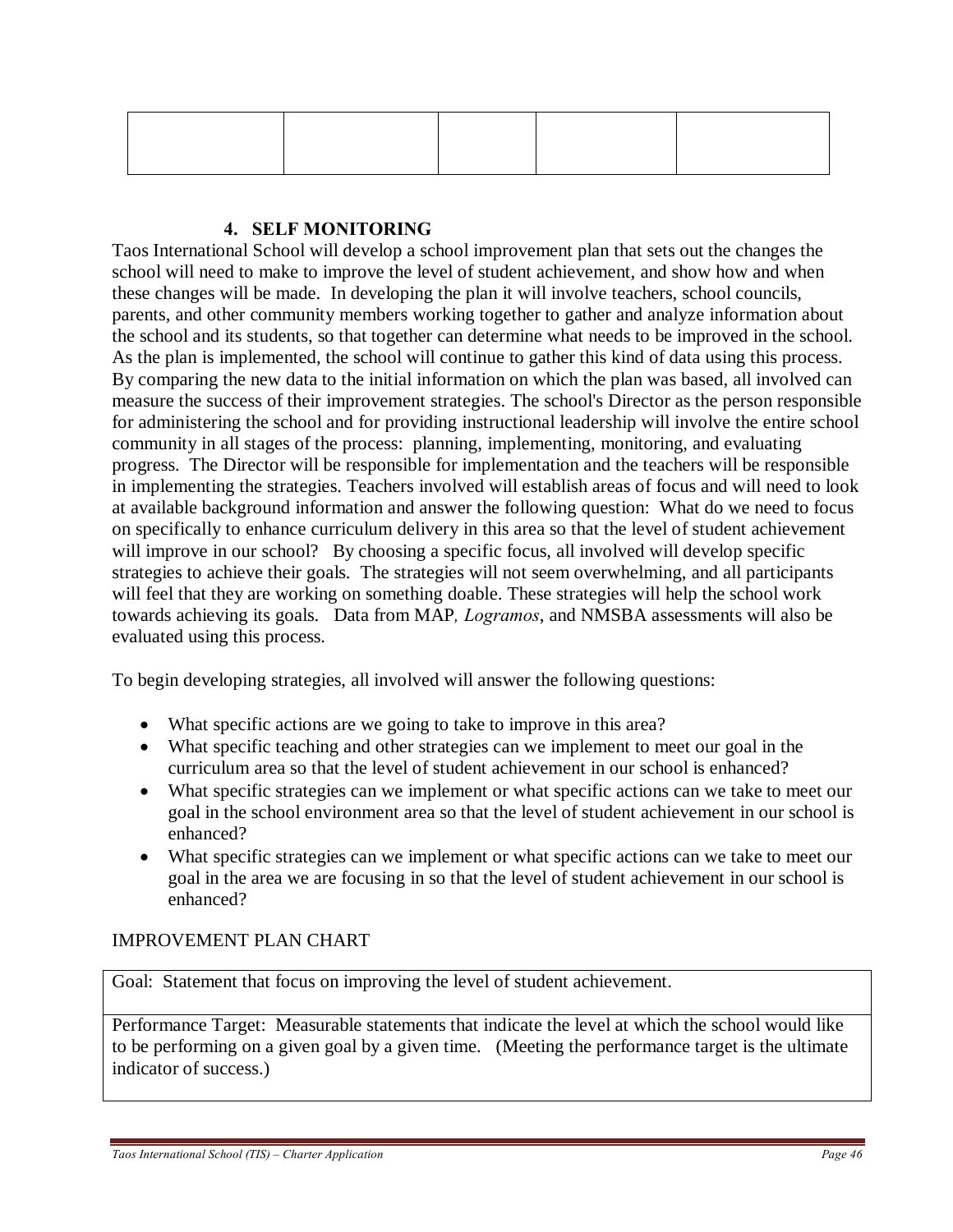| Focus         | <b>Strategies</b> | Indicators   | Time lines    | Responsibilities | <b>Status</b> | Revisions  |
|---------------|-------------------|--------------|---------------|------------------|---------------|------------|
|               |                   | of Success   |               |                  | Update        |            |
| Determinin    | Actions           | Provides the | Strategy      | Director         | Director      | The        |
| g specific    | that will         | school with  | being         | working          | will          | schoolos   |
| focus will    | be taken          | standards    | implemente    | together with    | monitor       | decision   |
| allow         | to help           | against      | d should be   | staff will       | improveme     | to revise  |
| teachers to   | the school        | which the    | looked at to  | determine who    | nt plans on   | any        |
| develop       | work              | school can   | determine     | is responsible   | an ongoing    | section of |
| specific      | towards           | measure      | the most      | for              | basis to      | plan       |
| strategies to | achieving         | their        | suitable time | implementing     | discuss       | should be  |
| achieve       | its goals.        | progress     | to begin      | each strategy.   | progress of   | based on   |
| their goals.  |                   | towards      | working on    |                  | strategies.   | the same   |
|               |                   | their        | as well as    |                  |               | kinds of   |
|               |                   | improveme    | the duration  |                  |               | solid data |
|               |                   | nt goals.    | of the        |                  |               | as those   |
|               |                   |              | strategy.     |                  |               | used to    |
|               |                   |              |               |                  |               | determin   |
|               |                   |              |               |                  |               | e the      |
|               |                   |              |               |                  |               | original   |
|               |                   |              |               |                  |               | goals,     |
|               |                   |              |               |                  |               | focuses,   |
|               |                   |              |               |                  |               | strategies |
|               |                   |              |               |                  |               | , and      |
|               |                   |              |               |                  |               | time       |
|               |                   |              |               |                  |               | lines.     |

### **5. REPORTING ON PROGRESS**

Taos International School will use proactive communication strategies in reporting student achievement results to parents, the school's Governing Body, the school's authorizer and the broader community. The educational program of the school functions is most effectively when parents and teachers work together to promote student learning. The purpose of the Progress Report and standards-based Report Card is to communicate with the parents and keep them informed. Progress reports will be sent to the parents of each student during the fifth week of the Quarter. The reports will be taken home by the student, signed by the parent, and returned to the teacher. Report Cards will be sent home three times per year. Parents will be informed through the media and school announcements about the progress reports and report cards and the date they will be sent home.

The progress report will include:

- 1. Skills checklist and or percentage grade
- 2. Class behavior
- 3. Use of class time
- 4. Completion of assignments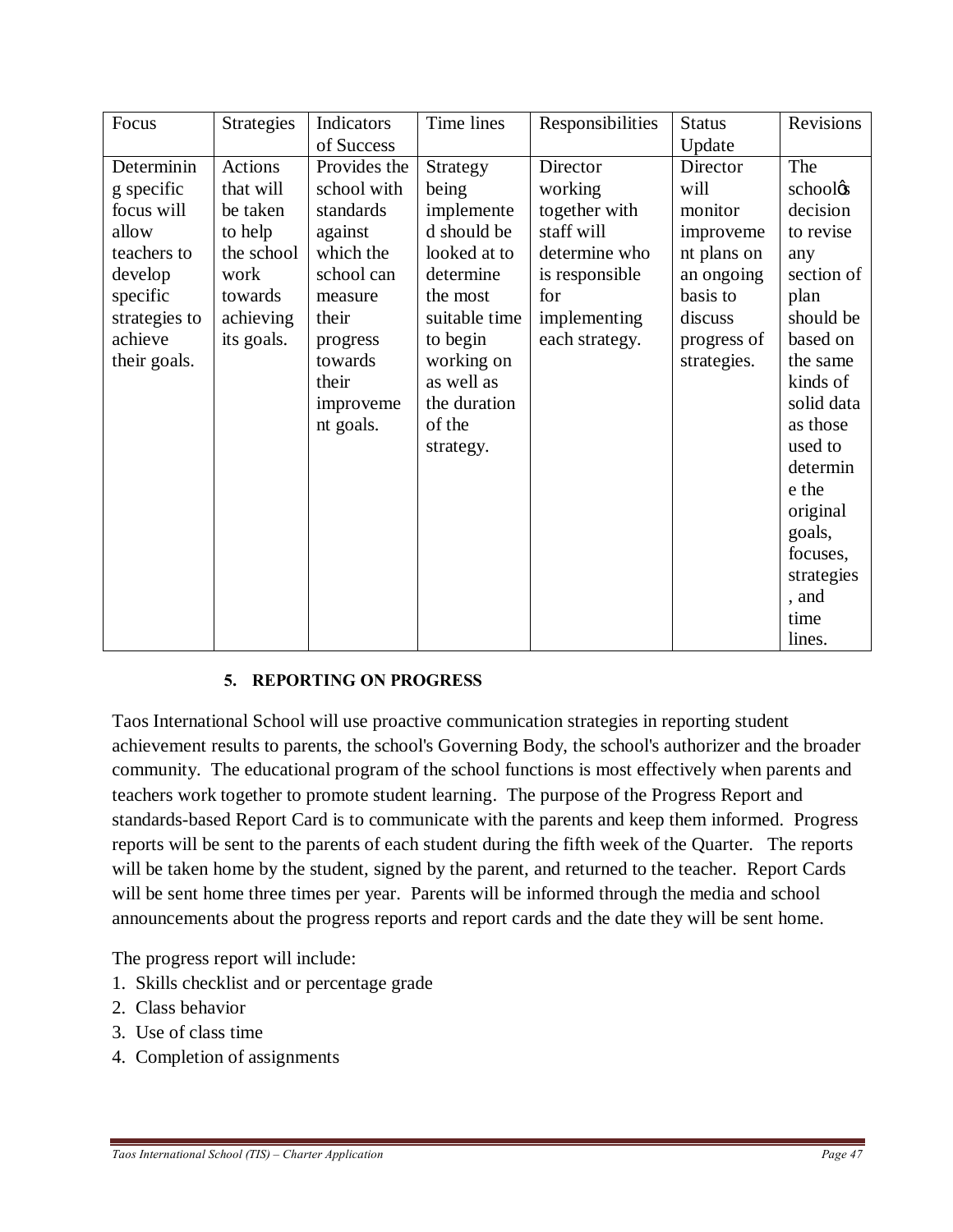Recommendations will be made as needed regarding:

- 1. More effort at home
- 2. After-school help
- 3. Tutoring
- 4. Conference with the teacher
- 5. Other suggestions

In addition to these mid-quarter progress reports, teachers will inform parents, at any time, if a student is failing, or if a significant decline in the student's grade(s) occurs.

Taos International School will document all student data in electronic files. These data files will be kept at the school. Hard copy of individual student performance results will be filed in the student's cumulative file and/or special education files.

To document progress in each of these areas, TIS will annually write a progress report card and distribute to all stakeholders. Data will also be used to complete the school's annual Educational plan for Student Success and to update the plan as required.

## **III. ORGANIZATIONAL PLAN AND GOVERNANCE**

## **A. GOVERNING BODY CREATION/CAPACITY**

The officers of the Governing Council will be a President, a Vice-President, a Secretary, and a Treasurer. President: The Council may create such other officer positions as it thinks necessary. Each officer will have its duties and responsibilities specified and included in the bylaws. No officer may hold more than one position at the same time. Major officer responsibilities include the following:

- President: Oversight of Governing Council business and affairs
- Vice President: In the absence of the President, performs all duties of the President
- Treasurer: Chair of the Finance Committee and general oversight of school's financial records
- Secretary: Provides notice of all public meetings and ensures prompt completion and dissemination of Council minutes

Proposed Organizational Chart and Narrative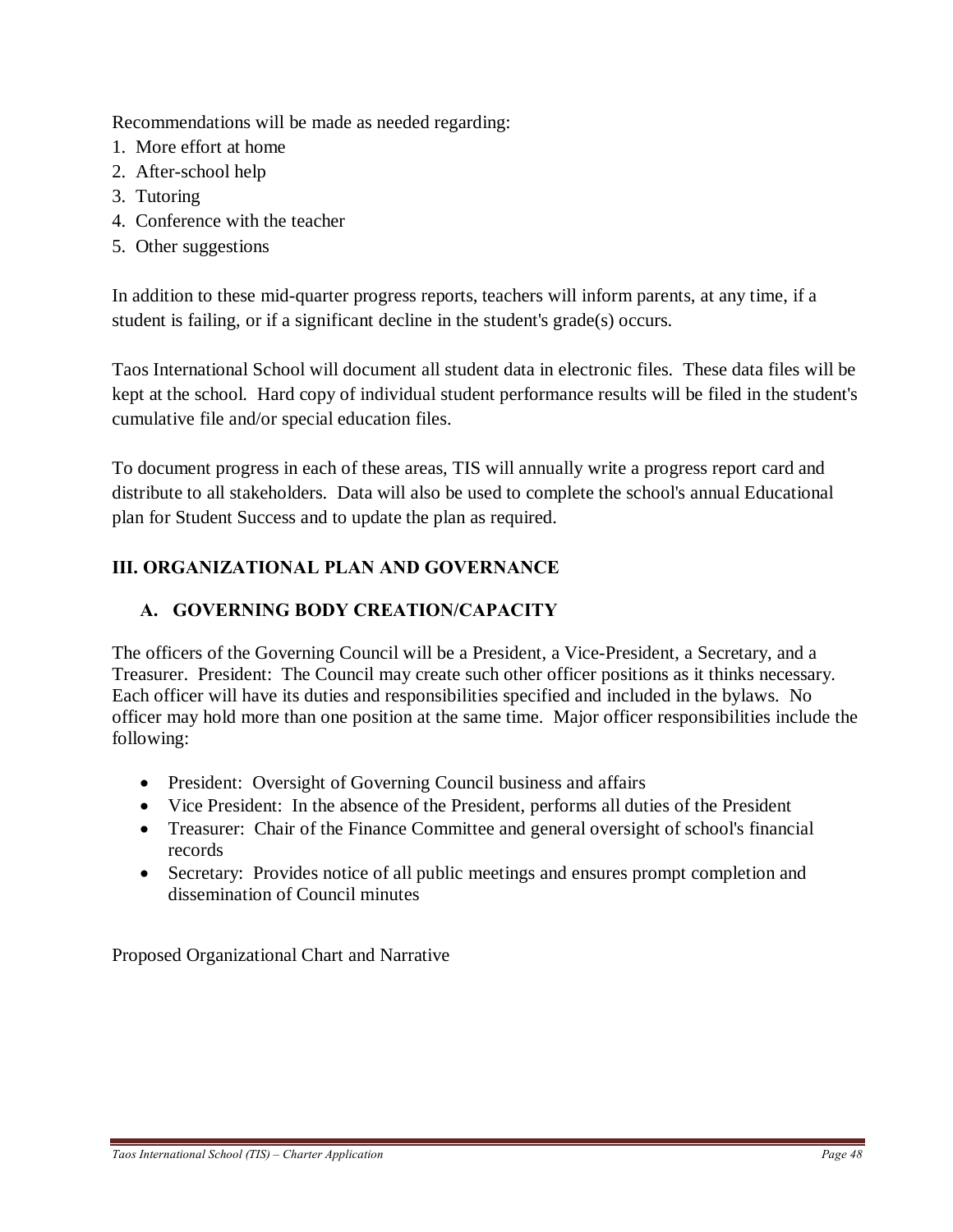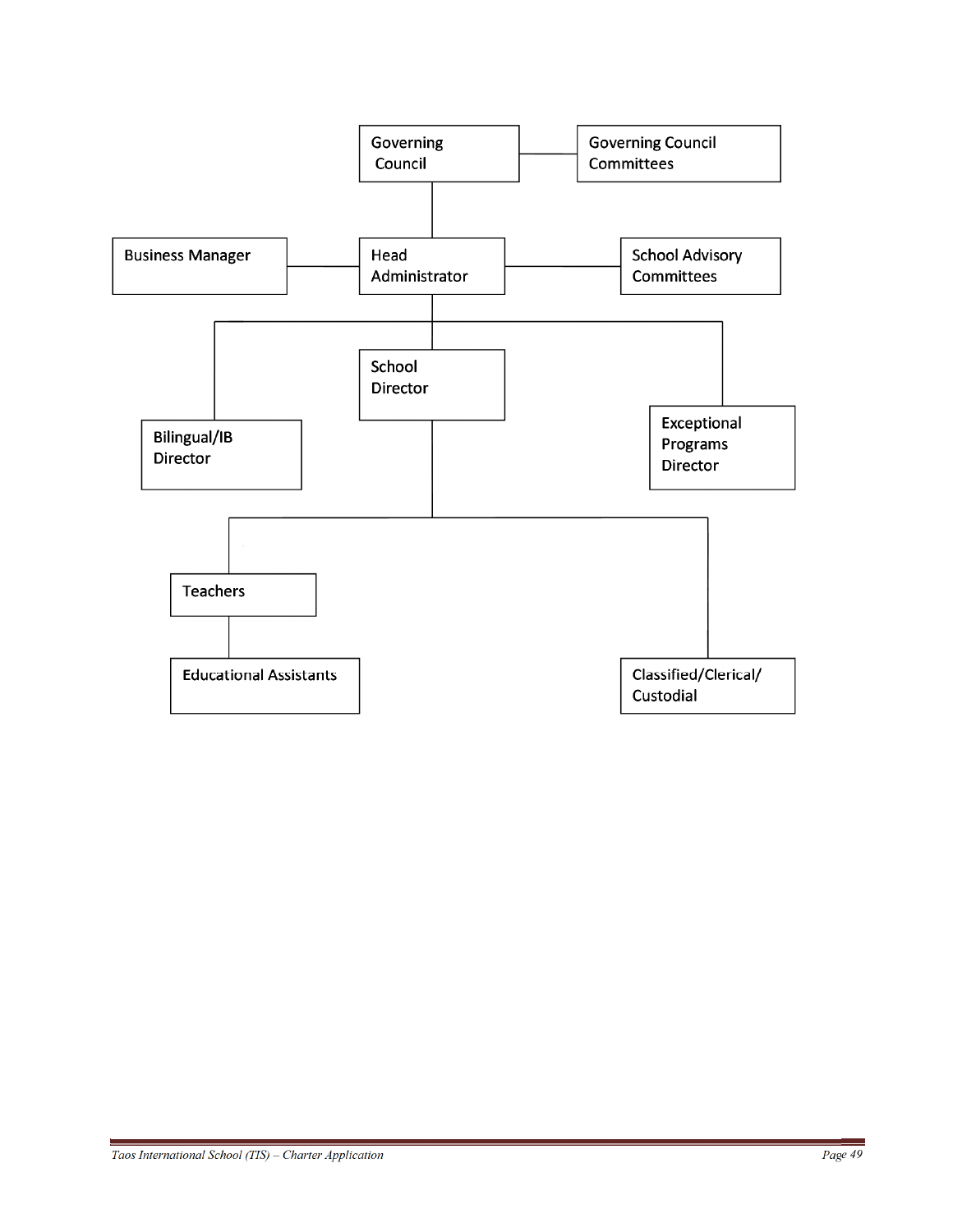### **1. GOVERNANCE DESCRIPTION**

Following is a brief description of responsibilities for various groups and individuals associated with TIS. For a complete listing of responsibilities see Section IIIA. (1) and III D. (2) of this document.

Governing Council: Detail description of Governing Council powers and duties is found in the following section of this application.

Governing Council Committees: Detail description of Governing Council Committees and their roles is found in the following section of this application.

Head Administrator: The head administrator shall supervise, either directly or through delegation, all activities and all personnel of the school according to the laws of the state of New Mexico, including charter school laws, federal laws, and adopted policies on the Governing Council. The head administrator is the school the fexecutive officer and the administrative head of the school. It is the head administrator is duty to administer the policies of the Council and to provide leadership for the school. The head administrator is the professional consultant to the Council and, in this capacity, makes recommendations to the Council for changes in policies and educational programs.

The head administrator provides the initiative and the technical guidance for the improvement of the total program of the school. The delegation of authority for the operation of the various functions of the school is one of the head administrator as duties. The head administrator is, however, responsible to the Council for all functions of the school.

School Advisory Committee: The School Advisory Committee is an important component of the TIS site-based management structure. The SAC will consist of one representative per grade level selected by the parents of children enrolled at the grade level. In addition to the six parent representatives (one per grade level), a teacher selected by his/her peers will represented the certificated staff. The school thead administrator and school directors will be permanent members of the SAC. Other members may include educational assistants and clerical staff.

The SAC will serve in an advisory role to the school to administration. Whenever possible, the schoolgs administrator will seek SAC input in school policies, budgets, and procedures before presenting them to Governing Council for discussion, consideration, and approval.

The SAC will meet quarterly and select new grade level representatives in the spring of each year.

School Director: In consultation with the school & head administrator, the school director is responsible for actual administration and supervision of the school within the established policies of the Governing Council. Specific duties include administration of student assessment, supervision and evaluation of staff, coordination of and technology program, and other duties as specified in job description and/or assigned by the school& head administrator.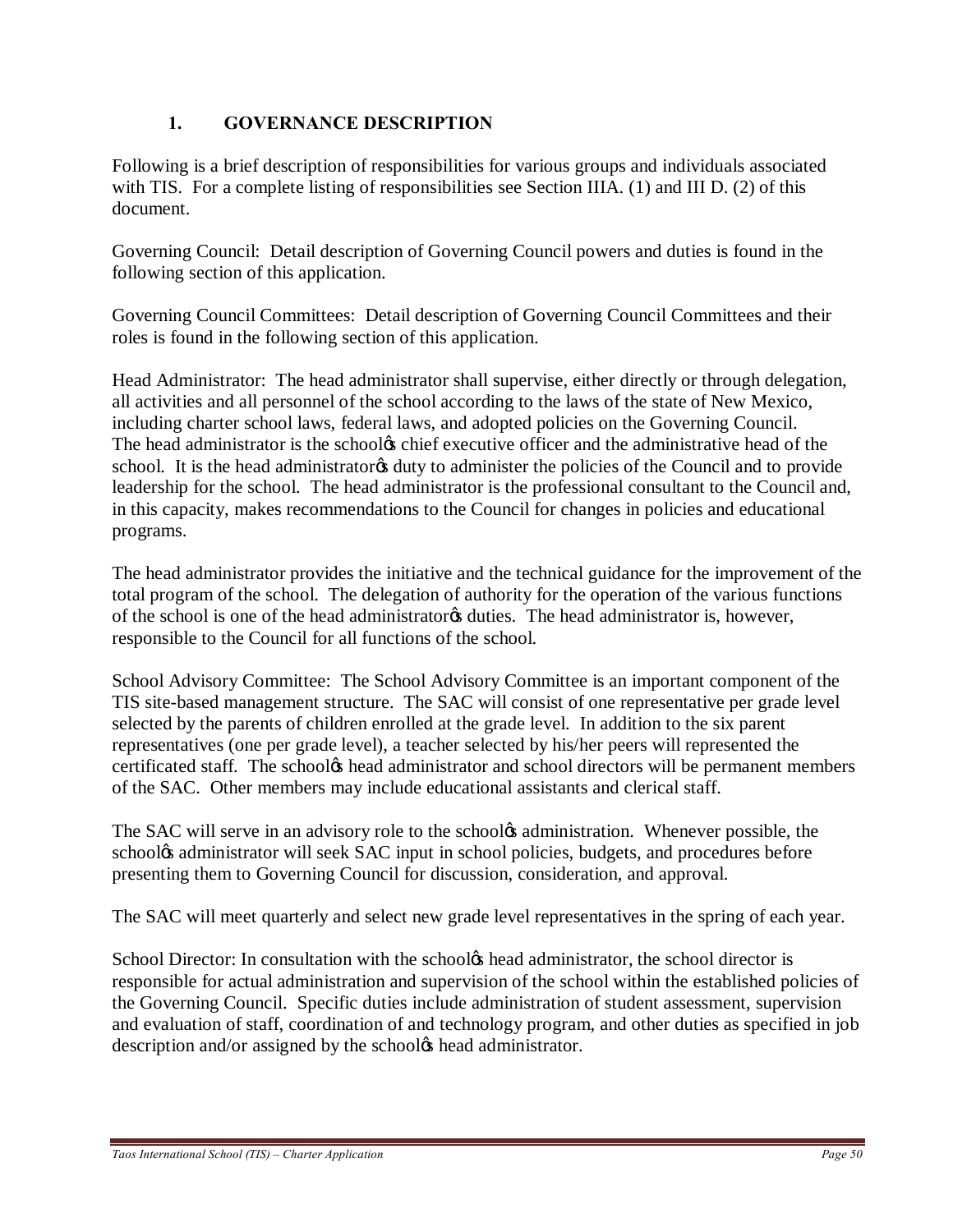Business Manager: The school to business manager provides prompt and accurate financial information. The manager is responsible for accounts payable/receivable, payroll, benefits, insurance, ordering of materials and supplies, and developing school $\alpha$  annual budget.

Bilingual/International Baccalaureate Director: The school & Bilingual/IB director is responsible for the implementation of the school ts state bilingual application and the IB plan for authorization. The bilingual/IB director will work closely with teaching staff to ensure accurate and effective use of one-way immersion strategies.

Special Education Director: Primarily responsible for the implantation of the school<sup> $\alpha$ </sup> special education program. Major responsibilities include scheduling various services for special education students; monitoring implementation of IEPs and 504 Plans.

Teachers: Responsibilities include: developing and implementing unit planners that focus on Common Core Standards, International Baccalaureate Primary Years Program, Middle Years Program and second, third language acquisition.

Educational Assistants: Assist classroom teachers in implementing the schooles educational program.

Classified/Clerical/Custodial Staff: The school& classified/clerical/ custodial staff will play an important role in ensuring that outside the classroom services are carried out. Classified/clerical staff will answer telephones; greet visitors, file documents, and other clerical-related roles. Custodial staff will ensure that interior and exterior areas of the school are well maintained.

## **2. DESCRIPTION OF FOUNDERS' EXPERTISE**

Nadine M. Vigil, MA, Lead Organizer and Governing Council Member

Retired Principal

Adjunct Professor, University of New Mexico-Taos

Adjunct Professor, Northern New Mexico College-Taos

Ms. Vigil has served in various administrative and teaching roles for over thirty-seven years including elementary teacher assistant, teacher, assistant principal, principal and adjunct professor. Ms. Vigil is bilingual (English/Spanish) and holds a New Mexico administrative credential with Bilingual and TESOL endorsements.

Dr. Carlos Pagan, Organizer and Governing Council Member

Assistant Professor, University of New Mexico

Dr. Pagan is the lead founder of Corrales International School and New Mexico International School. He has served in various administrative and teaching roles for over twenty-six years including elementary and high school teacher, middle school assistant principal, and charter elementary principal. Dr. Pagán is bilingual (English/Spanish) and holds a New Mexico administrative credential.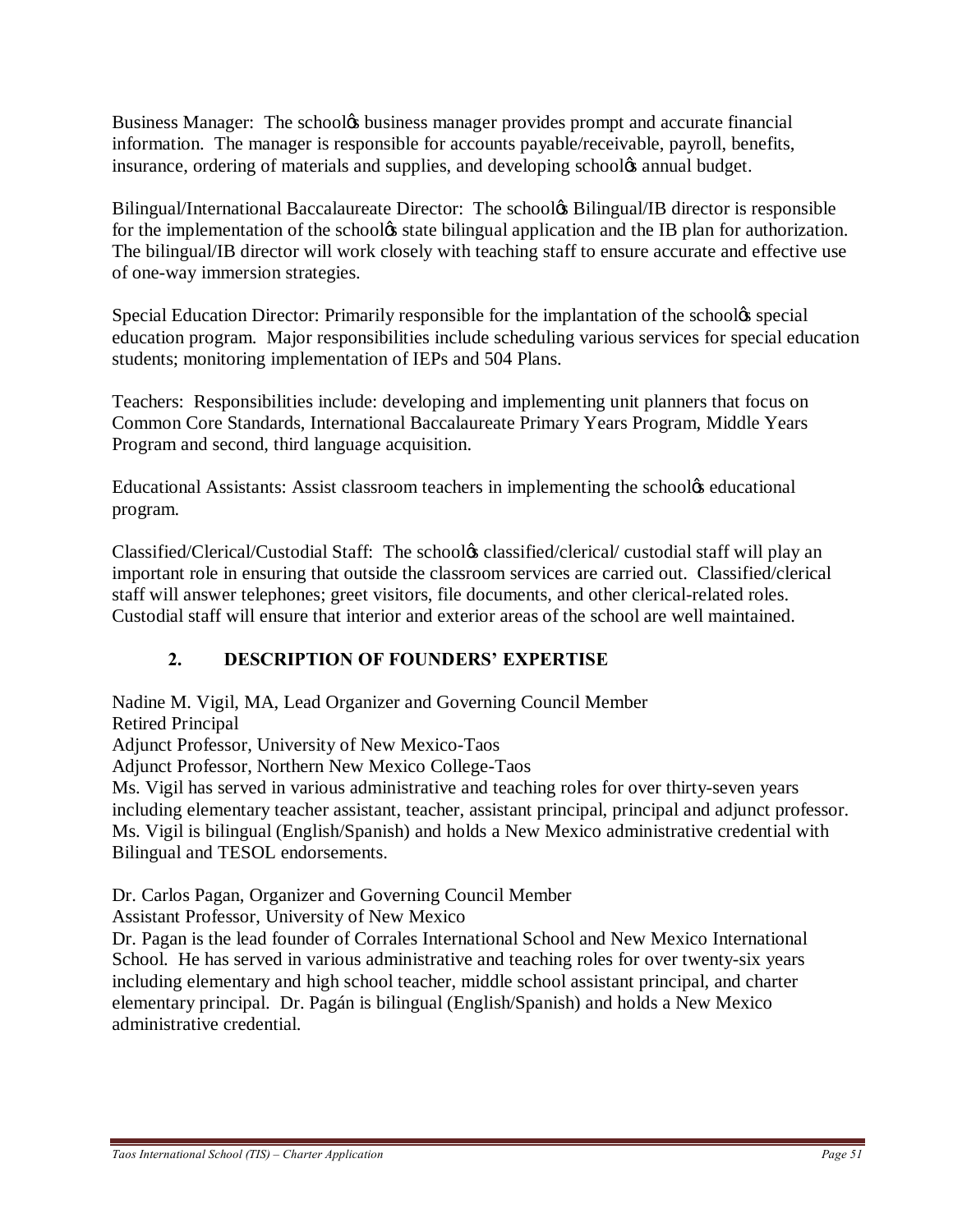Ms. Amie Chavez-Aguilar, MA, Governing Council Member Taos Student Success Director-University of New Mexico-Taos Ms. Chavez-Aguilar has served in various administrative and teaching roles for over sixteen years including assistant professor. She is bilingual (English/Spanish) and holds a New Mexico administrative credential.

Ms. Beatrice Martinez, Governing Council Member

Teacher and Lead Supervisor of Teaching Staff

Ms. Martinez has served in the capacity of teacher assistant, Lead Teacher and Lead Teacher Supervisor of Teaching Staff for over eighteen year.. Ms. Martinez holds an Associate of Arts in Multicultural Education and a Bachelor of Arts in Early Childhood Education. She is bilingual (English/Spanish).

Mr. Kenleigh Winters, Governing Council Member

Property Management/Renovations/Construction Consultant

Mr. Winters is a speculation home builder/entrepreneur. He designs, funds, sub-contracts, builds and sells homes. He holds specialized training and certificates in geothermal installation, geothermal maintenance, polyethylene fusion and repair.

Ms. Marsha Winters, Governing Council Member

Ms. Winters has served in various roles; Salon Coordinator, Retail and Bookkeeper, Assistant Manager and Ski Technician. She holds an Electrical Engineering degree.

Ms. Regina Vigil, MA, Governing Council Member

Retired Educator

Adjunct Professor, University of New Mexico-Taos

Ms. Vigil has served in various roles in education for over forty years including secretary, educational assistant, teacher and professor. Ms. Vigil is bilingual (English/Spanish) and holds a Master of Arts in Curriculum and Instruction with Reading, Bilingual, and TESOL endorsements from the state of New Mexico.

### **3. DESCRIPTION OF PROSPECTIVE GOVERNANCE EXPERTISE**

Nadine M. Vigil, MA, Lead Organizer and Interim Governing Council Member

Retired Principal

Adjunct Professor, University of New Mexico-Taos

Adjunct Professor, Northern New Mexico College-Taos

Ms. Vigil has served in various administrative and teaching roles for over thirty-seven years including elementary teacher assistant, teacher, assistant principal, principal and adjunct professor. Ms. Vigil is bilingual (English/Spanish) and holds a New Mexico administrative credential with Bilingual and TESOL endorsements.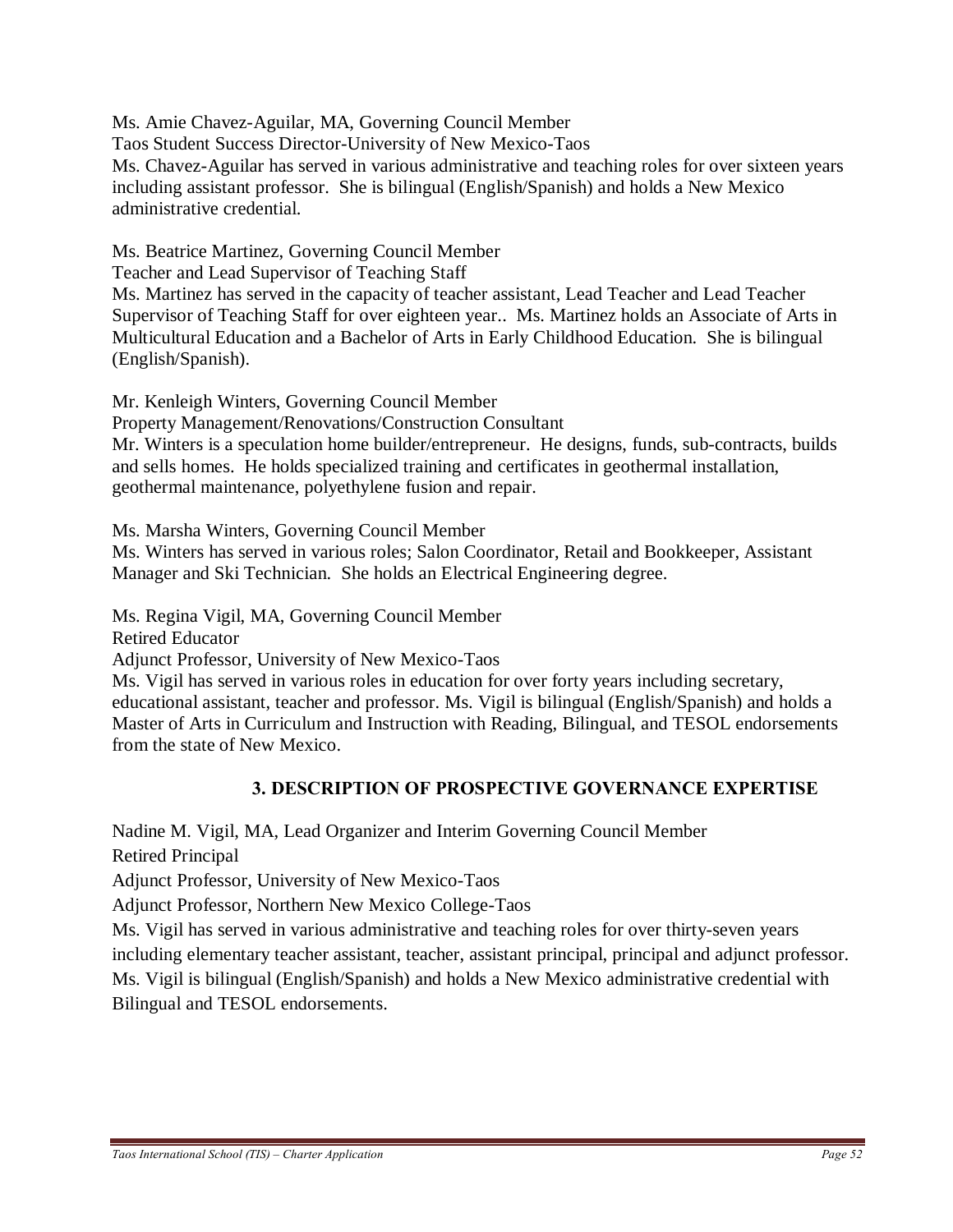Dr. Carlos Pagán, Organizer and Governing Council Member

Assistant Professor, University of New Mexico

Dr. Pagan is the lead founder of Corrales International School and New Mexico International School. He has served in various administrative and teaching roles for over twenty-six years including elementary and high school teacher, middle school assistant principal, and charter elementary principal. Dr. Pagán is bilingual (English/Spanish) and holds a New Mexico administrative credential.

Ms. Amie Chavez-Aguilar, MA, Governing Council Member

Taos Student Success Director-University of New Mexico-Taos

Ms. Chavez-Aguilar has served in various administrative and teaching roles for over sixteen years including assistant professor. She is bilingual (English/Spanish) and holds a New Mexico administrative credential.

Mr. Larry Torres, MA, Governing Council Member

Associate Professor of Foreign Languages and Cultures

Mr. Torres has served in various administrative and teaching roles for over thirty-seven years. He has been a high school teacher and college professor of Spanish, Russian, French, English, Latin, Southwest Studies, Linguistics and Bilingual Education. He has been internationally recognized as a speaker and presenter in the field of Global Education in Foreign Language teaching. New Mexico author of several Hispanic Culture books. Mr. Torres has received many awards: National Walt Disney Outstanding Foreign Language Teacher of the Year, Recipient of Milken Family Foundation National Educator of the Year, Golden Apple, Excellence in Teaching, and many other local, regional, and state honors. Mr. Torres is fluent in ten languages. He holds a Master of Arts degree in French.

Mr. Kenleigh Winters, Governing Council Member

Property Management/Renovations/Construction Consultant

Mr. Winters is a speculation home builder/entrepreneur. He designs, funds, sub-contracts, builds and sells homes. He holds specialized training and certificates in geothermal installation, geothermal maintenance, polyethylene fusion and repair.

Ms. Marsha Winters, Governing Council Member

Ms. Winters has served in various roles; Salon Coordinator, Retail and Bookkeeper, Assistant Manager and Ski Technician. She holds an Electrical Engineering degree.

Ms. Regina Vigil, MA, Governing Council Member Retired Educator Adjunct Professor, University of New Mexico-Taos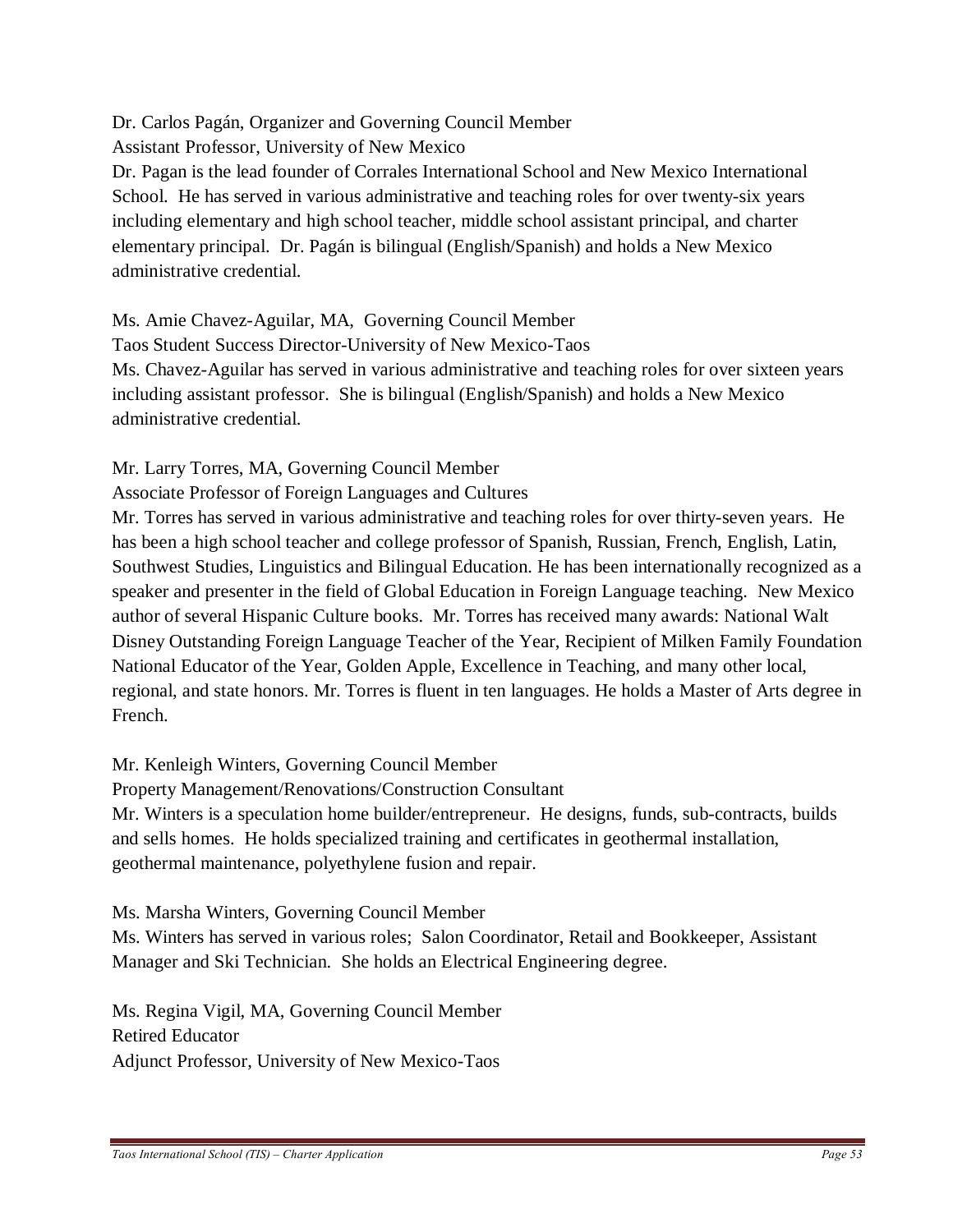Ms. Vigil has served in various roles in education for over forty years including secretary, educational assistant, teacher and professor. Ms. Vigil is bilingual (English/Spanish) and holds a Master of Arts in Curriculum and Instruction with Reading, Bilingual, and TESOL endorsements from the state of New Mexico.

### **4. SELECTION OF MEMBERS**

Taos International School's Interim Governing Council and its Governance Committee will be responsible for recruiting and appointing permanent Governing Council members. The interim council and committee will apply the following seven steps in their selection of permanent members:

- 1. Prepare for active council member recruitment.
- 2. Develop a profile of the current council.
- 3. Determine strategies to build council diversity.
- 4. Develop an initial list of prospective candidates.
- 5. Contact top recruiting prospects.
- 6. Schedule and conduct orientation sessions with prospective council members.
- 7. Select new members to the council.

Number. The Governing Council will consist of not less than five and not more than seven members. The Head Administrator of Taos International School will be a non-voting member of the Governing Council.

Term and Term Limits. Governing Council members will be appointed for three year terms. Terms will be staggered so that no more than  $1/3$  of the Council shall be up for appointment in any year, unless unforeseen vacancy (ies) occurred. Governing Council membership will be limited to two consecutive three-year terms. Previous Governing Council members will be eligible for appointment after a lapse of two years.

Annual Meeting. An annual meeting of the Governing Council for the appointment of members and officers and such other business as may come before the meeting will be held in the spring of each year. Written notice will be given not less than three days of the time, place, and purpose of the meeting. The meeting will be held at the principal location of the school or such other place as specified in the meeting notice. The notice will comply with the Open Public Meetings Act.

## **B. GOVERNING BODY TRAINING AND EVALUATION**

### **1. GOVERNANCE TRAINING**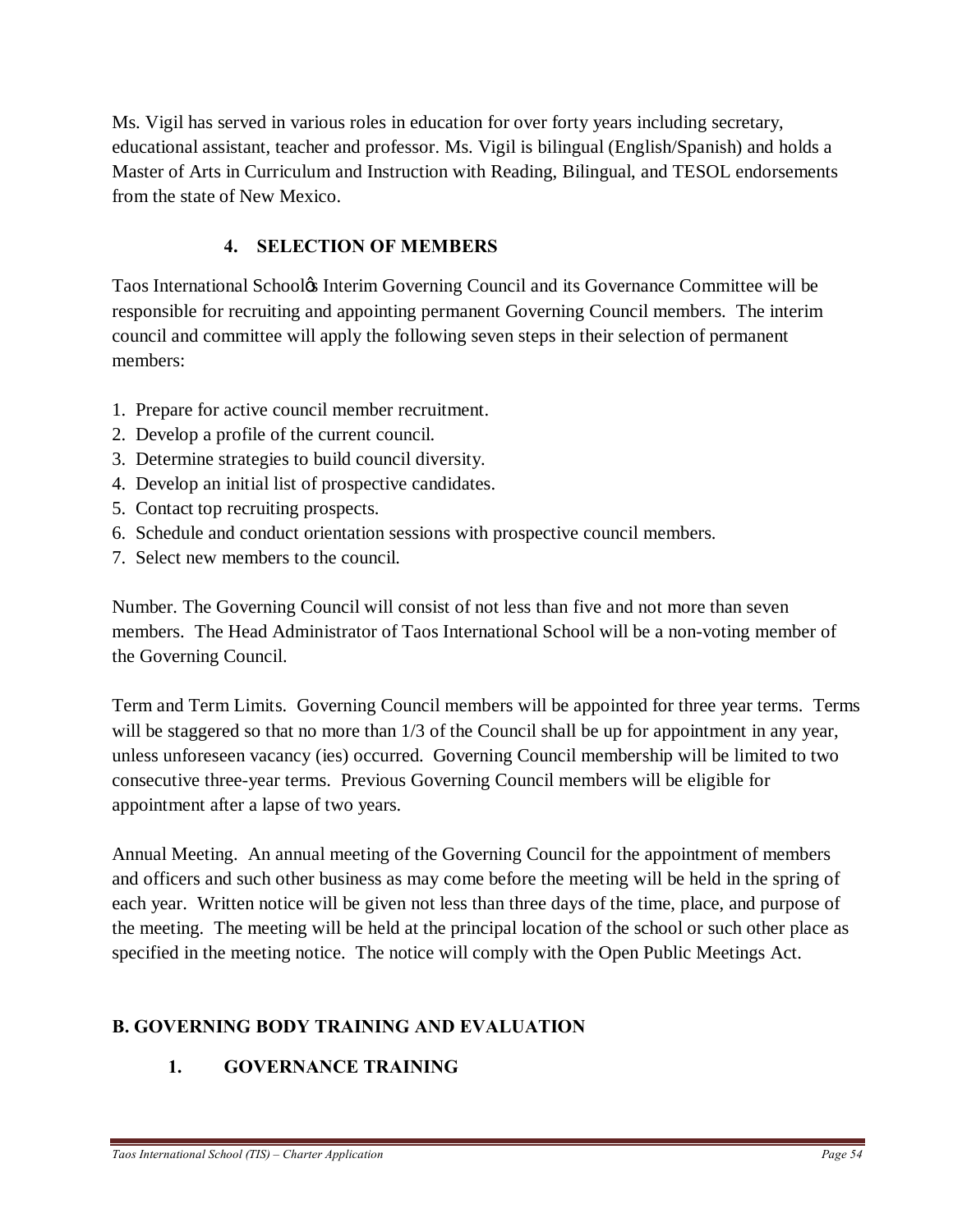A new member of the Governing Council will be afforded the Counciles and staffes fullest attention to assist them in becoming completely informed about the Counciles functions, policies, procedures, and goals.

In the interim between appointment and actually assuming office, the new member will be invited to attend appropriate meetings and functions of the Governing Council and will receive pertinent reports and communication normally sent to Governing Council members. The new member will also be provided access to documents including the Governing Council Policy Manual, the schooles charter, agendas and minutes from previous meetings, and other school-related reports.

The Governing Council President and school $\alpha$  administrative staff will confer with the new members as necessary to introduce them to school staff, answer questions, and provide additional information about the school.

New Governing Council members will be required to attend meetings and workshops specifically designed for new members.

## **2. GOVERNANCE EVALUATION**

The Governing Council (GC) of Taos International School will ensure creation of a shared vision/mission that promotes student learning and success. The GC provides guidance and direction for accomplishing the vision and mission.

The Governing Council shall meet as necessary for the purpose of appraising its functioning as a Council and to evaluate their performance. The appraisal plan approved by the Governing Council will be facilitated by the GC President working with the Head Administrator.

Governing Council of Taos International School will utilize the following plan for an annual selfevaluation of the governing body that reflects an evaluation of its overall effectiveness but not limited to:

- GC meetings/decision-making process
- Policy development/implementation
- GC goal setting
- · Curriculum and instruction management/program
- Fiscal management/resource allocation
- School plant planning/management
- · GC member orientation
- · GC member development
- · GC officer performance
- GC member relationships
- · GC- Head Administrator relationship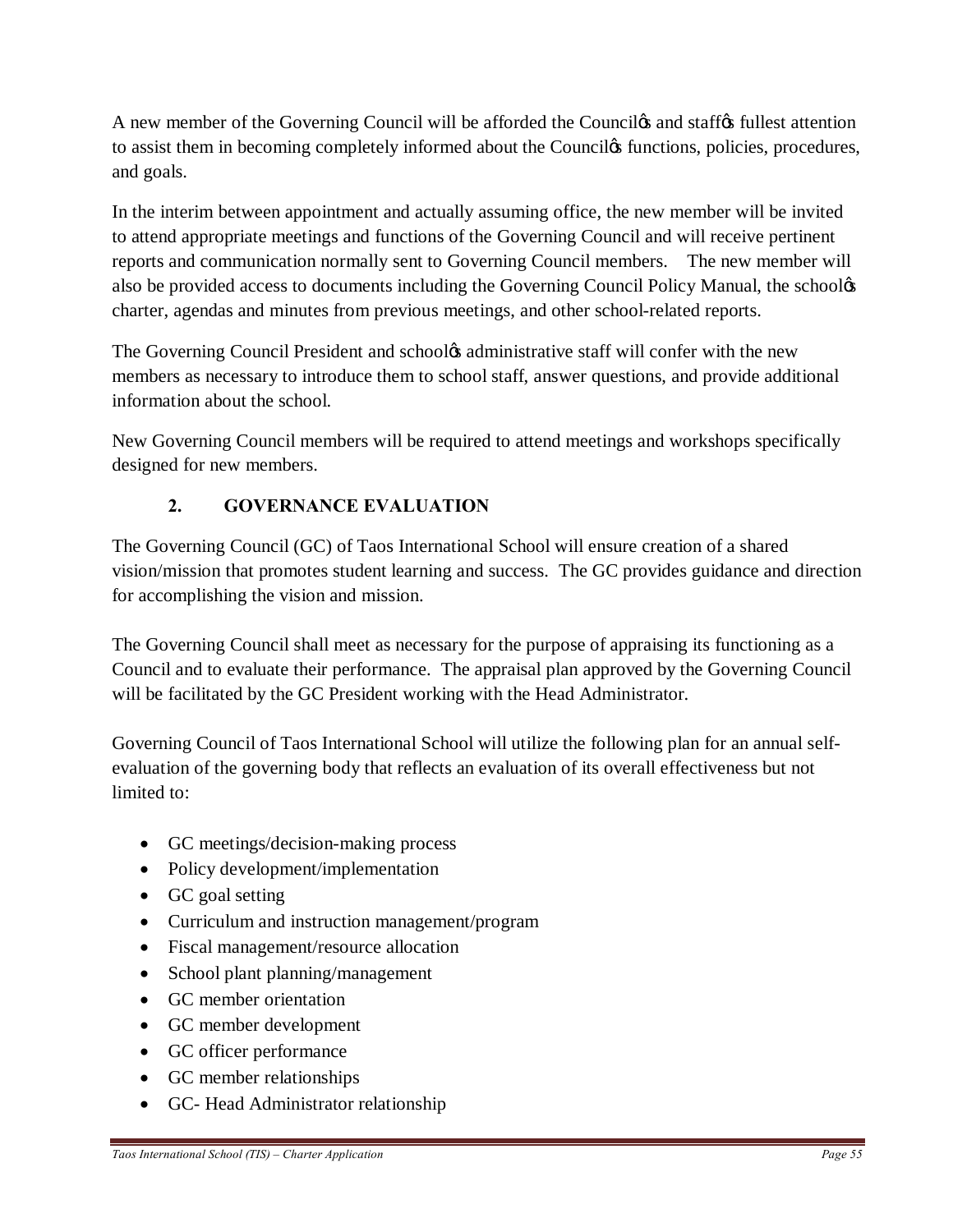- · GC- community relationship
- · Legislative and governmental relationships

The annual self-evaluation may be carried out in conjunction with the annual evaluation of the Head Administrator.

## **C. LEADERSHIP AND MANAGEMENT**

### **1. MONITORING**

Taos International School's Governing Council will apply to become a Board of Finance and provide oversight of the school's finances by regularly reviewing and approving financial reports at the monthly GC meetings. The Governing Council will also establish and approve the yearly budget, as well as approve the head administrator's contract and the staff salary schedule to ensure that the school is meeting its mission and vision.

## **2. HEAD ADMINISTRATOR SELECTION**

The Governing Council will engage in the following process to recruit and hire the school<sup>'s</sup> head administrator:

- 1. Identify who will be involved in the selection process and establish selection committee.
- 2. Identify desired and needed characteristics for the school $\alpha$  head administrator.
- 3. Write and/or modify a detailed job description.
- 4. Advertise nationwide for applicants.
- 5. Conduct a paper screen of applicants.
- 6. Develop questions and desired answers to the questions based on the written job description.
- 7. Train interview team.
- 8. Interview processô primary goal is to find as much as possible about each candidate.
- 9. Debrief with selection team to identify top candidates.
- 10. Check references.

11. Come to a final decision and recommend that the Governing Council hire the candidate preferred by selection committee.

12. Notify selected and non-selected candidates of selection committees decision.

With the exception of step 11, a similar process will be followed to hire the school& director and other school staff.

## **3. HEAD ADMINISTRATOR EVALUATION**

The Head Administrator sets the tone for the entire school. His or her job is multifaceted, so there are numerous elements that must be looked at when evaluating his/her position.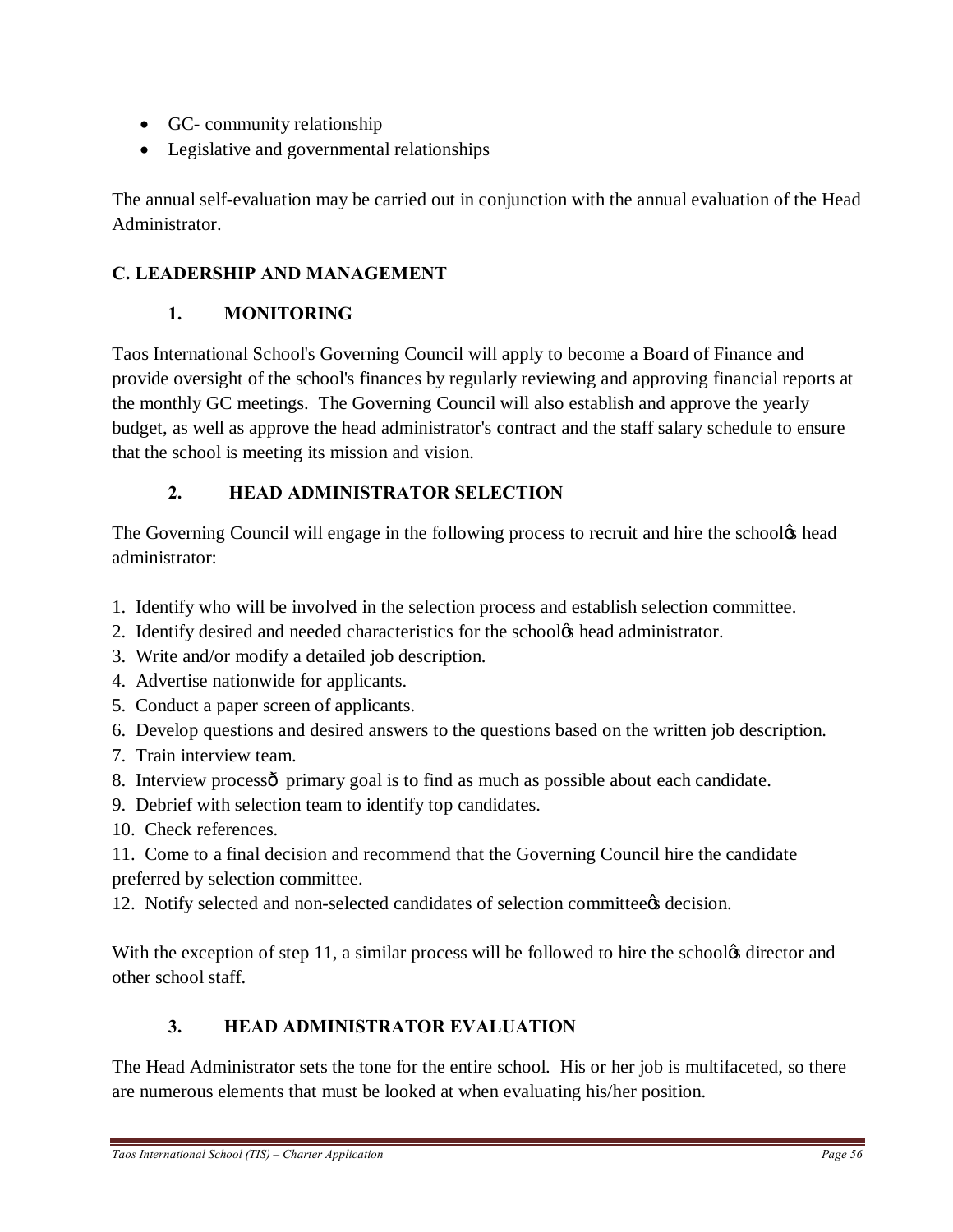The governing body will convey to and delineate the roles and responsibilities of the school's head administrator by stating expectations and determining how they will measure them.

The head administrator will be evaluated and held accountable for the operations for the school's success by the governing body:

- 1. Developing the Head Administrator's evaluation and procedure.
- 2. Developing the Head Administrator's evaluation instrument.
- 3. Discussing and determining the governing body's goals and school goals.
- 4. Developing school's priorities.
- 5. Defining the criteria for the measurement of the goals.
- 6. Requiring the Head Administrator to develop a work plan to accomplish the goals.
- 7. Setting the timing for an interim (midyear) and final evaluation.
- 8. Determining the documents needed to conduct the evaluation.
- 9. Taking steps to tie the evaluation of the Head Administrator to the contractual obligation.

The Head Administrator's evaluation will be conducted at a separate GC meeting. It will focus on performance goals and priorities. With the Head Administrator presenting his or her accomplishments and areas that need improvement as well as identifying the circumstances that prevented the accomplishment of goals. GC members should identify the strong points of a Head Administrator's performance, areas for improvement, and any priorities or goals that the governing council wishes the Head Administrator to focus on.

## **D. ORGANIZATIONAL STRUCTURE OF THE SCHOOL**

## **1. ORIGANIZATIONAL STRUCTURE**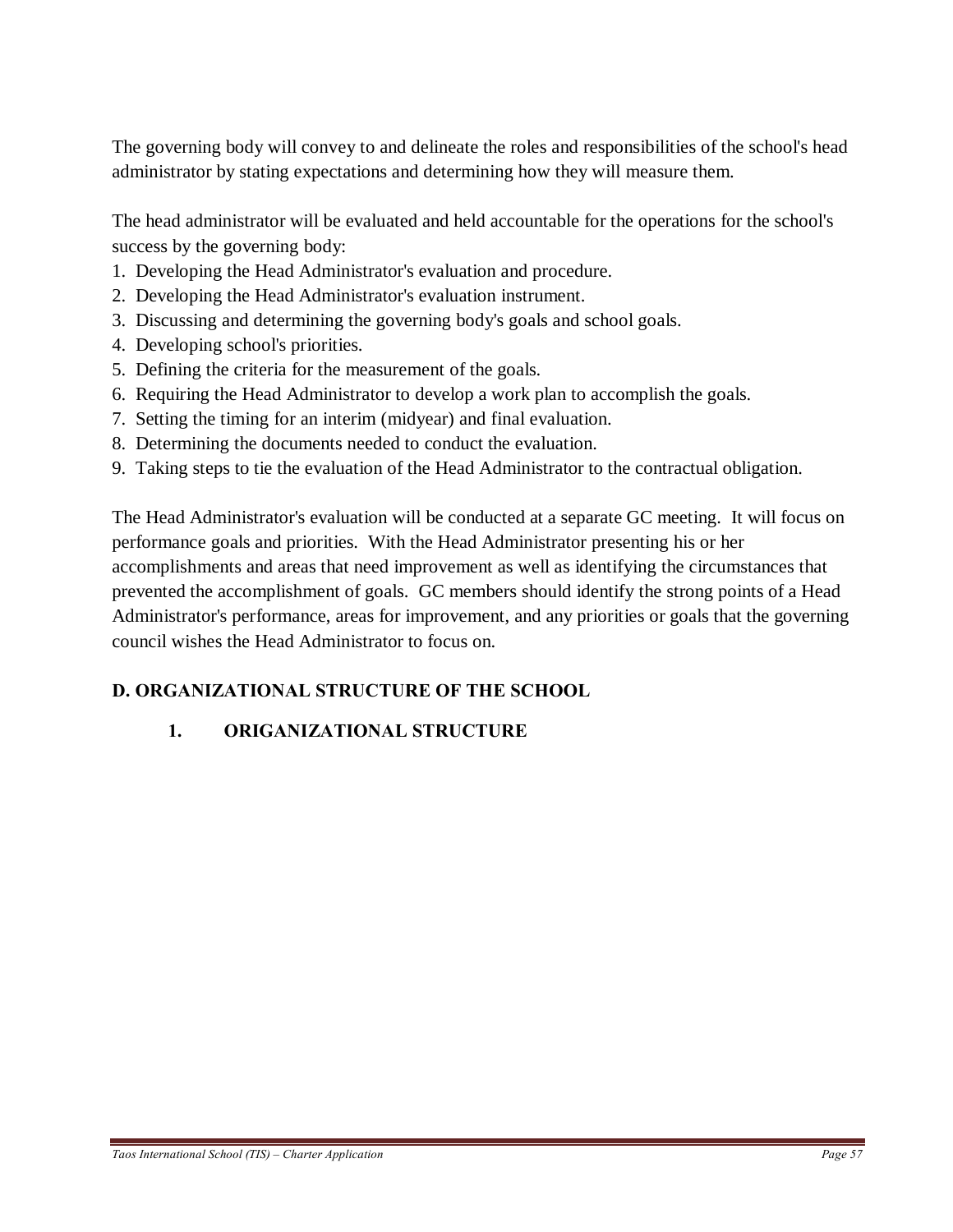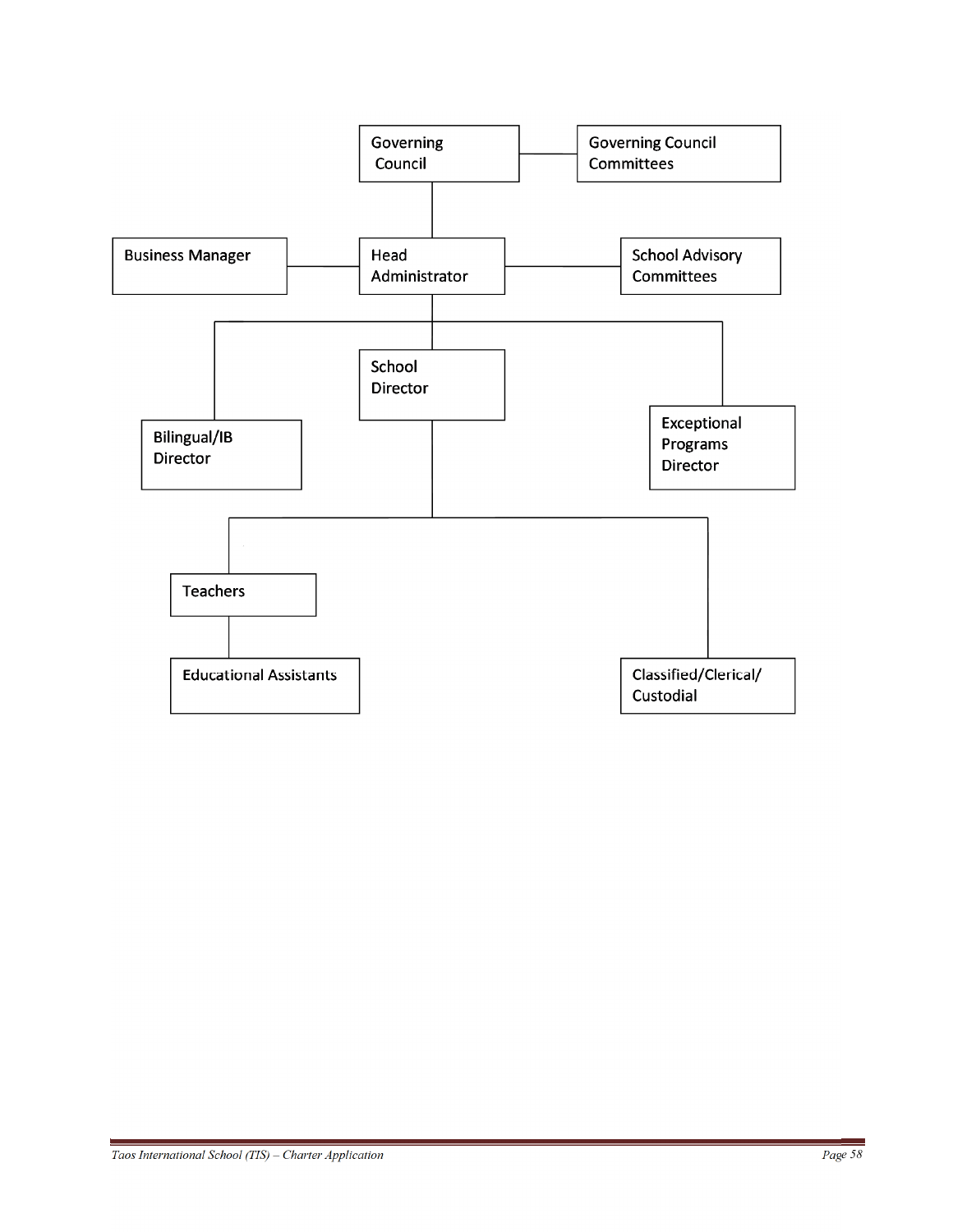### **2. JOB DESCRIPTIONS**

#### **Head Administrator**

Specific Duties and/or Responsibilities: Education Program:

- · Administers the development, coordination, maintenance, and evaluation of the educational program, including the International Baccalaureate Program and the language immersion program (bilingual).
- · Supervises methods of teaching, supervision, and administration in effect at the school.
- Keeps informed of modern educational thought and practices by advance study, by visiting other schools, by attending educational conferences and workshops, and by other appropriate means.
- · Keeps public and Council informed about modern education practices, educational trends, and the policies, practices, and challenges in the school.

Management:

- · Ensures that all activities of the school are conducted in accordance with the laws of the state of New Mexico, charter school laws, federal laws, and adopted policies of the Governing Council.
- · Assumes responsibility for the overall financial planning of the school and for the preparation of the annual budget, and submits it to the Council for review and approval.
- · Establishes and maintains efficient procedures and effective controls for all expenditures of school funds in accordance with adopted budget, subject to direction and approval by the Council.
- · Maintains or has maintained adequate records for the school, including financial accounts; business and property records; and personnel, attendance, and academic records.
- Provides suitable instructions and guidance to protect and maintain school property.
- · Oversees the completion and submission of required reports.
- · Interprets the budget and finances to the community.
- · Remains current on charter school requirements and approved legislation.
- · In collaboration with school director, conducts parent information meetings relative to school $\alpha$  entrance (lottery) requirements.
- · Assess facilities needs and recommends plans to Council.

Governing Council:

- · Attends and participates in all meetings of the Council and its committees, except when excused by the Council $\alpha$  President.
- · Takes prompt action to implement all directives of the Council.
- Advises the Council on the need for new and/or revised policies.
- · Provides timely advice to the Council on the implication of changes in statues or regulations affecting the school<sup>os</sup> programs.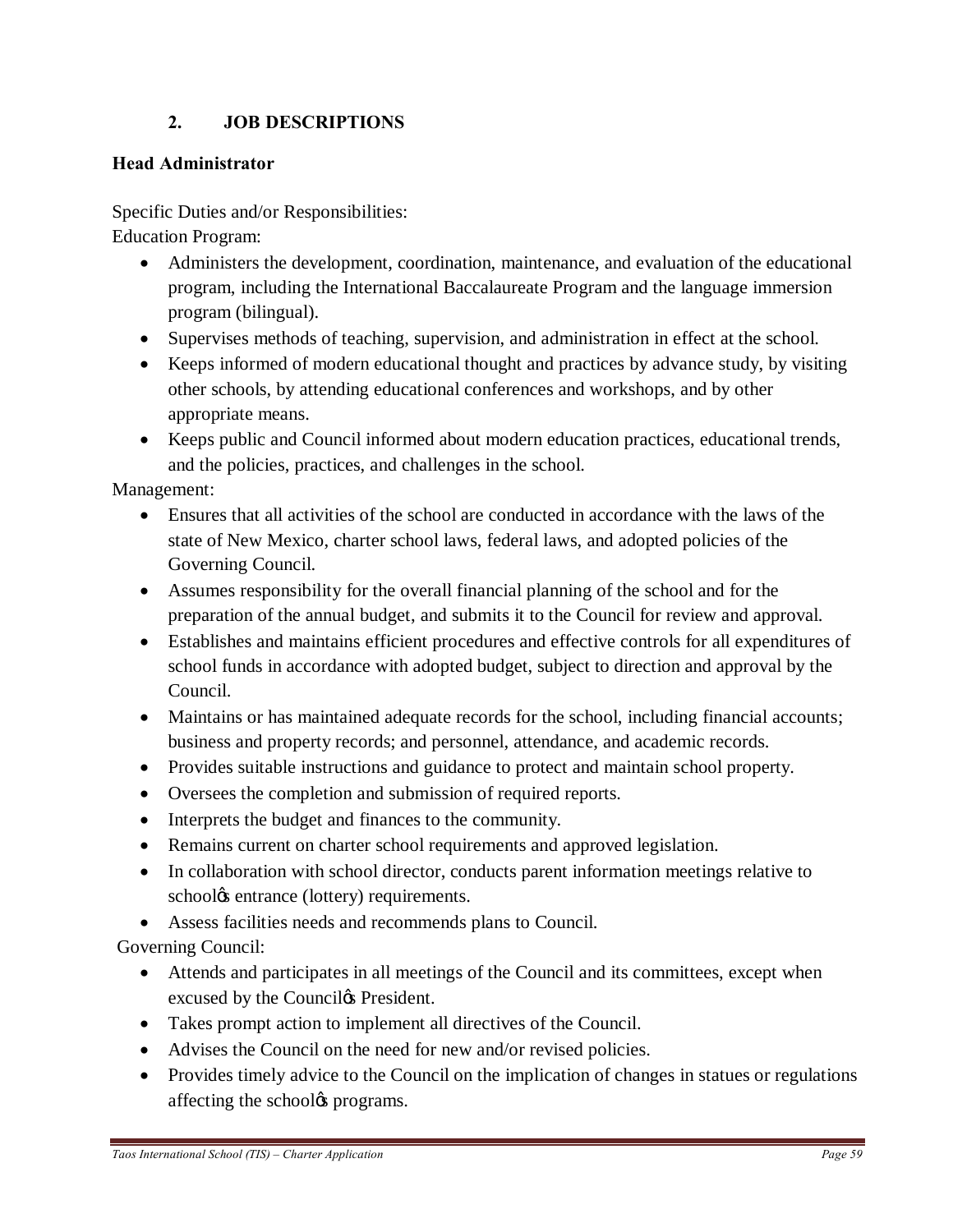- Informs and advises the Council about programs, practices, and problems of the school, and keeps the Council informed of the activities operating under the Council *of authority*.
- Prepares and submits to the Council recommendations relative to all matters requiring Council action, placing before the Council such facts, objective information, and reports as are needed to ensure the making of informed decisions.
- · Develops and implements rules and regulations in keeping with Council policy.
- Acts as chief public relations agent for the school.
- Acts on own discretion if action is necessary in any matter not covered by Council policy, reports such action to the Council as soon as practicable, and recommends policy guidance in the future.

Personnel:

- · Completes performance evaluations of school directors.
- Recommends to the Council the appointment or dismissal of the schoolog director.
- Ensures that all employees are evaluated in accordance with the laws of the state of New Mexico and adopted Council policies.
- · Provides and/or facilitates professional development opportunities for school staff.
- · Recommends all promotions, demotions, contracts, appointments, and salary changes to the Council.
- · Communicates to all employees all actions of the Council relating to personnel matters, and receives from employees all communication to be made to the Council.

Required and/or Preferred Knowledge, Skills, and Other Characteristics (Qualifications):

- · Valid New Mexico administrative certificate.
- · Masters degree from an accredited college or university with specialization in the areas of administration, supervision, and evaluation of educational programs.
- · Five or more years of school administration experience preferably at a dual language school and/or International Baccalaureate school.
- · Experience as a classroom teacher preferred.
- · Bilingual (Spanish/English) skills preferred.

Physical Requirements:

- · Work is performed in an indoor environment and requires frequent sitting, standing, bending, repetitive motion, vision to monitor, and lifting up to 15 pounds.
- Reports to: Governing Council

### **Business Manager**

- Prepare and present an annual school budget to the Governing Council
- Prepare and present the Budget Adjustment Requests (BAR)
- Post the revenue to the appropriate fund and revenue code
- Responsible for impressed funds and disbursement of funds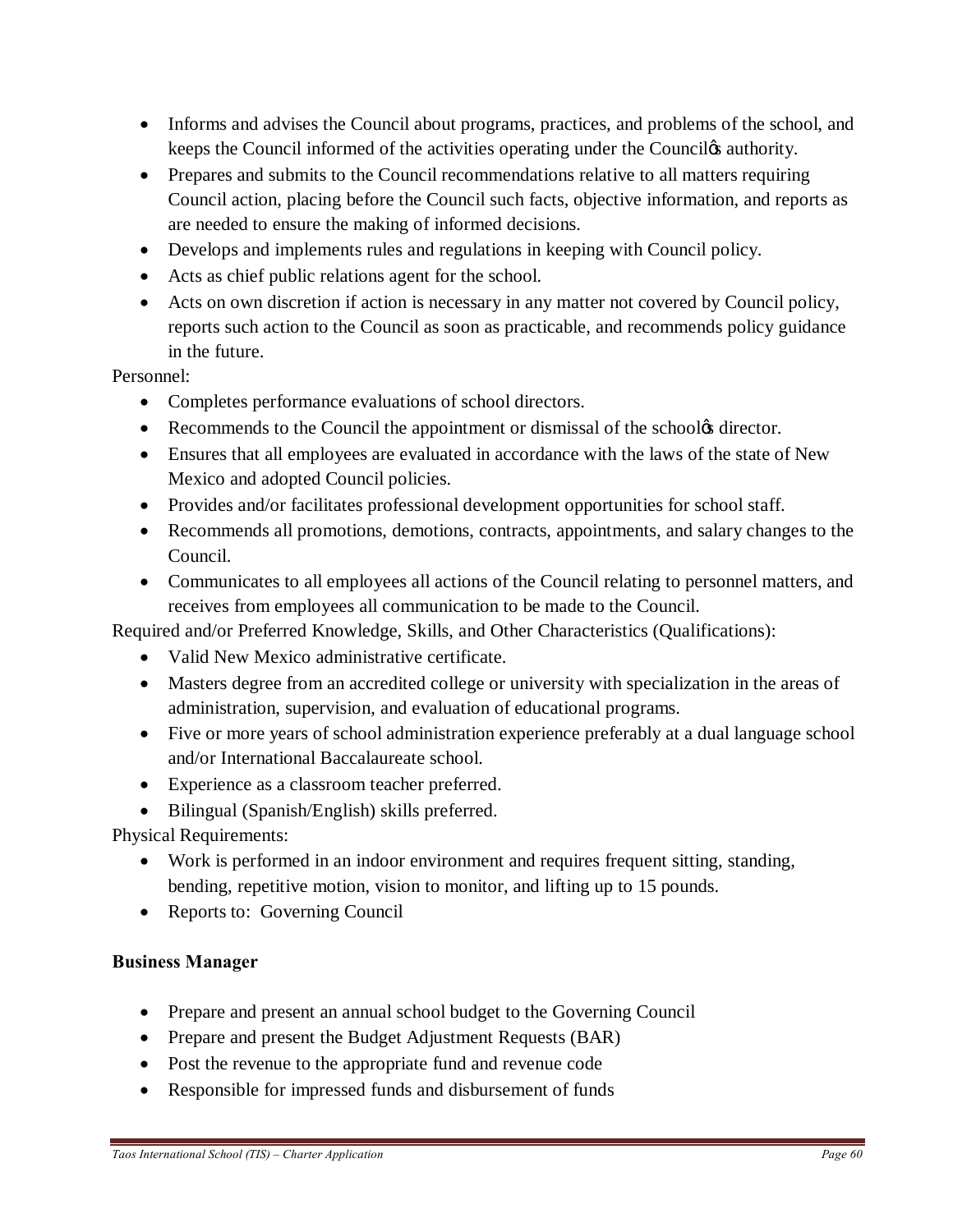- Aware of and follow the public school financial standards pursuant to NMAC, and follow GAAP standards
- · Responsible for ensuring the safeguard of all financial and student records from potential theft and destruction
- Responsible for reconciliation of all bank statements
- · Accuracy of payroll journal, backup of journal, and generation of payroll checks
- · Maintain all employees' earnings, deductions, and leave records
- Responsible for substitute payment disbursement
- · Entry of pay rates and deduction changes in accordance with benefits
- Responsible for the maintenance of employee insurance premium reconciliation, savings, tax- sheltered annuities, and other voluntary and mandatory payroll deductions
- · Responsible for completing required PED financial reports in collaboration with Procurement Officer and Governing Council Treasurer and monthly, quarterly, and annual payroll tax-benefit reports required by federal, state, and local governmental agencies
- Accommodating and assisting State Auditor in yearly audit
- Assisting Head Administrator and School Director as appropriate and needed in oversight of the school
- Oversight of the school physical plant and coordination and ordering of all building supplies and equipment in accordance with approved internal control policy
- Financial record keeping collect, record, and deposit money
- Coordinate all supply orders for all departments in accordance with approved internal control policy
- · Coordinate and approve all textbook orders and teaching aids in collaboration with School Director and Administrative Assistant in accordance with internal control policy
- · With approval of Head Administrator, prepare contracts to enter into the Financial Management System
- Maintain vendor invoices, matching encumbrance copy and receiving copy of purchase order, then matching with approved purchase order copy
- Prepare requisitions
- · Manage school activities funds
- · Trained in using the Operating Budget Management System (OBS) for the purpose of providing assurance that the data of TIS are in compliance with federal and state laws and procedures and the Public Education Department (PED)
- · Work Year: 12 months
- · Reports to: Head Administrator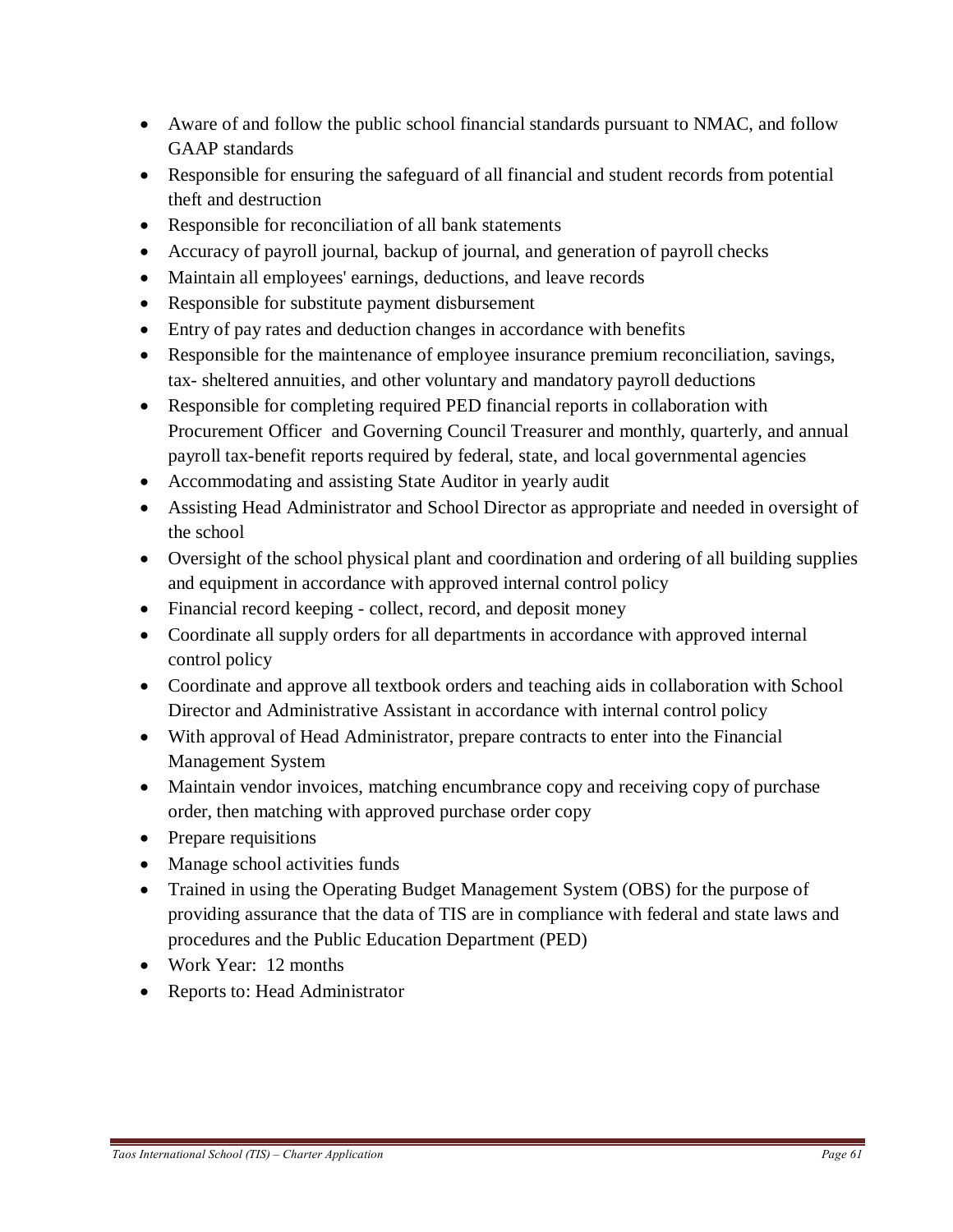#### **School Director**

Specific Duties and/or Responsibilities:

Education Program:

- · Keeps informed of and interprets all laws, regulations, statues, rules, and policies affecting programs under his/her supervision.
- · Directs all school testing and assessment requirements.
- · Directs analysis and interpretation of data (achievement and survey) through descriptive statistics and narrative methods.
- Prepares oral and written reports on assessment, evaluation, and survey results for staff and Council.
- · Acts as a resource to teachers and head administrator in analyzing student achievement data.
- Performs all duties and responsibilities related to the school *s* special education program including the scheduling of initial, annual, and 3-year evaluations.
- Assists teachers in implementing a school-wide student discipline plan/policy. When necessary, works with students to improve behavior.
- · Provides leadership, coordination, and guidance to develop, refine, and implement technology throughout the school.

Management:

- Acts as the schoolg registrar. Coordinates with other staff to ensure completion of enrollment, attendance, and registration requirements.
- Administers research/evaluation projects, needs assessment, and parent (community) satisfaction surveys.
- Assist in the preparation and administration of the school<sub>ofs</sub> budget and assumes responsibility for preparing all purchase orders.
- · Attends and presides over such other meetings as the head administrator designates.
- Prepares and submits to head administrator for review needed Council policies, status reports, handbooks, grant applications, schoolgs annual calendar, and other documents required for overall management of school.
- Serves upon assignment by the head administrator as a resource person to various parent and community groups and facilitates their positive involvement in the school.
- · Accepts from the head administrator such of his/her responsibilities as the head administrator chooses to delegate, and assumes full responsibility for discharging them.

### Operations:

- · Supervises personnel to carry out maintenance work.
- · Evaluates and recommends necessary improvements in school buildings and grounds.
- Organizes, supervises, and directs the schoolos transportation program.
- Develops and implements safety education programs.
- Coordinates late starts, snow days, and make-up days for the school.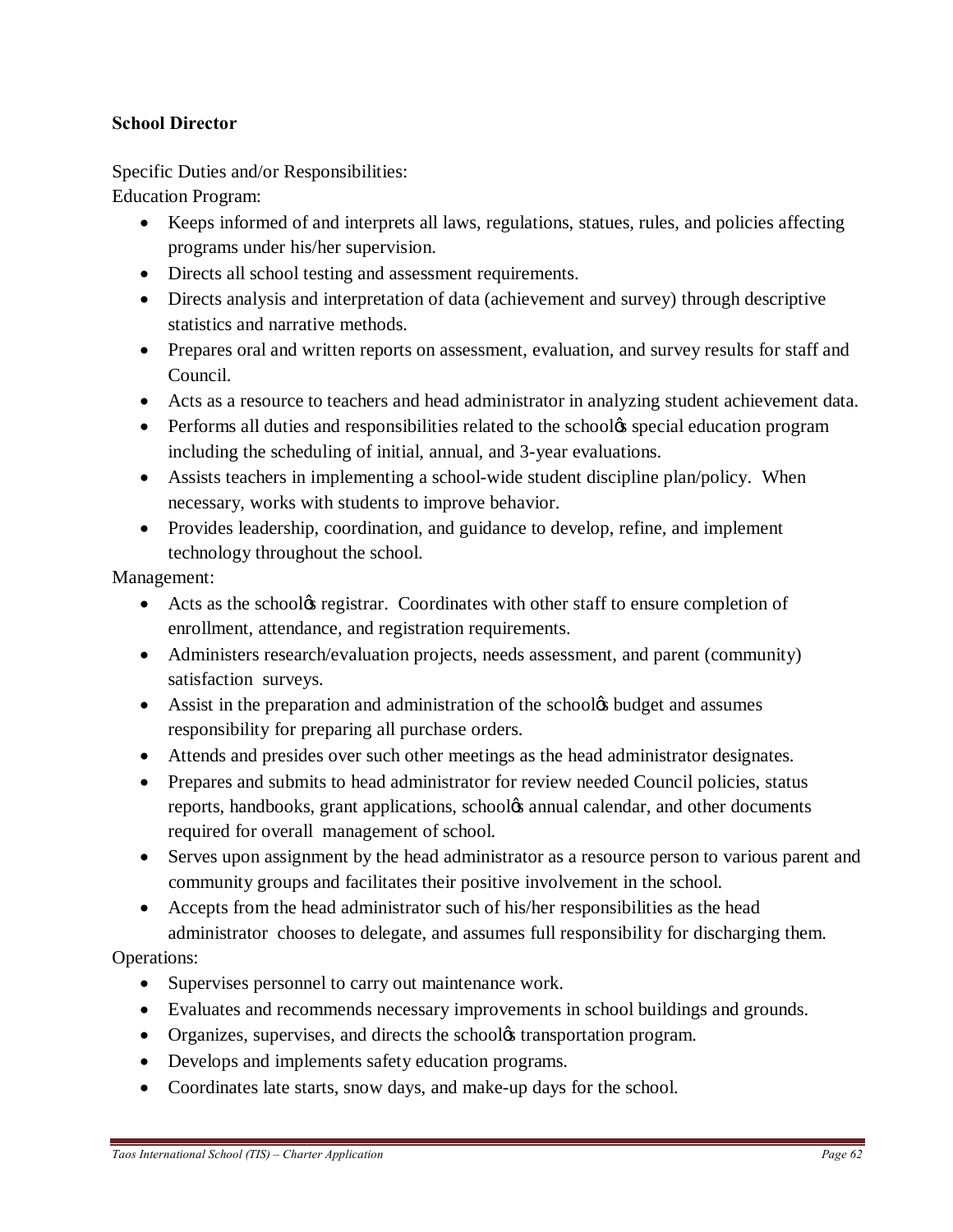· Assists teachers in securing transportation for pre-approved educational field trips and athletic events.

#### Personnel:

- Completes performance evaluations of teachers and classified staff.
- Assists instructional staff in securing substitute teachers.
- · Coordinates and supervises the work of all classified staff members.
- · Provides or facilitates professional development opportunities for classified staff.
- Required and/or Preferred Knowledge, Skills, and Other Characteristics (Qualifications):
- · Valid New Mexico administrative certificate.
- · Masters degree from an accredited college or university with specialization in the areas of administration, supervision, and evaluation of educational programs.
- School administration experience preferably at a dual language school and/or International Baccalaureate school.
- · Experience as a classroom teacher preferred.
- · Bilingual (Spanish/English) skills preferred.

Physical Requirements:

- · Work is performed in an indoor environment and requires frequent sitting, standing, bending, repetitive motion, vision to monitor, and lifting up to 15 pounds.
- · Work Year: 210 days
- · Reports to: Head Administrator

### **Exceptional Programs Director**

The Director of Special Education will serve as the primary communicator between parents of students with special needs, their teachers and support staff, and other pertinent personnel. This Director will also be in close contact with the Head Administrator to ensure that state and federal guidelines and timelines are being implemented correctly and in a timely fashion. In particular, this position will:

- · Facilitate or designate an appropriate facilitator of Multidisciplinary Team/IEP meetings following performance-based reevaluations. Also facilitate any Manifestation Determinations or Addendums to the IEP.
- Facilitate or designate an appropriate facilitator of annual Individual Educational Plan (IEP) meetings
- Coordinate with the diagnostician all reevaluations with testing to be completed in a timely manner
- · Coordinate support/ancillary special education staff needed to supply specific services for any special needs students
- Manage and maintain special education confidential files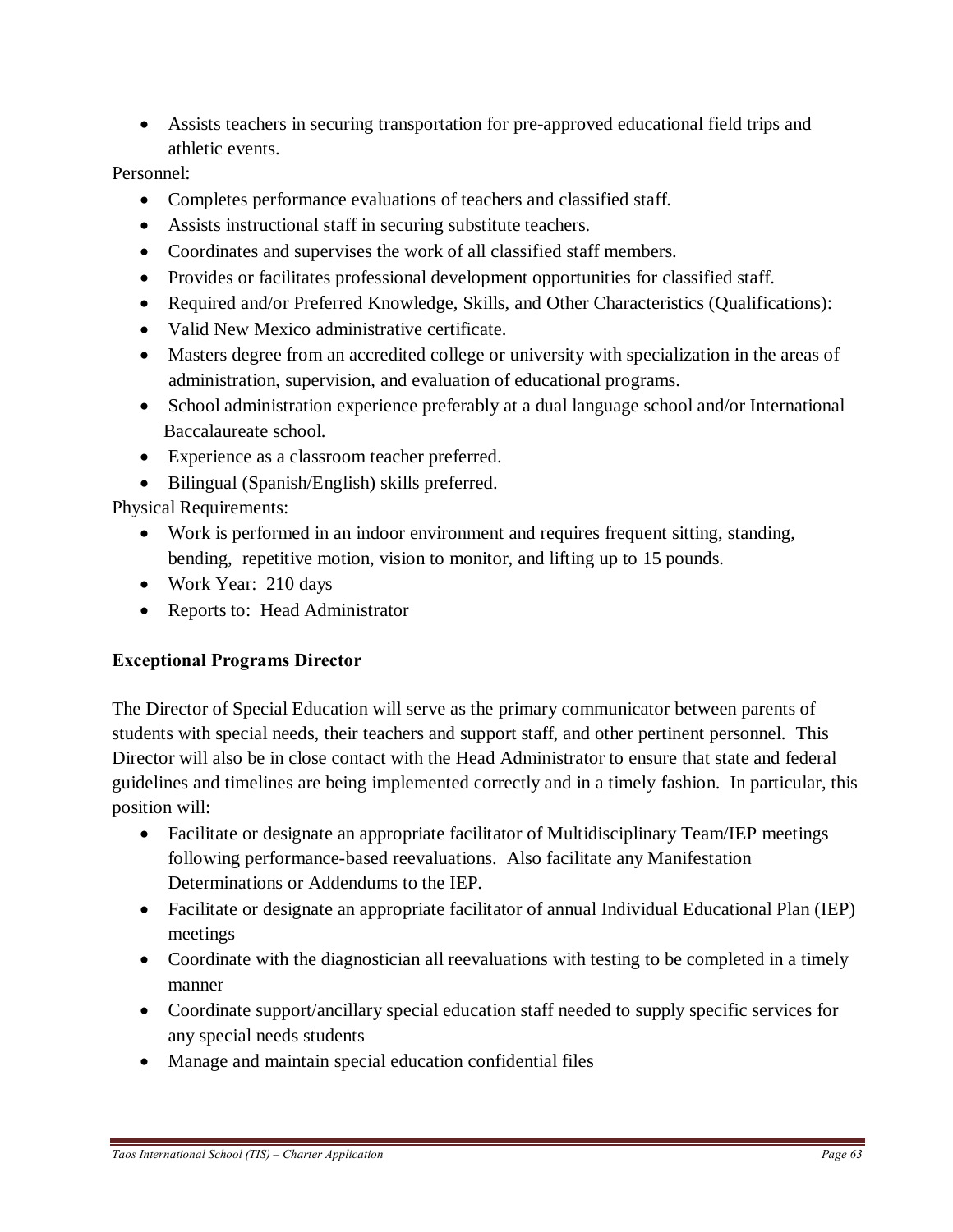- Coordinate the transfer of or request for any special education records to or from other schools
- Assure that all special education IEP forms are available either in hard copy or electronically
- · Coordinate with administration regarding special education policies, procedures, and/or technical assistance
- Ensure, along with administration, that the physical plant is up to ADA code for special needs access to the building.
- Assist administration in the building of the Master Schedule as it pertains to any special needs issues
- Facilitate with any textbook purchase or other teaching materials, hardware or software particular to the specific needs of special education students.
- Ensure that the appropriate state reports are correct and submitted in a timely fashion
- Assist with implementation/ participate as a member of SAT meetings but will not act as chair
- Assist/ participate on meetings, and other intervention committees
- · Ensure that all special education students are receiving their required services in the Least Restrictive Environment
- Ensure that all special needs students have an appropriate  $\delta$ Next Step $\ddot{o}$  plan and transition plan for post-secondary choices
- · Assist with Professional Development as it pertains to all teachers working with special needs students, particularly differentiated instruction
- · Hold NM teacher certification with special education endorsement
- Work Year: 210 days
- · Reports to: Head Administrator

### **Bilingual/IB Director**

- · Complete State Bilingual Application
- Provide training to staff related to one-way language immersion program
- Implement all components of bilingual program as delineated in the State Bilingual Application
- · Work with International Baccalaureate Organization to complete necessary applications and to implement program components
- Provide teachers assistance in developing IB planners and lesson plans
- Assist parents in completing home language survey
- Administer home language assessments
- · Secure services for English language learners
- Hold NM teacher certification with bilingual endorsement
- · Work Year: 210 days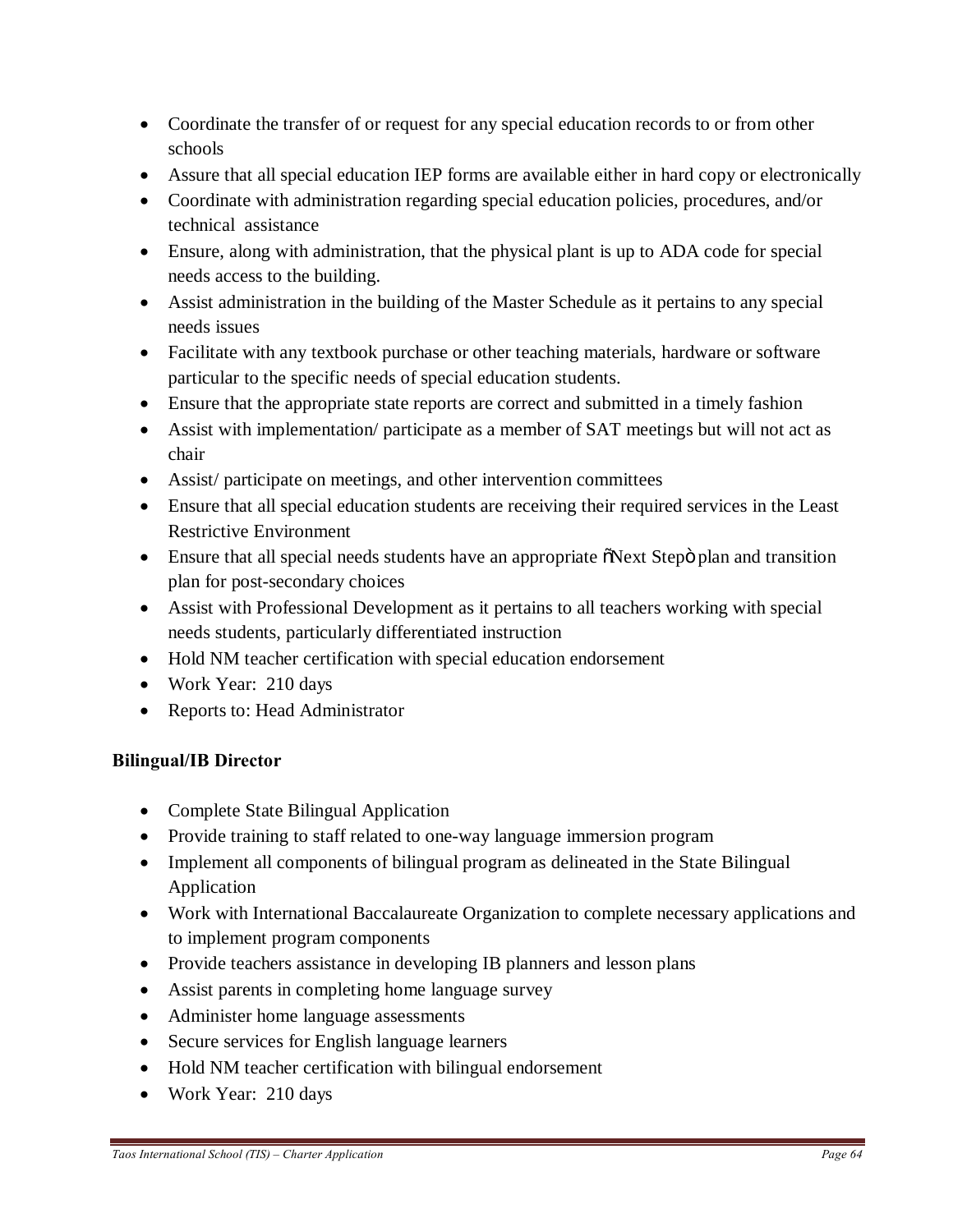• Reports to: Head Administrator

### **Teachers**

- Teach in line with the school mission and vision
- Monitor and direct student activity in accordance with the student (when applicable), and the schooles policies and procedures
- · Maintain accurate records of student progress
- · Be proactive and diligent in classroom management strategies and uphold the discipline policy of TIS
- Utilize a diverse array of techniques and modalities in order to maximize a student  $\alpha$ academic and personal outcomes
- Participate regularly in grade level and staff meetings
- Participate in a personal growth plan tied to the school's professional development plan
- Create lesson plans and IB planners which align with state standards
- · Communicate regularly with families regarding student progress
- Analyze student data to drive instruction and track student progress
- Hold NM certification and be highly qualified in teaching assignment areas
- · Work Year: 180 student days, 10 professional development days (190 total)
- Reports to: School Director

### **Office Manager/Clerical**

- · Oversee and maintain office equipment and supplies
- · Record and report staff absences and requests for leave
- Assist Business Manager with supply and instructional material orders and distribution of catalogs
- · Type memos as needed and requested by administration
- Answer the phone and record messages as appropriate
- Maintain inventory of assets
- Responsible for safeguarding and disbursement of petty cash funds
- Trained in using the Operating Budget Management System (OBS) for the purpose of providing assurance that the data of TIS are in compliance with federal and state laws and procedures and the Public Education Department (PED)
- · Prepare agendas for all meetings and send out notification
- Prepare minutes from meetings for dissemination at a later date
- · Maintain student cumulative files. Process requests for student records
- · Maintain student attendance records
- · Work Year: 210 days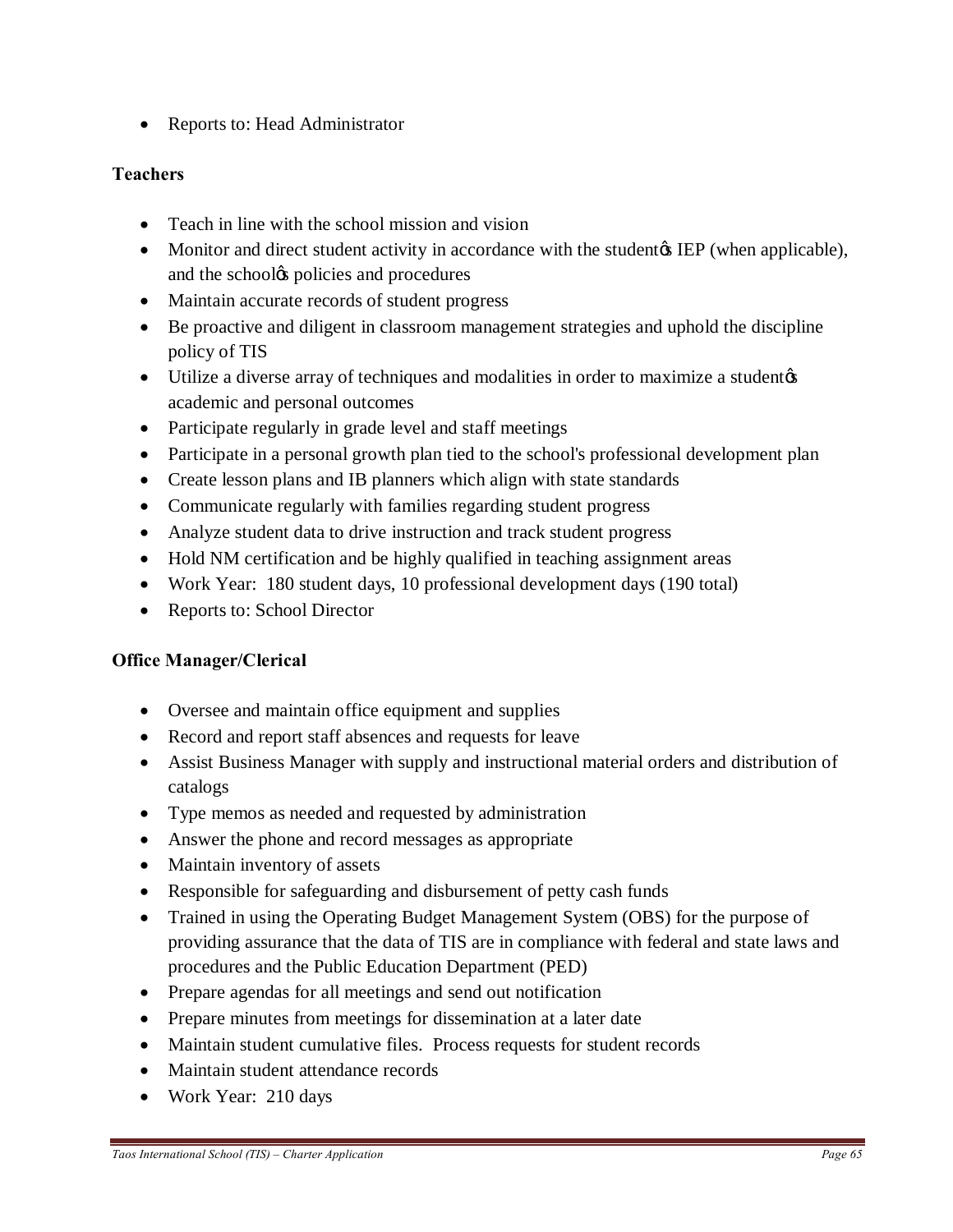• Reports to: School Director

### **Educational Assistant**

- Support student learning in any way deemed appropriate by the teacher
- · Participate in staff and professional development as determined by the Director of Special Education and Bilingual/IB education.
- Assist with clerical teacher duties
- $\bullet$  Be flexible with assigned duties 6 cover classes when needed
- Work with small groups at teacher discretion
- Hold NM Educational Assistant license
- · Work Year: 185 days
- · Reports to: Classroom Teacher

## **3. STAFF EVALUATION**

The evaluation process will consist of an annual performance evaluation based on an annual professional development plan that meets the requirements of the state's high objective uniform standard of evaluation as provided in 6.69.4.10 NMAC.

-No later than forty school days after the first day of school of each school year, each teacher and his/her school Director shall establish a professional development plan for the teacher, with measurable objectives, for the coming year based on, among other things: 1.) The PED's nine teaching competencies and indicators for the teacher's licensure level; and 2.) The previous year's annual evaluation, if applicable; and 3.) Assurance that the teacher is highly qualified in the core academic subject(s) the teacher teaches and that the school has appropriately assigned the teacher to teach in the subject(s) in which the teacher is highly qualified.

-Annual Performance evaluations shall be based on, among other things, how well the professional development plan was carried out and the measurable objectives were achieved.

-The school Director shall observe each teacher's classroom or program practice at least once annually to determine the teacher's ability to demonstrate state adopted competencies and indicators for each teacher's licensure level.

## **4. STAFFING PLAN**

Proposed staff plan for TIS. The maximum number of students is 20 or a 20:1 ratio per class.

| Year One: 2013- | Year Two: | Year Three: | <i>Year Four:</i> | $\vert$ Year Five: 2017- |
|-----------------|-----------|-------------|-------------------|--------------------------|
| 2014            | 2014-2015 | 2015-2016   | $\mid$ 2016-2017  | 2018                     |
|                 |           |             |                   |                          |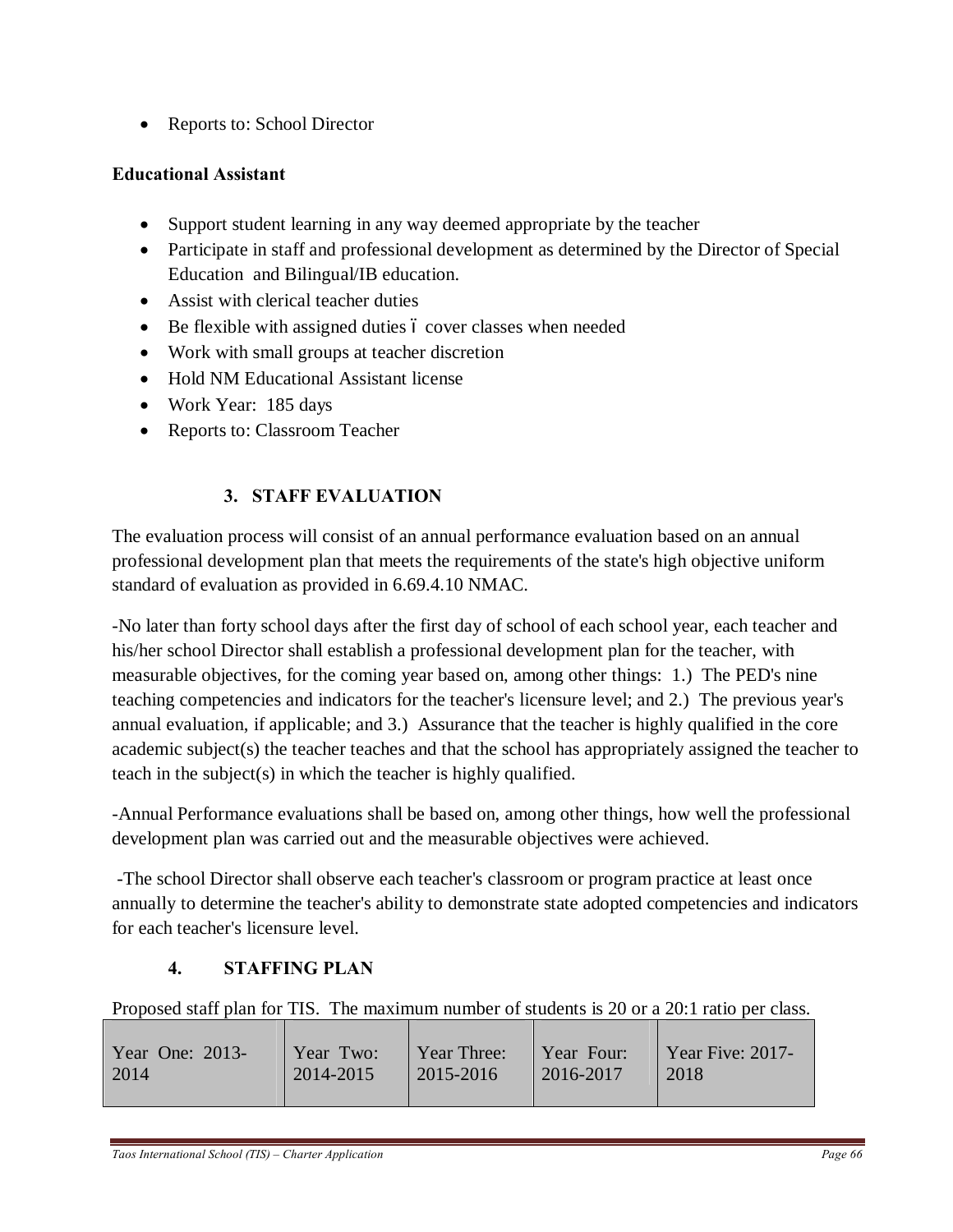| Year One: 2013-                              | Year Two:                                          | Year Three:                                        | Year Four:                                            | Year Five: 2017-                                |
|----------------------------------------------|----------------------------------------------------|----------------------------------------------------|-------------------------------------------------------|-------------------------------------------------|
| 2014                                         | 2014-2015                                          | 2015-2016                                          | 2016-2017                                             | 2018                                            |
| 5 Teacher FTEs<br>(K, 1, 6)                  | 8 Teacher<br><b>FTE</b><br>(K, 1, 2, 6, 7)         | 11 Teacher<br><b>FTEs</b><br>(K,<br>1,2,3,6,7,8    | 13 Teacher<br><b>FTEs</b><br>(K, 1, 2, 3, 4,<br>6,7,8 | 14 Teacher FTEs<br>(K, 1, 2, 3, 4, 5, 6, 7, 8)  |
| 1 Special education<br>FTE (Director)        | 1 Special<br>education<br>(Director)<br><b>FTE</b> | 2 Special<br>education<br>(Director)<br><b>FTE</b> | 2 Special<br>education<br>(Director)<br><b>FTE</b>    | 2 Special<br>education<br>(Director) FTE        |
| .5 Art teacher FTE                           | .5 Art teacher<br><b>FTE</b>                       | 1 Art teacher<br><b>FTE</b>                        | 1 Art teacher<br><b>FTE</b>                           | 1 Art teacher FTE                               |
| .5 Music teacher FTE                         | .5 Music<br>teacher FTE                            | 1 Music<br>teacher FTE<br>.5 Chinese<br><b>FTE</b> | 1 Music<br>teacher FTE<br>.5 Chinese<br><b>FTE</b>    | 1 Music teacher<br><b>FTE</b><br>.5 Chinese FTE |
| .25 Head                                     | .25 Head                                           | .25 Head                                           | .25 Head                                              | .25 Head                                        |
| Administrator                                | Administrator                                      | Administrator                                      | Administrator                                         | Administrator                                   |
| 1 School Director                            | 1 School<br>Director                               | 1 School<br>Director                               | 1 School<br>Director                                  | 1 School Director                               |
| 1 Bilingual Director                         | 1 Bilingual                                        | 1 Bilingual                                        | 1 Bilingual                                           | 1 Bilingual                                     |
|                                              | Director                                           | Director                                           | Director                                              | Director                                        |
| 1 Business Manager                           | 1 Business                                         | $\overline{1}$ Business                            | 1 Business                                            | 1 Business                                      |
|                                              | Manager                                            | Manager                                            | Manager                                               | Manager                                         |
| 1 Office<br>Manager/Bookkeeper<br>(clerical) | 1 Office<br>Manager<br>(clerical)                  | 1 Office<br>Manager<br>(clerical)                  | 1 Office<br>Manager<br>(clerical)                     | 1 Office Manager<br>(clerical)                  |
| 2 Educational                                | 4 Educational                                      | 4 Educational                                      | 4 Educational                                         | 4 Educational                                   |
| <b>Assistants</b>                            | Assistants                                         | Assistants                                         | Assistant                                             | Assistants                                      |
|                                              | 1 Bookkeeper                                       | 1 Bookkeeper                                       | 1 Bookkeeper                                          | 1 Bookkeeper                                    |
|                                              | (clerical)                                         | (clerical)                                         | (clerical)                                            | (clerical)                                      |

## **5. SCHOOL DAY/YEAR**

Taos International School will develop a school calendar that reflects 180 student instructional days. The school year will begin after Labor Day and end 180 days later.

The school day will begin at 8:30 AM and end at 3:30 PM with a 30 minute lunch period. An optional, but highly encouraged After School/Extended Day Program will begin immediately at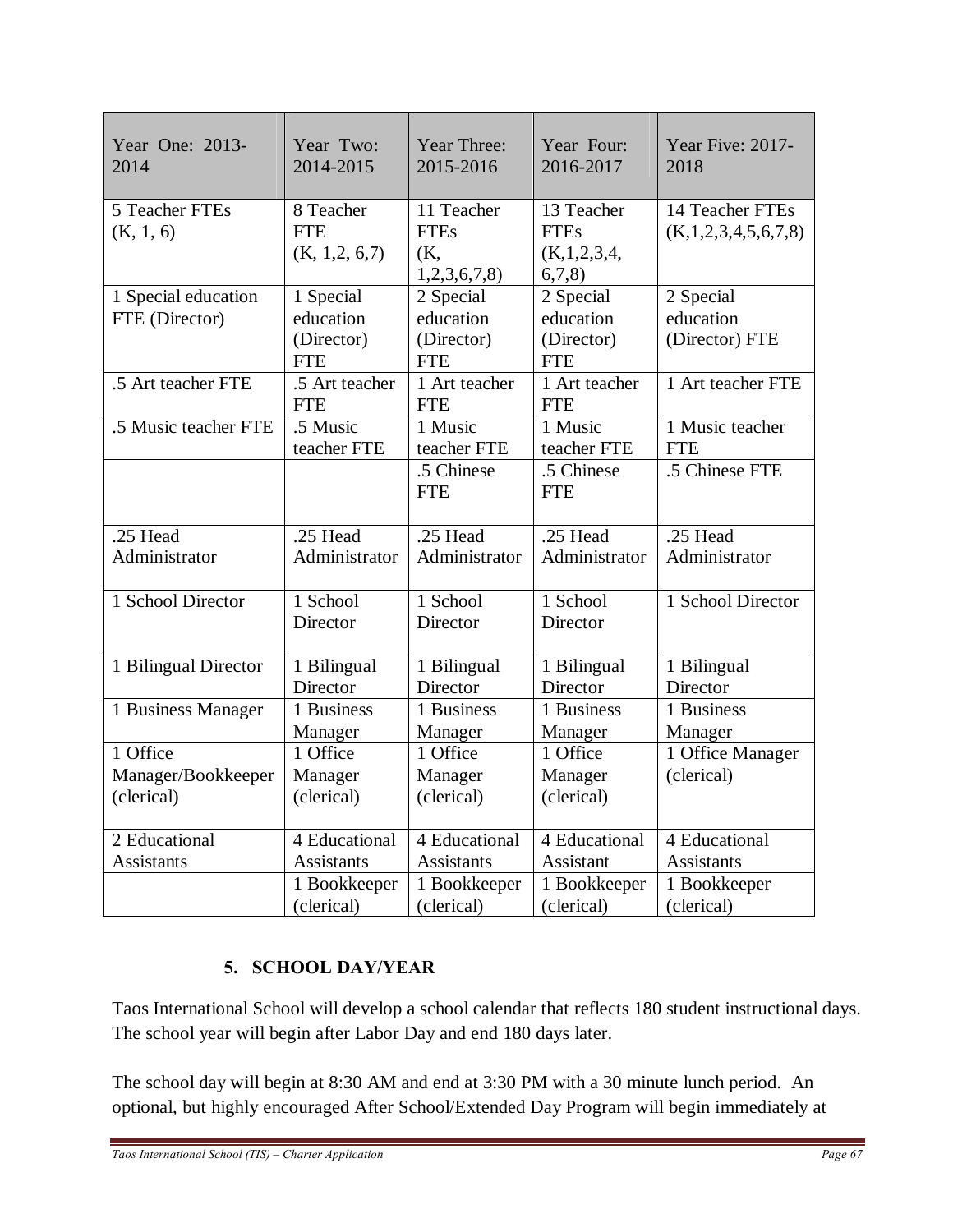3:30 PM and end at approximately 4:45 PM every day except Wednesdays. Students will be released at 2:30 PM on Wednesdays.

Length of School Day will support the school **Exercity** Educational Plan in a variety of ways: The International Baccalaureate Program requires the integration of additional content areas including music, art, and physical education. It is not possible to address all the Common Core Standards as well as provide students with an enrichment in the visual and performing arts and athletic program.

Due to the schoolgs no homework policy, additional time will be needed for students to be tutored by their classroom teachers. Tutoring will be scheduled by teachers and will take place in an extended day environment.

TIS of focus on field trips and outside-the-classroom experiences will also require the extension of the regular school day.

Total instructional hours for the 2013-2014 school year for all K, 1, & 6 students will be: 1,145 hours (180 school days ranging in length from 5.5 to 6.5 instructional hours per day).

## **6. PROFESSIONAL DEVELOPMENT PLAN**

The Taos International School Governing Council recognizes that staff members should continue to improve their competencies during their service. It expects the Head Administrator to promote opportunities for staff development and for staff members to take advantage of them. To the extent feasible, the Head Administrator and School Director will establish procedures by which staff members can receive proper recognition for professional development.

All professional development will reflect the mission, goals and objectives of Taos International School which include International Baccalaureate requirements, one-way language immersion education, and core content standards training. The school will actively seek resources for improvement of professional development opportunities for all staff members through all means available. The school will actively seek funds for improvement of teaching and learning through high quality professional development activities in core academic subjects through all means available, including but not limited to grants, operational funds, and professional development provided free of charge.

All full-time teachers will have a professional development plan created in collaboration with the School Director. The Head Administrator will have a professional development plan created in collaboration with the Governing Council and from feedback from the school community.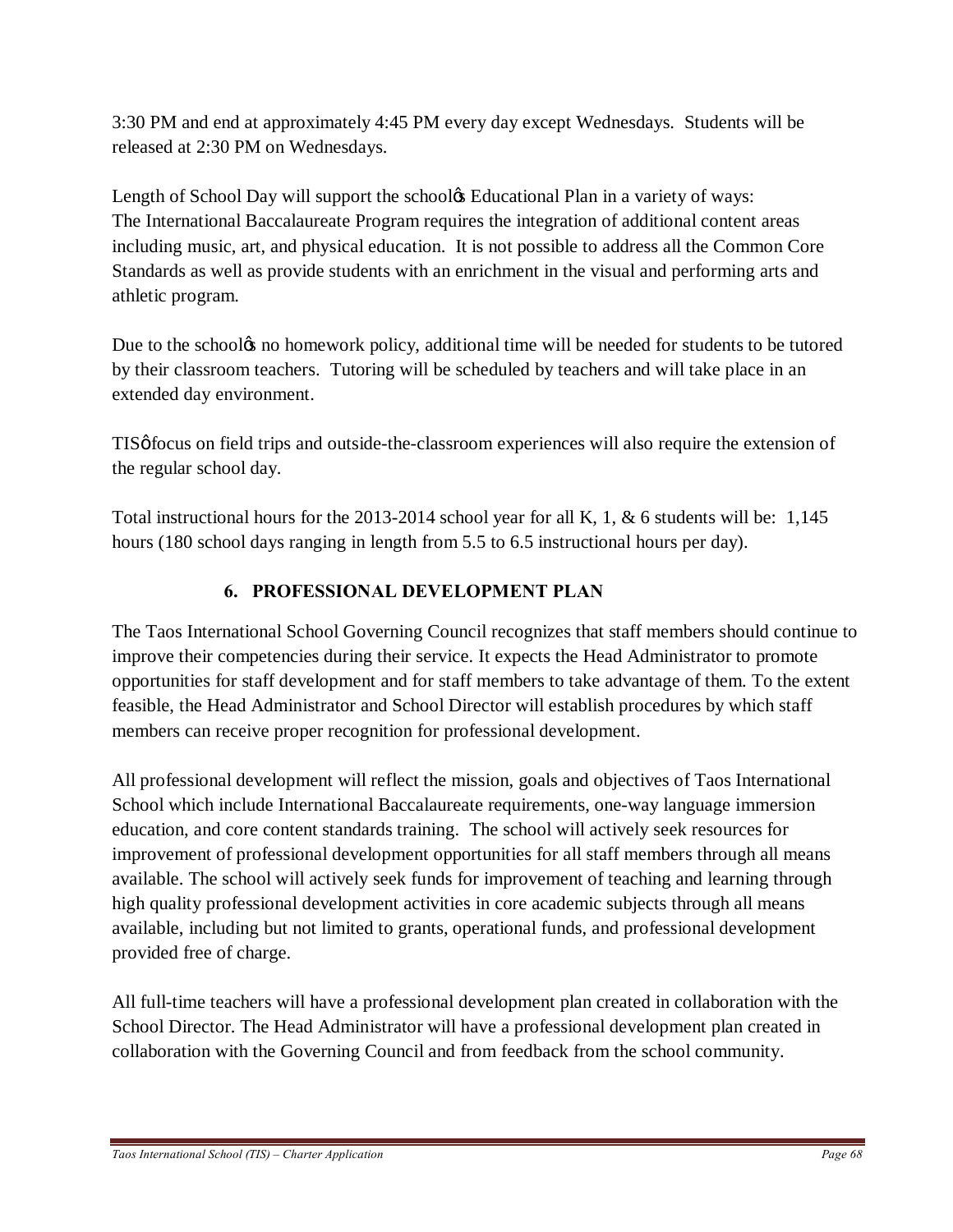At Taos International School, weekly group planning time will give teachers formal and informal opportunities to review, revise, propose curriculum activities, and to develop the teamwork critical to the success of the educational program at Taos International School.

### *Wednesdays Early Release*

Students will be dismissed at 2:30PM on Wednesdays. From 2:30-4:30PM staff will hold general meetings and/or grade level meetings for the purpose of:

- · examining student work and select student exemplars
- · reviewing International Baccalaureate Organization authorization requirements
- · conducting lesson study and other methods to improve instructional strategies and curriculum
- conducting grade level meetings to address issues related to instruction and vertical articulation of curriculum
- planning lessons and unit planners (as required by IB)
- discussing articles and other professional readings
- improving on one-way immersion instructional strategies

### **E. EMPLOYEES**

### **1. EMPLOYER/EMPLOYEE RELATIONSHIP**

In accordance with Title 6, Chapter 61, NMAC, TIS will retain or employ teachers, administrators, and other instructional personnel who hold appropriate New Mexico licensure in elementary and secondary education, grades K-5, or other documents issued by the New Mexico State PED Licensing Division. Highly qualified teachers will teach the  $\tilde{\alpha}$  core academic classes in which they are endorsed. Teachers will be responsible for overseeing student to academic progress, for grading, and for matriculation decisions as specified in the school to operational policies. Qualifications for TIS teachers and administrators will include, but not be limited to, years of teacher and administrator experience, familiarity with State of New Mexico content and benchmark standards, common core standards, International Baccalaureate programs, one-way immersion education, demonstrated ability to differentiate instruction (additional specific training provided), and strength of their teaching credential (i.e. special education, ESL or bilingual, master  $\alpha$  degree).

**2. PERSONNEL POLICIES**

### **REFER TO APPENDIX E.**

**3. STAFF DISCIPLINE PROCESS**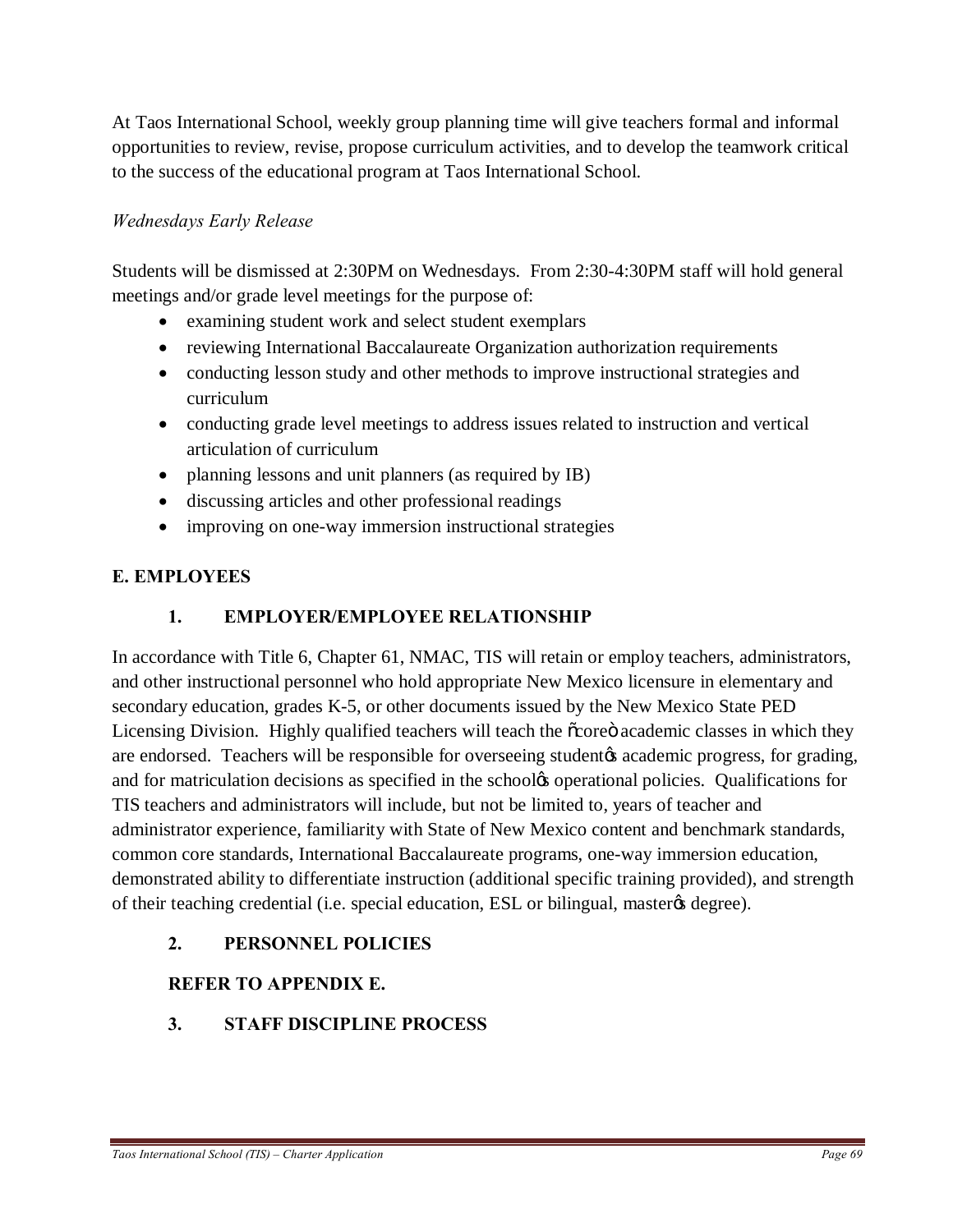The following procedures shall be followed by Taos International School Governing Council in supervising and correcting unsatisfactory work performance of licensed school personnel before serving them with notice of intent to discharge.

1. Two or more conferences shall have been held with licensed school personnel charged with unsatisfactory work performance by the School Director before notice of intent to discharge is served upon him or her. For purposes of this policy, the conference at which the supervisor first identifies unsatisfactory work performance shall be counted as one of the required conferences. Sufficient time shall have elapsed between the conferences to allow the licensed school personnel to correct the unsatisfactory work performance and to have been observed for an adequate time in the discharge of his or her duties.

2. A written record of all conferences shall be made, specifying the areas of uncorrected unsatisfactory work performance, all action suggested by the school which might improve such performance, and all improvements made. Each written record shall be signed by all parties to the conference. In the event of a refusal to sign, a notation shall be made of the refusal. A copy of each record shall be given to the person charged with unsatisfactory work performance. The Governing Council shall retain a copy of the record to be introduced at any hearing for the person charged with unsatisfactory work performance, pursuant to 6.69.2 NMAC.

# **4. GRIEVANCE PROCESS**

Proposed process for addressing employee grievances:

a. Any member of TIS school who wishes to file a grievance against another member of the school may file a complaint with the Head Administrator, or if the alleged incident is directed to the Head Administrator, to the Governing Council. The grievance shall be in writing, shall set forth the circumstances of the incident, and identify the member(s) involved. Such complaint should be submitted within ten (10) days of the alleged incident, unless there is justifiable reason for submitting a grievance beyond the ten  $(10)$  day requirement.

b. The Head Administrator (or Governing Council, if the allegation is against the Head Administrator) shall initiate an investigation of the incident and shall protect the confidentiality of the grievant.

c. The investigator shall make every effort to complete the investigation within twenty (20 days of the filing of the grievance. Results of the investigation, along with recommendations and suggestions, shall be furnished to the grievant no later than thirty (30) days after the complaint is submitted.

d. If the grievant believes the issues are not resolved after considering the recommendations and suggestions of the Head Administrator or Governing Council, the grievant may request a hearing by a grievance committee which is to be formed by a member of the Governing Council, and composed of a parent, administrator, and licensed staff members. This request shall be made in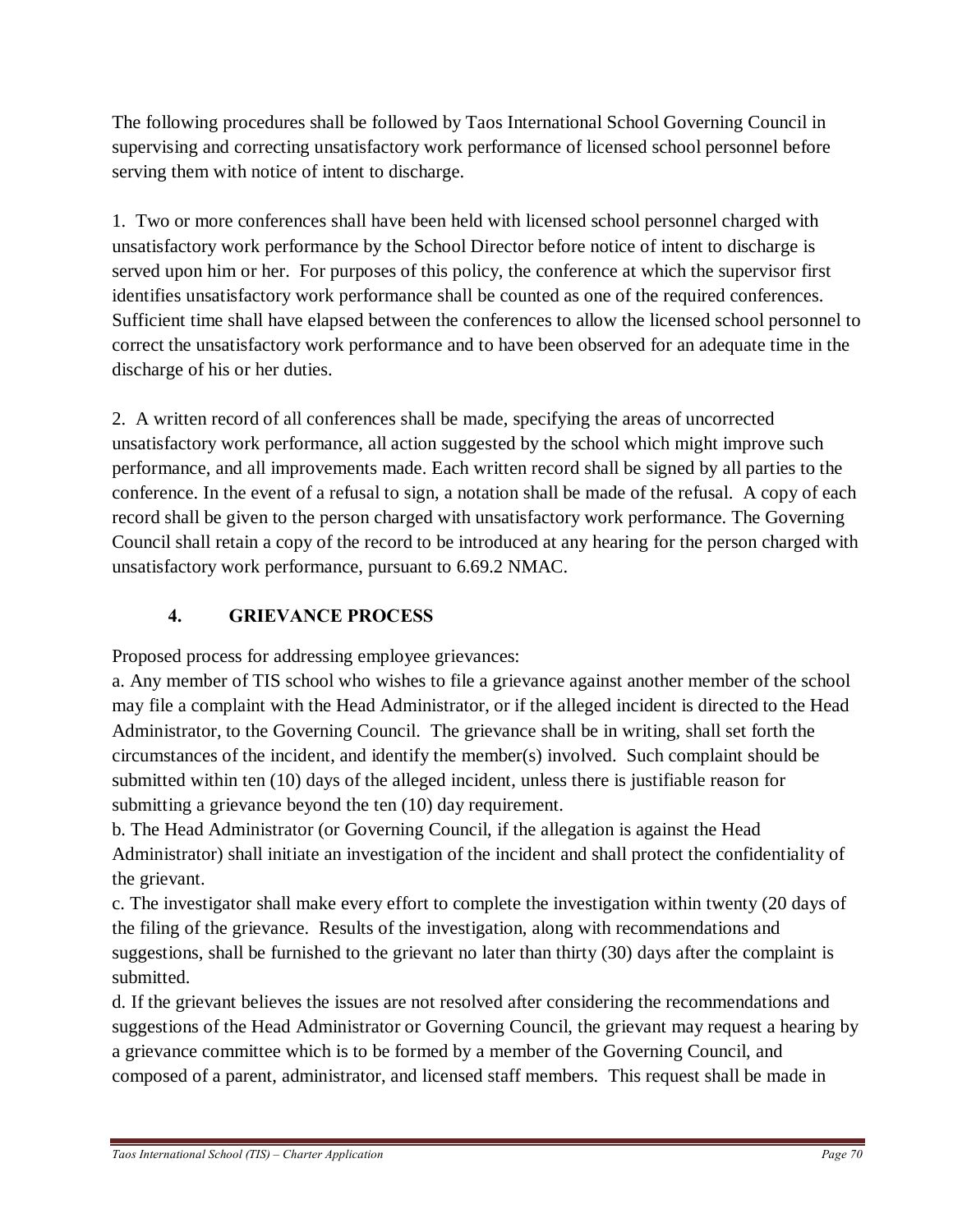writing to the Head Administrator within ten (10) days after receiving the results of the investigation.

e. Upon receiving a request for a hearing, the grievance committee shall schedule the hearing to occur within twenty (20) days from the date of the request.

f. Both the grievant and the person(s) against whom the complaint was made may be represented by legal counsel at the hearing.

g. Within ten (10) days of the hearing, the grievance committee shall furnish a written report of its findings and recommendations to the Head Administrator.

h. The Head Administrator shall, within five (5) days of the receipt of the grievance committee's report, act upon the recommendations of the committee or furnish a written report to the grievant explaining why the recommendations will not be implemented. The Head Administrator may also conduct whatever investigation is necessary.

I. Upon receipt of the Head Administrator's report, the grievant may file a written appeal with the Governing Council. The Governing Council shall, within thirty (30) days from the date the appeal was received, review the report and affirm, overrule, or modify the decision of the grievance committee.

j. No retaliation will be permitted against a grievant who files a complaint with the school.

k. The Head Administrator will take reasonable actions to protect student, staff and the complainant form the alleged violator of this policy pending the conclusion of the investigation.

l. Complaints based on employment contract termination or discharge must be pursued in accordance with the termination or discharge procedures that are set forth.

# **F. COMMUNITY/PARENT/EMPLOYEE INVOLVEMENT IN GOVERNANCE**

## **1. COMMUNITY INVOLVEMENT**

It will be TIS Governing Counciles policy to have an open and honest relationship with the press, parents, students, employees, and community to ensure that the school's mission and vision will advance. TIS will want to keep the community informed of the progress and problems of our school through open informative communication with the public. At the same time, input from parents and community is appreciated and solicited.

Good public relations are the responsibility of the entire licensed and non-licensed staff. Every employee is expected to feel a responsibility for the development of good relations with the public. Public confidence and good will can be gained when employees are considerate, courteous, friendly, and understanding.

The council and staff of TIS will believe that parent/community interest and input are necessary for optimal functioning of the school. It will be our conviction that students learn best when their parents are involved in their education. Businesses will be encouraged to release employees for parent/teacher conferences.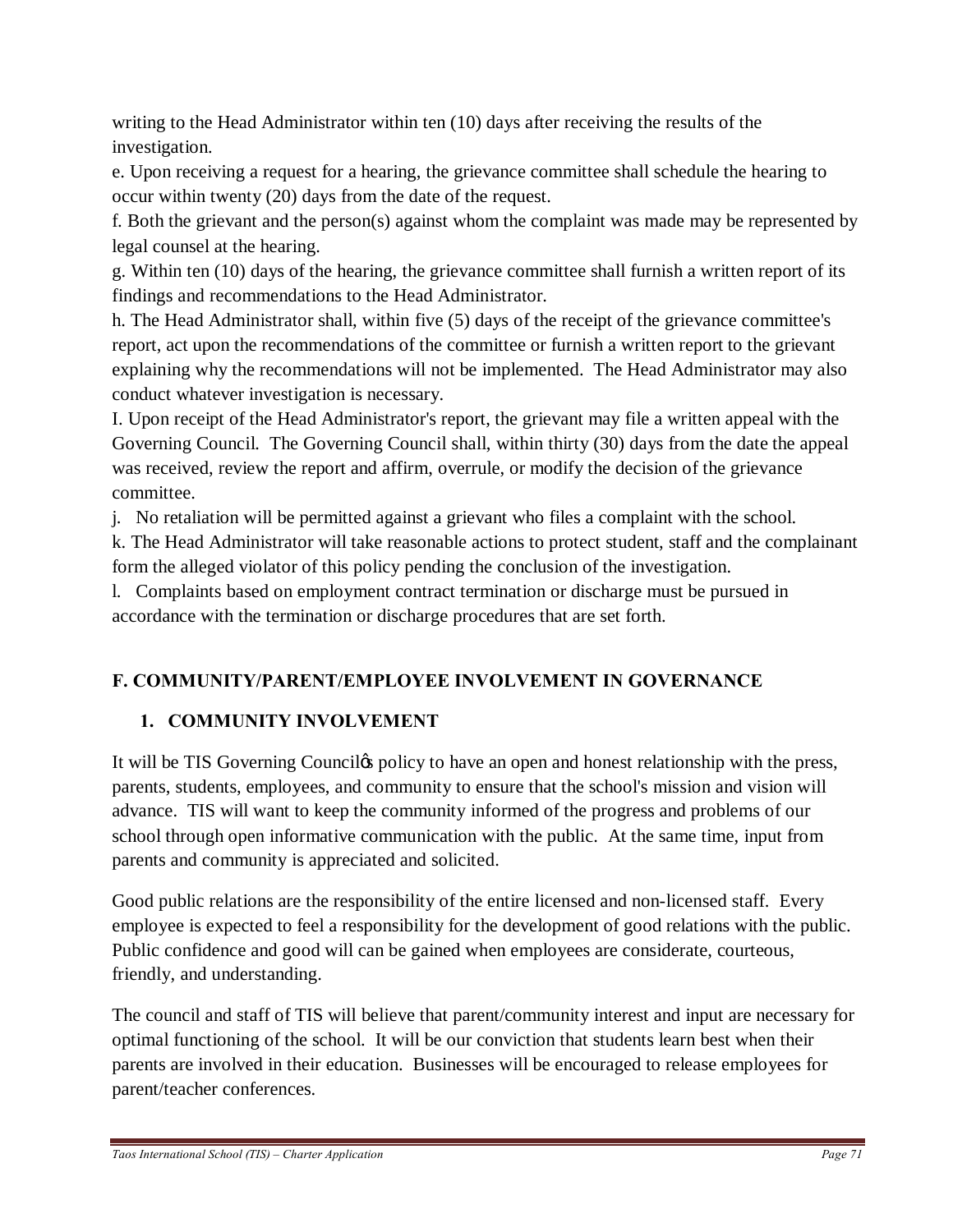Groups such as Parent Teacher Association (PTA), TIS's School Volunteer Program and School-Business Partnerships and committees such as School Advisory, Facilities, Finance/Audit, Fundraising and Philanthropy, Library, Special Events, Uniform, and Yearbook will also be in place and will be valuable allies in the education function of the school. The Council will fully support and encourage close cooperation with these groups.

## **2. COMPLAINT RESOLUTION**

It will be Taos International School's policy to encourage the discussion and resolution of problems at the lowest level possible. Whenever a complaint is made directly to the Governing Council or an individual council member, such complaint shall be referred to the School Director for study and possible resolution. The Governing Council will not consider or act upon concerns or complaints that have not been submitted for study and possible resolution by the School's administration. The policy will apply to students and their parents or legal guardians.

The following procedures should be followed to resolve problems, concerns and complaints:

### Classroom Problems

- · Parents/guardians should address classroom problems with the classroom teacher in an individual conference.
- · Unresolved classroom problems should be submitted in writing to the School Director along with a suggested remedy or solution.
- The School Director may choose to hold a meeting with parties individually or in a single meeting to gather information related to the concern or complaint.
- The School Director must submit a written response within five (5) working days from the date the concern/complaint is submitted.

A parent may appeal the School Director's decision to the Head Administrator.

- The Head Administrator shall review the School Director's decision, may meet with the parties individually or in a single meeting to gather information related to the concern or complaint.
- The Head Administrator must submit a written response within five (5) working days from the day the written appeal is received.
- If the concern or complaint is about a school employee, the Head Administrator's decision shall be the final level of review.

Concerns or complaints which are not about a school employee may be appealed in writing to the Governing Council.

• The Governing Council will review the written record regarding the concern or complaint and will submit a written decision within twenty (20) working days.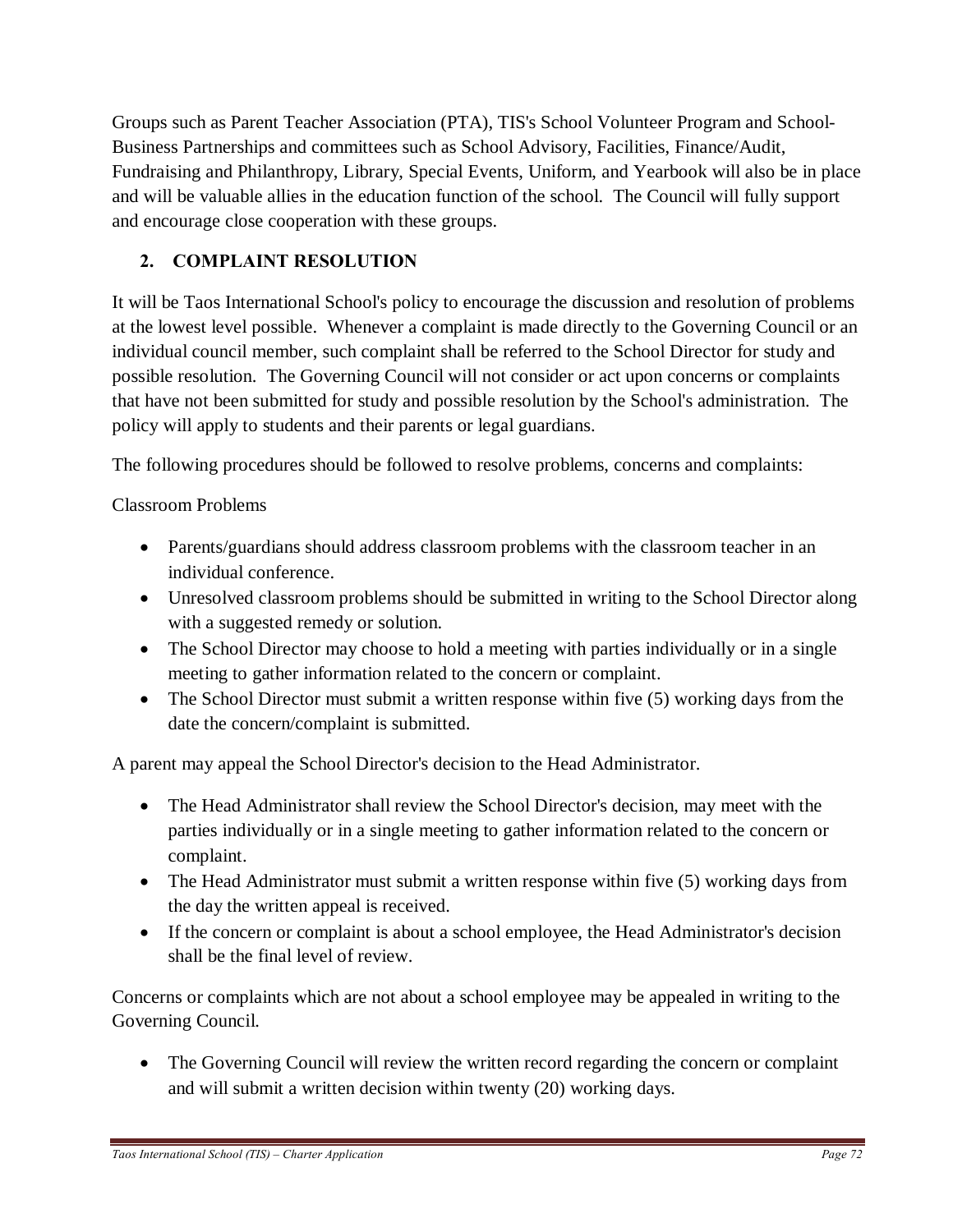• With the exception of personnel issues, the Governing Council shall be the final level of review.

Other concerns and Complaints:

Other concerns and Complaints include, but are not limited to, complaints about personnel, Governing Council policies, discrimination, sexual harassment, Title IX (prohibiting gender discrimination in educational and activity programs), Title VI (prohibiting discrimination on the basis of race, color or national origin in educational and activity programs), the McKinney-Vento Education for Homeless Children and Youth Act, and all instructional programs of the School from the General Public, Parents, Staff or Students.

A written complaint must be submitted to the School Director and must include (1) the name of person or group submitting the concern or complaint, (2) a summary of the complaint with reference to applicable policies, procedures, statutes, or laws, and (3) a suggested remedy.

- The School Director may choose to hold a meeting with parties individually or in a single meeting to gather information related to the concern or complaint.
- The School Director must submit a written response within ten (10) working days from the date the concern/complaint is submitted.

If the person or persons submitting the concern/complaint are still aggrieved, the concern/complaint may be appealed to the Head Administrator, in writing, stating why the decision or resolution from the School Director is not acceptable.

- The Head Administrator may meet with the parties individually or in a single meeting to gather information needed to address the concern or complaint.
- The Head Administrator must submit a written response within ten (10) working days from the date the written appeal is received.
- · If the concern/complaint is about a school employee, the Head Administrator's decision shall be the final level of review.

If the person or persons submitting the concern/complaint are still aggrieved, the decision or resolution of the Head Administrator may be appealed to the Governing Council. The appeal to the Governing Council must be submitted in writing stating why the decision or resolution of the Head Administrator is not acceptable.

- The governing Council will review the written record regarding the concern or complaint and will submit a written decision within twenty (20) working days.
- With the exception of personnel issues, the Governing Council shall be the final level of review.

Situations not covered by this Concerns and Complaint Process include: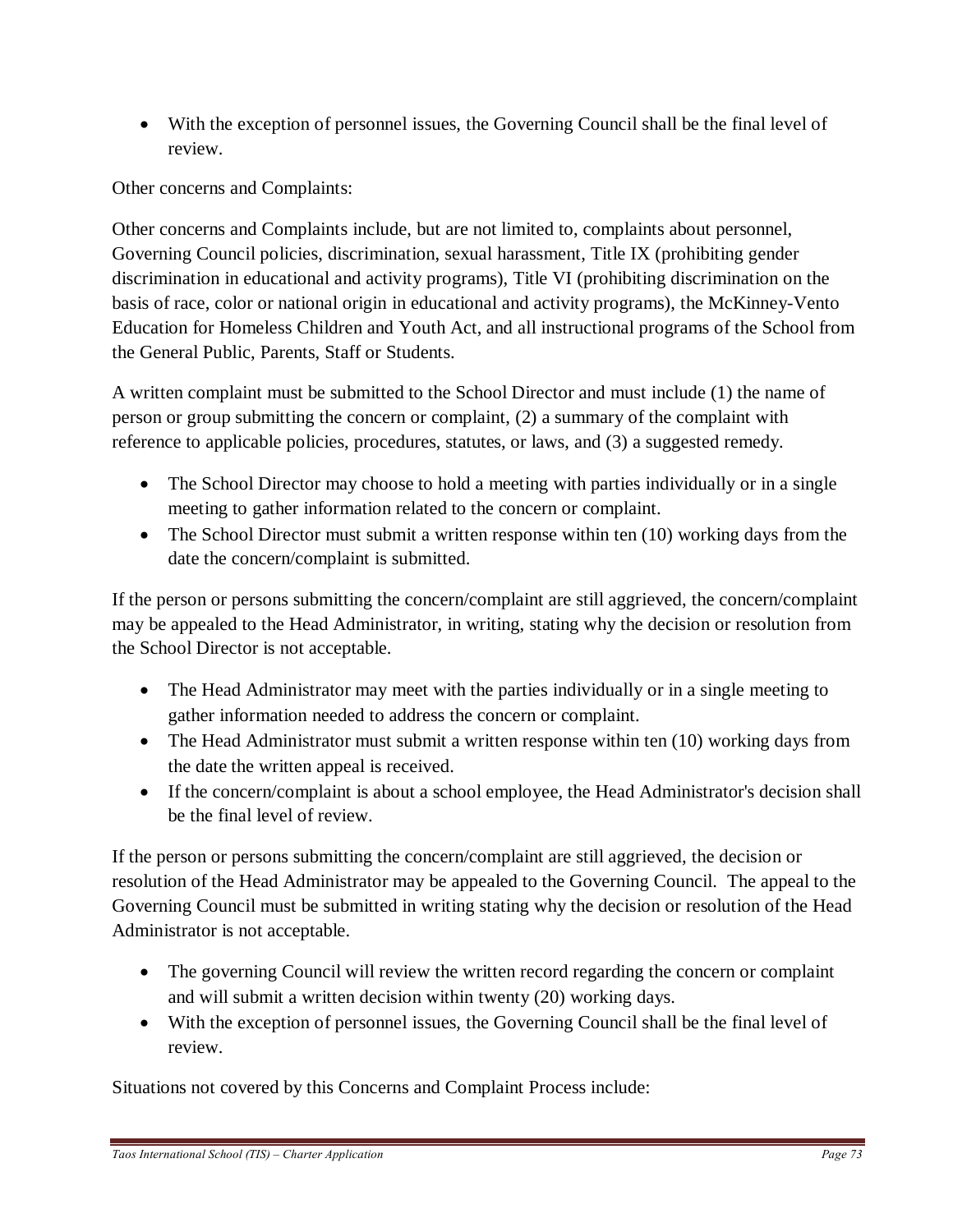- $\bullet$  the discretionary act(s) of professional judgment related to the evaluation of the work performance of any employee by his or her immediate supervisor;
- any personnel decision made by the Head Administrator, including, but not limited to, a refusal to employ or employ, a discharge, a demotion, or any other action directly and adversely affecting the employment of an employee.
- any situation in which the Head Administrator and the Governing Council are without authority to act;
- · situations in which the remedy for the alleged violation exclusively resides in some person, agency, or authority other than the Head Administrator or the Governing Council;
- · situations as to which a different procedure or remedy has been provided by law; policy or procedure;
- situations involving a complaint or grievance by a contractor; and
- the termination or discharge of an employee.

## **G. STUDENT POLICIES**

## **1. STUDENT DISCIPLINE POLICY**

Student Discipline Policy

High standards for academics, high standards for behavior.

## Zero Tolerance

Taos International School (TIS) is unequivocally committed to providing a safe and orderly environment in which students can improve their academic achievement. Students whose behavior does not meet the school community's clearly deemed standards for reasonable and acceptable behavior will not be permitted to disrupt the education of others. Students who pose an immediate danger to the school community will be removed from class or the school, depending on the severity of the infraction. No warnings will be given or exceptions granted. Without a firm and consistent discipline code, none of what we envision for the school can take place. Therefore, we cannot overemphasize the importance of providing a firm and consistent discipline code. Students and families have a right to attend a safe and orderly school.

A complete explanation of TIS<sup> $\alpha$ </sup> Student Discipline Policy is found in the section APPENDIX F of this application.

## **2. ALTERNATIVE PLACEMENTS**

First and fore-most Taos International School will assure that a safe environment conducive to learning shall be maintained. To build and maintain this environment TIS will provide students, families, and staff with clear expectations and rules for appropriate school behavior. These rules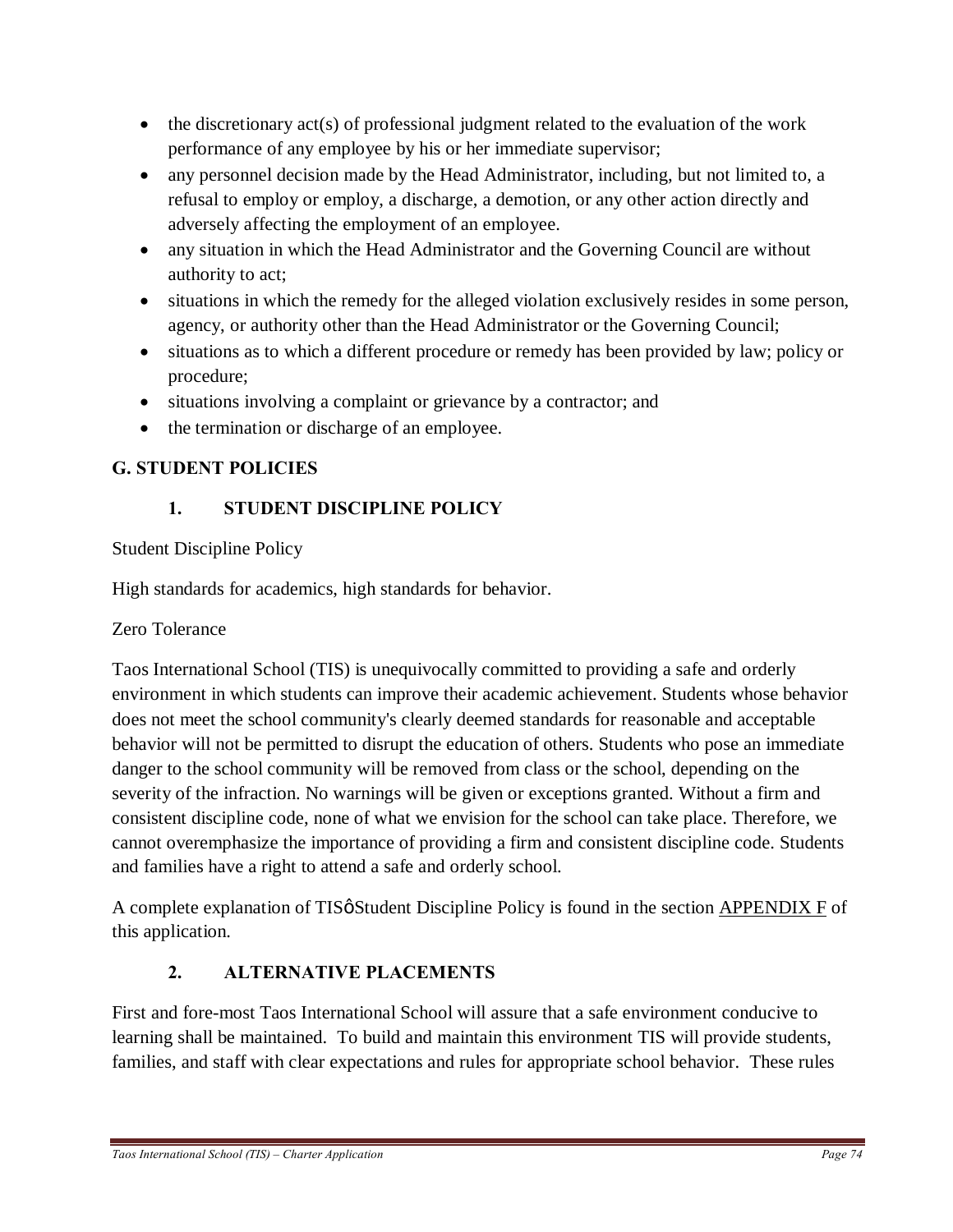must balance the responsibilities and rights of individuals and the responsibilities and right of the school community.

Should the disciplinary procedures include long-term suspension or expulsion, TIS will continue to provide educational services, including access to the general education academic curriculum. If long-term suspension or expulsion involves an exceptional programs student, educational services will be provided by TIS as determined in the IEP. Parents and student will be responsible in adhering to procedures set in place.

# **H. STUDENT RECRUITMENT AND ENROLLMENT**

## **1. STUDENT RECRUITMENT**

Taos International School welcomes all students who are eligible to attend school in New Mexico. In order to ensure equal opportunity to all those who hope to attend TIS, the school will place newspaper advertisements of general circulation in the Taos area, which includes the communities of Ranchos, Arroyo Seco, Arroyo Hondo, San Cristobal and Questa. Flyers will also be distributed through outreach efforts community (Youth development organizations, neighborhood organizations, and student academic associations). Public forums and local public radio announcements with the different radio stations in Taos were held to provide community information about Taos International School

# **2. LOTTERY PROCESS**

Pursuant to the 1999 Charter Schools Act, should the number of applications received for enrollment be greater than the number of students allowed by the charter, or by the Governing Council limit(s), a lottery process for admission will be instituted for the applicants. This lottery will be carried out two weeks after the closing of the enrollment period. Because the Governing Council may set enrollment limits for each grade, the instituted lottery may only apply to students applying for one grade.

For purposes of the lottery, each applicant will be assigned a number. These numbers will be written on their application packet and on individual cards and placed into a box. These cards will be drawn at random by a municipal court judge, or another appropriate judicial official, and each student will be accepted for enrollment until the number of applications meets the maximum number of students allowed by the charter of the Governing Council. For example, if the maximum number of second grade students established by the Governing Council for the following year is 20, and the returning students who have filed letters-of-intent number 30, the first 20 applicants whose numbers are drawn by the official will be enrolled in TIS. All other applicants will be placed on a waiting list, and will be enrolled in accordance with their assigned lottery number. For example, if the school accepts 20 students, and one drops out, the student with lottery number 21 will then be enrolled. If he or she chooses not to enroll, number 22 will be enrolled, and so forth.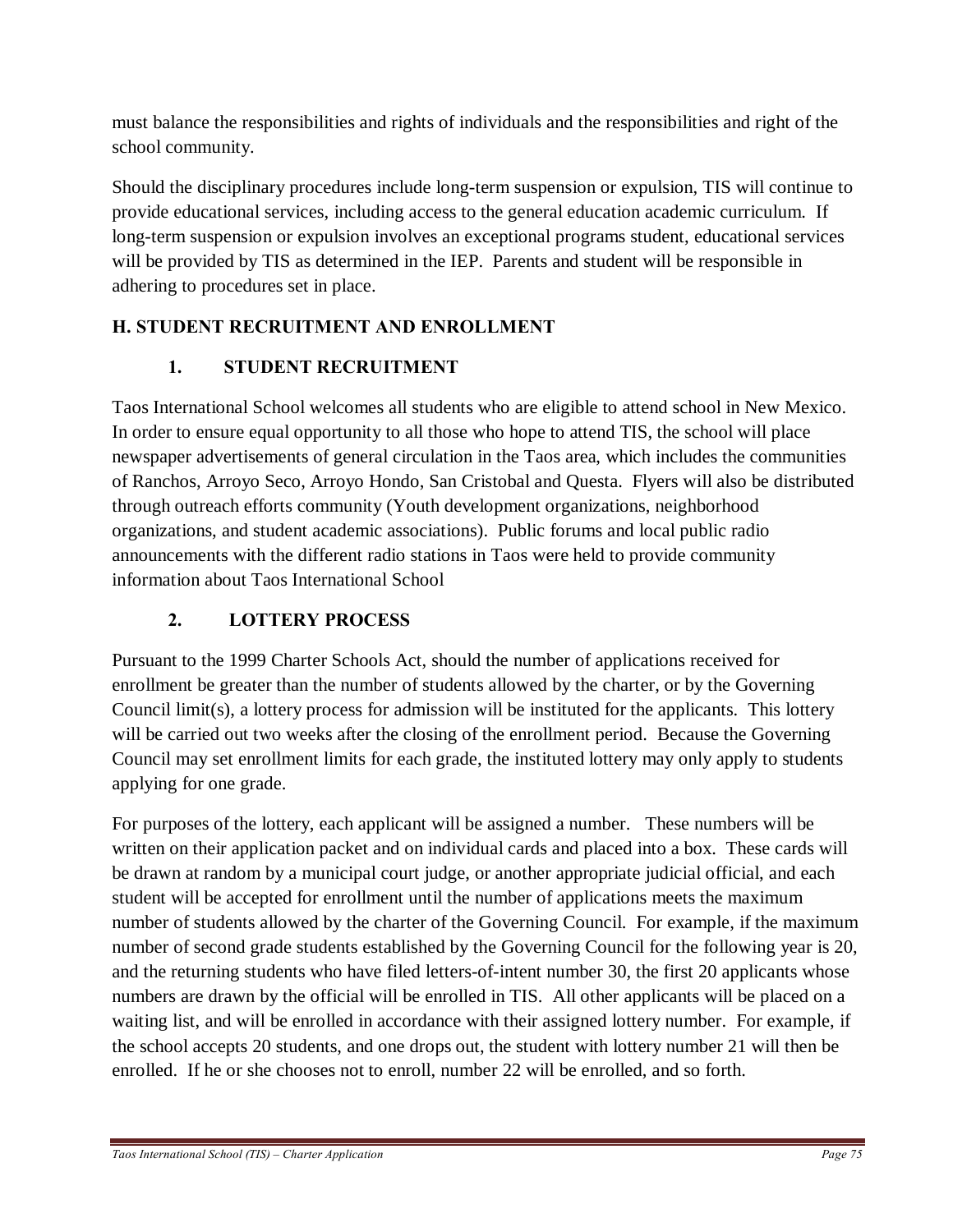#### **3. ENROLLMENT PROCESS**

The following policy describes the procedures Taos International School (TIS) personnel will use in determining admission to the school:

a. All students who meet the State of New Mexico's eligibility requirements for attending elementary school will be allowed to apply for admission to TIS. TIS does not discriminate on the basis of race, color, creed, age, gender, religious orientation, or disability in its programs, admissions policies, employment practices, or other operations. TIS is a public elementary school that does not charge tuition or maintain admission requirements.

b. Each year at the January (winter) meeting, the Governing Council will determine by open vote the number of students to be admitted the following year. This number may be no greater than the limit established by the charter, but may be less. The Governing Council may also establish the total enrollment of students in each grade. This enrollment limit cannot be used to deny readmission to a currently enrolled student or to the sibling of a currently enrolled student.

c. By February 15, currently enrolled students must have their enrollment information and intent to return letter for the following turned into the school. Siblings of currently enrolled students who plan to attend TIS must have their application packet turned into the registrar by February 15. Students enrolled by this date are automatically accepted. TIS will then determine the number of spaces available for new enrollees for the next school year. This number will be determined by subtracting the number of students who have filed letters of intent from the limit established by the charter, or the limit(s) established by the Governing Council.

d. TIS will hold an open enrollment period during the month of March at which time eligible students may file an application packet for admission for the following school year.

e. If the number of applications received during this period is fewer than the number specified in the approved charter, or fewer than the limit(s) established by the Governing Council, all applicants will be accepted for admission.

f. If the number of students enrolled during the formal application period is less than the maximum number of students allowed by the charter or the Governing Council, TIS may choose to enact a second enrollment period, which will be held in May and June. If the sum of applications received during both enrollment periods is less than the number specified in the approved charter, or established by the Governing Council, all applicants will be accepted for admission. If the number of applications received during this second period of enrollment, in combination with the earlier enrollees exceeds the maximum number allowed by the charter, a lottery will be instituted using the methods described above. This lottery will apply only to students who applied during the second enrollment period.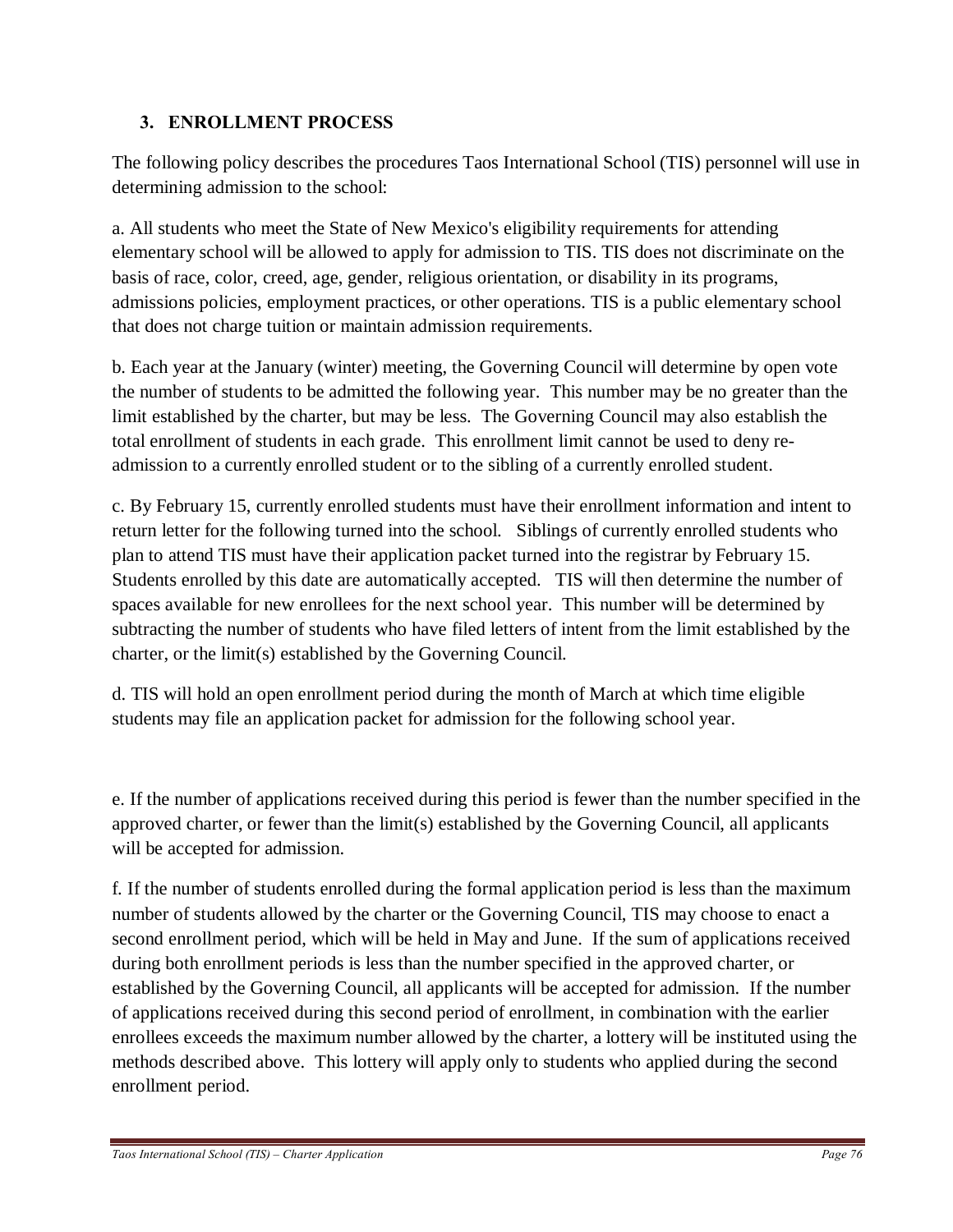g. If after both of these open enrollment periods the number of students enrolled in TIS remains below the charter-specified limit, or the Governing Council limit, TIS may choose to continue to hold additional enrollment periods or accept students in accordance with 22-8B-4.1NMSA, students will be accepted  $\tilde{\text{oon}}$  a first-come, first-served basis or through a lottery selection process if the total number of applicants exceeds the number of spaces available at thei school. $\ddot{o}$ 

Only those students applying during each enrollment period are subject to participating in a lottery, if one is instituted. All applications must be in the business office by 5:00pm of the final day of the enrollment period.

h. Students accepted for admission must confirm in writing their date of enrollment. This date will be indicated on the written notification of admission that will be sent to each student. Students who do not confirm their enrollment by the date and time indicated in the written notification will be dropped from the admission list and placed at the end of the waiting list. All accepted students will be notified by letter within 2-weeks of the last day of the enrollment period. Students who confirm enrollment will be invited to attend an informational meeting in June to review curriculum, policy and procedures and preparation requirements for classes.

i. Parents or guardians of potential students are responsible for maintaining up-to-date information on the enrollment application, and are responsible for notifying TIS, in writing, of any changes in address, telephone number, or other contact information. TIS is not responsible for maintaining contact information with, or continuing a search for, an applicant who cannot be contacted within a reasonable time period and by reasonable effort. If TIS is not able to contact an applicant to either confirm enrollment or to notify the applicant that he or she is to be moved from the waiting list to the admissions list, then the applicant may be dropped from both lists.

l. Parents of students will be required to provide the following for enrolling students.

- · TIS Enrollment Application
- · Proof of Age and Citizenship (Birth certificate or other acceptable documentation)
- Emergency Medical Authorization
- Emergency Contact Information
- · Authorization for Release of Information Form
- Special Education Information (if applicable)
- Immunization Records
- Student Rights & Responsibilities Contract
- Parents Rights & Responsibilities Contract

j. Once admitted to TIS, students who remain in attendance and who meet the state  $\alpha$  minimum academic and behavioral requirements will be automatically accepted for each succeeding school year. Additionally, siblings of current TIS students will be automatically accepted for admission to the school, and will not be required to participate in a lottery, if one is instituted.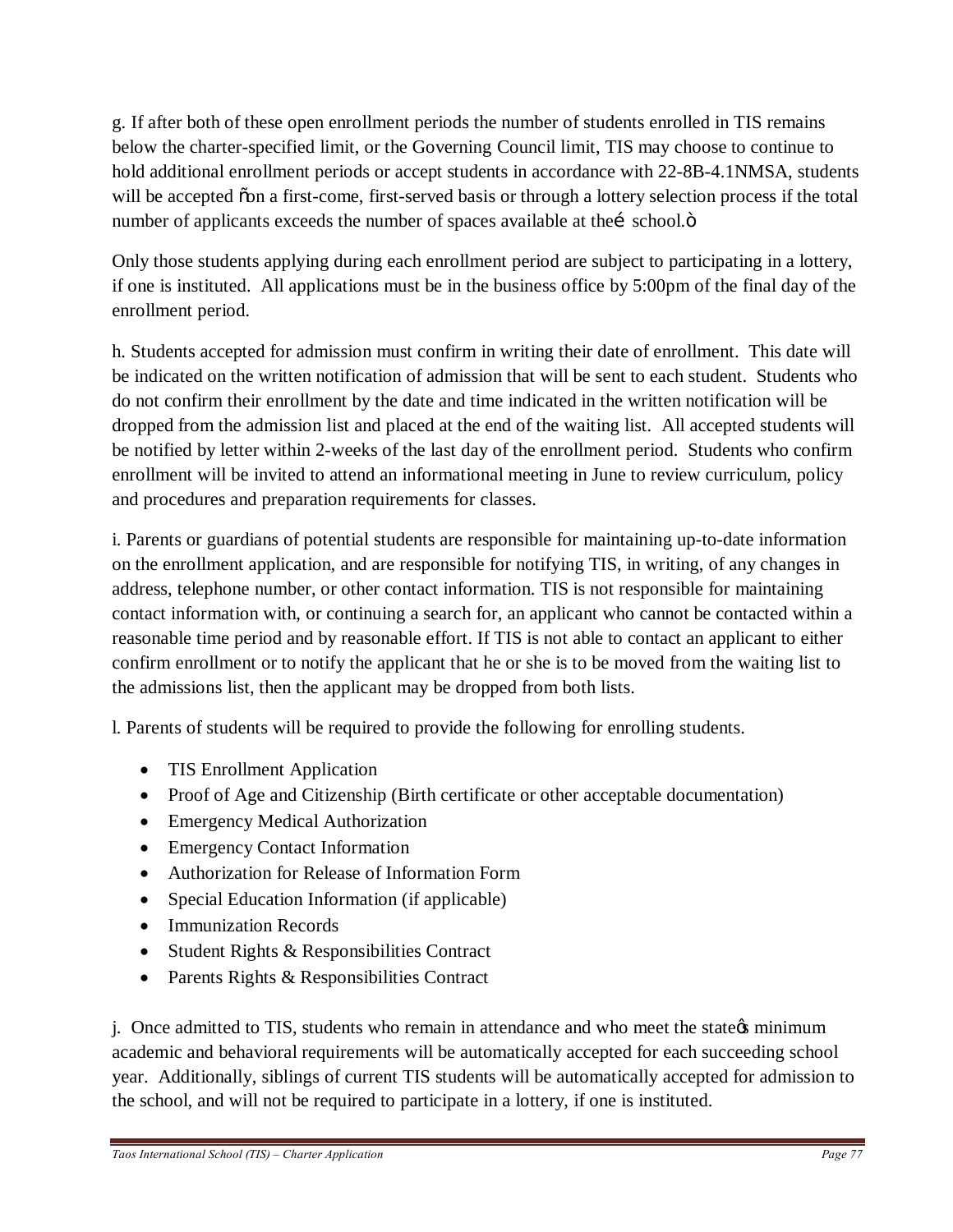k. Copies of this policy shall be made available at all locations where enrollment forms are distributed, and on the TIS website. Notice of the availability of this policy shall be included in all advertisements

## **I.LEGAL COMPLIANCE**

### **1. CONFLICT OF INTEREST**

#### **REFER TO APPENDIX G.**

#### **2. TRANSPARENCY**

All meetings of the Governing Council and Taos International School will be held in accordance with the New Mexico Open Public Meetings Act (NMSA 1978, Sections 10-15-1 et seq). Adequate notice of all meetings subject to the Act will be visibly posted and announced in the school's website, bulletin boards, and all school-home correspondence.

Regular Meetings: In addition to the Annual Meeting for the purpose of appointing Governing Council members, regular meetings of the Council will be held four times per year (fall, winter, spring, and summer) and at such other times as the Council may determine. Timely public notice of all such regular meetings will be provided as specified in the Open Public Meetings Act.

Special Meetings: Special meetings of the Governing Council for any purpose or purposes may be called at any time by the President or by a petition signed by a majority of the full Governing Council. Such meetings will be held upon not less than three business days position personally or by telephone, telephone facsimile, or electronic mail or upon not less than five business dayso notice given by depositing notice in the United States mail. Such notice will specify the time and place of the meeting and in all respects comply with the notice requirements contained in the Open Public Meetings Act.

The schoolgs Web site will be used to post all school-related documents including minutes and agendas, staff salaries, school $\alpha$  annual budget, and all other official documents.

## **J. EVIDENCE OF PARTNERSHIP/CONTRACTOR RELATIONSHIP**

## **1. THIRD PARTY RELATIONSHIPS**

Taos International School may partner with New Mexico International School in Albuquerque, New Mexico to share best practices, collaborate in providing staff professional development in the areas of IB and dual language education, to coordinate completion of school documents such as curriculum description and alignment, and to work together on projects and activities that support schools  $\phi$  mission and vision statements.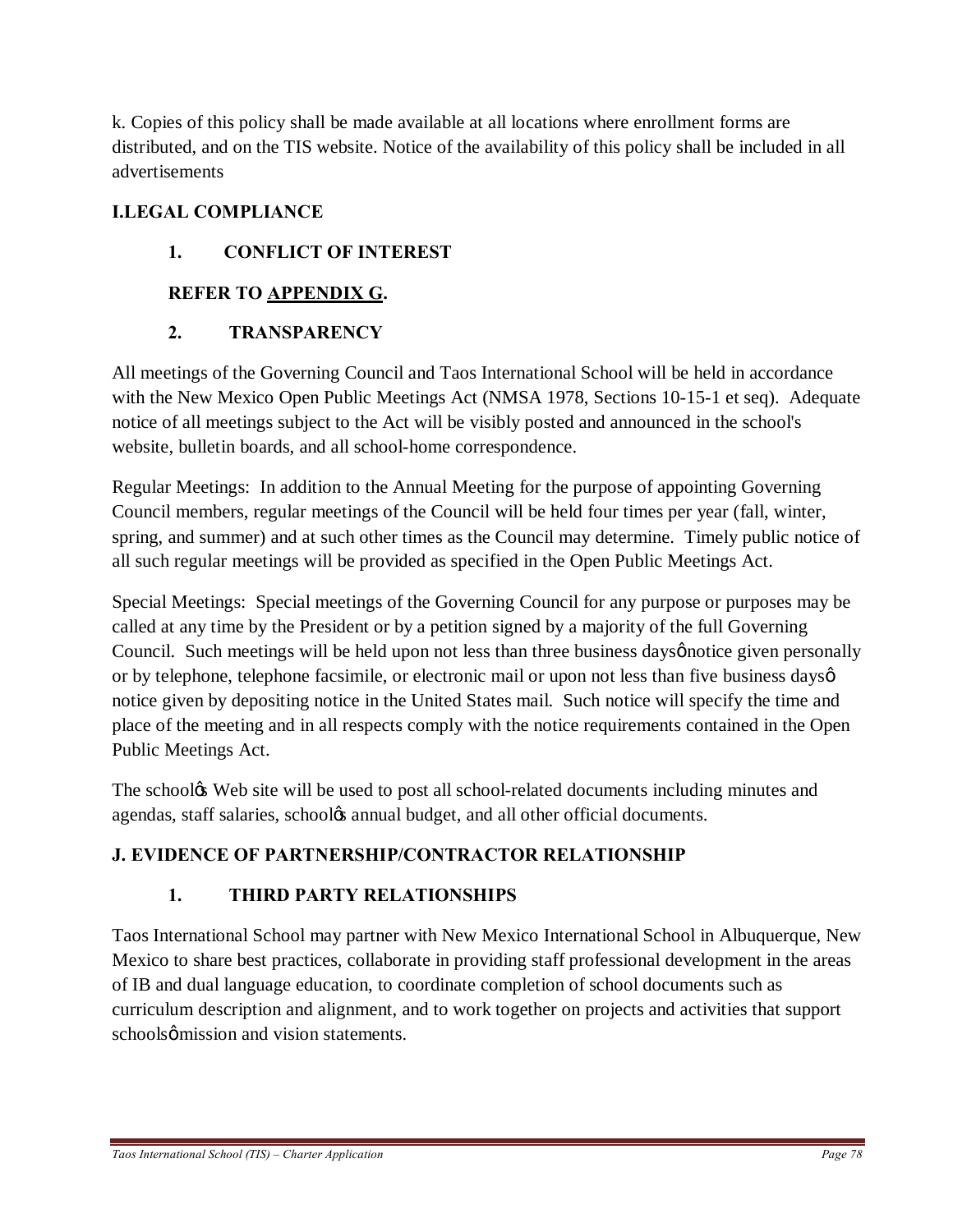### **K. WAIVERS**

Taos International School is not seeking waivers from New Mexico Statues or Administrative Codes.

### **L. TRANSPORTATION AND FOOD**

#### **1. TRANSPORTATION**

Taos International School will initially not provide transportation. TIS may seek state support in providing transportation in later years.

#### **2. FOOD SERVICES**

Taos International School will initially not provide food services. TIS may seek state and federal government support in providing food services in later years.

#### **M. FACILITIES**

#### 1. **PROJECTED FACILITY NEEDS**

Taos International School will secure leased-property, or any other property suitable for the implementation of the schoolgs educational program. A Facilities Master Plan has been submitted to PSFA for review.

Please refer to Appendix I: Facilities Master Plan (FMP) and Letter of approval from PSFA

#### **2. FACILITY PLAN**

As Lead Organizer, Ms. Nadine Vigil has taken the following efforts in identifying a facility for the proposed school (TIS): She contacted the Mayor of Taos and the Town of Taos Planner on different buildings that are vacant and available in possibly housing Taos International School. Currently, there are three buildings that would meet the criteria in providing a safe environment for students. The following considerations have been taken into place: location, square footage, facility repairs, safety standards, and areas close to the facility that would enhance TIS' educational/Instructional programs.

The Mary Medina Building located on 812 Gusdorf, Taos, NM meets the square footage needed in providing students a safe environment. However, it will need remodeling.

The vacated 10,000 square feet Magistrate Court Facility located on 920 Salazar Road, #B Taos, NM with another 10,000 square feet structure attached to the building which would allow for student growth meets all ADA and safety standards and will need minimal renovation. The Town of Taos ECO and Felimon Sanchez Parks are within walking distance of the facility and will be available for usage enhancing the Physical Educational/instructional programs at TIS. Ms. Vigil had several conversations with the owner about the possibility of acquiring the building if approved.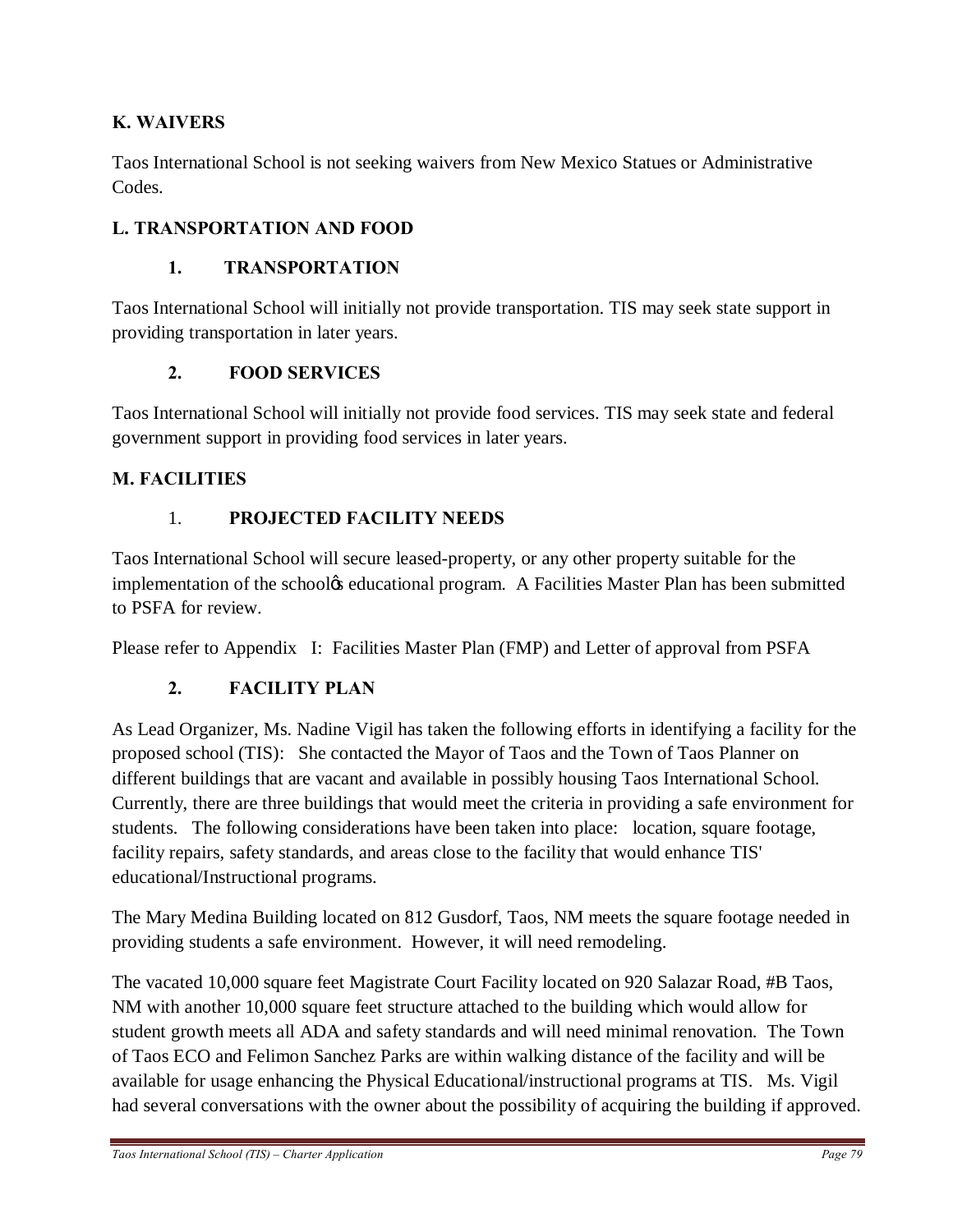Another possibility will be the Vista Grande High School Facility located on 238 Camino del Santiago, Taos, NM. It will be available as soon as they vacate to their new location which will be during the 2011-2012 school year. This facility belongs to the Taos Municipal Schools District. She spoke to one of the school board members about the possibility of acquiring this building if approved.

### **3. PROJECTED FACILITY COSTS**

Taos International School will apply for Charter School Lease reimbursement funds and will use operational budget to pay for remaining balance.

#### **IV. BUSINESS PLAN**

## **PLEASE REFER TO APPENDICES J, K, L AND N FOR BUSINESS PLAN INFORMATION**

### **A.BUDGETS**

- **1. REFER TO APPENDIX J**
- **2. REFER TO APPENDIX K**
- **3. REFER TO APPENDIX N**
- **4. REFER TO APPENDIX N**

# **PROPOSED SALARY SCHEDULE/ REFER TO APPENDIX L**

## **B.FINANCIAL POLICIES, OVERSIGHT, COMPLIANCE AND SUSTAINABILIITY**

#### **REFER TO APPENDIX N FOR INFORMATION ON THE FOLLOWING FOUR ITEMS:**

- 1. FINANCIAL POLICIES
- 2. INTERNAL CONTROL
- 3. FINANCIAL PERSONNEL
- 4. FINANCIAL OVERSIGHT

#### 5. **SCHOOL SUSTAINABILITY**

 The Governing Council and Head Administrator will work together to ensure that the number of students included in the school $\alpha$  annual budget projections materialize. In the event, the number of students registering is lower than what was projected, the Governing Council and the school time director will schedule a meeting to determine next steps. Some of these steps have been identified in section D.5 Recurrent Enrollment in this application.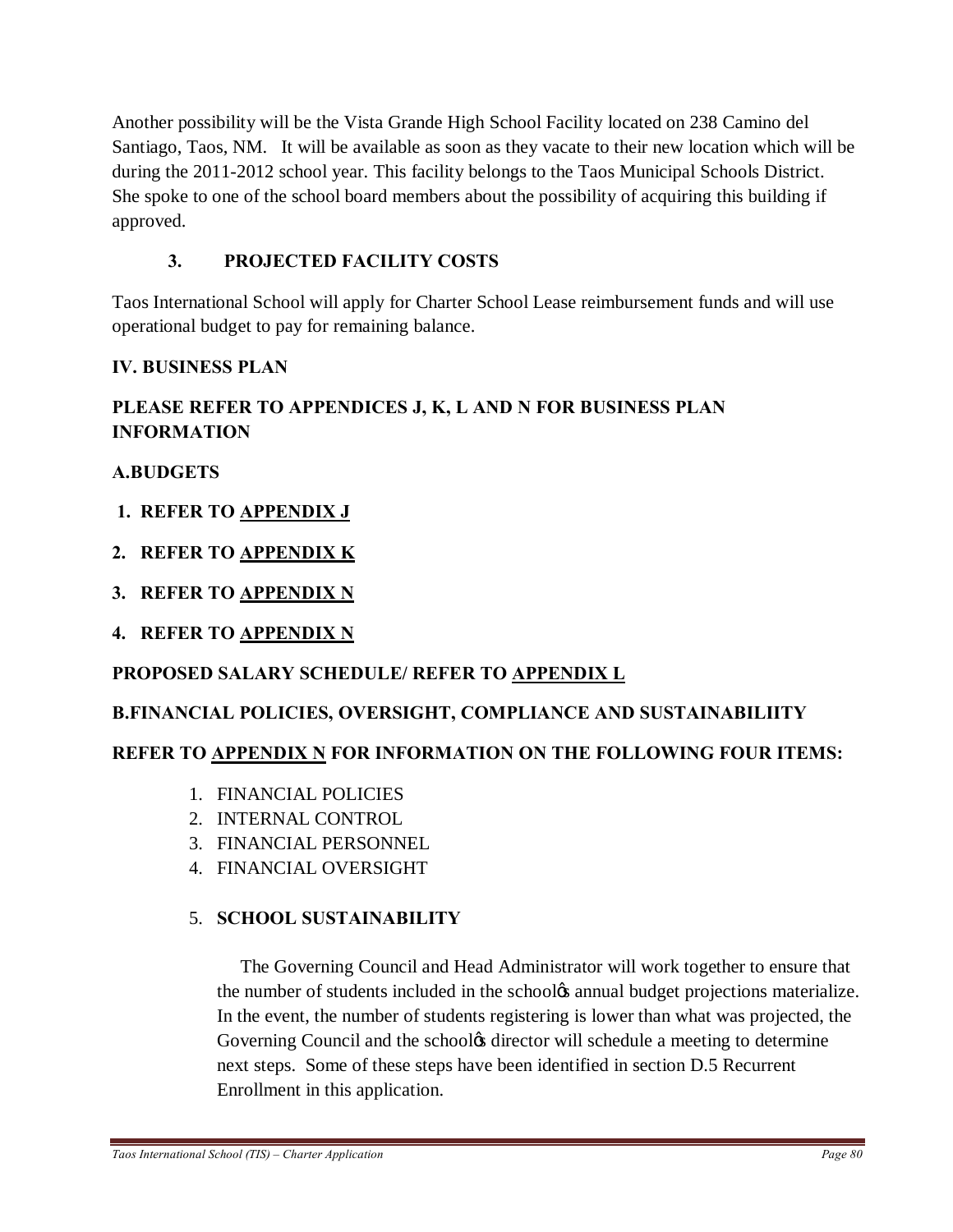The long-range plan for the schoolgs sustainability will also include an unwavering focus on realizing the school<sub>/8</sub> educational goals. Experience and research has indicated that enrolled families are the best recruiting tool for any charter school. If enrolled families are satisfied with the school, it is highly likely that they will return year after year and share information about the school with prospective families. However, if they are unhappy, the opposite is true and the charter school will experience declining enrollment.

 The first year, before the school has a history, is the most difficult year for recruiting families. Without a group of already enrolled families it is difficult to disseminate information about the school. However, Taos International School& founders are well-known community members and educators. The founders have been administrators, teachers, college professors, and consultants. This fact should help the school recruit students and families for its inaugural class. In addition, TIS is proposing to replicate educational elements of highly successful charter schools in the state. The reputation of the founders and the replication of successful educational models should help the school recruit its first group of students and meet enrollment targets in future years.

#### **V. EVIDENCE OF SUPPORT**

#### **A. OUTREACH ACTIVITIES**

Lead organizers conducted the following types of outreach to make students, families and community leaders aware of the proposed charter school:

Radio Announcements:

- March 26, 2012 KXMT
- May 23, 2012-KXMT, KKIT
- May 29, 2012- KVOT

Newspaper Announcement: Thursday, May 25, 2012

Public Forums: March 28, 2012 and May 30, 2012

Telephone Calls: Numerous calls were made by lead organizer to parents, families and community leaders

Refer to Appendix M Letters of Support for evidence of support received in response.

#### **B. EVIDENCE OF SUPPORT**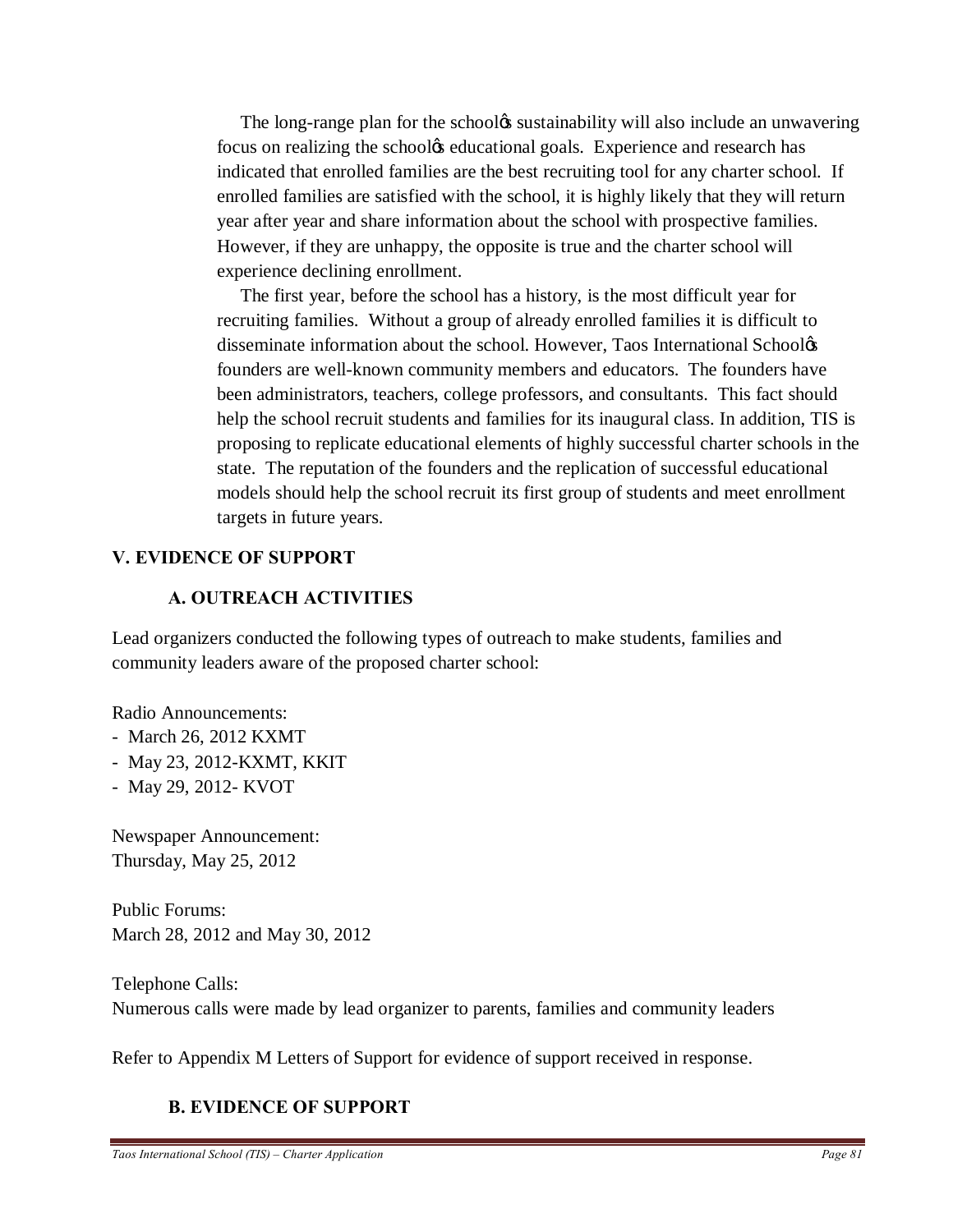Currently within the Taos Public Schools there is limited space for students participating in their Dual Language Programs. Therefore, if approved, Taos International School is proposing to open its doors during the 2013-2014 school year with two Kindergarten classrooms, two First Grade classrooms and two sixth grade classrooms and expand to eight grade within a five year period. Taos International School will accommodate the overflow of students.

The community has been well informed of TIS through public forums, telephone calls, radio and newspaper announcements and have expressed a tremendous interest in enrolling their children. Following is a total number of prospective students interested in the charter.

Kindergarten 38 students; 15 male, 23 female

Currently attending pre-schools, day cares etc. in the Taos Community

First Grade- 45; 23 male, 22 female

Currently enrolled at Enos Garcia Elementary, Arroyos del Norte Elementary and Ranchos Elementary as Kindergartners.

Sixth Grade- 50; 27 male, 23 female

Currently enrolled at Enos Garcia Elementary, Arroyos del Norte Elementary and Ranchos Elementary as Fifth graders.

The interested students/families meet the demographics of the students that Taos International School will be accommodating.

#### **C.COMMUNITY TIES**

All founders of Taos International School are life-long community members and/or have been involved in the educational process of the students of Taos. Founders are proponents of the multilingual and multicultural community and take pride in preserving the cultures within the Taos area. Founders want to offer the students of the community another option/opportunity to enhance their educational career by having a school of this magnitude in the Taos area.

Most are involved with UNM-Taos as professors and are pursuing implementing college classes in bilingual form. All founders are in full support of the programs that will be offered within  $TIS\varphi$ Dual Language/International Baccalaureate curriculum framework that will prepare the students for college level and the global world.

#### **D. COMMUNITY RELATIONSHIPS**

NONE

#### **E. UNIQUENESS OF PROPOSED SCHOOL**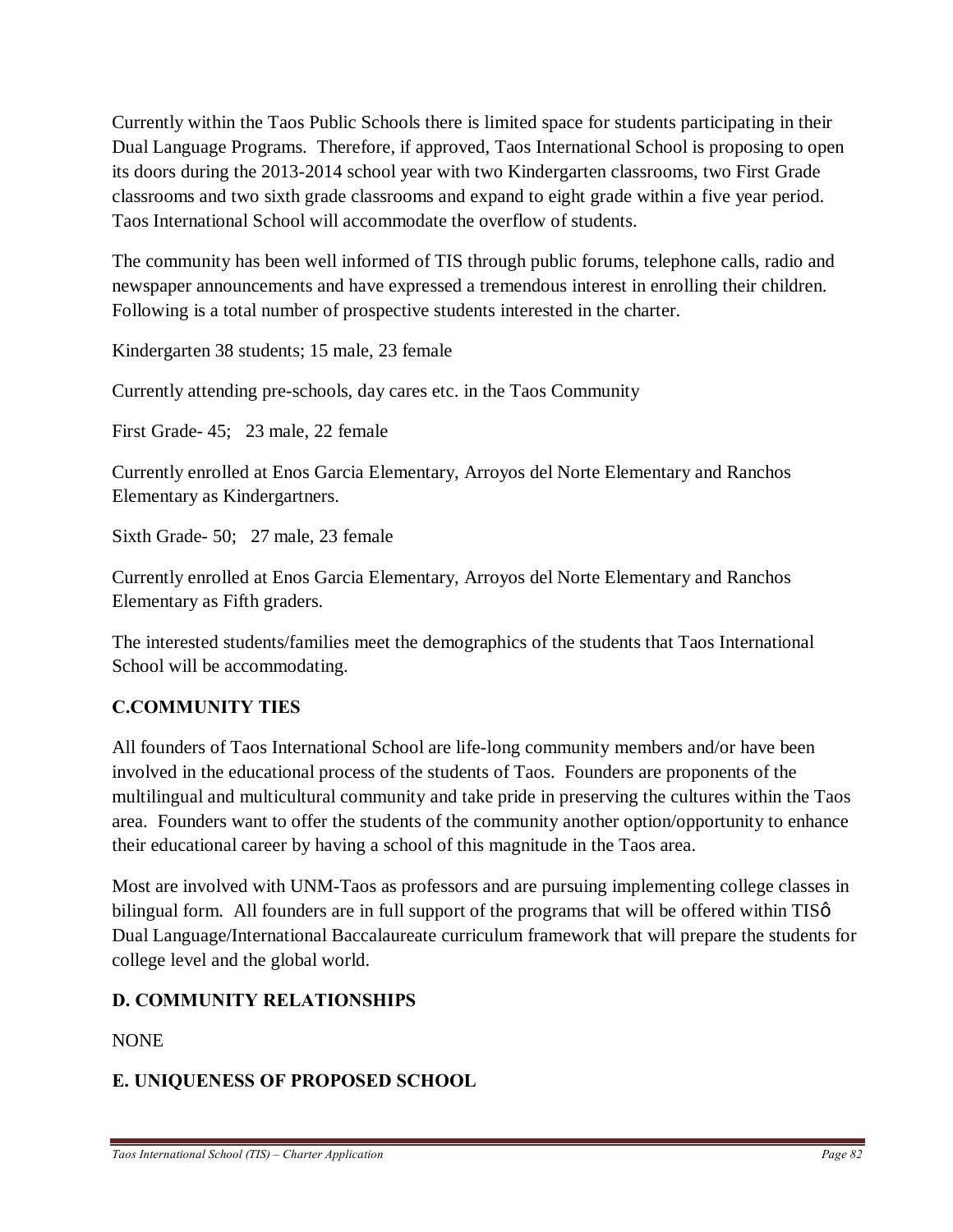Taos International School (TIS) will provide an educational program to students in grades K-8 founded on the principles of the International Baccalaureate Primary and Middle School Years Programmes. The Primary and Middle School Years Programmes offer students the opportunity to engage in a comprehensive global curriculum. TIS will be the first elementary and middle school to offer the programs in Taos, New Mexico.

In addition, TIS& curriculum will meet or exceed all Common Core Standards. All IB curriculum materials are available in English, Spanish, and other languages.

TIS will be open to K-8 students in the Town of Taos and surrounding communities of Taos as well as to other New Mexico families willing to transport their child (ren) to the school. The school will offer the Primary Years Programme for students in grades K-6th and the Middle School Programme for students in grades 7th and 8th. In addition, to an international, standards-based curriculum, students will be required to learn Spanish in grades K-8th and add Chinese (Mandarin) beginning in 4th grade. Students will acquire a second and third language through an approach researched and developed in Canada known as one-way immersion.

Through the International Baccalaureate programs, TIS seeks to provide students with a unique opportunity to enroll at a school dedicated to the study of world civilizations, languages, and cultures. More specifically, the IB program will engage TIS students in the following areas:

- Building and reinforcing students *o* sense of identity and cultural awareness
- Fostering students *p* recognition and development of universal human values
- Stimulating curiosity and inquiry in order to foster a spirit of discovery and enjoyment of learning
- · Equipping students with the skills to learn and to acquire knowledge, individually or collaboratively, and to apply these skills and knowledge accordingly across a broad range of areas
- Providing international content while responding to local requirements and interests
- · Encouraging diversity and flexibility in pedagogical approaches
- · Providing appropriate forms of assessment and international benchmarking

These educational outcomes that TIS seeks to accomplish will be further developed into specific skills required in each of the grade levels. Specific grade level skills and assessments will incorporate IB requirements for the Primary and Middle School Years Programme as well as Common Content Standards.

TIS students will be assessed in each of the core academic skill areas by a combination of ongoing authentic assessments such as portfolios, public exhibitions, and standardized tests. The school will participate in the New Mexico Standards Based Assessment (NMSBA) program and will administer